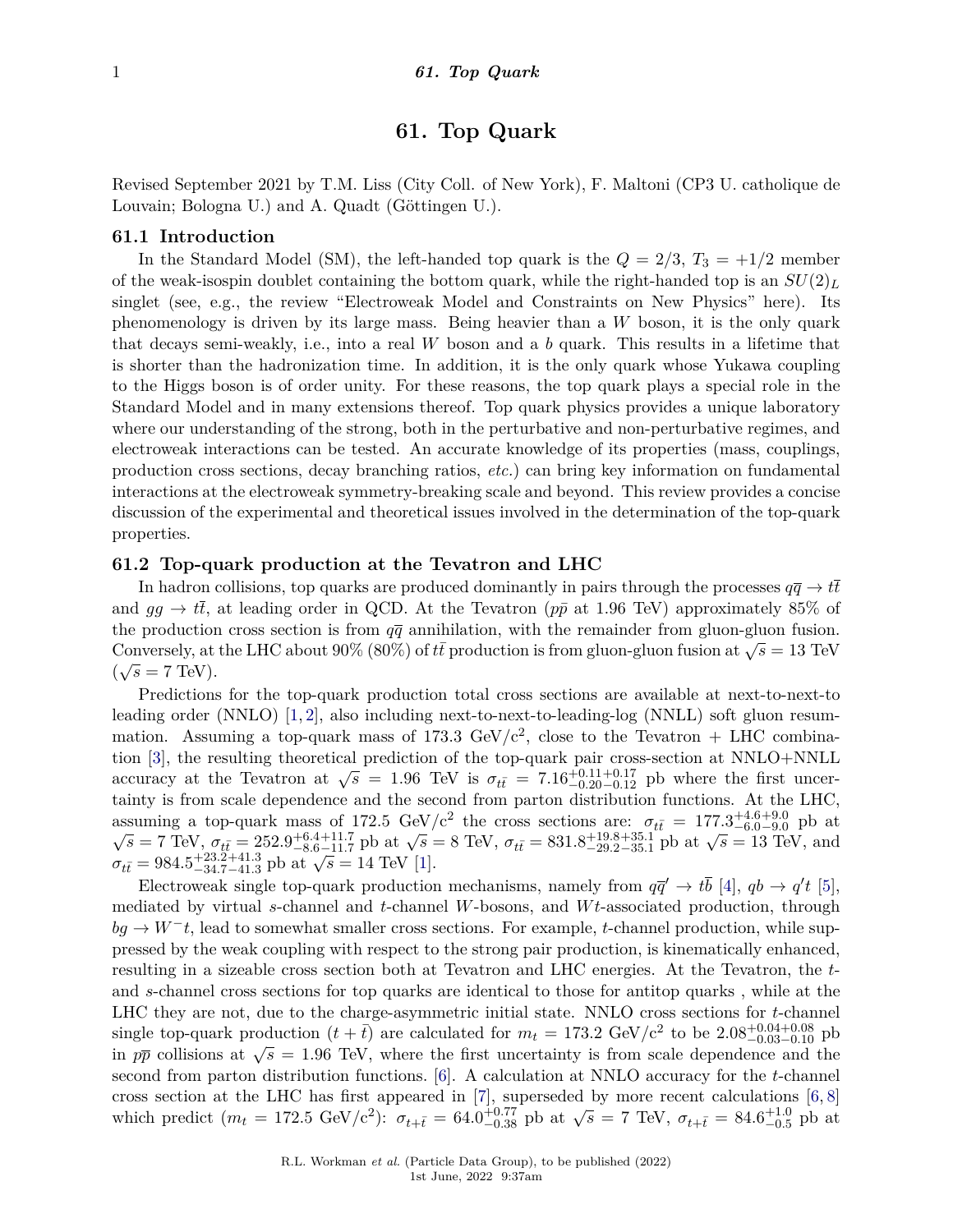$\sqrt{s} = 8$  TeV,  $\sigma_{t+\bar{t}} = 215^{+2.1}_{-1.3}$  pb at  $\sqrt{s} = 13$  TeV, and  $\sigma_{t+\bar{t}} = 245^{+2.7}_{-1.3}$  pb at  $\sqrt{s} = 14$  TeV, where the quoted uncertainties are from scale variation only. For the *s*-channel, NNLO approximated calculations yield  $1.03^{+0.05}_{-0.05}$  pb for the Tevatron [\[9\]](#page-36-8). An NLO calculation gives  $4.3^{+0.13}_{-0.10}$ -0.14 pb,  $5.2^{+0.15+0.16}_{-0.16}$  pb, and  $10.3^{+0.29+0.27}_{-0.24-0.27}$  pb for  $\sqrt{s} = 7, 8, 13$  TeV at the LHC, respectively, with 64%, 64%, 62%, of top quarks. While negligible at the Tevatron, at LHC energies the *W t*-associated production becomes relevant. At  $\sqrt{s} = 7, 8, 13$  TeV, an approximate NNLO calculation gives  $(t+\bar{t})$ ,  $15.7^{+0.4+1.10}_{-0.4-1.14}$  pb,  $22.4^{+0.6+1.40}_{-0.6-1.40}$  pb,  $71.7^{+1.8+3.40}_{-1.8-3.40}$  pb, respectively, with an equal proportion of top and anti-top quarks [\[10\]](#page-36-9).

Assuming  $|V_{tb}| \gg |V_{td}|$ ,  $|V_{ts}|$  (see the review "The CKM Quark-Mixing Matrix" for more information), the cross sections for single top production are proportional to  $|V_{tb}|^2$ , and no extra hypothesis is needed on the number of quark families or on the unitarity of the CKM matrix in extracting  $|V_{tb}|$ . Separate measurements of the  $s$ - and  $t$ -channel processes provide sensitivity to physics beyond the Standard Model [\[11\]](#page-36-10).

With a mass above the *Wb* threshold, and  $|V_{tb}| \gg |V_{td}|$ ,  $|V_{ts}|$ , the decay width of the top quark is expected to be dominated by the two-body channel  $t \to Wb$ . Neglecting terms of order  $m_b^2/m_t^2$ ,  $\alpha_s^2$ , and  $(\alpha_s/\pi)M_W^2/m_t^2$ , the width predicted in the SM at NLO is [\[12\]](#page-36-11):

$$
\Gamma_t = \frac{G_F m_t^3}{8\pi\sqrt{2}} \left(1 - \frac{M_W^2}{m_t^2}\right)^2 \left(1 + 2\frac{M_W^2}{m_t^2}\right) \left[1 - \frac{2\alpha_s}{3\pi} \left(\frac{2\pi^2}{3} - \frac{5}{2}\right)\right],\tag{61.1}
$$

where  $m_t$  refers to the top-quark pole mass. The width for a value of  $m_t = 173.3 \text{ GeV}/c^2$  is 1.35 GeV/c<sup>2</sup> (we use  $\alpha_s(M_Z) = 0.118$ ) and increases with mass. With its correspondingly short lifetime of about  $0.5 \times 10^{-24}$  s, the top quark is expected to decay before top-flavored hadrons or  $t\bar{t}$ -quarkonium-bound states can form [\[13\]](#page-36-12). In fact, since the decay time is close to the would-beresonance binding time, a peak will be visible in  $e^+e^-$  scattering at the  $t\bar{t}$  threshold [\[14\]](#page-36-13) and it is in principle present (yet very difficult to measure) in hadron collisions too [\[15,](#page-36-14) [16\]](#page-36-15). The order  $\alpha_s^2$ QCD corrections to *Γ<sup>t</sup>* are also available [\[17\]](#page-36-16), thereby improving the overall theoretical accuracy to better than 1%.

The final states for the leading pair-production process can be divided into three classes:

A. 
$$
t\overline{t} \to W^+ b W^- \overline{b} \to q\overline{q}' b q'' \overline{q}'' \overline{b}
$$
, (45.7%)  
\nB.  $t\overline{t} \to W^+ b W^- \overline{b} \to q\overline{q}' b \ell^- \overline{\nu}_{\ell} \overline{b} + \ell^+ \nu_{\ell} b q'' \overline{q}''' \overline{b}$ , (43.8%)  
\nC.  $t\overline{t} \to W^+ b W^- \overline{b} \to \ell^+ \nu_{\ell} b \ell'^- \overline{\nu}_{\ell'} \overline{b}$ . (10.5%)

The quarks in the final state evolve into jets of hadrons. A, B, and C are referred to as the all-hadronic, lepton+jets ( $\ell$ +jets), and dilepton ( $\ell\ell$ ) channels, respectively. Their relative contributions, including hadronic corrections, are given in parentheses assuming lepton universality. While  $\ell$  in the above processes refers to *e*,  $\mu$ , or  $\tau$ , most of the analyses distinguish the *e* and  $\mu$  from the  $\tau$  channel, which is more difficult to reconstruct. Therefore, in what follows, we will use  $\ell$  to refer to *e* or  $\mu$ , unless otherwise noted. Here, typically leptonic decays of  $\tau$  are included. In addition to the quarks resulting from the top-quark decays, extra QCD radiation (quarks and gluons) from the colored particles in the event can lead to extra jets.

The number of jets reconstructed in the detectors depends on the decay kinematics, as well as on the algorithm for reconstructing jets used by the analysis. Information on the transverse momenta,  $p_T$  of the neutrinos is obtained from the imbalance in transverse momentum measured in each event (missing  $p_T$ , which is here also called missing transverse energy,  $E_T$ ).

The identification of top quarks in the electroweak single top channel is much more difficult than in the QCD  $t\bar{t}$  channel, due to a less distinctive signature and significantly larger backgrounds, mostly due to  $t\bar{t}$  and  $W+$ jets production.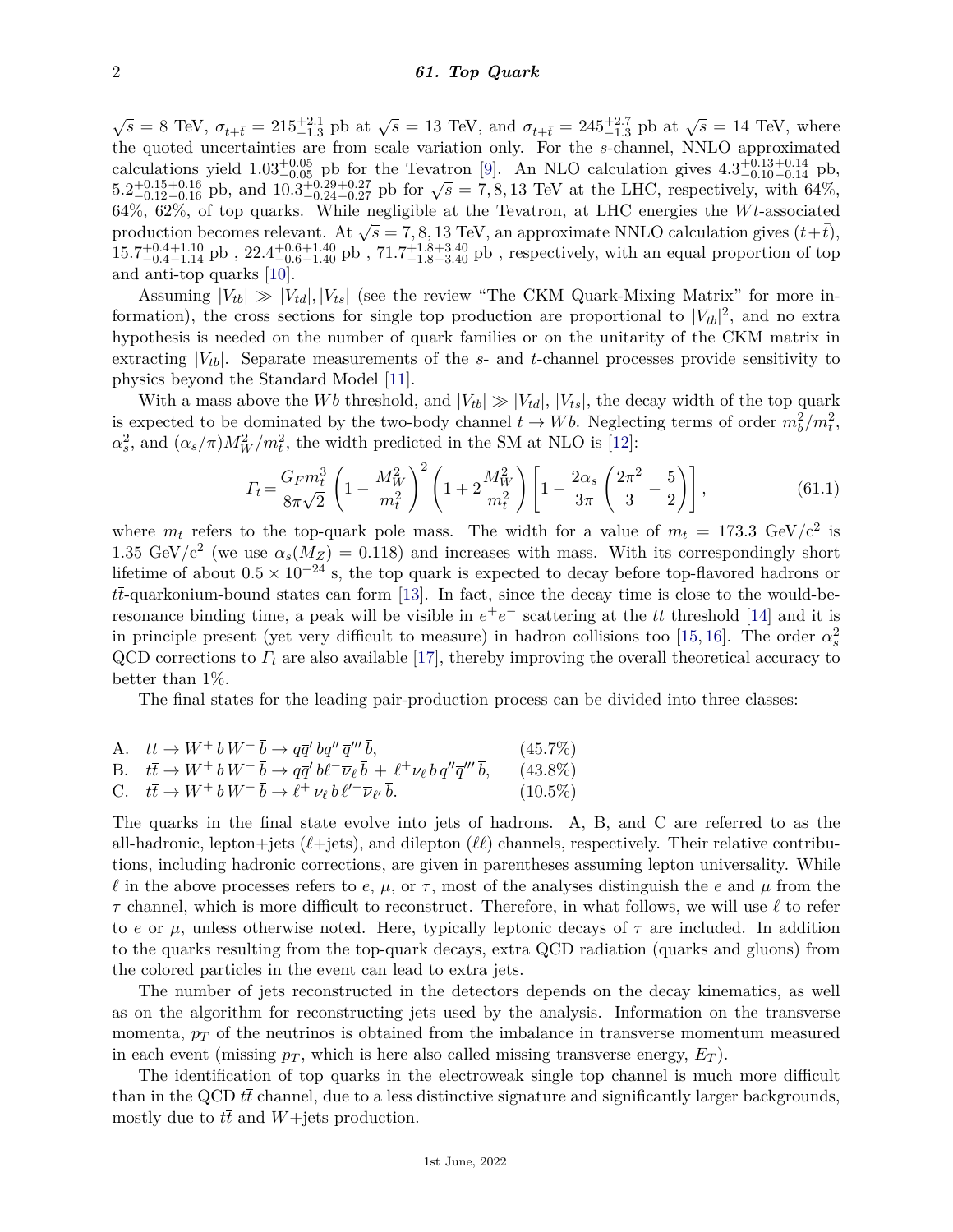Fully exclusive predictions via Monte Carlo generators for the *tt* and single top production processes at NLO accuracy in QCD, including top-quark decays and possibly off-shell effects are available [\[18,](#page-36-17) [19\]](#page-36-18) through the MC@NLO [\[20\]](#page-36-19) and POWHEG [\[21\]](#page-36-20) methods. Very recently, the first Monte Carlo implementation of the NNLO computation has become available [\[22\]](#page-36-21).

Besides fully inclusive QCD or EW top-quark production, more exclusive final states can be accessed at hadron colliders, whose cross sections are typically much smaller, yet can provide key information on the properties of the top quark. For all relevant final states (*e.g.*,  $ttV$ ,  $ttVV$  with  $V = \gamma$ , *W*, *Z*, *t* $\bar{t}H$ ,  $t\bar{t}$ +jets, *ttbb*,  $t\bar{t}t\bar{t}$  automatic or semi-automatic predictions at NLO accuracy both in QCD and EW expansions, also in the form of event generators are available (see the review "Monte Carlo event generators" for more information).

#### **61.3 Top-quark measurements**

Since the discovery of the top quark, direct measurements of  $t\bar{t}$  production have been made at six center-of-mass energies in pp or  $p\bar{p}$  and in  $pPb$  collisions, providing stringent tests of QCD. The first measurements were made in Run I at the Tevatron at  $\sqrt{s} = 1.8$  TeV. In Run II at the The first measurements were made in Run I at the Tevatron at  $\sqrt{s} = 1.96$  TeV. Finally, beginning in 2010, Tevatron relatively precise measurements were made at  $\sqrt{s} = 1.96$  TeV. Finally, beginning in 2010, measurements have been made at the LHC at  $\sqrt{s} = 7$  TeV,  $\sqrt{s} = 8$  TeV, and  $\sqrt{s} = 13$  TeV, and  $\sqrt{s} = 13$  TeV, and recently also in dedicated low energy runs at  $\sqrt{s} = 5.02$  in *pp* and at 8.16 TeV in *pPb* collisions.

Production of single top quarks through electroweak interactions has now been measured with f found for single top quarks through electroweak interactions has now been measured with good precision at the Tevatron at  $\sqrt{s} = 1.96$  TeV, and at the LHC at  $\sqrt{s} = 7$  TeV,  $\sqrt{s} = 8$  TeV, and also at  $\sqrt{s} = 13$  TeV. Measurements at the Tevatron have managed to separate the *s*- and also at  $\sqrt{s} = 13$  TeV. Measurements at the Tevatron have managed to separate the *s*- and *t*-channel production cross sections, and at the LHC, the *tW* mechanism as well, though the *t*channel is measured with best precision to date. The measurements allow an extraction of the CKM matrix element *Vtb*. Also more exclusive production modes and top-quark properties have been measured in single-top production.

With approximately 10 fb<sup>-1</sup> of Tevatron data, and almost 5 fb<sup>-1</sup> at 7 TeV, 20 fb<sup>-1</sup> at 8 TeV and 139 fb<sup>-1</sup> at 13 TeV at the LHC, many properties of the top quark have been measured with high precision. These include properties related to the production mechanism, such as  $t\bar{t}$  spin correlations, forward-backward or charge asymmetries, and differential production cross sections, as well as properties related to the *tW b* decay vertex, such as the helicity of the *W*-bosons from the top-quark decay. Also studies of the *ttbb*,  $t\bar{t}t\bar{t}$ ,  $t\bar{t}\gamma$ ,  $t\bar{t}Z$ ,  $t\bar{t}h$ ,  $th$ ,  $tZq$  or  $t\gamma q$  processes and the corresponding vertices as well as contact interactions have been made, some yielding first observations, others strong evidence. Those processes probe genuinely new aspects of the top-quark such as electroweak couplings to neutral gauge bosons or possibly four-top-quark interactions. In addition, many searches for physics beyond the Standard Model are being performed with increasing reach in both production and decay channels.

In the following sections we review the current status of measurements of the characteristics of the top quark.

#### **61.3.1** *Top-quark production*

#### 61.3.1.1 *tt production*

Fig. 61.1 summarizes the  $t\bar{t}$  production cross-section measurements from both, the Tevatron and LHC. Please note that some cross section measurements at the LHC have luminosity-related uncertainties which have improved in the meantime [\[23\]](#page-36-22). The latest measurement from  $D\varnothing$  [\[24\]](#page-36-23) the trainties which have improved in the meantime [25]. The fatest measurement from DV [24]  $(p\bar{p}$  at  $\sqrt{s} = 1.96$  TeV), combining the measurements from the dilepton and lepton plus jets final states in 9.7 fb<sup>-1</sup>, is  $7.26 \pm 0.13$  (stat.)<sup>+0.57</sup> (syst.) pb (7.5%). From CDF the most precise measurement made [\[25\]](#page-36-24) is in 8.8 fb<sup>-1</sup> in the dilepton channel requiring at least one b-tag, yielding  $7.09 \pm 0.84$  pb. Both of these measurements assume a top-quark mass of 172.5 GeV/ $c^2$ . The dependence of the cross-section measurements on the value chosen for the mass is less than that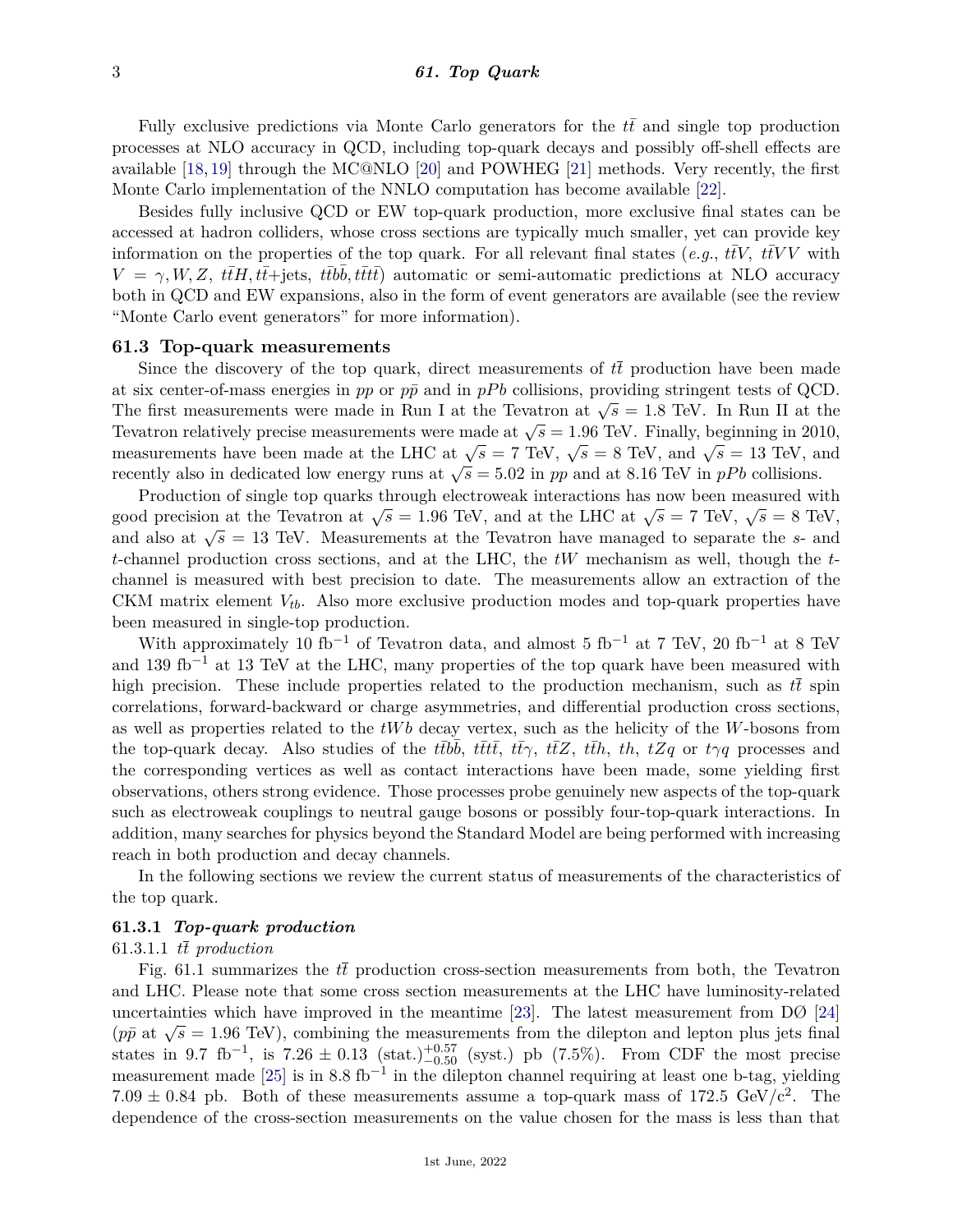of the theory calculations because it only affects the determination of the acceptance. In some analyses also the shape of topological variables might be modified.

Combining the recent cross section measurements with older ones in other channels yields  $\sigma_{t\bar{t}}$  = 7.63 ± 0.50 pb (6.6%) for CDF,  $\sigma_{t\bar{t}}$  = 7.56 ± 0.59 pb (7.8%) for DØ and  $\sigma_{t\bar{t}}$  = 7.60 ± 0.41 pb (5.4%) for the Tevatron combination [\[26\]](#page-36-25). The contributions to the uncertainty are 0.20 pb from statistical sources, 0.29 pb from systematic sources, and 0.21 pb from the uncertainty on the integrated luminosity. The combined result is in good agreement with the SM expectation of  $7.35_{-0.33}^{+0.28}$  pb at NNLO+NNLL in perturbative QCD [\[1\]](#page-36-0) for a top mass of 172.5 GeV/c<sup>2</sup>.

CDF has measured the  $t\bar{t}$  production cross section in the dilepton channel with one hadronically decaying tau in 9.0 fb<sup>-1</sup>, yielding  $\sigma_{t\bar{t}} = 8.1 \pm 2.1$  pb. By separately identifying the single-tau and the ditau components, they measure the branching fraction of the top quark into the tau lepton, tau neutrino, and bottom quark to be  $(9.6 \pm 2.8)$ % [\[27\]](#page-36-26). CDF has also performed measurements of the  $t\bar{t}$  production cross section normalized to the  $Z$  production cross section in order to reduce the impact of the luminosity uncertainty [\[28\]](#page-36-27).

DØ has performed a measurement of differential  $t\bar{t}$  cross sections in 9.7 fb<sup>-1</sup> of lepton+jets data as a function of the transverse momentum, and absolute value of the rapidity of the top quarks as well as of the invariant mass of the  $t\bar{t}$  pair [\[29\]](#page-37-0). Observed differential cross sections are consistent with SM predictions.

The LHC experiments ATLAS and CMS use similar techniques to measure the *tt* cross section in *pp* collisions. The most precise measurements come from the dilepton channel, and in particular the *eµ* channel. In order to test consistency of the cross-section measurements with some systematic uncertainties cancelling out while testing pQCD and PDFs, cross-section ratios between measurements at 7 TeV and at 8 TeV are performed and quoted in several cases. In other cases, the cross-section ratio between *tt*- and *Z*-production is determined as that is independent of luminosity uncertainties, but keeps its sensitivity to the ratio of gluon versus quark PDFs. These experimental results should be compared to the theoretical calculations at NNLO+NNLL that yield  $7.16_{-0.23}^{+0.20}$  pb for top-quark mass of 173.3 GeV/c<sup>2</sup> [\[1\]](#page-36-0) at  $\sqrt{s} = 1.96$  TeV, 68.2±4.8<sup>+1.9</sup> b [\[30\]](#page-37-1) for top-quark mass of 172.5 GeV/c<sup>2</sup> at  $\sqrt{s} = 5$  TeV, and for top-quark mass of 173.3 GeV/c<sup>2</sup>  $\sigma_{t\bar{t}} = 173.6^{+4.5+8.9}_{-5.9-8.9}$  pb at  $\sqrt{s} = 7$  T at  $\sqrt{s} = 3$  TeV, and for top-quark mass of 173.5 GeV/c  $\sigma_{tt} = 173.6$ –5.9–8.9 Pb at  $\sqrt{s} = 7$  TeV,<br>  $\sigma_{t\bar{t}} = 247.7^{+6.3+11.5}_{-8.5-11.5}$  pb at  $\sqrt{s} = 8$  TeV, and  $\sigma_{t\bar{t}} = 816.0^{+19.4+34.4}_{-28.6-34.4}$  pb at  $\sqrt{s} =$ dilepton events and counting the number of  $b$ -jets, they perform a fit including  $m_{ll}$  information to constrain *Z*+jets background, yielding a result of  $\sigma_{t\bar{t}} = 66.0 \pm 4.9$  pb, giving a total uncertainty of 7.5% [\[31\]](#page-37-2). CMS has measured the  $t\bar{t}$  production cross section at  $\sqrt{s} = 5.02$  TeV, accumulating of 7.5% [31]. 27.4 pb<sup>-1</sup>. The measurement is performed by analyzing events with at least one charged lepton. The measured cross section is  $\sigma_{t\bar{t}} = 69.5 \pm 8.4$  pb [\[32\]](#page-37-3), in agreement with the expectation from the Standard Model. Recently, they performed a measurement in opposite-sign *eµ*-dilepton events with at least two jets using 304 pb−<sup>1</sup> . They obtain a Drell-Yan scale factor under the *Z*-boson mass to estimate the background and extract a cross section using a counting technique of  $\sigma_{t\bar{t}} = 60.3 \pm 5.8$  pb. The combination of the two results yields  $\sigma_{t\bar{t}} = 62.6 \pm 4.1(stat.) \pm 3.0(syst. + lumi.)$  pb with 7.9% total relative uncertainty [\[33\]](#page-37-4). At  $\sqrt{s}$  = 7 TeV, ATLAS uses 4.6 fb<sup>-1</sup> of *eµ* events in which they select an extremely clean sample and determine the  $t\bar{t}$  cross section simultaneously with the efficiency to reconstruct and tag *b*-jets, yielding  $\sigma_{t\bar{t}} = 182.9 \pm 7.1$  pb, corresponding to 3.9% preemergency to reconstruct and tag o-jets, yielding  $\sigma_t = 182.5 \pm 7.1$  pb, corresponding to 3.5% precision [\[34\]](#page-37-5). Other measurements by ATLAS at  $\sqrt{s} = 7$  TeV, include a measurement in 0.7 fb<sup>-1</sup> in the lepton+jets channel [\[35\]](#page-37-6), in the dilepton channel [\[36\]](#page-37-7), and in 1.02 fb<sup>-1</sup> in the all-hadronic channel [\[37\]](#page-37-8), which together yield a combined value of  $\sigma_{t\bar{t}} = 177 \pm 3(stat.)^{+8}_{-7}(syst.) \pm 7(lumi.)$  pb  $(6.2\%)$  assuming  $m_t = 172.5 \text{ GeV}/c^2$  [\[38\]](#page-37-9). Further analyses in the hadronic  $\tau$  plus jets channel in 1.67 fb<sup>-1</sup> [\[39\]](#page-37-10) and the hadronic  $\tau$  + lepton channel in 2.05 fb<sup>-1</sup> [\[40\]](#page-37-11), and the all-hadronic channel in 4.7 fb<sup>-1</sup> [\[41\]](#page-37-12) yield consistent albeit less precise results. Another simultaneous mea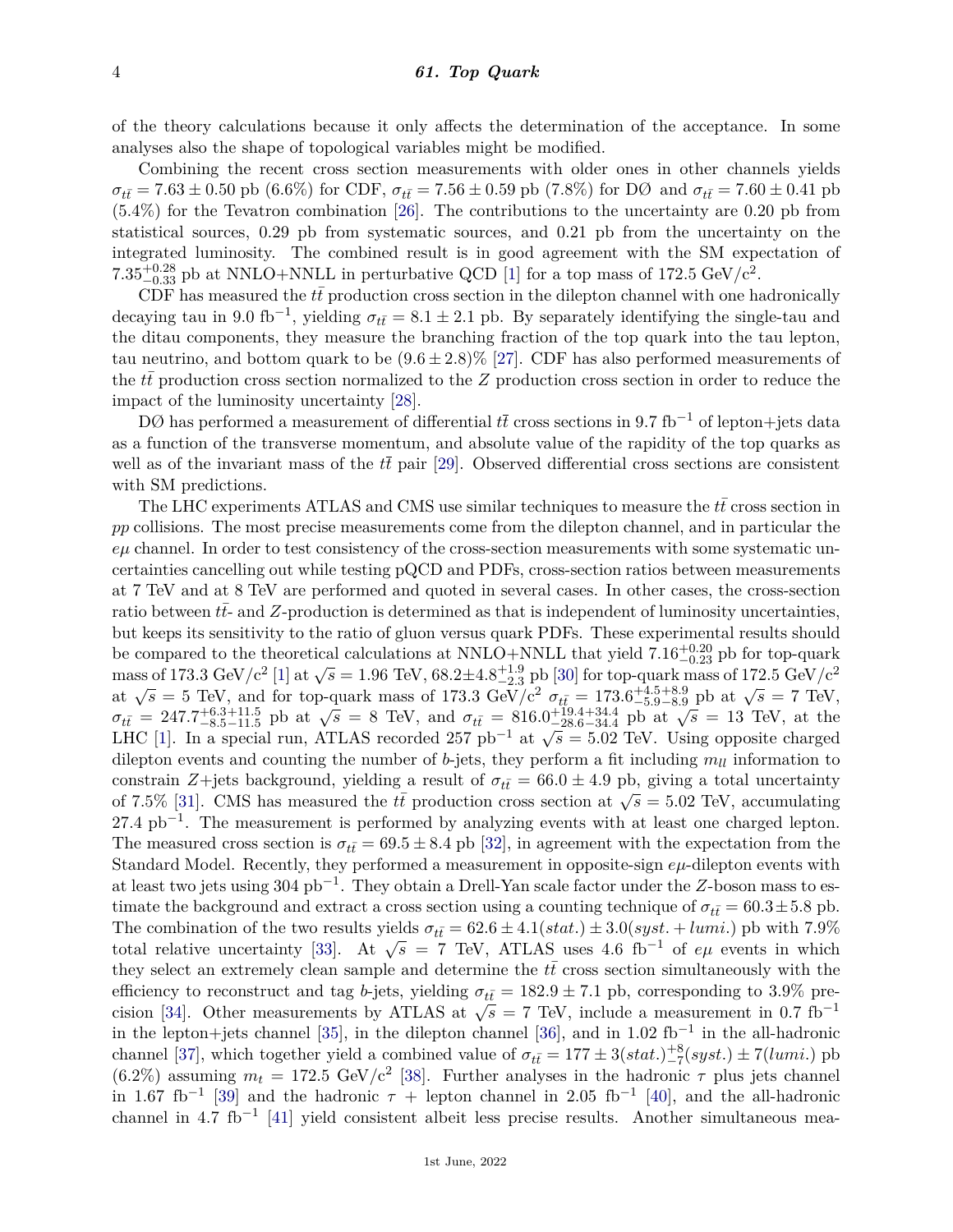surement of the  $t\bar{t}$ ,  $W^+W^-$ , and  $Z/\gamma^*$  →  $\tau\tau$  cross section using the full 7 TeV dataset with 4.6 fb<sup>-1</sup> yields  $\sigma_{t\bar{t}} = 181 \pm 11$  pb, corresponding to a 6% precision [\[42\]](#page-37-13). The most precise mea- $\frac{d}{dt}$  o in the surement from CMS at  $\sqrt{s} = 7$  TeV is also obtained in the dilepton channel, where they measure  $\sigma_{t\bar{t}} = 161.9 \pm 2.5(stat.)^{+5.1}_{-5.0}(syst.) \pm 3.6(lumi.)$  pb, corresponding to a 4.2% precision [\[43\]](#page-37-14). Other  $\sigma_{tt} = 101.3 \pm 2.5$ (*sud.*)  $\sigma_{5.0}$ (*sgs.*)  $\pm 3.5$ (*tam.*) pb, corresponding to a 4.2% precision [45]. Other measurements at  $\sqrt{s} = 7$  TeV from CMS include measurements with 2.3 fb<sup>-1</sup> in the  $e/\mu$ +jets channel [\[44\]](#page-37-15), with 3.5 fb<sup>-1</sup> in the all-hadronic channel [\[45\]](#page-37-16), with 2.2 fb<sup>-1</sup> in the lepton+ $\tau$  chan-nel [\[46\]](#page-37-17), and with 3.9 fb<sup>-1</sup> in the  $\tau$ +jets channel [\[47\]](#page-37-18). ATLAS and CMS also provide a combined cross section at  $\sqrt{s} = 7$  TeV of  $173.3 \pm 2.3(stat.) \pm 7.6(syst.) \pm 6.3(lumi.)$  pb using slightly older results based on 0*.*7 − 1*.*1 fb<sup>-1</sup> [\[48\]](#page-37-19). At  $\sqrt{s} = 8$  TeV, ATLAS measures the  $t\bar{t}$  cross section with 20.3 fb<sup>-1</sup> using  $e\mu$  dilepton events, with a simultaneous measurement of the *b*−tagging efficiency, yielding  $\sigma_{t\bar{t}} = 242.9 \pm 1.7(stat.) \pm 5.5(syst.) \pm 5.1(lumi.) \pm 4.2(beam energy)$  pb [\[49\]](#page-37-20) assuming  $m_t = 172.5 \text{ GeV}/c^2$ , which corresponds to a 3.6% precision. In the  $\ell + jets$  channel, they measure  $\sigma_{t\bar{t}} = 260 \pm 1(stat.)^{+20}_{-23}(syst.) \pm 8(lumi.) \pm 4(beam\, energy)$  pb [\[50\]](#page-37-21) in 20.3 fb<sup>-1</sup> using a likelihood discriminant fit and *b*-jet identification. Subsequently, ATLAS performed a new analysis in 20*.*2 fb−<sup>1</sup>  $\ell + jets$  events. They model the *W*+jets background using *Z*+jets data and employ neural networks in three jet-multiplicity and *b*-jet multiplicity regions for the signal and background separation, yielding  $\sigma_{t\bar{t}} = 248.3 \pm 0.7(stat.) \pm 13.4(syst.) \pm 4.7(lumi.)$  pb [\[51\]](#page-37-22). ATLAS also performed a cross section measurement in the hadronic  $\tau$ +jets channel yielding consistent, albeit less precise results [\[52\]](#page-37-23). CMS performs a template fit to the  $M_{lb}$  mass distribution using 19.6 fb<sup>-1</sup> in the lepton+jets channel yielding  $\sigma_{t\bar{t}} = 228.5 \pm 3.8(stat.) \pm 13.7(syst.) \pm 6.0(lumi.)$  pb [\[53,](#page-37-24)[54\]](#page-37-25), which corresponds to a 6.7% precision. These 8 TeV measurements are in agreement with QCD predictions up to NLO accuracy. In the  $e\mu$  channel, initially using 5.3 fb<sup>-1</sup> [\[54\]](#page-37-25) and then using 19.7 fb<sup>-1</sup>, the cross sections are extracted using a binned likelihood fit to multi-differential final state distributions related to identified *b* quark and other jets in the event, yielding  $\sigma_{t\bar{t}} = 244.9 \pm 1.4(stat.)\substack{+6.3 \\ -5.5}(sys.) \pm 6.4(lumi.)$  pb [\[55\]](#page-37-26). The cross section and its ratio between 7 TeV and 8 TeV measurements are found to be consistent with pQCD calculations. The cross section is also measured in the hadronic  $\tau +$ jets channel, yielding  $\sigma_{t\bar{t}} = 257 \pm 3(stat.) \pm 24(syst.) \pm 7(lumi.)$  pb [\[56\]](#page-37-27) and in the all-hadronic final state giving  $\sigma_{t\bar{t}} = 275.6 \pm 6.1(stat.) \pm 37.8(syst.) \pm 7.2(lumi.)$  pb [\[57\]](#page-37-28). In combination of the most precise  $e\mu$  measurements in  $5.3 - 20.3$  fb<sup>-1</sup>, ATLAS and CMS together yield at 8 TeV  $\sigma_{t\bar{t}} = 241.5 \pm 1.4(stat.) \pm 5.7(syst.) \pm 6.2(lumi.)$  pb [\[58\]](#page-37-29), which corresponds to a 3.5% precision, challenging the precision of the corresponding theoretical predictions. The LHCb collaboration presented the first observation of top-quark production in the forward region in *pp*-collisions. The  $W + b$  final state with  $W \to \mu\nu$  is reconstructed using muons with a transverse momentum,  $p_T$ , larger than 25 GeV in the pseudorapidity range  $2.0 < \eta < 4.5$ . The *b*-jets are required to have 50 GeV  $\langle$  p<sub>T</sub>  $\langle$  100 GeV and 2.2  $\langle$  *n*  $\langle$  4.2, while the transverse component of the sum of the muon and *b*-jet momenta must satisfy  $p_T > 20$  GeV. The results are based on data corresponding to integrated luminosities of 1.0 and 2.0 fb<sup>-1</sup> collected at center-of-mass energies of 7 and 8 TeV by LHCb. The inclusive top quark production cross sections in the fiducial region are  $\sigma_{t\bar{t}} = 239 \pm 53(stat.) \pm 38(syst.)$  pb at 7 TeV, and  $\sigma_{t\bar{t}} = 289 \pm 43(stat.) \pm 46(syst.)$  pb at 8 TeV [\[59\]](#page-37-30). ATLAS and CMS have also measured the  $t\bar{t}$  production cross section with Run-II data at  $\sqrt{s} = 13$  TeV. In the *eµ* events with at least one *b*-tag, ATLAS uses 78 pb<sup>-1</sup> and obtains  $\sigma_{t\bar{t}}$  = 825 $\pm$ 114 pb [\[60\]](#page-37-31). This measurement is updated with lepton identification and trigger efficiencies to give  $\sigma_{t\bar{t}} = 829 \pm 50(stat.) \pm 56(syst.) \pm 83(lumi)$  pb [\[61\]](#page-37-32). In this note, ATLAS also presents a *tt* cross section measurement in the *ee* and  $\mu\mu$  dilepton channel with one and two *b*-tags using a counting approach, yielding  $\sigma_{t\bar{t}} = 749 \pm 57(stat.) \pm 79(syst.) \pm 74(lumi.)$  pb. The cross section measurement in the  $e\mu$  channel counting events with one or with two  $b$ -tags is also repeated using 3.2 pb<sup>-1</sup> and yields  $\sigma_{t\bar{t}} = 818 \pm 8(stat.) \pm 27(syst.) \pm 19(lumi.) \pm 12(beam)$  pb [\[62\]](#page-37-33), consistent with theoretical QCD calculations at NNLO. In 36.1 fb<sup>-1</sup> of  $e\mu$  data with one or two *b*-tags, ATLAS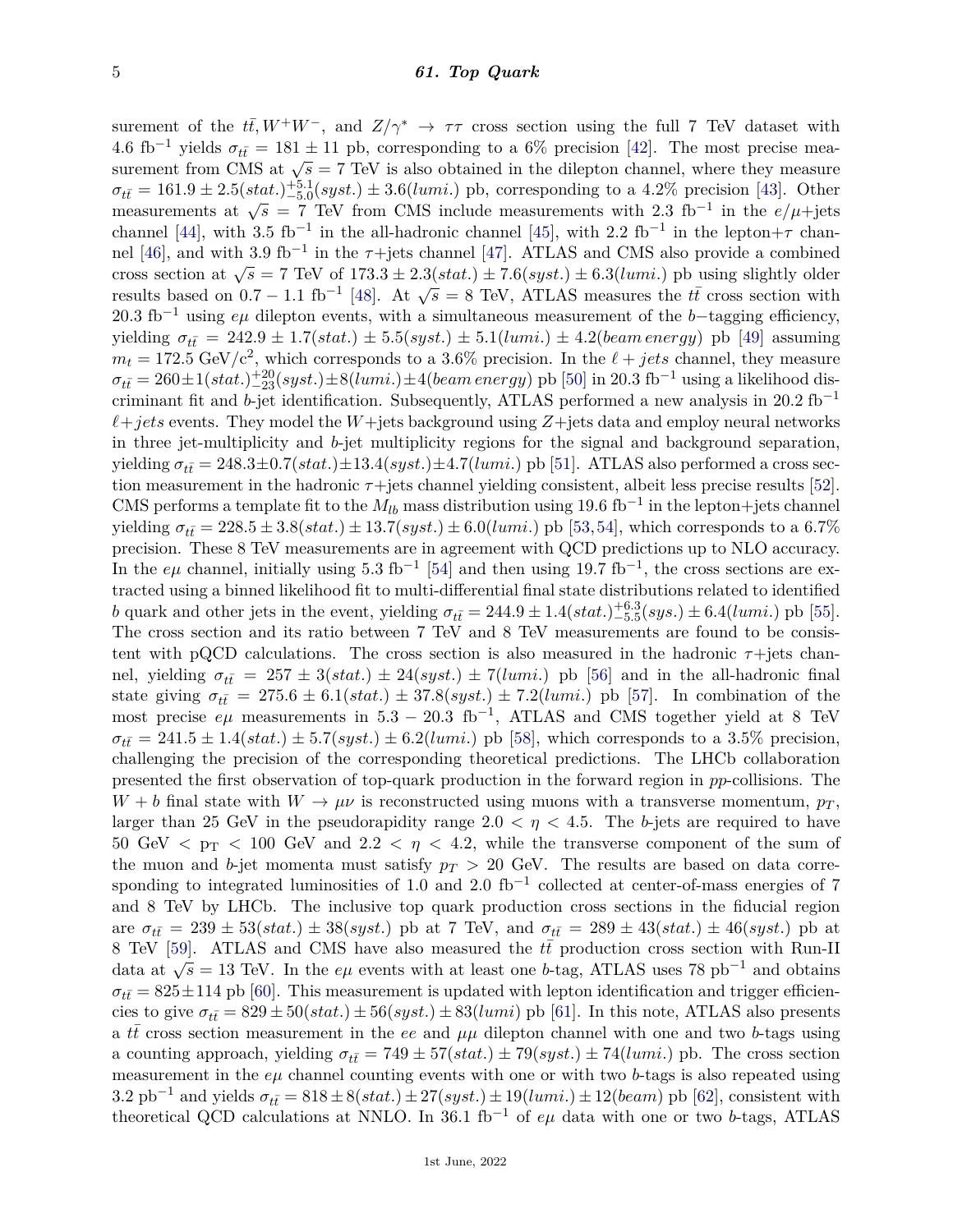#### 6 *61. Top Quark*

measures the *tt*<sup> $\bar{t}$ </sup> cross section to  $\sigma_{t\bar{t}} = 826.4 \pm 3.6(stat.) \pm 11.5(syst.) \pm 15.7(lumi.) \pm 1.9(beam)$  pb, giving a total of 2.4%. This measurement is also used to determine the top quark pole mass and to derive ratios and double ratios of  $tt$  and  $Z$  cross-sections at different energies as well as absolute and normalised differential cross-sections as functions of single lepton and dilepton kinematic vari-ables [\[63\]](#page-37-34). In the  $\ell + jets$ , using 85 pb<sup>-1</sup>, the cross-section is extracted by counting the number of events with exactly one electron or muon and at least four jets, at least one of which is identified as originating from a *b*-quark, yielding  $\sigma_{t\bar{t}} = 817 \pm 13(stat.) \pm 103(syst.) \pm 88(lumi.)$  pb, both assuming  $m_t = 172.5 \text{ GeV}/c^2$  [\[61\]](#page-37-32). Very recently, ATLAS measures the inclusive  $t\bar{t}$  cross section in 139 fb<sup>-1</sup> in the  $\ell + jes$  through a profile-likelihood fit to be  $\sigma_{t\bar{t}} = 830.4 \pm 0.4(stat.) \pm 36(syst.) \pm 14(lumi)$  pb, with a relative uncertainty of 4.6% [\[64\]](#page-37-35). The result is consistent with the theoretical calculations at NNLO order in QCD perturbation theory. CMS uses 43 pb−<sup>1</sup> in the *eµ* channel to measure  $\sigma_{t\bar{t}}$  = 746 ± 58(*stat.*) ± 53(*syst.*) ± 36(*lumi*) pb, in agreement with the expectation from the standard model [\[65\]](#page-38-0). Using 2.2 fb<sup>-1</sup> in the  $e\mu$  channel with at least one *b*-jet, CMS measures  $\sigma_{t\bar{t}} = 815 \pm 9(stat.) \pm 38(syst.) \pm 19(lumi.)$  pb (5.3%), in agreement with the expectation from the Standard Model [\[66\]](#page-38-1). Using 35.9 fb<sup>-1</sup> of dilepton data, CMS measures the  $t\bar{t}$  cross section using a likelihood fit  $\sigma_{t\bar{t}} = 803 \pm 2(stat.) \pm 25(syst.) \pm 20(lumi.)$  pb (4.0%), in agreement with the expectation from the SM calculation at NNLO order. This result is also used to extract the top quark mass and the strong coupling constant [\[67\]](#page-38-2). Using the same dataset in the dilepton channel with a hadronically decaying  $\tau$ , they measure  $\sigma_{t\bar{t}} = 781 \pm 7(stat.) \pm 62(syst.) \pm 20(lumi.)$  pb (8.3%) [\[68\]](#page-38-3). A first measurement of the total inclusive and the normalized differential cross section in the  $\ell + jets$ channel is made in 42 pb<sup>-1</sup> yielding  $\sigma_{t\bar{t}} = 836 \pm 27(stat.) \pm 88(syst.) \pm 100(lumi.)$  pb [\[69\]](#page-38-4). In 2.2 fb<sup>-1</sup>,  $\ell + jets$  events are categorized according to the accompanying jet multiplicity. From a likelihood fit to the invariant mass distribution of the isolated lepton and a *b*-jet, the cross section is measured to be  $\sigma_{t\bar{t}} = 888 \pm 2(stat.)^{+26}_{-28}(syst.) \pm 20(lumi)$  pb, in agreement with the SM predic-tion [\[70\]](#page-38-5). This result is also used to extract the top-quark mass. Recently, CMS has used 137  $pb^{-1}$ in four regions determined by top  $p_T$  and *b*-tag score to measure the cross section in the  $\ell + jets$ channel. They employ a combined  $\chi^2$  fit considering the migration matrices. Most of the measured differential cross sections are well described by standard model predictions with the exception of some double-differential distributions. They obtain  $\sigma_{t\bar{t}} = 791 \pm 1(stat.) \pm 21(syst.) \pm 14(lumi)$  pb (3.2%) [\[71\]](#page-38-6). In the all-hadronic channel, CMS uses 2*.*53 fb−<sup>1</sup> of data, yielding a cross section of  $\sigma_{t\bar{t}} = 834 \pm 25(stat.)^{+118}_{-104}(syst.) \pm 23(lumi.)$  pb [\[72\]](#page-38-7). Also differential cross sections as a function of the leading top quark transverse momentum are measured. As general feature across channels, it is found that the measured top quark  $p_T$  spectrum is significantly softer than the NLO+PS theory predictions considered in the corresponding publications. CMS also performed a measurement of predictions considered in the corresponding publications. CMS also performed a measurement of top-quark pair production in *pPb* heavy ion collisions at  $\sqrt{s} = 8.16$  TeV in 174 nb<sup>-1</sup> of lepton+jets events. They measure a cross section of  $\sigma_{t\bar{t}} = 45 \pm 8$  nb, which is consistent with pQCD calculations and with the scaled *pp* data [\[73\]](#page-38-8).

In Fig. 61.1, one sees the importance of  $p\bar{p}$  at Tevatron energies where the valence antiquarks in the antiprotons contribute to the dominant  $q\bar{q}$  production mechanism. At LHC energies, the dominant production mode is gluon-gluon fusion and the *pp*-*pp* difference nearly disappears. The excellent agreement of these measurements with the theory calculations is a strong validation of QCD and the soft-gluon resummation techniques employed in the calculations. The measurements reach high precision and provide stringent tests of pQCD calculations at NNLO+NNLL level including their respective PDF uncertainties.

Most of these measurements assume a  $t \to Wb$  branching ratio of 100%. CDF and DØ have made direct measurements of the  $t \to Wb$  branching ratio [\[74\]](#page-38-9). Comparing the number of events with 0, 1 and 2 tagged *b* jets in the lepton+jets channel, and also in the dilepton channel, using the known *b*-tagging efficiency, the ratio  $R = B(t \to Wb)/\sum_{q=d,s,b} B(t \to Wq)$  can be extracted.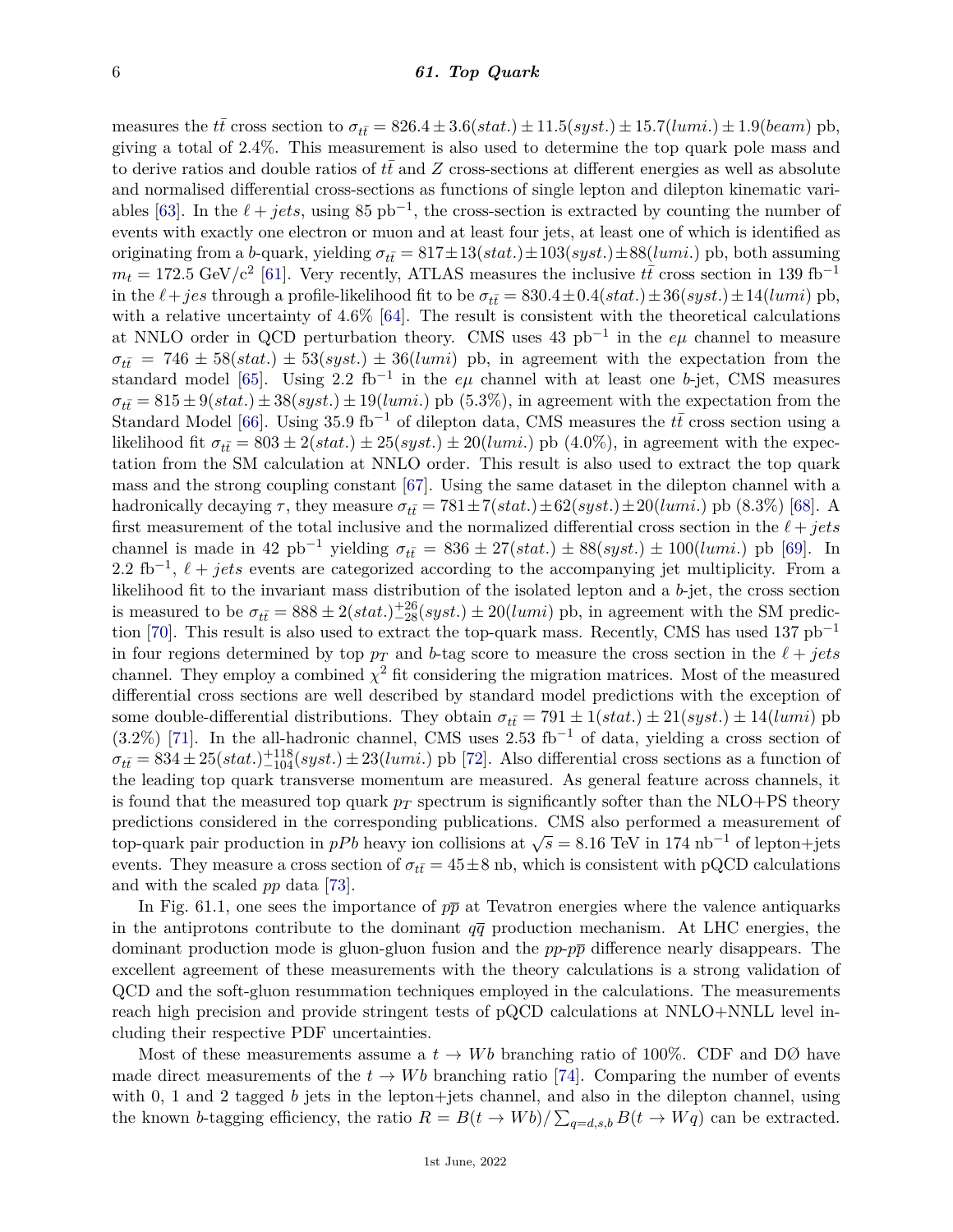

**Figure 61.1:** Measured and predicted  $t\bar{t}$  production cross sections from Tevatron energies in  $p\bar{p}$ collisions to LHC energies in *pp* collisions. The plot is kindly provided by the LHCtopWG working group, see <https://twiki.cern.ch/twiki/bin/view/LHCPhysics/LHCTopWGSummaryPlots>.

In 5.4 fb<sup>-1</sup> of data, DØ measures  $R = 0.90 \pm 0.04$ , 2.5 standard deviations from unity. The currently most precise measurement was made by CMS in 19.7 fb<sup>-1</sup> at  $\sqrt{s} = 8$  TeV. They find  $R = 1.014 \pm 0.003(stat.) \pm 0.032(syst.)$  and  $R > 0.955$  at 95% C.L. [\[75\]](#page-38-10). A significant deviation of *R* from unity would imply either non-SM top-quark decay (for example a flavor-changing neutralcurrent decay), or a fourth generation of quarks. The latter is by other measurements.

Thanks to the large available event samples, the Tevatron and the LHC experiments also performed single-, double- or even triple-differential cross-section measurements in  $t\bar{t}$  production. Such measurements are crucial, as they allow even more stringent tests of perturbative QCD as description of the production mechanism, allow along with other data the extraction of PDFs in PDF fits, and enhance the sensitivity to possible new physics contributions, especially now that NNLO predictions for the main differential observables in  $t\bar{t}$  prediction have become available [\[76\]](#page-38-11) and later confirmed [\[2\]](#page-36-1). Furthermore, such measurements reduce the uncertainty in the description of *tt*¯ production as background in Higgs physics and searches for rare processes or beyond Standard Model physics. Differential cross sections are typically measured by a selection of candidate events, their kinematic reconstruction and subsequent unfolding of the obtained event counts in bins of kinematic distributions in order to correct for detector resolution effects, acceptance and migration effects. In some cases a bin-by-bin unfolding is used, while other analyses use more sophisticated techniques. Experiments at Tevatron and LHC measure the differential cross section with respect to the  $t\bar{t}$  invariant mass,  $d\sigma/dM_{t\bar{t}}$ . The spectra are fully corrected for detector efficiency and resolution effects and are compared to several Monte Carlo simulations as well as selected theoretical calculations. Using 9.45 fb<sup>-1</sup>, CDF measured  $d\sigma/dM_{t\bar{t}}$ , in the lepton+jets channel providing sen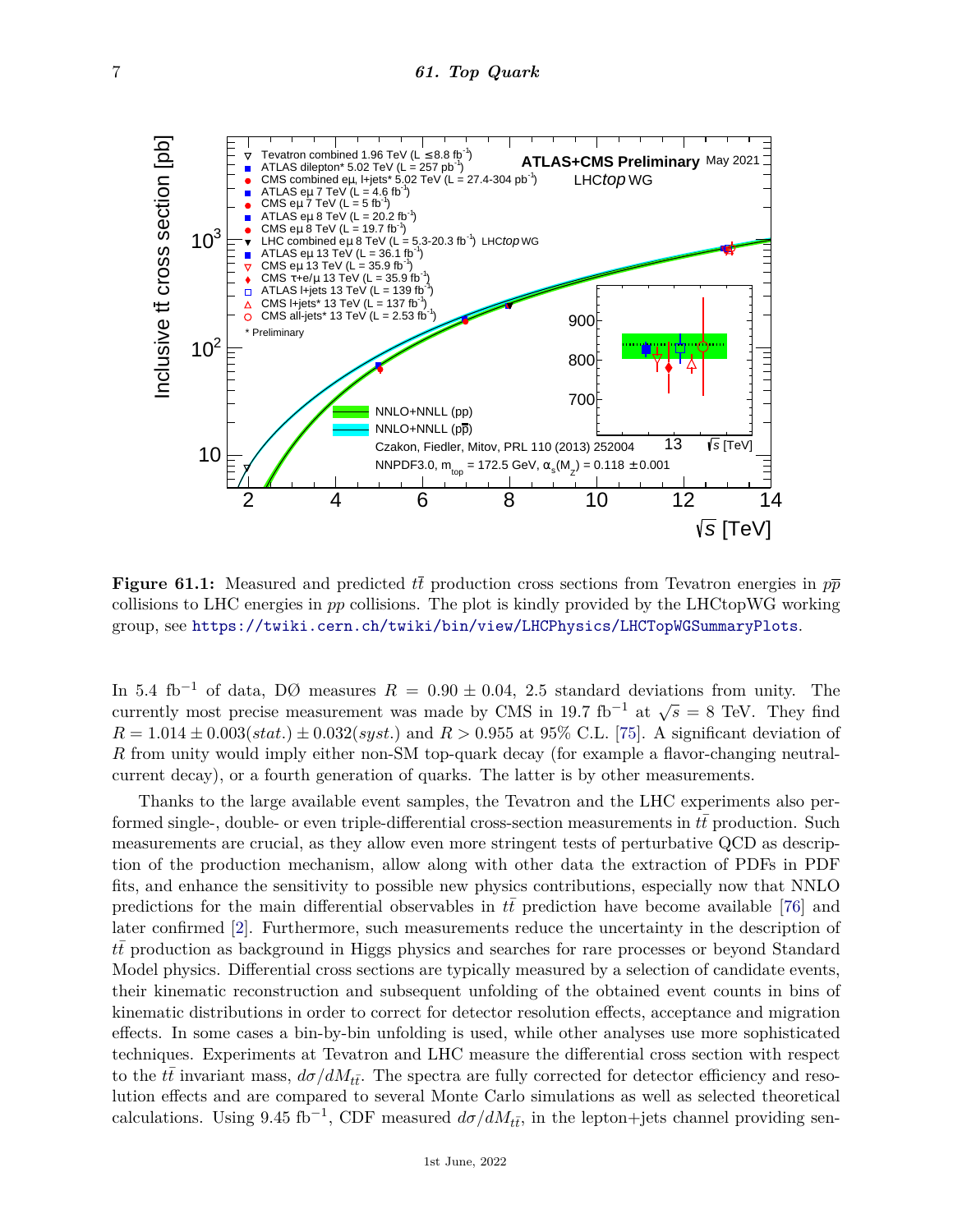sitivity to a variety of exotic particles decaying into  $t\bar{t}$  pairs [\[77\]](#page-38-12). In 9.7 fb<sup>-1</sup> of lepton+jets data,  $D\mathcal{O}$  measured the differential  $t\bar{t}$  production cross section with respect to the transverse momentum and absolute rapidity of the top quarks as well as of the invariant mass of the  $tt$  pair [\[29\]](#page-37-0), which are all found to be in good agreement with the SM predictions. ATLAS measured the differential  $t\bar{t}$  production cross section with respect to the top-quark transverse momentum, and of the mass, transverse momentum and rapidity of the top quark, the antitop quark as well as the  $t\bar{t}$  system is answerst indication and rapidity of the top quark, the anthop quark as wen as the *tt* system<br>in up to 4.6 fb<sup>-1</sup> at  $\sqrt{s}$  = 7 TeV in the lepton+jets channel [\[78–](#page-38-13)[80\]](#page-38-14). It is found that data is softer than all predictions for higher values of the mass of the  $t\bar{t}$  system as well as in the tail of the top-quark *p<sup>T</sup>* spectrum beginning at 200 GeV, particularly in the case of the Alpgen+Herwig generator. The  $M_{t\bar{t}}$  spectrum is not well described by NLO+NNLL calculations and there are also disagreements between the measured rapidity of the  $t\bar{t}$  system spectrum and the MC@NLO+Herwig and POWHEG+Herwig generators, both evaluated with the CT10 PDF set. All distributions show a preference for HERAPDF1.5 when used for the NLO QCD predictions. In 5.0 fb<sup>-1</sup> of  $\sqrt{s} = 7$  TeV data in the lepton+jets and the dilepton channels, CMS measured normalised differential  $t\bar{t}$  cross sections with respect to kinematic properties of the final-state charged leptons and jets associated to *b*-quarks, as well as those of the top quarks and the  $t\bar{t}$  system. The data are compared with several predictions from perturbative QCD calculations and found to be consistent [\[81\]](#page-38-15). ATLAS uses 4.6 fb<sup>-1</sup> of data at 7 TeV and 20.2 fb<sup>-1</sup> at 8 TeV to measure the differential  $t\bar{t}$  cross section in the dilepton final state as a function of the mass, the transverse momentum and the rapidity of the  $t\bar{t}$  system [\[82\]](#page-38-16). The results are compared with different Monte Carlo generators and theoretical calculations of  $t\bar{t}$  production and found to be consistent with the majority of predictions in a wide kinematic range. Using 20.3 fb<sup>-1</sup> of  $t\bar{t}$  events in the lepton+jets channel, ATLAS measures the normalized differential cross sections of  $t\bar{t}$  production as a function of the top-quark,  $t\bar{t}$  system and event-level kinematic observables [\[83\]](#page-38-17). The observables have been chosen to emphasize the  $t\bar{t}$ production process and to be sensitive to effects of initial- and final-state radiation, to the different parton distribution functions, and to non-resonant processes and higher-order corrections. The results are in fair agreement with the predictions over a wide kinematic range. Nevertheless, most generators predict a harder top-quark transverse momentum distribution at high values than what is observed in the data. Predictions beyond NLO accuracy improve the agreement with data at high top-quark transverse momenta. Using the current settings in the Monte Carlo programs and parton distribution functions, the rapidity distributions are not well modelled by any generator under consideration. However, the level of agreement is improved when more recent sets of parton distribution functions are used. Using 20*.*3 fb−<sup>1</sup> of 8 TeV data, ATLAS performed a dedicated differential  $t\bar{t}$  cross-section measurement of highly boosted top quarks in the lepton+jets channel, where the hadronically decaying top quark has a transverse momentum above 300 GeV [\[84\]](#page-38-18). Jet substructure techniques are employed to identify top quarks, which are reconstructed with an anti- $k_t$  jet with a radius parameters  $R = 1.0$ . The predictions of NLO and LO matrix element plus parton shower Monte Carlo generators are found to generally overestimate the measured cross sections. Using 5.0 fb<sup>-1</sup> of data at 7 TeV and 19.7 fb<sup>-1</sup> at 8 TeV in the lepton+jets channel, CMS reports measurements of normalized differential cross sections for  $t\bar{t}$  production with respect to four kinematic event variables: the missing transverse energy; the scalar sum of the jet transverse momentum  $(p_T)$ ; the scalar sum of the  $p_T$  of all objects in the event; and the  $p_T$  of leptonically decaying *W* bosons from top quark decays [\[85\]](#page-38-19). No significant deviations from the predictions of several SM event generators are observed. Using the full 19.7 fb<sup>-1</sup> data in the  $e\mu$  channel, CMS measures normalized double-differential cross sections for  $t\bar{t}$  production as a function of various pairs of observables characterizing the kinematics of the top quark and  $t\bar{t}$  system [\[86\]](#page-38-20). The data are compared to calculations using perturbative QCD at NLO and approximate NNLO orders. They are also compared to predictions of Monte Carlo event generators that complement fixed-order com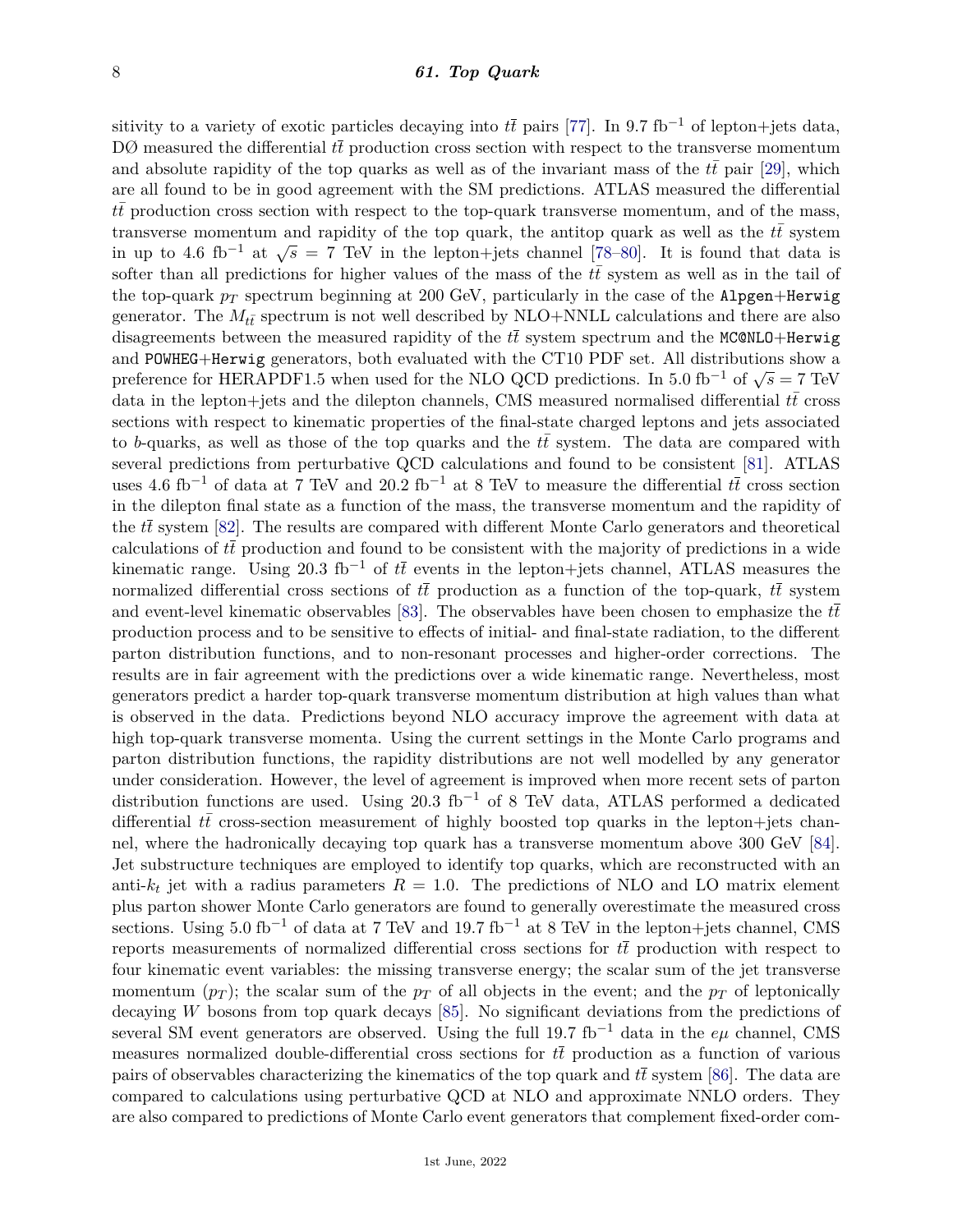putations with parton showers, hadronization, and multiple-parton interactions. Overall agreement is observed with the predictions, which is improved when the latest global sets (as determined here by CMS) of proton parton distribution functions are used. The inclusion of the measured  $t\bar{t}$  cross sections in a fit of parametrized parton distribution functions is shown to have significant impact on the gluon distribution [\[86\]](#page-38-20). Another analysis at high transverse momentum regime for the top on the gluon distribution [ov]. Another analysis at high transverse momentum regime for the top quarks, is performed by the CMS collaboration in 19.7 fb<sup>-1</sup> at  $\sqrt{s} = 8$  TeV [\[87\]](#page-38-21). The measurement is performed for events in  $e/\mu + jets$  final states where the hadronically decaying top quark is reconstructed as a single large-radius jet and identified as a top candidate using jet substructure techniques. The integrated cross section is measured at particle-level within a fiducial region resembling the detector-level selection as well as at parton-level. At particle-level, the fiducial cross section is measured to be  $\sigma_{t\bar{t}} = 0.499 \pm 0.035(stat.+syst.) \pm 0.095(theo) \pm 0.013(lumi)$  pb for  $p_T >$ 400 GeV. At parton-level, it translates to  $\sigma_{t\bar{t}} = 1.44 \pm 0.10(stat.+syst.) \pm 0.29(theo.) \pm 0.04(lumi.)$ pb. At parton-level, interactions between incoming partons (quarks or gluons) are considered via a gauge interaction yielding final state partons. While such interactions can be well described theoretically, partons are not visible in the detector. At the particle-level, visible and measurable hadrons, i.e. bound states of quarks and anti-quarks, are considered to form jets. The hadronisation process takes us from one level to the other. In 19.7 fb<sup>-1</sup> at  $\sqrt{s} = 8$  TeV, CMS repeated those measurements in the lepton+jets and in the dilepton channels [\[88\]](#page-38-22). While the overall precision is improved, no significant deviations from the Standard Model are found, yet a softer spectrum for the top quark at high *p<sup>T</sup>* with respect to theoretical available predictions has been observed. This behaviour has been also observed in the all-hadronic final state [\[89\]](#page-38-23), where a total cross section measurement is performed, yielding  $\sigma_{t\bar{t}} = 275.6 \pm 6.1(stat.) \pm 37.8(syst.) \pm 7.2(lumi)$  pb. At  $\overline{s} = 13$  TeV, in 3.2 fb<sup>-1</sup>, ATLAS measured the differential  $t\overline{t}$  cross section as a function of the transverse momentum and absolute rapidity of the top quark, and of the transverse momentum, absolute rapidity and invariant mass of the  $t\bar{t}$  system [\[90\]](#page-38-24). The measured differential cross sections are compared to predictions of NLO generators matched to parton showers and the measurements are found to be consistent with all models within the experimental uncertainties with the exception of the Powheg-Box+ Herwig++ predictions, which differ significantly from the data in both the transverse momentum of the top quark and the mass of the  $t\bar{t}$  system. Using 3.2 fb<sup>-1</sup> of data in the lepton+jets channel, ATLAS measured the differential cross sections of  $t\bar{t}$  production in fiducial phase-spaces as a function of top-quark and  $t\bar{t}$  system kinematic observables [\[91\]](#page-38-25). Two separate selections are applied that each focus on different top-quark momentum regions, referred to as resolved and boosted topologies of the  $t\bar{t}$  final state. The measured spectra are corrected for detector effects and are compared to several Monte Carlo simulations by means of calculated  $\chi^2$ and *p*-values.

ATLAS presents a measurement of the boosted top quark differential cross section in the all-hadronic decay mode [\[92\]](#page-38-26). They require two top-quark candidates, one with  $p_T > 500$  GeV and a second with  $p_T > 350$  GeV, with each candidate reconstructed as an anti- $k_T$  jet with radius parameter  $R = 1.0$ . The top-quark candidates are separated from the multijet background using the jet substructure and the presence of a *b*-quark tag in each jet. The observed kinematic distributions are unfolded to recover the differential cross sections in a limited phase-space region and compared with SM predictions, showing agreement. In 36 fb<sup>-1</sup>, ATLAS measures the single- and double-differential  $t\bar{t}$  cross-section in the lepton + jets channel at particle and parton level. Two topologies, resolved and boosted, are considered and the results are presented as a function of several kinematic variables characterising the top and  $t\bar{t}$  system and jet multiplicities. Overall, there is good agreement between the theoretical predictions and the data [\[93\]](#page-38-27). In 36*.*1 fb−<sup>1</sup> of dilepton events, ATLAS measures the differential  $t\bar{t}$  cross section as a function of several lepton kinematic variables [\[63\]](#page-37-34). The NLO+PS predictions give a good description of several observables. However,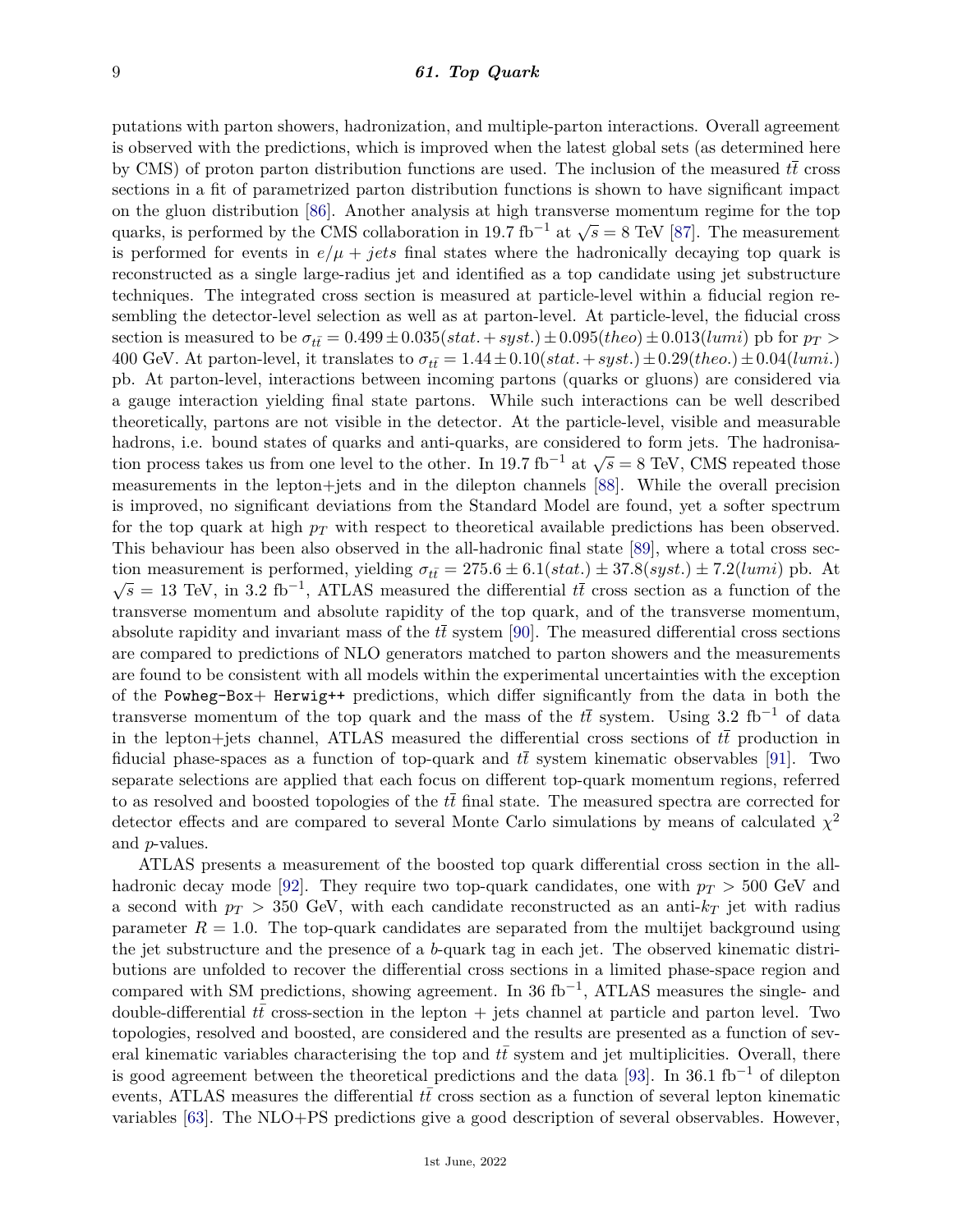POWHEG predicts a harder spectrum for lepton  $p_T$  variables than observed. In 139 fb<sup>-1</sup> of data in the  $\ell$ + jets channel in a boosted topology with at least one large-*R* "top-jet" from a hadronic decay with high- $p_T$ , ATLAS employs a parameter sensitive to the top mass to reduce the jet uncertainties and measures the differential  $t\bar{t}$  cross section as a function of kinematic variables characterising the *tt* system and also as a function of variables that characterise the additional radiation in the events [\[94\]](#page-38-28). The measured distribution of the top-quark transverse momentum, which is measured to be softer than expected, is used to set limits on the Wilson coefficients describing physics beyond the standard model. The modelling of the additional radiation events show some mild disagreements to the data. In the all-hadronic channel with six separately resolved jet, using  $36.1 \text{ fb}^{-1}$ , ATLAS measures single- and double-differential cross sections at particle and parton level as a function of various kinematic variables  $[95]$ . The rapidities of t and the refound to be well modelled while discrepancies between theoretical predictions and data are found in the *p<sup>T</sup>* distributions of the three leading jets, the top and the  $t\bar{t}$  system. In 42 pb<sup>-1</sup>, CMS measures the differential cross section at  $\sqrt{s} = 13$  TeV as a function of kinematic properties of the top quarks and the *tt* system, as well as of the jet multiplicity in the event. Several predictions from perturbative QCD calculations wen as or the jet multiplicity in the event. Several predictions from perturbative  $\zeta$ CD calculations are confronted with the data and are found to describe them well [\[96\]](#page-38-30). In 2.1 fb<sup>-1</sup> at  $\sqrt{s} = 13$  TeV, CMS measures the normalized differential cross sections for  $t\bar{t}$  production in the dilepton channels as a function of the kinematic properties of the leptons, jets from bottom quark hadronization, top quarks, and top quark pairs at the particle and parton levels [\[97\]](#page-38-31). The results are compared to several Monte Carlo generators that implement calculations up to NLO in perturbative QCD interfaced with parton showering, and also to fixed-order theoretical calculations of top quark pair production up to NNLO, showing agreement. In 2*.*3 fb−<sup>1</sup> of events in the lepton+jets channel, CMS measures the differential and double-differential cross sections for the  $t\bar{t}$  production as a function of jet multiplicity and of kinematic variables of the top quarks and the  $t\bar{t}$  system [\[98\]](#page-38-32). The differential cross sections are presented at particle level, within a phase space close to the experimental acceptance, and at parton level in the full phase space. The results are compared to several SM predictions. Using 35.9 fb<sup>-1</sup>, CMS measures the differential  $t\bar{t}$  cross section in the single-lepton decay channel, as a function of a number of kinematic event variables. The data are compared to a variety of state-of-the-art LO and NLO simulations [\[99\]](#page-38-33). In 35*.*8 fb−<sup>1</sup> , CMS measures the differential and double-differential  $t\bar{t}$  cross sections in the  $\ell + jets$  channel as a function of kinematic variables of the top quarks and the top quark-antiquark  $(tt)$  system. In addition, kinematic variables and multiplicities of jets associated with the *tt* production are measured. The kinematic variables of the top quarks and the *tt* system are reasonably described in general, though none predict all the measured distributions. In particular, the transverse momentum distribution of the top quarks is more steeply falling than predicted. The kinematic distributions and multiplicities of jets are adequately modeled by certain combinations of NLO calculations and parton shower models [\[100\]](#page-38-34). In the dilepton channel, CMS measures differential  $t\bar{t}$  cross sections in 35.9 fb<sup>-1</sup> as functions of kinematic observables of the top quarks and their decay products, the  $t\bar{t}$  system, and the total number of jets in the event. All results are compared with SM predictions from Monte Carlo simulations with NLO accuracy in QCD at matrix-element level interfaced to parton-shower simulations. Where possible, parton-level results are compared to calculations with beyond-NLO precision in QCD. Significant disagreement is observed between data and all predictions for several observables. The measurements are used to constrain the top quark chromomagnetic dipole moment in an effective field theory framework at NLO in QCD and to extract *tt* and leptonic charge asymmetries [\[101\]](#page-38-35). In 35.9 fb<sup>-1</sup> of dilepton events, CMS measures normalised multi-differential  $t\bar{t}$ cross sections as a function of the kinematic properties of the top quark and of the  $t\bar{t}$  system at parton level in the full phase space. A triple-differential measurement is performed as a function of the invariant mass and rapidity of the *tt* system and the multiplicity of additional jets at particle level.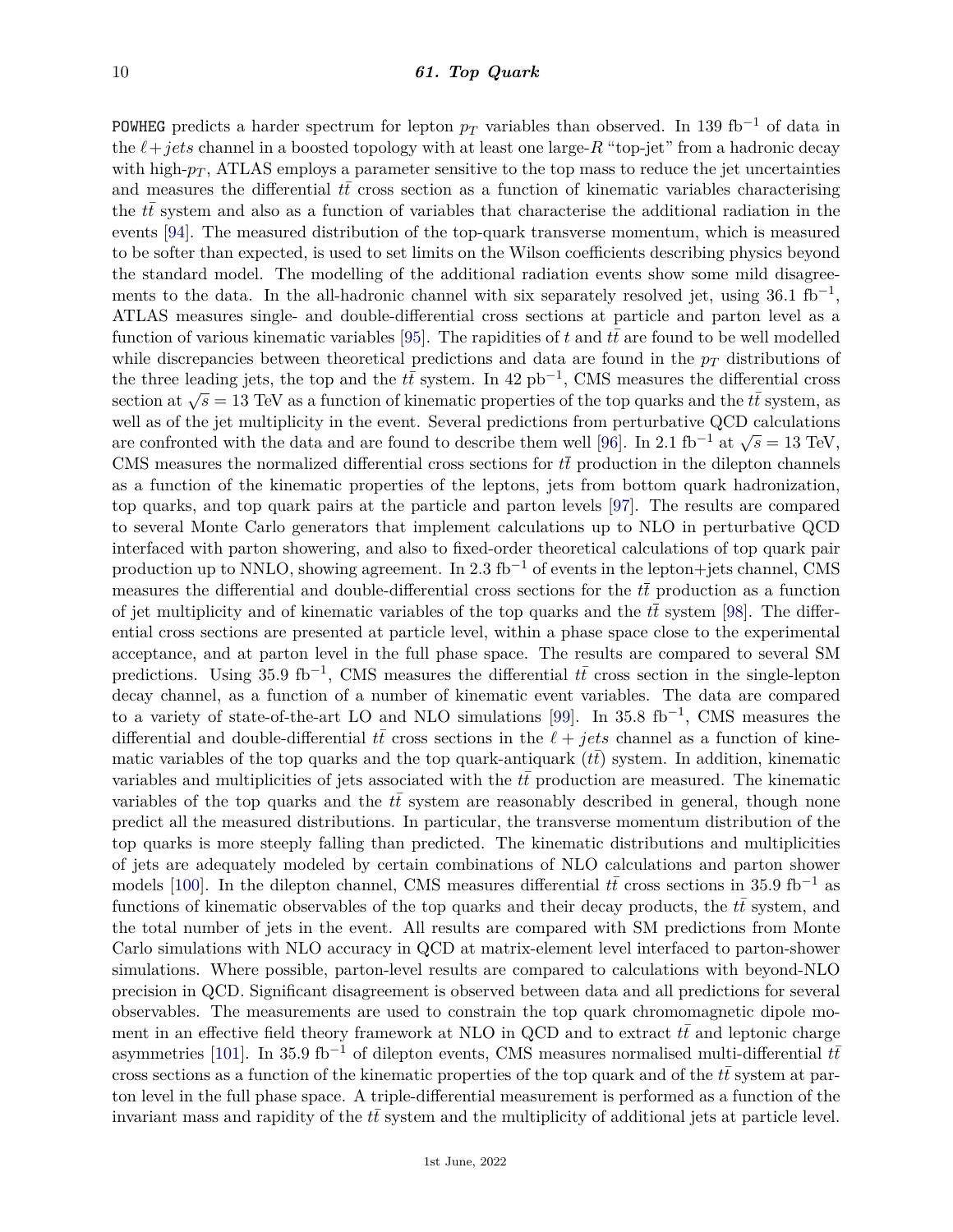The data are compared to predictions of Monte Carlo event generators that complement NLO QCD calculations with parton showers. The measurement is used to extract the strong coupling constant and the top-quark pole mass and parton distribution functions [\[102\]](#page-39-0). In 137 fb<sup>-1</sup> of  $\ell + jets$  data, arranged in four regions according to the top  $p<sub>T</sub>$ , boosted vs. resolved, and the *b*-tagging score, CMS measures the single- and double-differential  $t\bar{t}$  cross sections [\[71\]](#page-38-6). Here also the longitudinal momentum is measured well into the TeV range in one measurement starting in the resolved regime. Most of the measured differential cross sections are well described by standard model predictions with the exception of some double-differential distributions. The top  $p_T$  and  $m_{t\bar{t}}$  is found to be softer than predicted. In 35.9 fb<sup>-1</sup> of all-hadronic and  $\ell + jets$  events in a boosted topology with at least two large-R jets with a *b*-tag inside and  $p_T > 400$  GeV or one large-R jet, respectively, CMS measures the differential cross section as a function of kinematic variables of individual top quarks or of the  $t\bar{t}$  system [\[103\]](#page-39-1). The observed absolute cross sections are significantly lower than the predictions from theory, while the normalized differential measurements are well described.

## 61.3.1.2 *Other tt*¯ *production processes*

Further cross-section measurements are performed by ATLAS for  $t\bar{t}$ +heavy flavour [\[104\]](#page-39-2) and  $t\bar{t}$ +jets production as well as the differential measurement of the jet multiplicity in  $t\bar{t}$  events by ATLAS [\[105\]](#page-39-3) and by CMS [\[106\]](#page-39-4). Here, MC@NLO+Herwig MC is found to predict too few events at higher jet multiplicities. In addition, CMS measured the cross-section ratio  $\sigma_{t\bar{t}b\bar{b}}/\sigma_{t\bar{t}jj}$  using 19*.*6 fb−<sup>1</sup> of 8 TeV data [\[107\]](#page-39-5). This is of high relevance for top quark production as background to searches, for example for measurements of  $t\bar{t}h$  production and ongoing searches for 4-top quark production. Later, ATLAS also measured the  $t\bar{t}$  production cross section along with the branching ratios into channels with leptons and quarks using 4*.*6 fb−<sup>1</sup> of 7 TeV data [\[108\]](#page-39-6). They find agreement with the standard model at the level of a few percent.

Using 139 fb<sup>-1</sup> of  $t\bar{t}$  → dilepton events, ATLAS distinguishes in a dedicated analysis muons originating from  $W \to \mu\nu$  decays and those from  $W \to \tau\nu \to \mu\nu\nu\nu\nu$  decays via their transverse momentum spectrum and the impact parameter of the muon track, that reflects the tau lifetime, yielding high sensitivity. The measured ratio of  $R(\tau/\mu) = 0.992 \pm 0.013$  is in agreement with the hypothesis of universal lepton couplings [\[109\]](#page-39-7).

Using 36 fb−<sup>1</sup> of dilepton events at 13 TeV, ATLAS also measures differential cross sections with respect to high-resolution variables, constructed to characterize the longitudinal and transverse momentum distributions of the *b*-hadron within the *b*-jets [\[110\]](#page-39-8). They are used to test the heavyquark-fragmentation modelling.

Using 137 fb<sup>-1</sup> of dilepton events at 13 TeV, CMS measures differential cross sections with respect to the mass of the  $t\bar{t}$  system and the rapidity difference of the top-quark and antiquark [\[111\]](#page-39-9). Exploiting their sensitivity to the top-quark Yukawa coupling yields a best fit value of  $Y_t = 1.16_{-0.35}^{+0.24}$ , bounding  $Y_t < 1.54$  at a 95% confidence level.

In 36.1 fb<sup>-1</sup>, ATLAS measures the  $t\bar{t}b\bar{b}$  cross section in the dilepton and the  $\ell + jets$  channels. Results are presented at particle level in the form of inclusive cross-sections of  $t\bar{t}$  final states with three and four *b*-jets as well as differential cross-sections as a function of global event properties and properties of b-jet pairs. The measured inclusive fiducial cross-sections generally exceed the  $t\bar{t}bb$  predictions from various NLO matrix element calculations matched to a parton shower, but are compatible within the total uncertainties [\[112\]](#page-39-10). In 2.3 fb<sup>-1</sup>, CMS measures the  $t\bar{t}b\bar{b}$  cross section in the dilepton channel [\[113\]](#page-39-11). They also determine the cross section ratio  $\sigma_{t\bar{t}b\bar{b}}/\sigma_{t\bar{t}jj}$ . In 35.9 fb<sup>-1</sup>, CMS recently measured the cross section  $t\bar{t}b\bar{b}$  as well as the cross section ratio  $\sigma_{t\bar{t}b\bar{b}}/\sigma_{t\bar{t}jj}$  in the dilepton and the lepton+jets channel [\[114\]](#page-39-12). They fit the distribution of the *b*-tagging discriminant variable of the two jets that do not belong to the  $t\bar{t}$  decay. In the same dataset, CMS measures the *ttbb* cross section in the all-jet channel by selecting events containing at least eight jets, of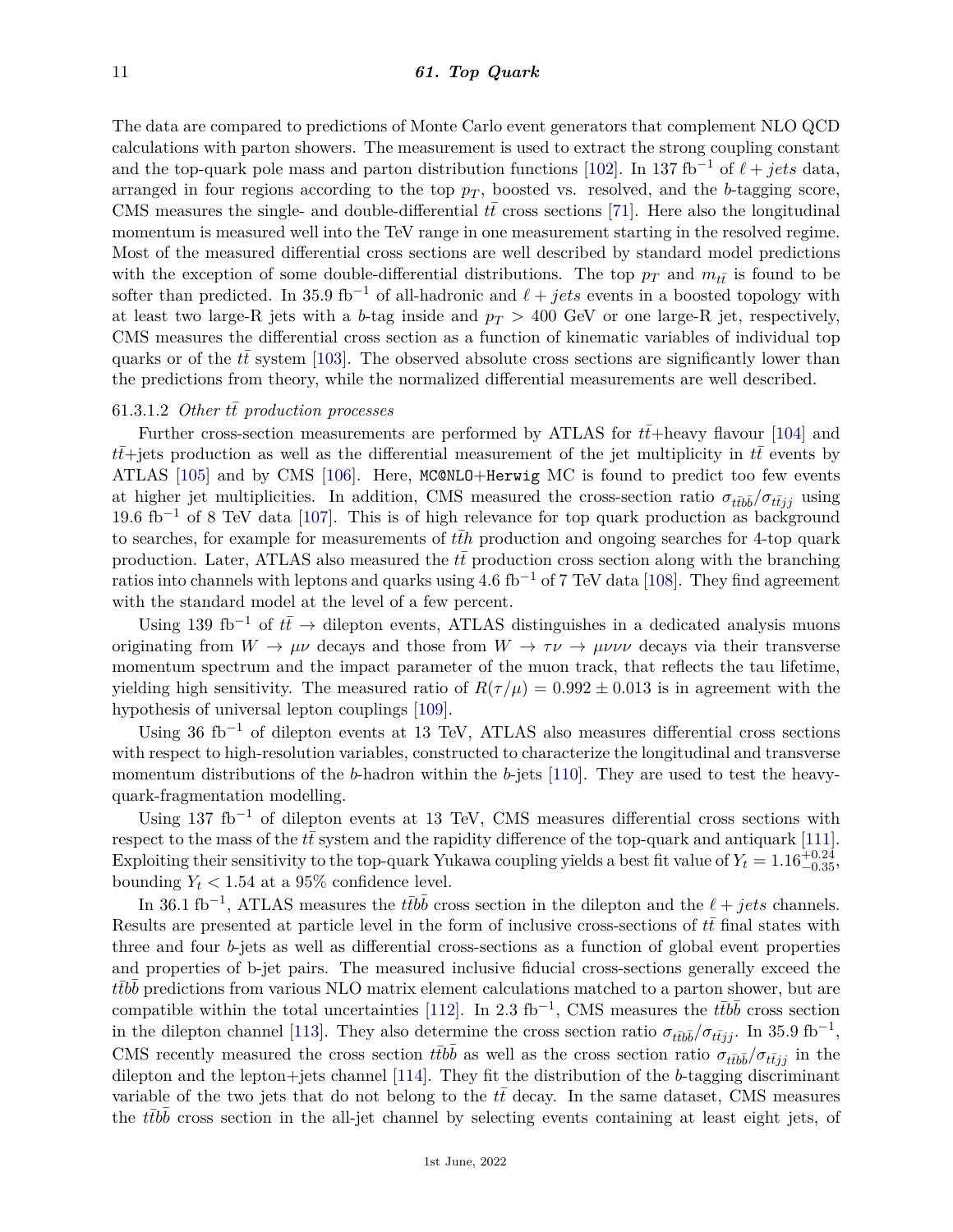which at least two are identified as *b*-jets. A combination of multivariate analysis techniques is used to reduce the large background from multijet events not containing a top quark pair, and to help discriminate between jets originating from top quark decays and other additional jets. The measured cross sections are found to be larger than theoretical predictions by a factor of 1.5-2.4, corresponding to 1-2 standard deviations [\[115\]](#page-39-13). Recently, CMS measured the  $t\bar{t}+b\bar{b}$  cross section in 35.9 fb<sup>-1</sup> of dilepton and  $\ell$  + *jets* events [\[114\]](#page-39-12). The cross section is extracted from the cross section ratio  $R(t\bar{t}+ b\bar{b})$  in order to reduce systematic uncertainties. The assignment of jets to the top or to the additional jets is based on *b*-tagging scores in the dilepon channel and on a kinematic fit in the  $\ell + jets$  channel. Using the same data set in the all-hadronic channel, CMS measured the  $t\bar{t} + b\bar{b}$ cross section to  $\approx 25\%$  precision employing a multivariate analysis technique and a 2-dimensional likelihood fit [\[116\]](#page-39-14). Very recently, CMS also measured the  $t\bar{t}$  +  $c\bar{c}$  cross section using 41.5 fb<sup>-1</sup> of events with dileptonic final states [\[117\]](#page-39-15). A multi-class neural network is employed to separate  $t\bar{t}$  + *b***b**,  $t\bar{t}$  + *cc*<sup> $\bar{c}$ </sup> and  $t\bar{t}$  + *ll*. The results are compatible with the prediction within 1 − 2  $\sigma$ .

The production of four top-quarks is an interesting test of QCD and at the same time sensitive to the top quark Yukawa coupling and to production mechanisms with new mediators with strong couplings to top quarks. The latest cross section calculation yields  $\sigma_{\tilde{t}\tilde{t}\tilde{t}\tilde{t}} = 12.0 \text{ fb} \pm 20\%$  [\[118\]](#page-39-16). Using the full Run-II data set of 139 fb<sup>-1</sup>, ATLAS measures the four-tops cross section in the twolepton same sign or three-lepton channel with 13% branching ratio and dominant  $\bar{t}$ V background as  $\sigma_{t\bar{t}t\bar{t}} = 24^{+7}_{-6}$  fb [\[119\]](#page-39-17). Using the same data set in the one-lepton or two-lepton opposite-sign as  $\sigma_{t\bar{t}t\bar{t}} = 24_{-6}$  to [119]. Using the same data set in the one-lepton of two-lepton opposite-sign channel with 57% branching ratio and dominant  $t\bar{t}$  + heavy flavor background, they measure  $\sigma_{t\bar{t}t\bar{t}} = 26^{+17}_{-15}$  fb [\[120\]](#page-39-18). The combination yields  $\sigma_{t\bar{t}t\bar{t}} = 24^{+7}_{-6}$  fb [120], corresponding to an observed (expected) significance of 4.7 (2.6)  $\sigma$  significance. CMS measures the four-top cross section in the two-lepton same sign or the e-lepton channel in 137 fb<sup>-1</sup> to  $\sigma_{t\bar{t}t\bar{t}} = 12.6^{+5.8}_{-5.2}$  fb [\[121\]](#page-39-19), corresponding to an observed (expected) significance of 2.6 (2.7)  $\sigma$  significance. Using 35.8 fb<sup>-1</sup>, they also study the one-lepton or two-lepton opposite-sign channel and obtain an upper limit of  $\sigma_{t\bar{t}t\bar{t}}$  < 48 fb at 95% CL [\[122\]](#page-39-20). The results are also interpreted in terms of the top-Yukawa coupling and various scenarios of physics beyond the standard model via effective field theory fits.

#### 61.3.1.3 *Single-top production*

Single-top quark production was first observed in 2009 by DØ [\[123\]](#page-39-21) and CDF [\[124,](#page-39-22) [125\]](#page-39-23) at the Tevatron. The production cross section at the Tevatron is roughly half that of the  $t\bar{t}$  cross section, but the final state with a single *W*-boson and typically two jets is less distinct than that for *tt* and much more difficult to distinguish from the background of *W*+jets and other sources. A comprehensive review of the first observation and the techniques used to extract the signal from the backgrounds can be found in [\[126\]](#page-39-24).

The dominant production at the Tevatron is through *s*-channel and *t*-channel *W*-boson exchange. Associated production with a *W*-boson (*tW* production) has a cross section that is too small to observe at the Tevatron. The *t*-channel process is  $q b \rightarrow q' t$ , while the *s*-channel process is  $q\overline{q'} \rightarrow t\overline{b}$ . The *s*- and *t*-channel productions can be separated kinematically. This is of particular interest because potential physics beyond the Standard Model, such as fourth-generation quarks, heavy *W* and *Z* bosons, flavor-changing-neutral-currents [\[11\]](#page-36-10), or a charged Higgs boson, would affect the *s*- and *t*-channels differently. However, the separation is difficult and initial observations and measurements at the Tevatron by both experiments were of combined *s*+*t*-channel production. The two experiments combined their measurements for maximum precision with a resulting *s*+*t*-channel production cross section of  $2.76^{+0.58}_{-0.47}$  pb [\[127\]](#page-39-25). The measured value assumes a top-quark mass of  $170 \text{ GeV}/c^2$ . The mass dependence of the result comes both from the acceptance dependence and from the  $t\bar{t}$  background evaluation. Also the shape of discriminating topological variables is sensitive to  $m_t$ . The dependence on  $m_t$  is therefore not necessarily a simple linear dependence but amounts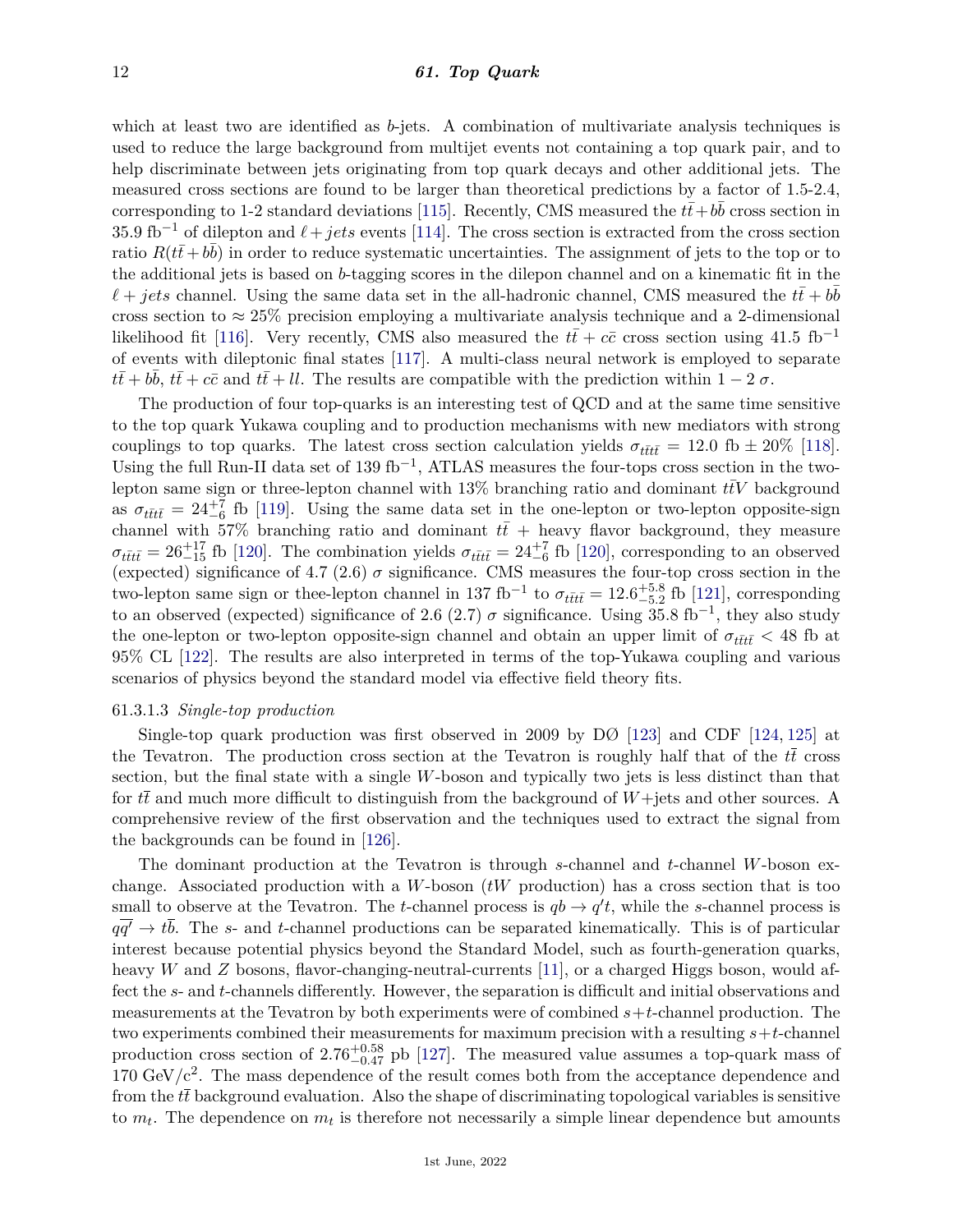to only a few tenths of picobarns over the range  $170 - 175 \text{ GeV}/c^2$ . The measured value agrees well with the theoretical calculation at  $m_t = 173 \text{ GeV}/c^2$  of  $\sigma_{s+t} = 3.12^{+0.00}_{-0.04}(scale) \pm 0.18 (pdf)$  pb (including both top and anti-top production) [\[9,](#page-36-8) [128\]](#page-39-26).

Using the full Run-II data set of up to 9.7 fb<sup>-1</sup>, CDF and DØ have measured the *t*-channel single-top quark production to be  $\sigma_{t+\bar{t}} = 2.25_{-0.31}^{+0.29}$  pb [\[129,](#page-39-27) [130\]](#page-39-28). In the same publication, they also present the simultaneously measured *s*− and *t*−channel cross sections and the *s* + *t* combined cross section measurement resulting in  $\sigma_{s+t} = 3.30^{+0.52}_{-0.40}$  pb, without assuming the SM ratio of  $\sigma_s/\sigma_t$ . The modulus of the CKM matrix element obtained from the  $s + t$ -channel measurement is  $|V_{tb}| = 1.02_{-0.05}^{+0.06}$  and its value is used to set a lower limit of  $|V_{tb}| > 0.92$  at 95% C.L. Those results are in good agreement with the theoretical value at the mass  $172.5 \text{ GeV/c}^2$  of  $\sigma_t = 2.08 \pm 0.13 \text{ pb}$  [\[128\]](#page-39-26). It should be noted that the theory citations here list cross sections for  $t$  or  $\bar{t}$  alone, whereas the experiments measure the sum. At the Tevatron, these cross sections are equal. The theory values quoted here already include this factor of two.

Using datasets of 9.7 fb<sup>-1</sup> each, CDF and DØ combine their analyses and report the first observation of single-top-quark production in the *s*-channel, yielding  $\sigma_s = 1.29^{+0.26}_{-0.24}$  pb [\[131\]](#page-39-29). The probability of observing a statistical fluctuation of the background of the given size is  $1.8 \times 10^{-10}$ , corresponding to a significance of 6.3 standard deviations.

At the LHC, the *t*-channel cross section is expected to be more than three times as large as *s*-channel and *tW* production, combined. Both ATLAS and CMS have measured single top production cross sections at  $\sqrt{s} = 7$  TeV in *pp* collisions (assuming  $m_t = 172.5$  GeV/ $c^2$  unless noted production cross sections at  $\sqrt{s} = 7$  TeV in pp consions (assuming  $m_t = 172.5$  GeV/c unless noted otherwise). Using 4.59 fb<sup>-1</sup> of data at  $\sqrt{s} = 7$  TeV, ATLAS measures the *t*-channel single-top quark cross section in the lepton plus 2 or 3 jets channel with one *b*-tag by fitting the distribution of a multivariate discriminant constructed with a neural network, yielding  $\sigma_t = 46 \pm 6$  pb,  $\sigma_{\bar{t}} = 23 \pm 4$  pb with a ratio  $R_t = \sigma_t/\sigma_{\bar{t}} = 2.04 \pm 0.18$  and  $\sigma_{t+\bar{t}} = 68 \pm 8$  pb, consistent with SM expectations [\[132,](#page-39-30) [133\]](#page-39-31). CMS follows two approaches in 1.6 fb<sup>-1</sup> of lepton plus jets events. The first approach exploits the distributions of the pseudorapidity of the recoil jet and reconstructed top-quark mass using background estimates determined from control samples in data. The second approach is based on multivariate analysis techniques that probe the compatibility of the candidate events with the signal. They find  $\sigma_{t+\bar{t}}^{t-channel} = 67.2 \pm 6.1$  pb, and  $|V_{tb}| = 1.020 \pm 0.046(exp.) \pm 0.017(th.)$  [\[134\]](#page-39-32).

At  $\sqrt{s} = 8$  TeV, both experiments repeat and refine their measurements. ATLAS uses 20.2 fb<sup>-1</sup> of data. Total, fiducial and differential cross-sections are measured for both top-quark and topantiquark production [\[135\]](#page-39-33). An artificial neural network is employed to separate signal from background. The fiducial cross-section is measured with a precision of 5.8% (top quark) and 7.8% (top antiquark), respectively. The total cross-sections are measured to be  $\sigma_t^{t-channel}(tq) = 56.7^{+4.3}_{-3.8}$  pb for top-quark production and  $\sigma_{\bar{t}}^{t-channel}(\bar{t}q) = 32.9^{+3.0}_{-2.7}$  pb for top-antiquark production, in agreement with the SM prediction. In addition, the ratio of top-quark to top-antiquark production cross-sections is determined to be  $R_t = 1.72 \pm 0.09$ . The total cross-section is used to extract the *Wtb* coupling:  $f_{LV} \cdot |V_{tb}| = 1.029 \pm 0.048$ , which corresponds to  $|V_{tb}| > 0.92$  at the 95% confidence level, when assuming  $f_{LV} = 1$  and restricting the range of  $|V_{tb}|$  to the interval [0, 1]. The differential cross-sections as a function of the transverse momentum and rapidity of both the top quark and the top antiquark are measured at both the parton and particle levels. The transverse momentum and rapidity differential cross-sections of the accompanying jet from the *t*-channel scattering are measured at particle level. All measurements are compared to various Monte Carlo predictions as well as to fixed-order QCD calculations where available. The SM predictions provide good descriptions of the data. Using the same dataset, ATLAS probes the *W tb* vertex structure from polarization observables in *t*-channel single-top quark events. The polarization observables are extracted from asymmetries in angular distributions measured with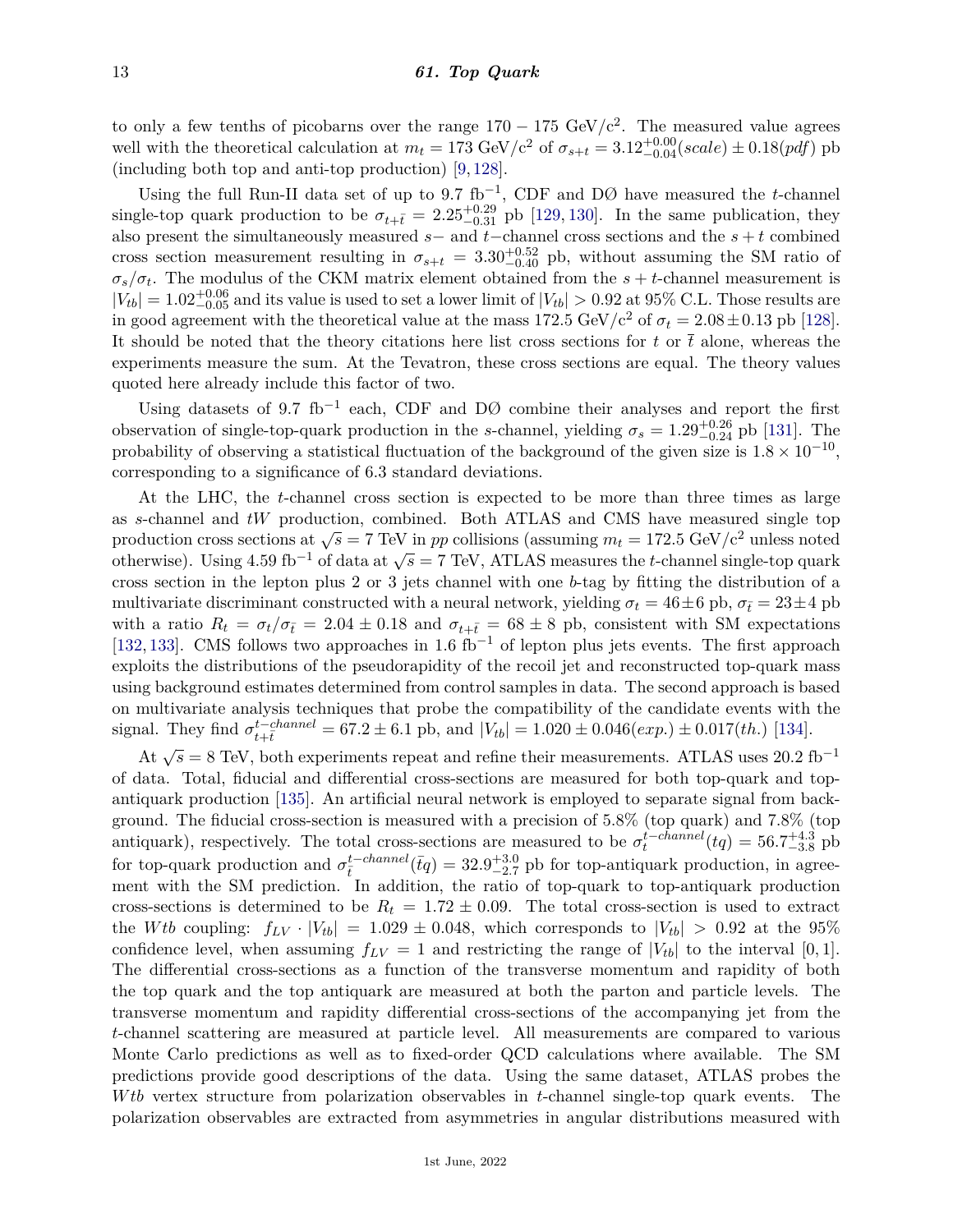respect to spin quantisation axes appropriately chosen for the top quark and the *W*-boson. The asymmetry measurements are performed at parton level by correcting the observed angular distributions for detector effects and hadronisation after subtracting the background contributions. The measured top-quark and *W*-boson polarization values are in agreement with the Standard Model predictions [\[136\]](#page-39-34). CMS uses 19*.*7 fb−<sup>1</sup> in the electron or muon plus jets channel, exploiting the pseudorapidity distribution of the recoil jet. They find  $\sigma_t = 53.8 \pm 1.5(stat.) \pm 4.4(syst.)$  pb and  $\sigma_{\bar{t}} = 27.6 \pm 1.3(stat.) \pm 3.7(syst.)$  pb, resulting in an inclusive *t*-channel cross section of  $\sigma_{t+\bar{t}} = 83.6 \pm 2.3(stat.) \pm 7.4(syst.)$  [\[137\]](#page-40-0). They measure a cross section ratio of  $R_t = \sigma_t/\sigma_{\bar{t}} =$  $1.95 \pm 0.10(stat.) \pm 0.19(syst.)$ , in agreement with the SM. The CKM matrix element  $V_{tb}$  is extracted to be  $|V_{tb}| = 0.998 \pm 0.038(exp.) \pm 0.016(th.).$  Later, CMS has also provided a fiducial cross section measurement for *t*-channel single top at  $\sqrt{s} = 8$  TeV with 19.7 fb<sup>-1</sup> of data in signal events with exactly one muon or electron and two jets, one of which is associated with a *b*-hadron [\[138\]](#page-40-1). The definition of the fiducial phase space follows closely the constraints imposed by event-selection criteria and detector acceptance. The total fiducial cross section is measured using different generators at next-to-leading order plus parton-shower accuracy. Using as reference the aMC@NLO MC predictions in the four-flavour scheme  $\sigma_t^{\text{fid}} = 3.38 \pm 0.25(exp.) \pm 0.20(th.)$  pb is obtained, in good agreement with the theory predictions. At 13 TeV, ATLAS uses 3*.*2 fb−<sup>1</sup> to measure the *t*-channel cross section. Using a binned maximum-likelihood fit to the discriminant distribution of a neural network, the cross-sections are determined to be  $\sigma_t(tq) = 156 \pm 5(stat.) \pm 27(syst.) \pm 3(lumi.)$  pb and  $\sigma(tq) = 91 \pm 4(stat.) \pm 18(syst.) \pm 2(lumi.)$  pb [\[139\]](#page-40-2). The cross-section ratio is measured to be  $R_t = \sigma_t/\sigma_{\bar{t}} = 1.72 \pm 0.09(stat.) \pm 0.18(syst.).$  All results are in agreement with SM predictions. A measurement of the *t*-channel single top-quark cross section is also available at 13 TeV with the CMS detector, corresponding to an integrated luminosity of 2*.*2 fb−<sup>1</sup> . Fits to the transverse *W*-mass and the output of an artificial neural network allow the determination of the background and the signal contribution. The measured cross-section is  $\sigma_t = 238 \pm 13(stat.) \pm 29(syst.)$  pb [\[140\]](#page-40-3). The CKM matrix element is determined to  $|V_{tb}| = 1.05 \pm 0.07(exp.) \pm 0.02(th.).$  Using 35.9 fb<sup>-1</sup> of data, CMS performs measurements of the *t*-channel cross sections of single top quarks and antiquarks in the t channel, and their ratio. Events with one muon or electron are selected, and different categories of jet and *b*-jet multiplicity and multivariate discriminators are applied to separate the signal from the background, resulting in  $\sigma_t(tq) = 130 \pm 1(stat) \pm 19(syst)$  pb and  $\sigma_t(\bar{t}q) = 77 \pm 1(stat) \pm 12(syst)$  pb, respectively, and their ratio is  $1.68 \pm 0.02(stat) \pm 0.05(syst)$ . The results are in agreement with the predictions from the Standard Model [\[141\]](#page-40-4). Recently, CMS used the same dataset to measure the CKM matrix elements from their *t*-channel single-top quark production cross section. In the standard model hypothesis of CKM unitarity, a lower limit of  $|V_{tb}| > 0.970$  is measured at the 95% confidence level. Several theories beyond the standard model are considered, and by releasing all constraints among the involved parameters, the values  $|V_{tb}| = 0.988 \pm 0.024$ , and  $|V_{td}|^2 + |V_{ts}|^2 = 0.06 \pm 0.06$ , where the uncertainties include both statistical and systematic components, are measured [\[142\]](#page-40-5).

The predicted cross section for the *tW* process at the LHC  $\sqrt{s} = 7$  TeV is 15.6±1.2 pb [\[10\]](#page-36-9). This is of interest because it probes the *W tb* vertex in a different kinematic region than *s*- and *t*-channel production, and because of its similarity to the associated production of a charged-Higgs boson and a top quark. The signal is difficult to extract because of its similarity to the  $t\bar{t}$  signature. Furthermore, it is difficult to uniquely define because at NLO a subset of diagrams has the same final state as  $t\bar{t}$ and the two interfere [\[143\]](#page-40-6). The cross section is calculated using the *diagram removal* technique [\[144\]](#page-40-7) to define the signal process. In the diagram removal technique the interfering diagrams are removed, at the amplitude level, from the signal definition (an alternative technique, *diagram subtraction* removes these diagrams at the cross-section level and yields similar results [\[144\]](#page-40-7)). These techniques work provided the selection cuts are defined such that the interference effects are small, which is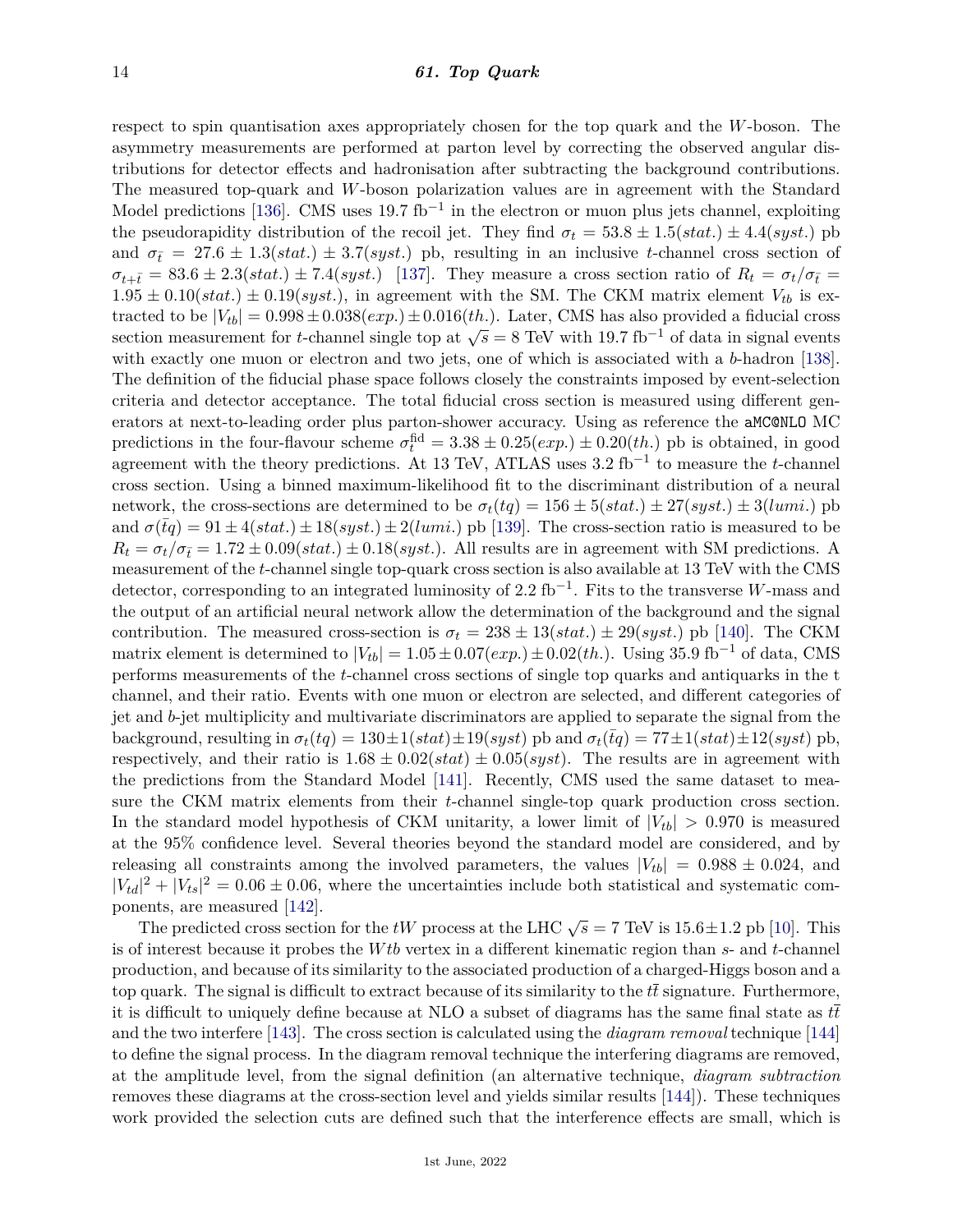usually the case.

any the case.<br>Both, ATLAS and CMS, also provide evidence for the associate  $tW$  production at  $\sqrt{s} = 7$  TeV [\[145,](#page-40-8)[146\]](#page-40-9). ATLAS uses 2.05 fb<sup>-1</sup> in the dilepton plus missing  $E_T$  plus jets channel, where a template fit to the final classifier distributions resulting from boosted decision trees as signal to background separation is performed. The result is incompatible with the background-only hypothesis at the 3.3*σ* (3.4*σ* expected) level, yielding  $\sigma_{tW} = 16.8 \pm 2.9(stat.) \pm 4.9(syst.)$  pb and  $|V_{tb}| = 1.03_{-0.19}^{+0.16}$  [\[145\]](#page-40-8). CMS uses  $4.9 \text{ fb}^{-1}$  in the dilepton plus jets channel with at least one *b*-tag. A multivariate analysis based on kinematic properties is utilized to separate the  $t\bar{t}$  background from the signal. The observed signal has a significance of  $4.0\sigma$  and corresponds to a cross section of  $\sigma_{tW} = 16^{+5}_{-4}$  pb [\[146\]](#page-40-9).

Both experiments repeated their *tW*-analyses at  $\sqrt{s} = 8$  TeV. ATLAS uses 20.3 fb<sup>-1</sup> to select events with two leptons and one central *b*-jet. The *tW* signal is separated from the backgrounds using boosted decision trees, each of which combines a number of discriminating variables into one classifier. Production of *tW* events is observed with a significance of 7.7 $\sigma$ . The cross section is extracted in a profile likelihood fit to the classifier output distributions. The *tW* cross section, inclusive of decay modes, is measured to be  $\sigma_{tW} = 23.0 \pm 1.3(stat.)^{+3.2}_{-3.5}(syst.) \pm 1.1(lumi.)$  pb, yielding a value for the CKM matrix element  $|V_{tb}| = 1.01 \pm 0.10$  and a lower limit of 0.80 at the 95% C.L. [\[147\]](#page-40-10). A fiducial cross section is also measured. ATLAS and CMS also combine their early measurements and obtain  $\sigma_{tW} = 16.3 \pm 4.1$  pb [\[148\]](#page-40-11), in agreement with the NLO+NNLL expectation. Very recently, ATLAS used 20*.*2 fb−<sup>1</sup> in the single-lepton channel with at least three jets to measure the *Wt* production cross section. A neural network is trained to separate the *tW* signal from the dominant *tt* background. The cross-section is extracted from a binned profile maximum-likelihood fit to a two-dimensional discriminant built from the neural-network output and the invariant mass of the hadronically decaying *W* boson. The measured cross section is  $\sigma_t w = 26 \pm 100$ 7 pb, in good agreement with the Standard Model expectation [\[149\]](#page-40-12). CMS uses 12*.*2 fb−<sup>1</sup> in events with two leptons and a jet originating from a *b*-quark. A multivariate analysis based on kinematic properties is utilized to separate the signal and background. The *tW* associate production signal is observed at the level of 6.1 $\sigma$ , yielding  $\sigma_{tW} = 23.4 \pm 5.4$  pb and  $|V_{tb}| = 1.03 \pm 0.12(exp.) \pm 0.04(th.)$ [\[150\]](#page-40-13). ATLAS and CMS also combine their early measurements and obtain  $\sigma_{tW} = 23.1 \pm 3.6$  pb [\[148\]](#page-40-11), in agreement with the NLO+NNLL expectation. The product of a form factor with the CKM matrix element  $V_{tb}$  is determined to be  $|V_{tb}| = 1.02 \pm 0.04 (meas.) \pm 0.02 (theo.) > 0.79$ . At 13 TeV in the *tW*-channel, ATLAS uses 3.2 fb<sup>-1</sup> of events with two opposite sign isolated leptons and at least one jet; they are separated into signal and control regions based on their jet multiplicity and the number of jets with *b*-tags. Signal is separated from background in two regions using boosted decision trees. The cross section is extracted by fitting templates to the data distributions, and is measured to be  $\sigma_{tW} = 94 \pm 10(stat.)^{+28}_{-22}(syst.) \pm 2(lumi.)$  pb [\[151\]](#page-40-14). The measurement is in agreement with the SM prediction. CMS uses 36 fb<sup>-1</sup> of events with two opposite sign isolated leptons, one tight and one loose jet and one *b*-tag. Signal and background is separated in categories depending on the number of jets and the subset of *b*-tagged jets using a boosted decision tree. A maximum likelihood fits yields  $\sigma_{tW} = 63.1 \pm 1.8(stat.) \pm 6.4(syst.) \pm 2.1(lumi.)$  pb [\[152\]](#page-40-15). Very recently, CMS uses 36 fb<sup>-1</sup> in the single-lepton channel, where a boosted decision tree is used to separate the tW signal from the dominant  $t\bar{t}$  background, whilst the subleading  $W+$ jets and multijet backgrounds are constrained using data-based estimates. This result is the first observation of the *tW* process in final states containing a muon or electron and jets, with a significance exceeding 5 standard deviations. The cross section is determined to be  $\sigma_{tW} = 89 \pm 4(stat) \pm 12(syst)$  pb, consistent with the Standard Model [\[153\]](#page-40-16).

The *s*-channel production cross section is expected to be  $4.6 \pm 0.3$  pb for  $m_t = 173 \text{ GeV}/c^2$ at  $\sqrt{s}$  = 7 TeV [\[9\]](#page-36-8). At ATLAS, a search for *s*-channel single top quark production is performed in 0*.*7 fb−<sup>1</sup> at 7 TeV using events containing one lepton, missing transverse energy and two *b*-jets.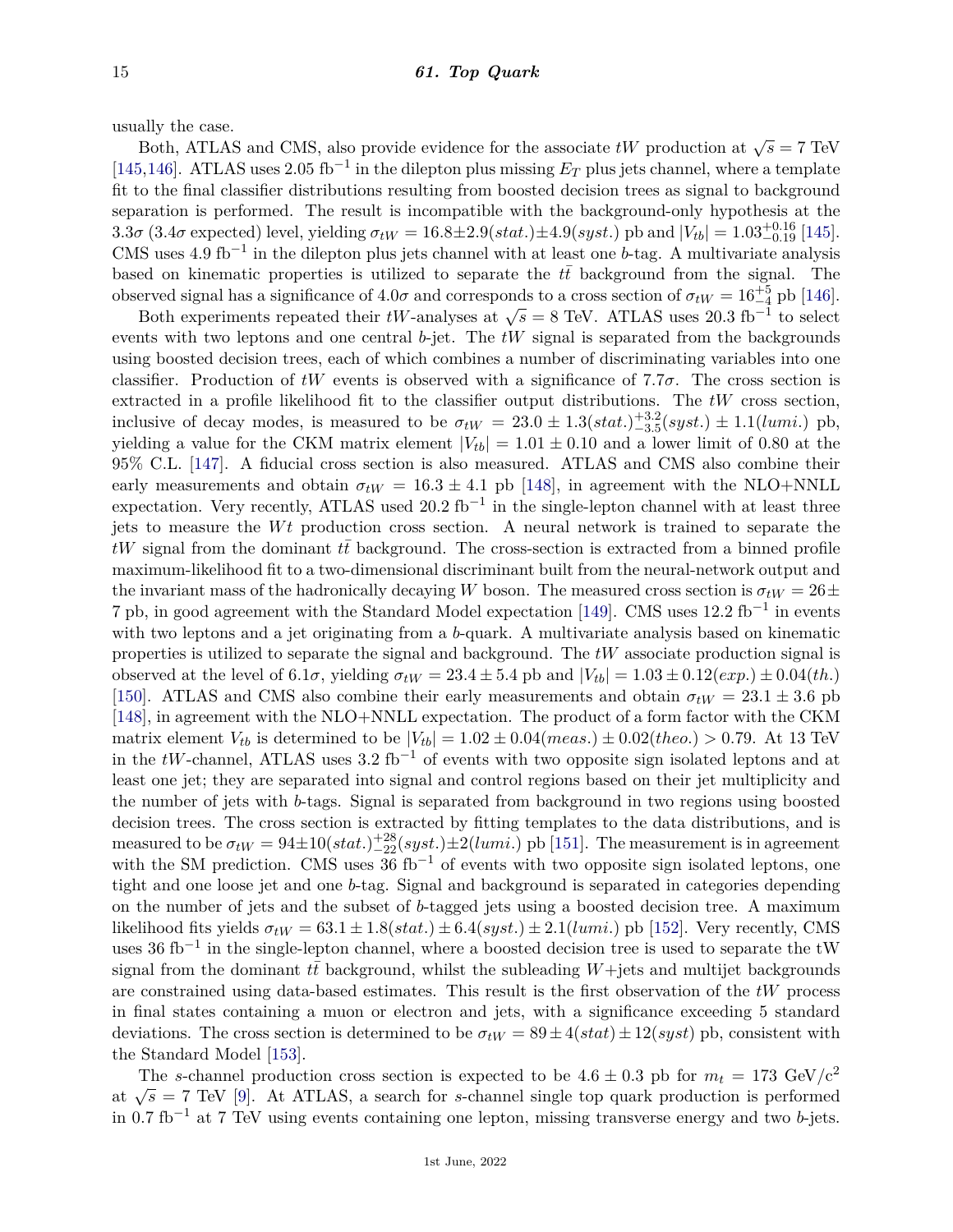#### 16 *61. Top Quark*

Using a cut-based analysis, an observed (expected) upper limit at 95% C.L. on the *s*-channel crosssection of  $\sigma_s$  < 26.5 (20.5) pb is obtained [\[154\]](#page-40-17). At 8 TeV, ATLAS uses 20.3 fb<sup>-1</sup> of data with one lepton, large missing transverse momentum and exactly two *b*-tagged jets. They perform a maximum-likelihood fit of a discriminant based on a Matrix Element Method and optimized in order to separate single top-quark *s*-channel events from the main background contributions which are top-quark pair production and *W* boson production in association with heavy flavor jets. They find  $\sigma_s = 4.8 \pm 0.8(stat.)^{+1.6}_{-1.3}(syst.)$  pb with a signal significance of 3.2 standard deviations [\[155\]](#page-40-18), which provides first evidence for *s*-channel single-top production at 8 TeV. The signal is extracted through a maximum-likelihood fit to the distribution of a multivariate discriminant defined using boosted decision trees to separate the expected signal contribution from background processes. At 7 TeV and 8 TeV, CMS uses  $5.1 \text{ fb}^{-1}$  and  $19.3 \text{ fb}^{-1}$ , respectively, and analyses leptonic decay modes by performing a maximum likelihood fit to a multivariate discriminant defined using a Boosted Decision Tree, yielding cross sections of  $\sigma_s = 7.1 \pm 8.1$  pb and  $\sigma_s = 13.4 \pm 7.3$  pb, respectively, and a best fit value of  $2.0 \pm 0.9$  for the combined ratio of the measured  $\sigma_s$  values and the ones expected in the Standard Model [\[156\]](#page-40-19). The signal significance is 2.5 standard deviations. ATLAS and CMS present the combinations of their single-top-quark production cross-section measurements, using Run-I data corresponding to integrated luminosities of 1.17 to <sup>5</sup>*.*1 fb−<sup>1</sup> at <sup>√</sup> *s* = 7 TeV and 12.2 to 20.3 fb<sup>-1</sup> at  $\sqrt{s} = 8$  TeV. These combinations are performed per centre-of-mass energy and for each production mode: t-channel, tW, and s-channel. The combined t-channel cross-sections are 67.5 $\pm$ 5*.*7 pb and 87.7 $\pm$ 5*.8* pb at  $\sqrt{s}$  = 7 and 8 TeV, respectively. The combined tW cross-sections are are  $16.3 \pm 4.1$  pb and  $23.1 \pm 3.6$  pb at  $\sqrt{s} = 7$  and 8 TeV, respectively. For the s-channel crosssection, the combination yields  $4.9 \pm 1.4$  pb at  $\sqrt{s} = 8$  TeV. The square of the magnitude of the section, CKM matrix element  $V_{tb}$  multiplied by a form factor  $f_{LV}$  is determined for each production mode and centre-of-mass energy, using the ratio of the measured cross-section to its theoretical prediction. All combined measurements are consistent with their corresponding SM predictions [\[157\]](#page-40-20). Both, ATLAS and CMS, also measured the electroweak production of single top-quarks in association with a Z-boson, see section 61.3.2.4 of this review.

Fig. 61.2 provides a summary of all single top cross-section measurements at the LHC as a function of the center-of-mass energy. All cross-section measurements are very well described by the theory calculation within their uncertainty.

Thanks to the large statistics now available at the LHC, both CMS and ATLAS experiments also performed differential cross-section measurements in single-top *t*-channel production [\[132\]](#page-39-30), [\[158\]](#page-40-21). Such measurements are extremely useful as they test our understanding of both QCD and EW topquark interactions. The CMS collaboration has measured differential single top quark *t*-channel production cross sections as functions of the transverse momentum and the absolute value of the rapidity of the top quark. The analysis is performed in the leptonic decay channels of the top quark, with either a muon or an electron in the final state, using data collected with the CMS experiment with either a muon of an electron in the mial state, using data conected with the CMS experiment at the LHC at  $\sqrt{s} = 8$  TeV and corresponding to an integrated luminosity of 19.7 fb<sup>-1</sup>. Neural networks are used to discriminate the signal process from the various background contributions. The results are found to agree with predictions from Monte Carlo generators [\[158\]](#page-40-21). Using the same data set and under the assumption that the spin analyzing power of a charged lepton is 100% as predicted in the SM, they are also able to measure the polarization of the top quark  $P_t = 0.82 \pm 0.12(stat.) \pm 0.32(syst.)$  [\[159\]](#page-40-22). At 13 TeV, using 35.9 fb<sup>-1</sup>, CMS measures the differential *t*-channel cross sections, for the first time in single-top production, and charge ratios for *t*-channel single top quark production [\[160\]](#page-40-23). The results are found to be in agreement with SM predictions using various NLO event generators and sets of parton distribution functions. Additionally, the spin asymmetry, sensitive to the top quark polarization, is determined from the differential distribution of the polarization angle at parton level to be  $0.439 \pm 0.062$ , in agreement with the SM prediction.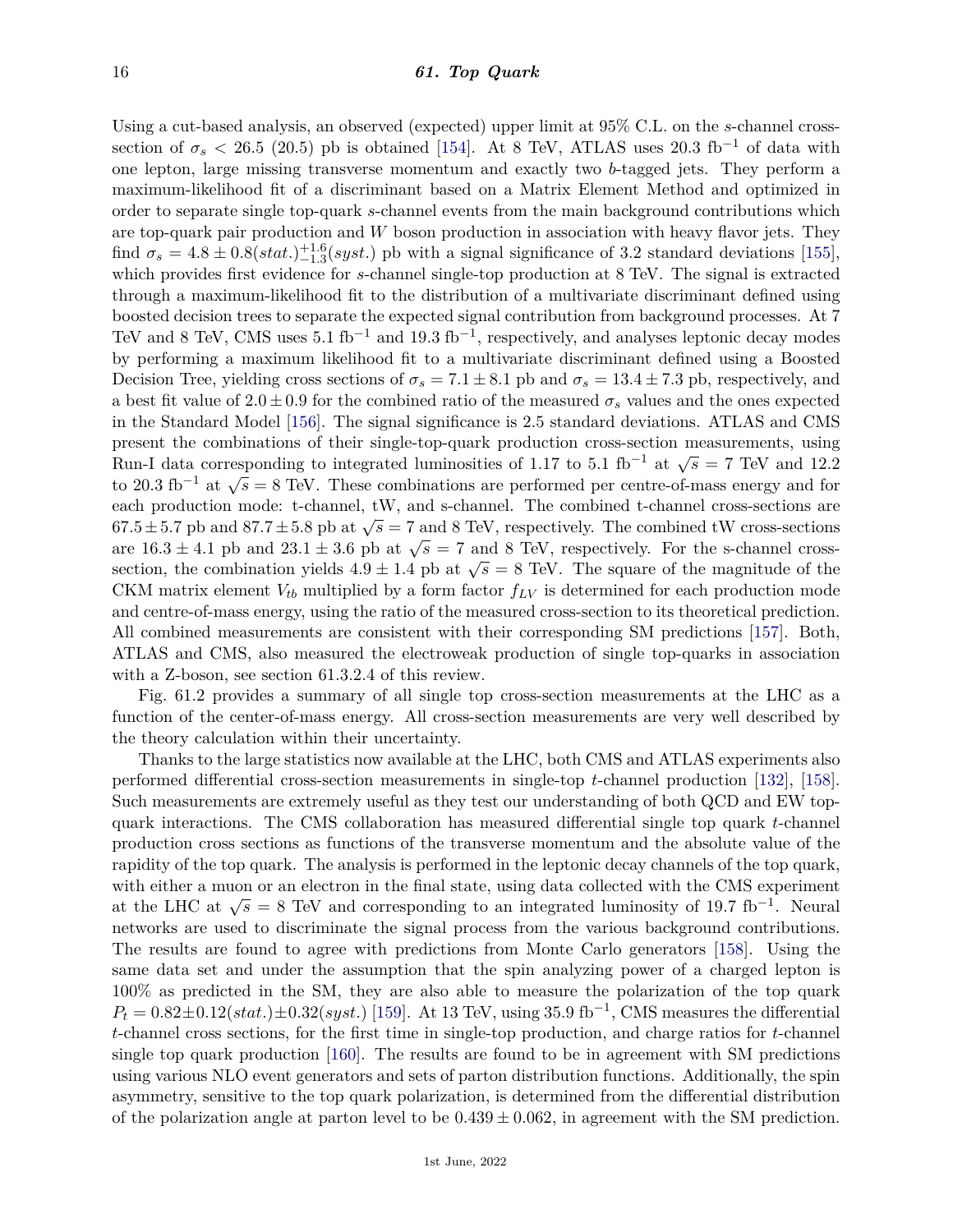

**Figure 61.2:** Measured and predicted single top production cross sections at LHC energies in *pp* collisions. The recent CMS measurement of the *tW* production cross section at 13 TeV in the l+jets channel is not yet shown here. The plot is kindly provided by the LHCtopWG working group, see <https://twiki.cern.ch/twiki/bin/view/LHCPhysics/LHCTopWGSummaryPlots>.

This disfavours the results obtained at 8 TeV. ATLAS has measured the differential *tW* cross section in 36*.*1 fb−<sup>1</sup> at 13 TeV with respect to the energy of the *b*-jet, the energy of the system of the two leptons and *b*-jet, and the transverse mass or mass of combinations of leptons, the *b*-jet and neutrinos [\[161\]](#page-40-24). Using 35.9 fb<sup>-1</sup> of  $e\mu$  events, CMS to measure the differential *tW* cross section. A fiducial region is defined according to the detector acceptance, and the requirement of exactly one b-tagged jet. The resulting distributions are unfolded to particle-level and compared with predictions calculated at next-to-leading order in perturbative QCD. Within current uncertainties, all the predictions agree with the data [\[162\]](#page-40-25).

#### 61.3.1.4 *Top-Quark Asymmetries*

A forward-backward asymmetry in  $t\bar{t}$  production at a  $p\bar{p}$  collider arises starting at order  $\alpha_S^3$ in QCD from the interference between the Born amplitude  $q\bar{q} \to t\bar{t}$  with 1-loop box production diagrams and between diagrams with initial- and final-state gluon radiation. The asymmetry,  $A_{FB}$ , is defined by

$$
A_{FB} = \frac{N(\Delta y > 0) - N(\Delta y < 0)}{N(\Delta y > 0) + N(\Delta y < 0)},
$$
\n(61.2)

where  $\Delta y = y_t - y_{\bar{t}}$  is the rapidity difference between the top- and the anti-top quark. Calculations at  $\alpha_S^3$  predict a measurable  $A_{FB}$  at the Tevatron. The most recent calculations up to order  $\alpha_S^4$ , including electromagnetic and electroweak corrections, yield a predicted asymmetry of  $\approx (9.5 \pm 0.7)\%$ [\[163\]](#page-40-26). This is about 10% higher than the previous calculation at NLO [\[164,](#page-40-27)[165\]](#page-40-28), and improves the agreement with experiment.

Both CDF and DØ measured asymmetry values in excess of the SM prediction, fueling spec-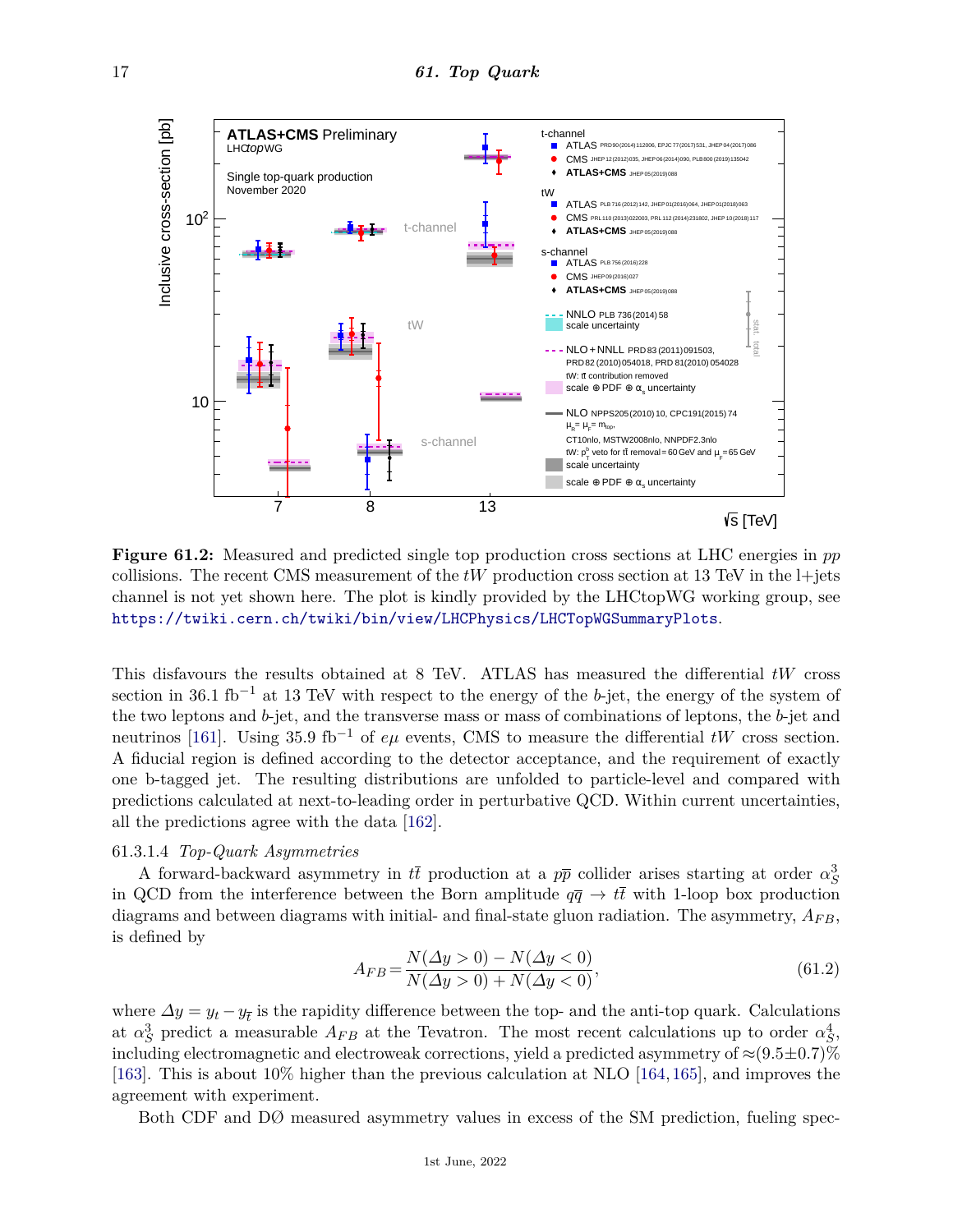ulation about exotic production mechanisms (see, for example, [\[166\]](#page-40-29) and references therein). The first measurement of this asymmetry by  $DØ$  in 0.9 fb<sup>-1</sup> [\[167\]](#page-40-30) found an asymmetry at the detector level of  $(12 \pm 8)\%$ . The first CDF measurement in 1.9 fb<sup>-1</sup> [\[168\]](#page-40-31) yielded  $(24 \pm 14)\%$  at parton level. Both values were higher, though statistically consistent with the SM expectation. With the addition of more data, the uncertainties have been reduced, and the central values, if somewhat smaller, have remained consistent with the first measurements. At the same time, the improved calculations from theory have increased the predicted asymmetry values, improving the agreement between theory and experiment.

ween theory and experiment.<br>CDF and DØ have now combined results using the full Tevatron dataset at  $\sqrt{s} = 1.96$  TeV [\[169\]](#page-40-32). Three combined asymmetries are reported:  $A_{FB}^{t\bar{t}}$  as defined in Eq. 2 for fully-reconstructed  $t\bar{t}$  events, a single-lepton asymmetry,  $A_{FB}^{\ell}$  defined as in Eq. 2 but with  $\Delta y$  replaced by the product of the lepton charge and pseudo-rapidity, and a dilepton asymmetry,  $A_{FB}^{\ell\ell}$ , defined as in Eq. 2 but with  $\varDelta y$ replaced by  $\Delta \eta$  between the two leptons. The combined results are  $A_{FB}^{t\bar{t}} = 0.128 \pm 0.021 \pm 0.014$ ,  $A_{FB}^{\ell} = 0.073 \pm 0.016 \pm 0.012$ , and  $A_{FB}^{\ell\ell} = 0.108 \pm 0.043 \pm 0.016$ , where the first uncertainty is statistical and the second systematic. These are to be compared to SM predictions at NNLO QCD and NLO electroweak of  $A_{FB}^{t\bar{t}} = 0.095 \pm 0.007$  [\[163\]](#page-40-26),  $A_{FB}^{\ell} = 0.038 \pm 0.003$ , and  $A_{FB}^{\ell\ell} = 0.048 \pm 0.004$ [\[165\]](#page-40-28), respectively. Both experiments have also measured differential asymmetries, in bins of  $M_{t\bar{t}}$ ,  $\Delta y$ ,  $q_\ell \times \eta_\ell$ , and  $\Delta \eta_{\ell\ell}$ , with consistent results, though the growth of  $A_{FB}^{t\bar{t}}$  with increasing  $M_{t\bar{t}}$  and *∆y* appears somewhat more rapid than the SM prediction [\[169\]](#page-40-32).

At the LHC, where the dominant  $t\bar{t}$  production mechanism is the charge-symmetric gluongluon fusion, the measurement is more difficult. For the sub-dominant  $q\bar{q}$  production mechanism, the symmetric *pp* collision does not define a forward and backward direction. Instead, the charge asymmetry,  $A_C$ , is defined in terms of a positive versus a negative  $t - \bar{t}$  rapidity difference,  $\Delta y$ 

$$
A_C^{t\bar{t}} = \frac{N(\Delta|y| > 0) - N(\Delta|y| < 0)}{N(\Delta|y| > 0) + N(\Delta|y| < 0)}.
$$
\n(61.3)

Both CMS and ATLAS have measured  $A_C$  in the LHC dataset. Using lepton+jets events both CMS and ATLAS have measured  $AC$  in the EIIC dataset. Osing repton+jets events in 4.7 fb<sup>-1</sup> of data at  $\sqrt{s} = 7$  TeV, ATLAS measures  $A_C^{t\bar{t}} = (0.6 \pm 1.0)\%$  [\[170\]](#page-40-33). ATLAS has reported on the same measurement performed at  $\sqrt{s} = 8$  TeV with 20.3 fb<sup>-1</sup> of data, with a result of  $A_C^{t\bar{t}} = (0.9 \pm 0.5)\%$  [\[171\]](#page-40-34). In the dilepton channel at  $\sqrt{s} = 8$  TeV, ATLAS measures [\[172\]](#page-40-35)  $A_C^{t\bar{t}} = (2.1 \pm 1.6)\%$ , and  $A_C^{\ell\ell} = (0.8 \pm 0.6)\%$  (defined in terms of the  $\Delta\eta$  of the two leptons) in agreement with the SM predictions of  $(1.11 \pm 0.04)\%$  and  $(0.64 \pm 0.03)\%$ , respectively [\[165\]](#page-40-28). Using lepton+jets events CMS has measured  $A_C$  at both  $\sqrt{s} = 7$  and 8 TeV. They measure  $A_C^{t\bar{t}} = (0.4 \pm 1.5)$ % and  $A_C^{t\bar{t}} = (0.33 \pm 0.26(stat.) \pm 0.33(syst.))$ % in 5.0 fb<sup>-1</sup> at  $\sqrt{s} = 7$  TeV and  $A_C = (0.4 \pm 1.9)/0$  and  $A_C = (0.33 \pm 0.20(stat.) \pm 0.33(syst.))/0$  in 0.0 ib at  $\sqrt{s} = i$  for and<br>In 19.7 fb<sup>-1</sup> at  $\sqrt{s} = 8$  TeV, respectively [\[173,](#page-40-36) [174\]](#page-40-37). Both measurements are consistent with the SM expectations of  $A_C^{t\bar{t}} = (1.23 \pm 0.05)\%$  at  $\sqrt{s} = 7$  TeV and  $(1.11 \pm 0.04)\%$  at  $\sqrt{s} = 8$  TeV [\[165\]](#page-40-28), although the uncertainties are still too large for a precision test. In 19.5 fb<sup>-1</sup> of dilepton events at  $\sqrt{\frac{1}{n}}$  $\overline{s} = 8$  TeV, CMS measures  $A_C^{t\bar{t}} = (1.1 \pm 1.3)\%$  and  $A_C^{\ell\ell} = (0.3 \pm 0.7)\%$  [\[175\]](#page-41-0), consistent with SM expectations [\[176\]](#page-41-1).

In their 7 and 8 TeV analyses ATLAS and CMS also provide differential measurements as a function of  $M_{t\bar{t}}$  and the transverse momentum  $p_T$  and rapidity *y* of the  $t\bar{t}$  system. To reduce model-dependence, the CMS collaboration has performed a measurement in a reduced fiducial phase space [\[177\]](#page-41-2), with a result of  $A_C = (-0.35 \pm 0.72(stat.) \pm 0.31(syst.))\%$ , in agreement with SM expectations.

To specifically address the dependence of the asymmetry on  $M_{t\bar{t}}$ , ATLAS has performed a to specifically address the dependence of the asymmetry on  $M_{\tilde{t}\tilde{t}}$ , ATLAS has performed a measurement in boosted  $t\bar{t}$  events [\[178\]](#page-41-3). In 20.3 fb<sup>-1</sup> of data at  $\sqrt{s} = 8$  TeV, in events with  $M_{t\bar{t}} > 0.75$  TeV, and  $|(\Delta|y|)| < 2$ , ATLAS measures  $A_C^{t\bar{t}} = (4.2 \pm 3.2)\%$  compared to a NLO SM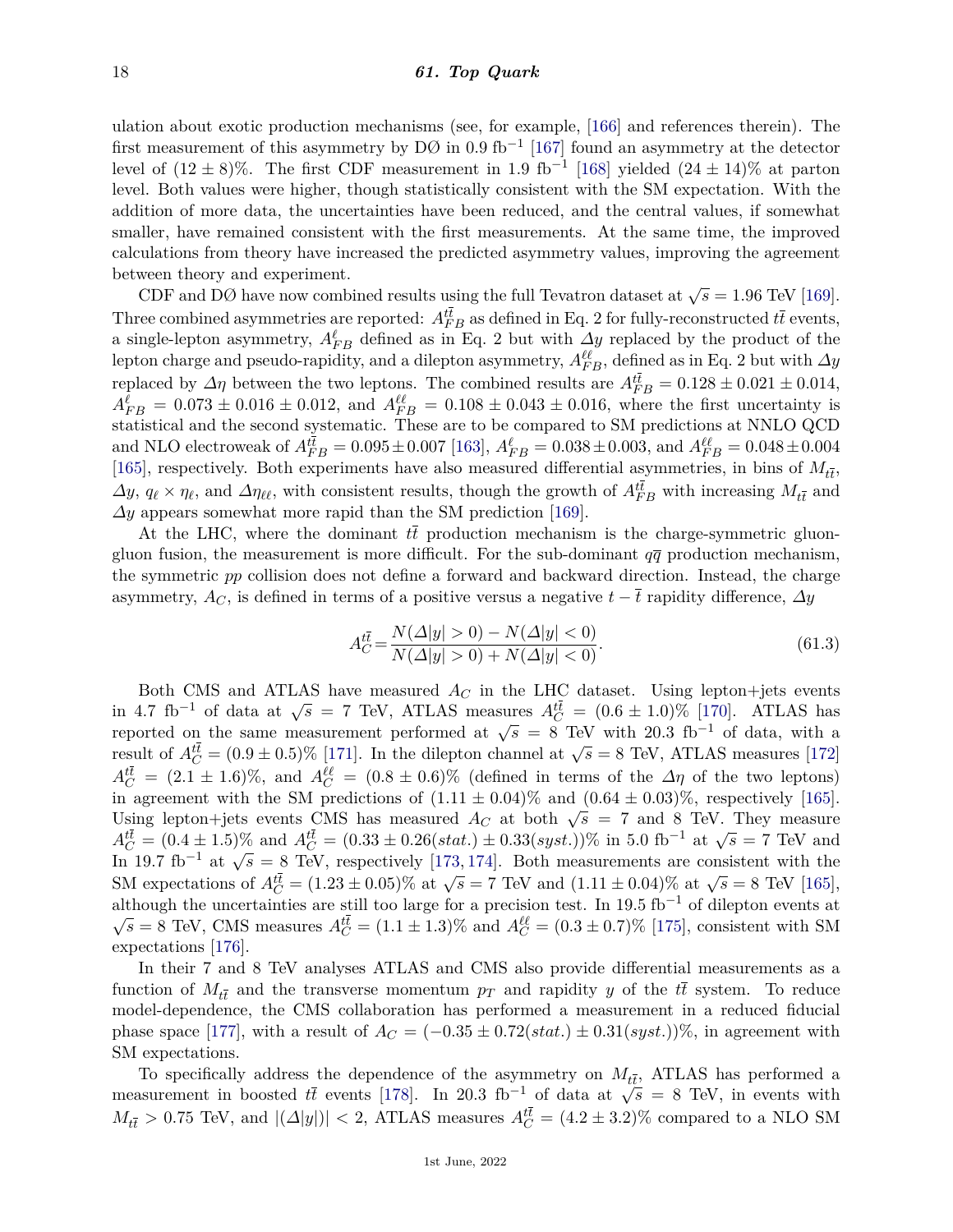prediction of  $(1.60 \pm 0.04)\%$ . The measurement is also presented in three bins of  $M_{t\bar{t}}$ , each in agreement, though with large uncertainties, with the SM expectations.

Both ATLAS and CMS have measured asymmetries in the distribution of leptons from  $t\bar{t}$  decays. ATLAS, in 4.6 fb<sup>-1</sup> of  $\sqrt{s} = 7$  TeV data, has measured  $A^{\ell\ell} = (2.4 \pm 1.5(\text{stat.}) \pm 0.9(\text{sys.}))\%$  in dilepton events [\[179\]](#page-41-4). Using a neutrino weighting technique in the same dataset to reconstruct the top quarks, ATLAS measures  $A_C = (2.1 \pm 2.5 \text{ (stat.)} \pm 1.7 \text{ (sys.)})\%$ . CMS, in 5.0 fb<sup>-1</sup> of  $\sqrt{s} = 7 \text{ TeV}$ data, uses dilepton events to measure  $A_C = (1.0 \pm 1.5 \text{ (stat.)} \pm 0.6 \text{ (sys.)})\%$ , where a matrix weighting technique is used to reconstruct the top quarks, and  $A^{\ell\ell} = (0.9 \pm 1.0 \text{ (stat.)} \pm 0.6 \text{ (sys.)})\%$  [\[180\]](#page-41-5). An earlier result using lepton+jets events from the same CMS dataset found  $A_C = (0.4 \pm 1.0 \pm 1.1)\%$ Fracture result using repton+jets events from the same CMS dataset found  $AC = (0.4 \pm 1.0 \pm 1.1)/6$ <br>[\[173\]](#page-40-36). Combined results from ATLAS and CMS have now been released [\[181\]](#page-41-6). At  $\sqrt{s} = 7$  TeV the combined result is  $A_C = (0.5 \pm 0.7 \text{ (stat.)} \pm 0.6 \text{ (sys.)})\%$ , and at  $\sqrt{s} = 8 \text{ TeV}$  it is  $A_C =$  $(0.55 \pm 0.23 \pm 0.25)\%$ . These results are all consistent, within their large uncertainties, with the SM expectations of  $A^{\ell\ell} = (0.70 \pm 0.03)\%$  and  $A_C = (1.23 \pm 0.05)\%$  [\[165\]](#page-40-28).

ATLAS has released a charge asymmetry measurement at  $\sqrt{s} = 13$  TeV using the full 139 fb<sup>-1</sup> dataset. A Bayesian unfolding procedure is used in lepton plus jets events, combining both resolved and boosted topologies, to infer the asymmetry at parton level, correcting for detector resolution and acceptance effects. The inclusive charge asymmetry is measured as  $A_C = (0.60 \pm 0.15)\%$ (stat+syst.) [\[182\]](#page-41-7). In addition to the inclusive measurement, the result includes differential measurements in five bins of  $M_{t\bar{t}}$ , and four bins of longitudinal boost. Both inclusive and differential results are found consistent with Standard Model predictions at NNLO in QCD and NLO in electroweak theory.

A model-independent comparison of the Tevatron and LHC results is made difficult by the differing  $t\bar{t}$  production mechanisms at work at the two accelerators and by the symmetric nature of the *pp* collisions at the LHC. A recent result from the CMS Collaboration [\[183\]](#page-41-8) in 35*.*9 fb−<sup>1</sup> of lepton plus jets events at  $\sqrt{s} = 13$  TeV, uses a likelihood analysis to separate the  $q\bar{q}$  process from production plus jets events at  $\sqrt{s} = 13$  TeV, uses a likelihood analysis to separate the  $q\bar{q}$  process from producti via gluon-gluon and gluon-quark interactions and extract  $A_{FB} = (4.8^{+8.8}_{-8.4} \text{ (stat.)} \pm 2.8 \text{ (sys.)})\%$ . In addition, given a particular model of BSM physics, a comparison can be obtained through the resulting asymmetry predicted by the model at the two machines, see for example [\[178\]](#page-41-3).

A new measurement from ATLAS explores a so-called 'energy asymmetry' in *tt* production in association with a high- $p_T$  jet ( $t\bar{t}j$  production). The energy asymmetry is defined as a difference between the top and anti-top quarks' energies, and is measured in ATLAS in three bins of the associated high- $p_T$  jet angle,  $\theta_i$ . Both the energies and jet angle are measured in the  $t\bar{t}j$  rest frame. A Bayesian unfolding method corrects for resolution and acceptance effects. The measurement is in agreement with the Standard Model at NLO accuracy [\[184\]](#page-41-9).

## **61.3.2** *Top-Quark Properties*

#### 61.3.2.1 *Top-Quark Mass Measurements*

The most precisely studied property of the top quark is its mass. The top-quark mass has been measured in the lepton+jets, the dilepton, and the all-jets channel by all four Tevatron and LHC experiments, and now in single-top events at the LHC. The latest and/or most precise results are summarized in Table 61.1. The lepton+jets channel yields the most precise single measurements because of good signal to background ratio (in particular after *b*-tagging) and the presence of only a single neutrino in the final state. The momentum of a single neutrino can be reconstructed (up to a quadratic ambiguity) via the missing *E<sup>T</sup>* measurement and the constraint that the lepton and neutrino momenta reconstruct to the known *W* boson mass. In the large data samples available at the LHC, measurements in the dilepton channel can be competitive and certainly complementary to those in the lepton+jets final state.

A large number of techniques have now been applied to measuring the top-quark mass. The orig-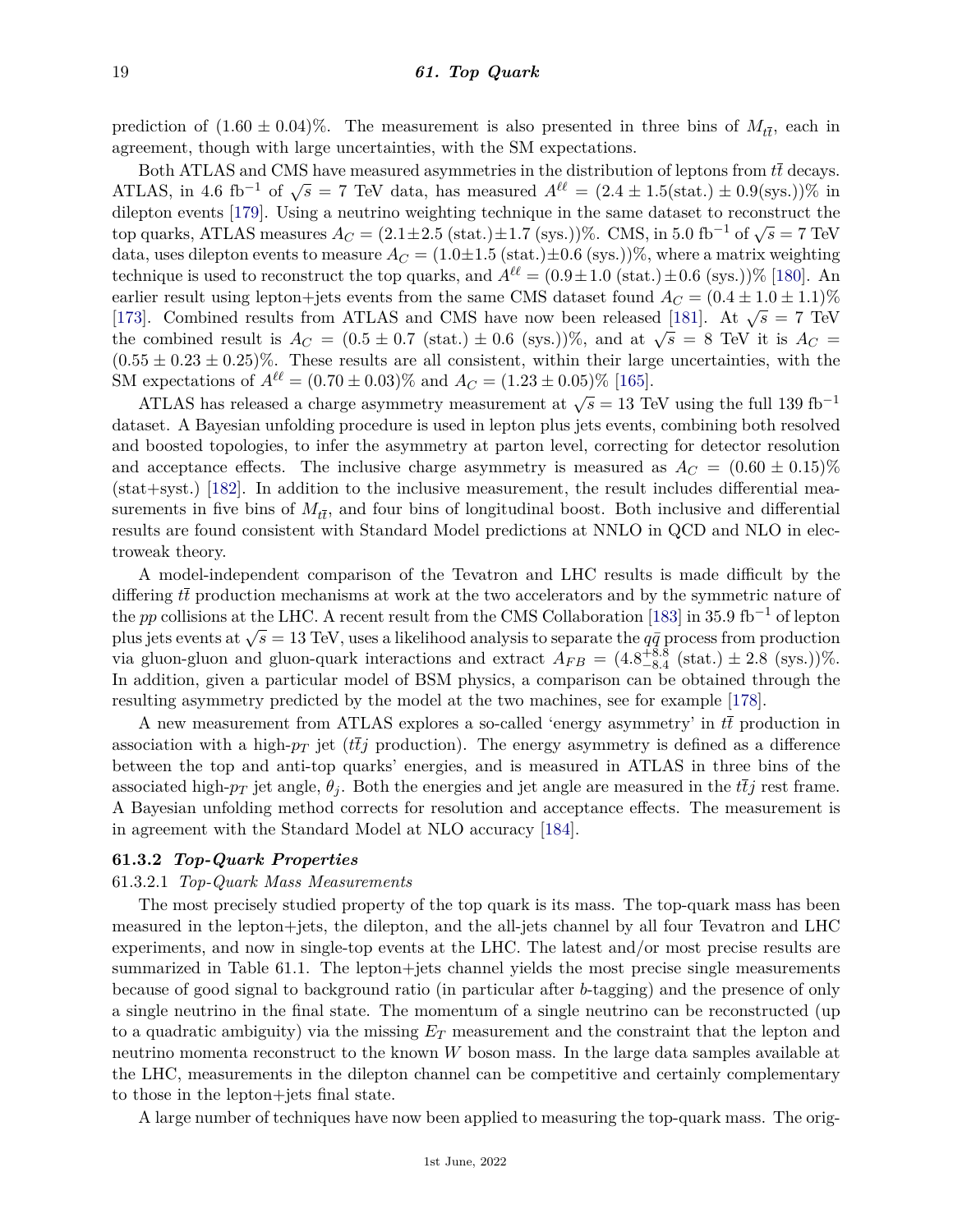inal 'template method' [\[185\]](#page-41-10), in which Monte Carlo templates of reconstructed mass distributions are fit to data, has evolved into a precision tool in the lepton+jets channel, where the systematic uncertainty due to the jet energy scale (JES) uncertainty is controlled by a simultaneous, *in situ* fit to the  $W \rightarrow jj$  hypothesis [\[186\]](#page-41-11). All the latest measurements in the lepton+jets and the all-jets channels use this technique in one way or another. In 20.2 fb<sup>-1</sup> of data at  $\sqrt{s} = 8$  TeV in the lepton+jets channel, ATLAS achieves a total uncertainty of 0.53% with a statistical component of 0.23% [\[187\]](#page-41-12). The measurement is based on a 3-dimensional template fit, determining the top-quark mass, the global jet energy scale and a *b*-to-light jet energy scale factor. The most precise CMS result in the lepton+jets channel uses an ideogram method and comes from a so-called 'hybrid' approach in which the prior knowledge about the jet energy scale is incorporated as a Gaussian constraint, with a width determined by the uncertainty on the jet energy corrections. In 19.7  $\text{fb}^{-1}$ constraint, with a width determined by the uncertainty of the jet energy corrections. In 19.7 to of  $\sqrt{s} = 8$  TeV data, CMS achieves a total uncertainty of 0.30% with a statistical component of 0.09% with the hybrid approach [\[188\]](#page-41-13). Using this same method, CMS has released a top-mass  $\cos \theta$  with the hybrid approach [188]. Using this same method, CMS has released a top-mass measurement from  $\sqrt{s} = 13$  TeV data. Using 35.9 fb<sup>-1</sup> of lepton+jets events they measure the top mass with a precision of  $0.36\%$ , with a statistical component of  $0.05\%$  [\[189\]](#page-41-14). The measurements at  $\sqrt{s}$  = 13 TeV include, for the first time, an uncertainty due to 'color reconnection' [\[190,](#page-41-15)[191\]](#page-41-16). In this same dataset, CMS has extracted a top mass from highly boosted top-quark decays by selecting events in which the hadronic-side top decay is reconstructed as a single jet with  $P_T > 400$  GeV. The cross section as a function of jet mass is unfolded at the particle level to extract a top mass with a precision of  $1.4\%$  [\[192\]](#page-41-17).

The template method is complemented by the 'matrix element' method. This method was first applied by the DØ Collaboration [\[193\]](#page-41-18), and is similar to a technique originally suggested by Kondo *et al.* [\[194\]](#page-41-19) and Dalitz and Goldstein [\[195\]](#page-41-20) In the matrix element method a probability for each event is calculated as a function of the top-quark mass, using a LO matrix element for the production and decay of  $t\bar{t}$  pairs. The *in situ* calibration of dijet pairs to the  $W \rightarrow jj$  hypothesis is now also used with the matrix element technique to constrain the jet energy scale uncertainty. In the lepton+jets channel, DØ uses the full Tevatron dataset of 9*.*7 fb−<sup>1</sup> and yields an uncertainty of about 0.43% [\[196\]](#page-41-21).

In the dilepton channel, the signal to background is typically very good, but reconstruction of the mass is non-trivial because there are two neutrinos in the final state, yielding a kinematically unconstrained system. A variety of techniques have been developed to handle this. An analytic solution to the problem has been proposed [\[197\]](#page-41-22), but this has not yet been used in the mass measurement. One of the most precise measurements in the dilepton channel comes from using the invariant mass of the charged lepton and *b*-quark system  $(M_{\ell b})$ , which is sensitive to the top-quark mvariant mass of the charged lepton and b-quark system  $(M_{lb})$ , which is sensitive to the top-quark mass and avoids the kinematic difficulties of the two-neutrino final state. In 4.6 fb<sup>-1</sup> of  $\sqrt{s} = 7$ TeV data, ATLAS has measured the top-quark mass in the dilepton channel to a precision of 0.53% using a template fit to the  $M_{\ell b}$  distribution [\[198\]](#page-41-23). Using 19.7 fb<sup>−1</sup> of data at  $\sqrt{s} = 8$  TeV, CMS has released [\[199\]](#page-41-24) a mass measurement in the dilepton channel based on a simultaneous fit to  $M_{\ell b}$  and a transverse-mass-like variable *MT*<sup>2</sup> [\[200\]](#page-41-25). The most precise result in this analysis, which comes from a linear combination of fits with the jet energy scale fixed at its nominal value and one that simultaneously determines the top mass and jet energy scale, has a total uncertainty of 0.54%. At the LHC, because of their precision, these techniques have largely displaced a number of earlier techniques in the dilepton channel, though these techniques are still included, and described, in the combined results from CMS, reported in Ref. [\[188\]](#page-41-13).

In the neutrino weighting technique, used by CDF to analyze the full Run 2 dilepton dataset of  $9.1 \text{ fb}^{-1}$ , a weight is assigned by assuming a top-quark mass value and applying energy-momentum conservation to the top-quark decay, resulting in up to four possible pairs of solutions for the neutrino and anti-neutrino momenta. The missing *E<sup>T</sup>* calculated in this way is then compared to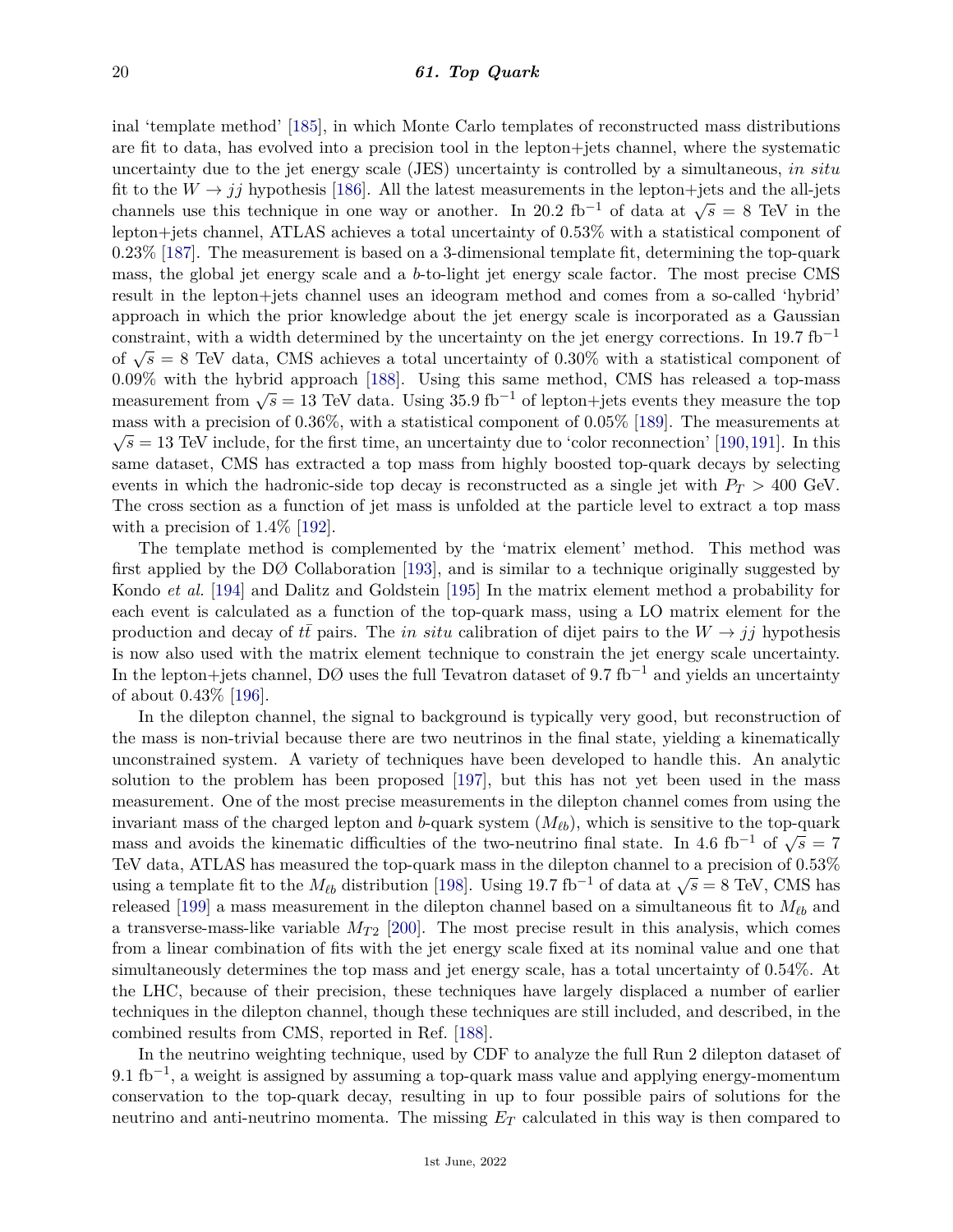**Table 61.1:** Measurements of top-quark mass from Tevatron and LHC. The results are a selection of both published and preliminary (not yet submitted for publication as of September 2021) measurements. For a complete set of published results see the Listings. Statistical uncertainties are listed first, followed by systematic uncertainties.

| $m_t$ (GeV/ $c^2$ )               | Source          | $\int \mathcal{L} dt$ fb <sup>-1</sup> | Ref.                         | Channel                            |
|-----------------------------------|-----------------|----------------------------------------|------------------------------|------------------------------------|
| $172.08 \pm 0.25 \pm 0.41$        | <b>ATLAS</b>    | 20.2                                   | [187]                        | $\ell$ +jets+ $\ell\ell$ +All jets |
| $172.44 \pm 0.13 \pm 0.47$        | <b>CMS</b>      | 19.7                                   | [188]                        | $\ell$ +jets+ $\ell\ell$ +All jets |
| $172.35 \pm 0.16 \pm 0.48$        | <b>CMS</b>      | 19.7                                   | [188]                        | $\ell + \text{jets}$               |
| $172.34 \pm 0.20 \pm 0.70$        | <b>CMS</b>      | 35.9                                   | $\left[ 201\right]$          | ll.                                |
| $173.72 \pm 0.55 \pm 1.01$        | <b>ATLAS</b>    | 20.2                                   | $\left[ 202\right]$          | All jets                           |
| $172.25 \pm 0.08 \pm 0.62$        | <b>CMS</b>      | 35.9                                   | [189]                        | $\ell + \text{jets}$               |
| $172.6 \pm 0.4 \pm 2.4$           | <b>CMS</b>      | 35.9                                   | [192]                        | Boosted jets                       |
| $172.13 \pm 0.32_{-0.70}^{+0.69}$ | CMS             | 35.9                                   | $\left[ 203\right]$          | Single top                         |
| $174.30 \pm 0.35 \pm 0.54$        | $CDF,DØ (I+II)$ | < 9.7                                  | [204]                        | publ. or prelim.                   |
| $173.34 \pm 0.27 \pm 0.71$        | $Tevatron+LHC$  | $<\,8.7 + <\,4.9$                      | $\left\lceil 3 \right\rceil$ | publ. or prelim.                   |

the observed missing  $E_T$  to assign a weight [\[205\]](#page-41-30). The CDF result achieves a precision of 1.8% using a combination of neutrino weighting and an "alternative mass", which is insensitive to the jet energy scale [\[206\]](#page-41-31). The alternative mass depends on the angles between the leptons and the leading jets and the lepton four-momenta.

In the all-jets channel there is no ambiguity due to neutrino momenta, but the signal to background is significantly poorer due to the severe QCD multijets background. The emphasis therefore has been on background modeling, and reduction through event selection. The most recent measurement in the all-jets channel, by CMS in 35.9 fb<sup>-1</sup> of  $\sqrt{s} = 13$  TeV data [\[201\]](#page-41-26), uses an ideogram method and a 2-dimensional simultaneous fit for  $m<sub>t</sub>$  and the jet energy scale to extract the topquark mass and achieves a precision of 0.36%. A measurement from ATLAS [\[202\]](#page-41-27) uses a template fit to the ratio of three-jet  $(m_t)$  to two-jet  $(M_W)$  mass in the all-hadronic channel, the two-jet denominator provides an *in situ*, fit to the  $W \rightarrow jj$  hypothesis. In 20.2 fb<sup>-1</sup> of data at  $\sqrt{s} = 8$  TeV, the result has a precision of 0.65%. A measurement from CDF in 9*.*3 fb−<sup>1</sup> uses a two-dimensional template fit and achieves a precision of 1.1% [\[207\]](#page-41-32).

The CMS Collaboration extracted a top-quark mass measurement from single-top events, something not previously done because of the poor signal to background ratio. The mass is extracted from the invariant mass of the muon, bottom quark, and missing transverse energy. The first measurement with 19.7 fb<sup>-1</sup> of data at  $\sqrt{s} = 8$  TeV, achieved a precision of 0.71% [\[208\]](#page-41-33). A more recent measurement in 35.9 fb<sup>-1</sup> of data at  $\sqrt{s} = 3$  TeV, achieved a precision of 0.71% [208].

A dominant systematic uncertainty in these methods is the understanding of the jet energy scale, and so several techniques have been developed that have little sensitivity to the jet energy scale uncertainty. In addition to Reference [\[206\]](#page-41-31) mentioned above, these include the measurement of the top-quark mass using the following techniques: Fitting of the lepton  $p_T$  spectrum of candidate events [\[209\]](#page-41-34); fitting of the transverse decay length of the *b*-jet  $(L_{xy})$  [\[210\]](#page-41-35); fitting the invariant mass of a lepton from the *W*-decay and a muon from the semileptonic *b* decay [\[211,](#page-42-0)[212\]](#page-42-1), kinematic properties of secondary vertices from *b*-quark fragmentation [\[213\]](#page-42-2), the invariant mass of the  $J/\psi + \ell$ system in events in which a *b*-quark fragments to a  $J/\psi$  particle [\[214\]](#page-42-3), fitting the *b*-jet energy peak  $[215]$ , and dilepton kinematics in  $e\mu$  events  $[216]$ .

Several measurements have now been made in which the top-quark mass is extracted from the measured *tt* cross section using the theoretical relationship between the mass and the production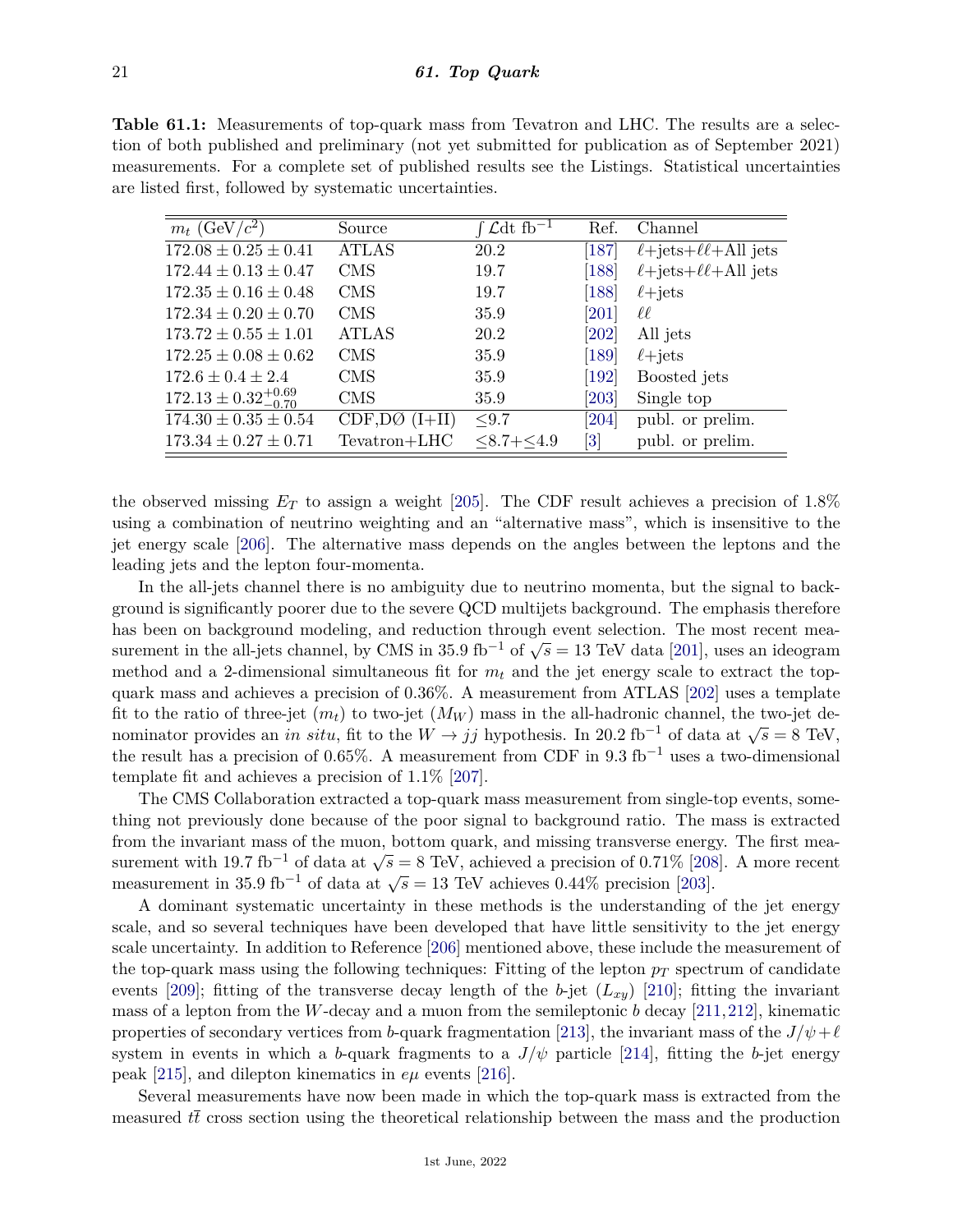cross section. These determinations make use of predictions calculated at higher orders, where the top mass enters as an input parameter defined in a given scheme. At variance with the usual methods, which involve the kinematic properties of the final states and therefore the pole mass, this approach can also directly determine a short-distance mass, such as the  $\overline{\text{MS}}$  mass [\[217\]](#page-42-6). With an alternative method ATLAS extracted the top-quark pole mass using  $t\bar{t}$  events with at least one additional jet, basing the measurement on the relationship between the differential rate of gluon radiation and the mass of the quark [\[218\]](#page-42-7). A similar analysis by CMS used the differential cross section as a function of the invariant mass of the  $t\bar{t}$  system and the leading jet not associated with the top decays [\[219\]](#page-42-8).

Each of the experiments has produced a measurement combining its various results. The combined measurement from CMS with up to 19.7 fb<sup>-1</sup> of data achieves statistical and systematic uncertainties of 0.08% and 0.27%, respectively [\[188\]](#page-41-13). The combined measurement from ATLAS, with up to 20.3 fb<sup>-1</sup> yields statistical and systematic uncertainties of 0.14% and 0.24%, respec-tively [\[187\]](#page-41-12). CDF has combined measurements with up to  $9.3 \text{ fb}^{-1}$  [\[220\]](#page-42-9) and achieves a statistical precision of 0.33% and a systematic uncertainty of 0.43%. DØ achieves a 0.33% statistical+JES and a 0.28% systematic uncertainty by combining results in  $9.7 \text{ fb}^{-1}$  [\[221\]](#page-42-10).

Combined measurements from the Tevatron experiments and from the LHC experiments take into account the correlations between different measurements from a single experiment and between measurements from different experiments. The Tevatron average [\[204\]](#page-41-29), using up to 9*.*7 fb−<sup>1</sup> of data, now has a precision of 0.37%. The LHC combination, using up to 4*.*9 fb−<sup>1</sup> of data, has a precision of 0.56% [\[222\]](#page-42-11), where more work on systematic uncertainties is required. A Tevatron-LHC combination has been released, combining the results of all four experiments, using the full Tevatron dataset and the  $\sqrt{s} = 7$  TeV LHC data, with a resulting precision of 0.44% [\[3\]](#page-36-2)

The direct measurements of the top-quark mass, such as those shown in Table 61.1, correspond to the parameter used in the Monte Carlo generators, which is closely related to the pole mass [\[223\]](#page-42-12). The relation between the pole mass and short-distance masses, such as MS, is affected by nonperturbative effects. Recent calculations evaluate the size of this ambiguity to be below 250 MeV and therefore still smaller than the current measurement uncertainty [\[224,](#page-42-13)[225\]](#page-42-14). ATLAS has recently performed a 'calibration' of the top mass parameter in Powheg + Pythia 8 with respect to the so-called 'MSR' mass scheme [\[226\]](#page-42-15). Using simulated lepton+jets events and the mass distribution of large-radius jets containing the three quarks from the hadronically decaying top quark, they find a mass difference between the Monte Carlo mass and the MSR mass of 80 MeV with large uncertainties [\[227\]](#page-42-16).

As a result of renormalization at higher-orders in perturbation theory, the top quark mass depends on the scale at which it is evaluated. The CMS collaboration has made the first measurement of the so-called running of the top-quark mass in the MS scheme [\[228\]](#page-42-17). The running mass is extracted from a measurement of the differential cross section as a function of the *tt* invariant mass, unfolded back to the parton level, in *eµ* final states. The running mass varies by about 15% from  $M_{t\bar{t}} = 400$  GeV to  $M_{t\bar{t}} \approx 1$  TeV, in good agreement with the renormalization group calculation at one-loop level. Compared to the hypothesis of no running, the significance of the measured running is 2.6*σ*. However, caveats of such an interpretation have been raised as a result of the large theoretical uncertainties [\[229\]](#page-42-18).

With the discovery of a Higgs boson at the LHC with a mass of about  $125 \text{ GeV/c}^2$  [\[230,](#page-42-19) [231\]](#page-42-20), the precision measurement of the top-quark mass takes a central role in the question of the stability of the electroweak vacuum because top-quark radiative corrections tend to drive the Higgs quartic coupling,  $\lambda$ , negative, potentially leading to an unstable vacuum. A calculation at NNLO [\[232\]](#page-42-21) leads to the conclusion of vacuum stability for a Higgs mass satisfying  $M_H \ge 129.4 \pm 5.6$  GeV/c<sup>2</sup> [\[233\]](#page-42-22). Given the uncertainty, a Higgs mass of  $125 \text{ GeV}/c^2$  satisfies the limit, but the central values of the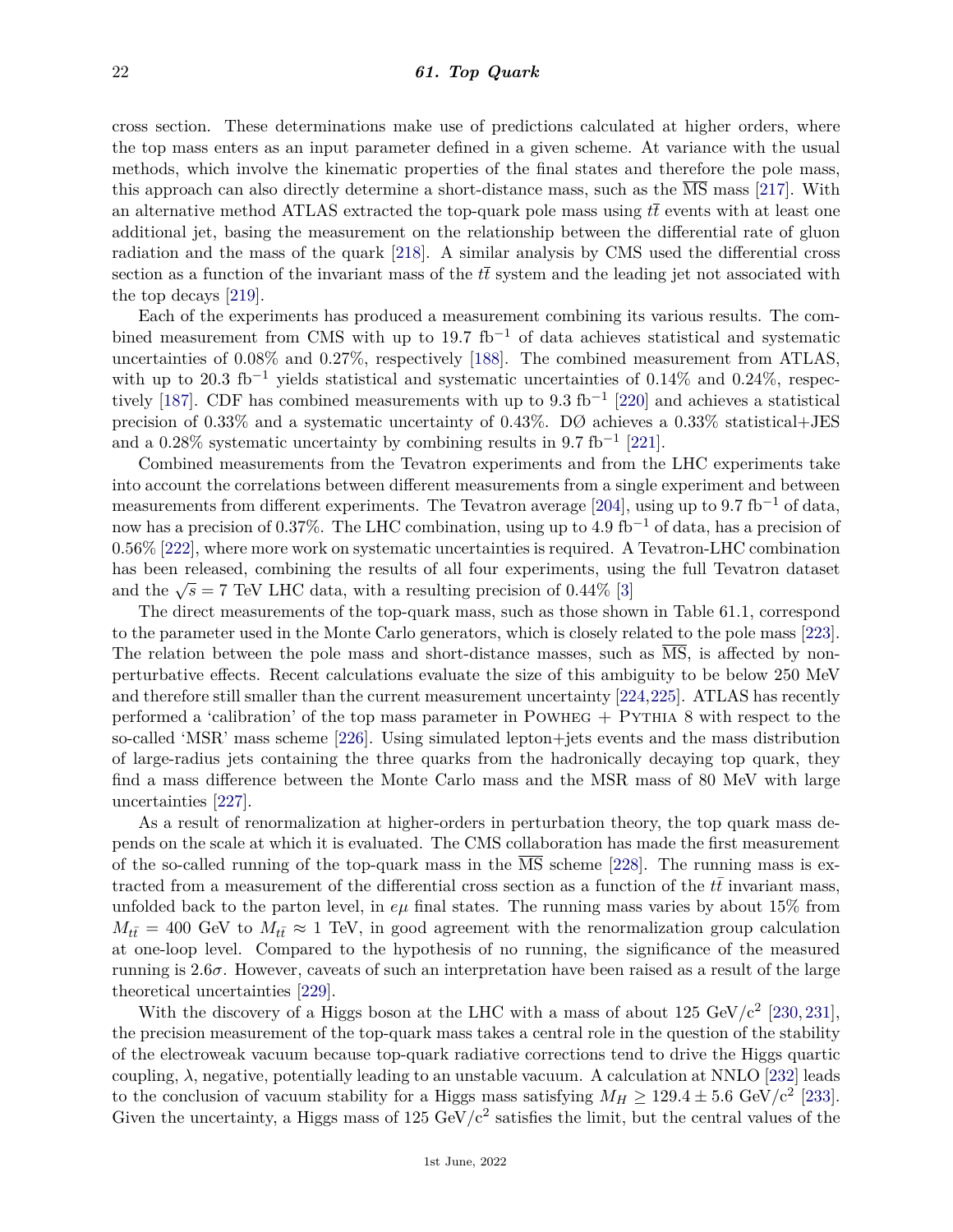Higgs and top-quark masses put the electroweak vacuum squarely in the metastable region. The uncertainty is dominated by the precision of the top-quark mass measurement and its interpretation as the pole mass. For more details, see the Higgs boson review in this volume.

As a test of the *CPT*-symmetry, the mass difference of top- and antitop-quarks  $\Delta m_t = m_t - m_{\bar{t}}$ , which is expected to be zero, can be measured. CDF measures the mass difference in  $8.7 \text{ fb}^{-1}$  of 1.96 TeV data in the lepton+jets channel using a template methode to find  $\Delta m_t = -1.95 \pm 1.95$  $1.11(stat.) \pm 0.59(syst.) \text{ GeV}/c^2$  [\[234\]](#page-42-23) while DØ uses 3.6 fb<sup>-1</sup> of lepton+jets events and the matrix element method with at least one *b*-tag. They find  $\Delta m_t = 0.8 \pm 1.8(stat.) \pm 0.5(syst.)$  GeV/c<sup>2</sup> [\[235\]](#page-42-24). In 4*.*7 fb−<sup>1</sup> of 7 TeV data, ATLAS measures the mass difference in lepton+jets events with a double *b*-tag requirement and hence very low background to find  $\Delta m_t = 0.67 \pm 0.61(stat.) \pm$ 0.41(*syst.*) GeV/ $c^2$  [\[236\]](#page-42-25). CMS measures the top-quark mass difference in 5 fb<sup>-1</sup> of 7 TeV data in the lepton+jets channel and finds  $\Delta m_t = -0.44 \pm 0.46(stat.) \pm 0.27(syst.)$  GeV/c<sup>2</sup> [\[237\]](#page-42-26). They repeat this measurement with 19.6 fb<sup>-1</sup> of 8 TeV data to find  $\Delta m_t = -0.15 \pm 0.19(stat.) \pm 0.19(stat.)$  $0.09(syst.)$  GeV/ $c^2$  [\[238\]](#page-42-27). Now that the top mass has been measured in single-top events, the mass difference can be measured by tagging the top- or anti-top quark with the lepton charge. In 35*.*9 fb−<sup>1</sup> of 13 TeV single-top candidate events CMS measures the mass ratio and difference to be  $0.995^{+0.005}_{-0.006}$  and  $0.83^{+0.77}_{-1.01}$  GeV, respectively [\[203\]](#page-41-28). All measurements are consistent with the SM expectation.

## 61.3.2.2 *Top-Quark Spin Correlations, Polarization, and Width*

One of the unique features of the top quark is that it decays before its spin can be flipped by the strong interaction. Thus the top-quark polarization is directly observable via the angular distribution of its decay products and it is possible to define and measure observables sensitive to the top-quark spin and its production mechanism. Although the top- and antitop-quarks produced by strong interactions in hadron collisions are essentially unpolarized, the spins of  $t$  and  $\bar{t}$  are correlated. For QCD production at threshold, the  $t\bar{t}$  system is produced in a <sup>3</sup> $S_1$  state with parallel spins for  $q\bar{q}$  annihilation or in a <sup>1</sup>*S*<sub>0</sub> state with antiparallel spins for gluon-gluon fusion. The situations at the Tevatron, where the production is primarily from  $q\bar{q}$  annihilation, and at the LHC, where the production is primarily from gluon-gluon fusion, are therefore somewhat complementary. However, at the LHC production of *tt* pairs at large invariant mass occurs primarily via fusion of gluons with opposite helicities, and the  $t\bar{t}$  pairs so produced have parallel spins as in production at the Tevatron via  $q\bar{q}$  annihilation. The direction of the top-quark spin is 100% correlated to the angular distributions of the down-type fermion (charged leptons or *d*-type quarks) in the decay. The joint angular distribution [\[239–](#page-42-28)[241\]](#page-42-29)

$$
\frac{1}{\sigma} \frac{d^2 \sigma}{d(\cos \theta_+) d(\cos \theta_-)} = \frac{1}{4} (1 + B_+ \cos \theta_+ + B_- \cos \theta_- + \kappa \cdot \cos \theta_+ \cdot \cos \theta_-),\tag{61.4}
$$

where  $\theta_+$  and  $\theta_-$  are the angles of the daughters in the top-quark rest frame with respect to a particular spin quantization axis (assumed here to be the same for  $\theta_+$  and  $\theta_-\rangle$ , is a very sensitive observable. The maximum value for  $\kappa$ , 0.782 at NLO at the Tevatron [\[242\]](#page-42-30), is found in the offdiagonal basis [\[239\]](#page-42-28), while at the LHC the value at NLO is 0.326 in the helicity basis [\[242\]](#page-42-30). The coefficients  $B_+$  and  $B_-$  are near zero in the SM because the top quarks are unpolarized in  $t\bar{t}$ production. In place of  $\kappa$ ,  $A\alpha_+\alpha_-$  is often used, where  $\alpha_i$  is the spin analyzing power, and A is the spin correlation coefficient, defined as

$$
A = \frac{N(\uparrow\uparrow) + N(\downarrow\downarrow) - N(\uparrow\downarrow) - N(\downarrow\uparrow)}{N(\uparrow\uparrow) + N(\downarrow\downarrow) + N(\uparrow\downarrow) + N(\downarrow\uparrow)},\tag{61.5}
$$

where the first arrow represents the direction of the top-quark spin along a chosen quantization axis, and the second arrow represents the same for the antitop-quark. The spin analyzing power  $\alpha_i$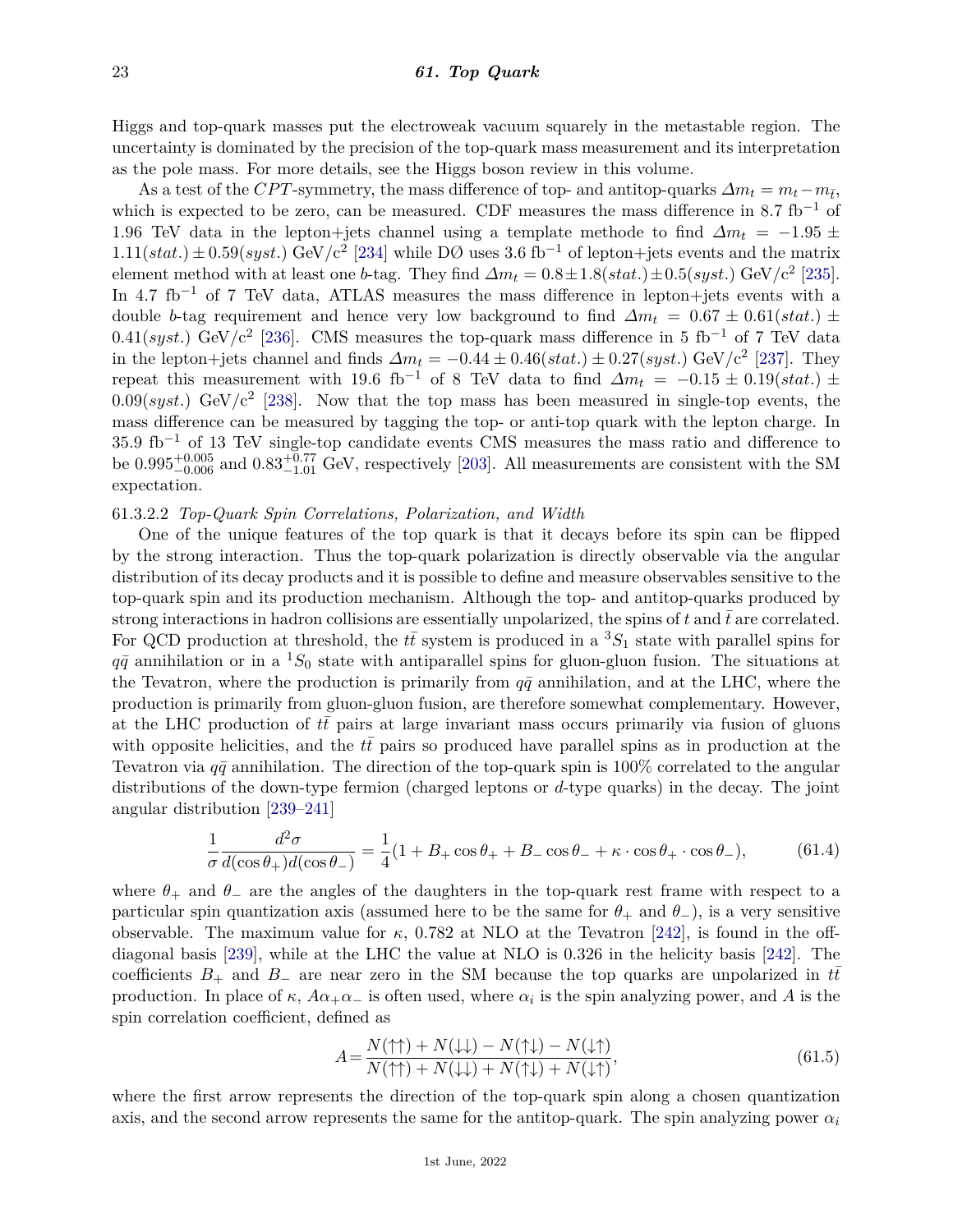is +0.998 for positively charged leptons, -0.966 for down-type quarks from *W* decays, and -0.393 for bottom quarks [\[243\]](#page-42-31). The sign of  $\alpha$  flips for the respective antiparticles. The spin correlation could be modified by a new  $t\bar{t}$  production mechanism such as through a  $Z'$  boson, Kaluza-Klein gluons, a dark-matter mediator, or a Higgs boson.

The experiments typically use a Monte Carlo to provide templates for the measured distributions, or alternatively a matrix-element technique, and fit a parameter *f*, representing the fraction of events with the expected Standard Model correlation, with (1 − *f*) the fraction with no correlation. The correlation coefficient is extracted via  $A_{\text{meas}} = f \cdot A_{\text{SM}}$ . A 'fraction'  $f > 1$  means that the measured correlation coefficient is larger than the Standard Model expectation.

CDF used  $5.1 \text{ fb}^{-1}$  in the dilepton channel to measure the correlation coefficient in the beam axis [\[244\]](#page-43-0). The measurement was made using the expected distributions of  $(\cos \theta_+, \cos \theta_-)$  and  $(\cos \theta_b, \cos \theta_{\bar{b}})$  of the charged leptons or the *b*-quarks in the  $t\bar{t}$  signal and background templates to calculate a likelihood of observed reconstructed distributions as a function of assumed *κ*. They determined the 68% confidence interval for the correlation coefficient *κ* as −0*.*52 *< κ <* 0*.*61 or  $\kappa = 0.04 \pm 0.56$  assuming  $m_t = 172.5$  GeV/ $c^2$ .

CDF also analyzed lepton+jets events in 5.3 fb<sup>-1</sup> [\[245\]](#page-43-1) assuming  $m_t = 172.5$  GeV/c<sup>2</sup>. They form three separate templates - the same-spin template, the opposite-spin template, and the background template for the 2-dimensional distributions in  $\cos(\theta_l)\cos(\theta_d)$  vs.  $\cos(\theta_l)\cos(\theta_b)$ . The fit to the data in the helicity basis returns an opposite helicity fraction of  $F_{OH} = 0.74 \pm 0.24(stat.) \pm 0.11(syst.)$ . Converting this to the spin correlation coefficient yields  $\kappa_{helicity} = 0.48 \pm 0.48(stat.) \pm 0.22(syst.)$ . In the beamline basis, they find an opposite spin fraction of  $F_{OS} = 0.86 \pm 0.32(stat.) \pm 0.13(syst.)$ which can be converted into a correlation coefficient of  $\kappa_{beam} = 0.72 \pm 0.64(stat.) \pm 0.26(syst.)$ .

DØ performed a measurement of the ratio f of events with correlated t and  $\bar{t}$  spins to the total number of *tt* events. Combining dilepton and lepton plus jets events, and using a matrixelement technique in 9.7 fb<sup>-1</sup> of Tevatron data, DØ measures  $f = 1.16 \pm 0.21$ , corresponding to  $A_{exp.} = 0.89 \pm 0.22(stat.+syst.)$  in the off-diagonal basis [\[246\]](#page-43-2).

In Ref. [\[247\]](#page-43-3) DØ presents a measurement of top-quark polarization in  $t\bar{t}$  production at the Tevatron. In 9.7 fb<sup>-1</sup> of  $p\bar{p}$  collisions, DØ uses lepton angular distributions in lepton+jets events to measure polarization in the beam, helicity, and transverse bases. The measurements are, respectively,  $0.081 \pm 0.048$ ,  $-0.102 \pm 0.061$  and,  $0.040 \pm 0.035$ , where the beam-basis result is a combination with an earlier DØ result in dilepton events [\[248\]](#page-43-4). These results are all consistent near-zero polarization, as predicted in the SM.

Spin correlations have been conclusively measured at the LHC by both the ATLAS and CMS collaborations. In the dominant gluon fusion production mode for  $t\bar{t}$  pairs at the LHC, the angular distribution between the two leptons in *tt* decays to dileptons is sensitive to the degree of spin correlation [\[249\]](#page-43-5).

Measurements have been made at 7, 8, and now 13 TeV. While there is some interest in the We assure the two states of the correlations as a test of the production mechanism ( $q\bar{q}$  vs gluon-gluon and  $\sqrt{s}$  dependence of the correlations as a test of the production mechanism ( $q\bar{q}$  vs gluon-gluon and possible sensitivity to new physics) the earlier measurements at 7 and 8 TeV [\[250–](#page-43-6)[255\]](#page-43-7) had relatively large uncertainties and have now been overtaken by the high-statistics 13 TeV measurements, which we review here.

The most recent result from ATLAS, in <sup>36</sup>*.*1 fb−<sup>1</sup> at <sup>√</sup> *s* = 13 TeV, uses *∆φ*, the azimuthal angle between the two charged leptons in *eµ* events in an analysis that also measures the differential cross sections in  $\Delta\phi$  and  $\Delta\eta$  between the two leptons [\[256\]](#page-43-8). The result, measured by comparison with NLO Monte Carlo generators, is  $f = 1.249 \pm 0.024 \pm 0.061_{-0.090}^{+0.067}$ , where the uncertainties are statistical, systematic, and theoretical, is again greater than 1.0. Whereas the previous results were statistically consistent with the Standard Model expectation of 1.0, this result is inconsistent at the level of  $2.2\sigma$ . The NLO generators are NLO in QCD only (and only at the production level).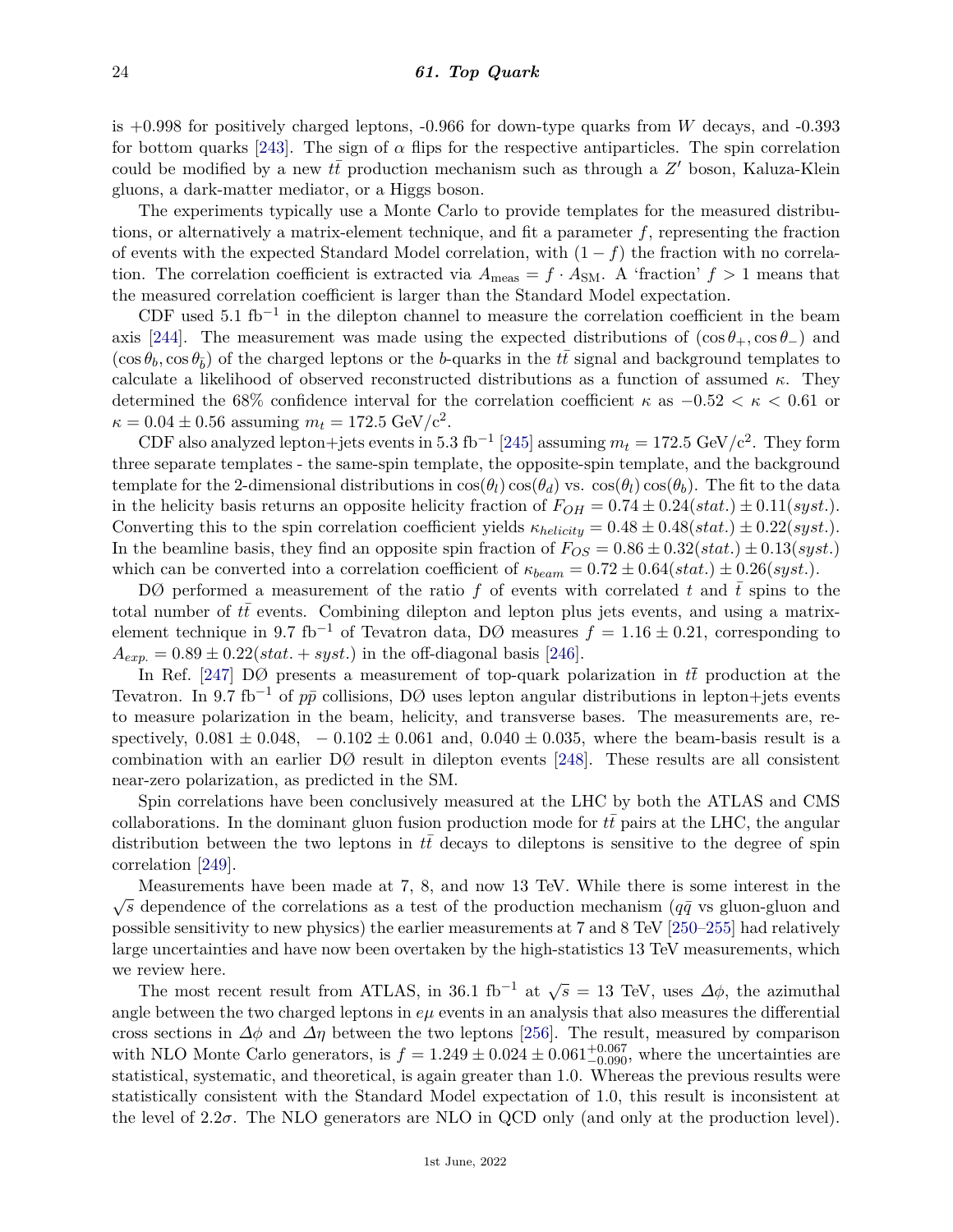Including electroweak couplings produces an expected Standard Model distribution consistent with the data, but results in a large scale uncertainty, giving  $f = 1.03 \pm 0.13$ .

In 35.9 fb<sup>-1</sup> of data at  $\sqrt{s}$  = 13 TeV, CMS has measured spin correlations in dilepton events using  $\Delta\phi$  and found  $f = 1.05 \pm 0.03 \pm 0.08^{+0.09}_{-0.12}$  [\[257\]](#page-43-9), where the uncertainties are statistical, systematic, and theoretical. The correlation is also measured using the coefficient  $\kappa$  in Eq. 61.4 (called −*Cij* in Reference [\[257\]](#page-43-9)) using three orthogonal spin quantization axes defined in Ref. [\[258\]](#page-43-10). All results are consistent with  $f = 1$ . Measurements of the coefficients  $B_i$  in Eq. 61.4 in this analysis, which are expected to be nearly zero in the SM, yield  $B_+ = 0.005 \pm 0.023$  and  $B_-=0.007 \pm 0.023$ , consistent with the SM predictions at NLO of  $0.0040^{+0.0017}_{-0.0012}$  [\[258\]](#page-43-10). These results are part of a complete study of the top-quark spin density matrix at  $\sqrt{s} = 13$  TeV, through the measurement of the coefficients of Eq. 61.4.

In a similar ATLAS measurement at  $\sqrt{s} = 8$  TeV [\[259\]](#page-43-11), the spin-correlation coefficient  $\kappa$  is measured in the helicity basis to be  $\kappa = 0.296 \pm 0.093$  in good agreement with the SM expectation of 0.318 (corresponding to a central value of *f* of 0.931). The polarization coefficients, *B*, in Eq. 61.4 are measured, also in the helicity basis, to be  $B_+ = -0.044 \pm 0.038$  and  $B_- = -0.064 \pm 0.040$ , consistent with the SM predictions of  $0.0030 \pm 0.0010$  and  $0.0034 \pm 0.00104$ , respectively.

Observation of top-quark spin correlations requires a top-quark lifetime less than the spin decorrelation timescale [\[260\]](#page-43-12). The top-quark width, inversely proportional to its lifetime, is expected to be of order 1 GeV/ $c^2$  (Eq. 1). Early measurements made at CDF [\[261\]](#page-43-13) and CMS [\[262\]](#page-43-14) established confidence-level intervals for the width, but did not have the sensitivity to make a direct measurement.

The first direct measurement comes from an ATLAS analysis that directly fits reconstructed lepton+jets events in 20.2 fb<sup>-1</sup> of data at  $\sqrt{s} = 8$  TeV. They find  $\Gamma_t = 1.76 \pm 0.33^{+0.79}_{-0.68}$  GeV/c<sup>2</sup> [\[263\]](#page-43-15).  $\Delta$  more recent measurement from ATLAS with 139 fb<sup>-1</sup> of data at  $\sqrt{s}$  = 13 TeV [\[264\]](#page-43-16), uses a template fit to the lepton-*b*-quark invariant mass in dilepton final states. The result,  $\Gamma_t$  =  $(1.9 \pm 0.5)$  GeV/c<sup>2</sup>, is the most precise measurement to date.

The total width of the top-quark can also be determined from the partial decay width  $\Gamma(t \to$ *Wb*) and the branching fraction  $B(t \to Wb)$ . DØ obtains  $\Gamma(t \to Wb)$  from the measured *t*-channel cross section for single top-quark production in 5.4 fb<sup>-1</sup>, and  $B(t \rightarrow Wb)$  is extracted from a measurement of the ratio  $R = B(t \to Wb)/B(t \to Wq)$  in  $t\bar{t}$  events in lepton+jets channels with 0, 1 and 2 b-tags. Assuming  $B(t \to Wq) = 1$ , where *q* includes any kinematically accessible quark, the result is:  $\Gamma_t = 2.00_{-0.43}^{+0.47}$  GeV/ $c^2$  which translates to a top-quark lifetime of  $\tau_t = (3.29_{-0.63}^{+0.90}) \times 10^{-25}$  s. Assuming a high mass fourth generation *b*' quark and unitarity of the four-generation quark-mixing matrix, they set the first upper limit on  $|V_{tb'}|$  < 0.59 at 95% C.L. [\[265\]](#page-43-17). A similar analysis has performed by CMS in 19.7 fb<sup>-1</sup> of  $\sqrt{s} = 8$  TeV data. It provides a better determination of the total width with respect to the measurement by DØ giving  $\Gamma_t = 1.36 \pm 0.02(stat.)^{+0.14}_{-0.11}(syst.)$  GeV/c<sup>2</sup> [\[75\]](#page-38-10).

#### 61.3.2.3 *W-Boson Helicity in Top-Quark Decay*

The Standard Model dictates that the top quark has the same vector-minus-axial-vector  $(V - A)$ charged-current weak interactions  $\left(-i\frac{g}{\sqrt{g}}\right)$  $\frac{1}{2}V_{tb}\gamma^{\mu}\frac{1}{2}(1-\gamma_5)\right)$  as all the other fermions. In the SM, the fraction of top-quark decays to longitudinally polarized *W* bosons is proportional to its Yukawa coupling and hence enhanced with respect to the weak coupling. It is expected to be [\[266\]](#page-43-18)  $\mathcal{F}_0^{\text{SM}} \approx$  $x/(1+x)$ ,  $x = m_t^2/2M_W^2$  ( $\mathcal{F}_0^{\text{SM}} \sim 70\%$  for  $m_t = 173 \text{ GeV}/c^2$ ). Fractions of left-handed, righthanded, or longitudinal *W* bosons are denoted as  $\mathcal{F}_-, \mathcal{F}_+,$  and  $\mathcal{F}_0$  respectively. In the SM,  $\mathcal{F}_-$  is expected to be  $\approx 30\%$  and  $\mathcal{F}_+ \approx 0\%$ . Predictions for the *W* polarization fractions at NNLO in QCD are available [\[267\]](#page-43-19).

The Tevatron and the LHC experiments use various techniques to measure the helicity of the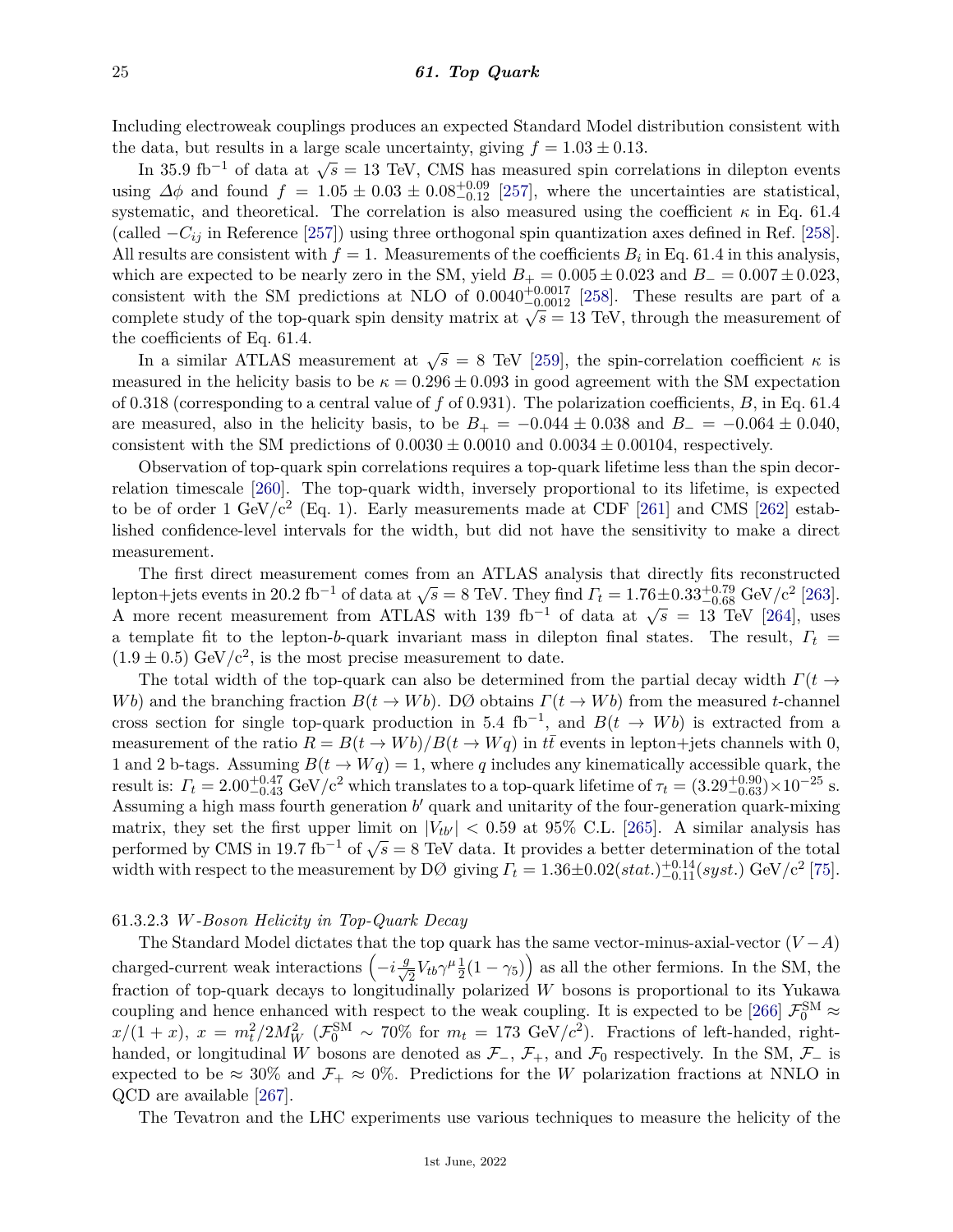*W* boson in top-quark decays, in both the lepton+jets and in dilepton channels in *tt* production.

The first method uses a kinematic fit, similar to that used in the lepton+jets mass analyses, but with the top-quark mass constrained to a fixed value, to improve the reconstruction of finalstate observables, and render the under-constrained dilepton channel solvable. Alternatively, in the dilepton channel the final-state momenta can also be obtained through an algebraic solution of the kinematics. The distribution of the helicity angle  $(\cos \theta^*)$  between the lepton and the *b* quark in the *W* rest frame provides the most direct measure of the *W* helicity. In a simplified version of this approach, the  $\cos \theta^*$  distribution is reduced to a forward-backward asymmetry.

The second method  $(p_T^{\ell})$  uses the different lepton  $p_T$  spectra from longitudinally or transversely polarized *W*-decays to determine the relative contributions.

A third method uses the invariant mass of the lepton and the *b*-quark in top-quark decays  $(M_{\ell b}^2)$ as an observable, which is directly related to  $\cos \theta^*$ .

At the LHC, top-quark pairs in the dilepton channels are reconstructed by solving a set of six independent kinematic equations in the missing transverse energy in *x*- and in *y*-direction, two *W*-masses, and the two top/antitop-quark masses. In addition, the two jets with the largest  $p_T$  in the event are interpreted as *b*-jets. The pairing of the jets to the charged leptons is based on the minimization of the sum of invariant masses *Mmin*. Simulations show that this criterion gives the correct pairing in 68% of the events.

Finally, the Matrix Element Method (MEM) has also been used [\[194\]](#page-41-19), in which a likelihood is formed from a product of event probabilities calculated from the MEM for a given set of measured kinematic variables and assumed *W*-helicity fractions.

The results of recent CDF, DØ, ATLAS, and CMS analyses are summarized in Table 61.2. The datasets are now large enough to allow for a simultaneous fit of  $\mathcal{F}_0$ ,  $\mathcal{F}_-$  and  $\mathcal{F}_+$ , which we denote by '3-param' or  $\mathcal{F}_0$  and  $\mathcal{F}_+$ , which we denote by '2-param' in the table. Results with either  $\mathcal{F}_0$  or  $\mathcal{F}_+$ fixed at its SM value are denoted '1-param'. For the simultaneous fits, the correlation coefficient between the two values is about −0*.*8. A complete set of published results can be found in the Listings. All results are in agreement with the SM expectation.

CDF and DØ combined their results based on  $2.7 - 5.4$  fb<sup>-1</sup> [\[268\]](#page-43-20) for a top-quark mass of 172.5 GeV/c<sup>2</sup>. ATLAS presents results from 1.04 fb<sup>-1</sup> of  $\sqrt{s} = 7$  TeV data using a template method for the  $\cos \theta^*$  distribution and angular asymmetries from the unfolded  $\cos \theta^*$  distribution in the lepton+jets and the dilepton channel [\[269\]](#page-43-21). CMS performs a similar measurement based on template fits to the  $\cos \theta^*$  distribution with 5.0 fb<sup>-1</sup> of 7 TeV data in the lepton+jets final state [\[270\]](#page-43-22). As the polarization of the *W* bosons in top-quark decays is sensitive to the *W tb* vertex Lorentz structure and anomalous couplings, both experiments also derive limits on anomalous contributions to the *W tb* couplings. CMS and ATLAS collaborations have also combined their results from 7 TeV data to obtain values on the helicity fractions as well as limits on anomalous couplings [\[271\]](#page-43-23).

At 8 TeV, ATLAS came out with a measurement of the W-helicity fractions in 20.2  $\text{fb}^{-1}$  in lepton+jets events with at least one b-tag [\[272\]](#page-43-24). Using 19*.*8 fb−<sup>1</sup> of 8 TeV data, CMS measured the W-helicity in lepton  $+$  4 jet events with two b-tags [\[273\]](#page-43-25). In  $t\bar{t}$  events with two opposite-sign leptons (electron or muon) in the final state in this dataset, CMS applied six kinematic constraints on the kinematics of the produced particles [\[274\]](#page-43-26). Also, using the same dataset a first measurement of the *W*-boson helicity in top-quark decays was made in electroweak single top production [\[275\]](#page-43-27), yielding similarly precise and consistent results. The 8 TeV results obtained in *tt* and single-top events by ATLAS and CMS have also been combined recently [\[276\]](#page-43-28). These results are in agreement with the standard model predictions at next-to-next-to-leading order in perturbative QCD and represent an improvement in precision of 25 (29)% for  $F_0$  ( $F_L$ ) with respect to the most precise single measurement. A limit on anomalous right-handed vector  $(V_R)$ , and left- and right-handed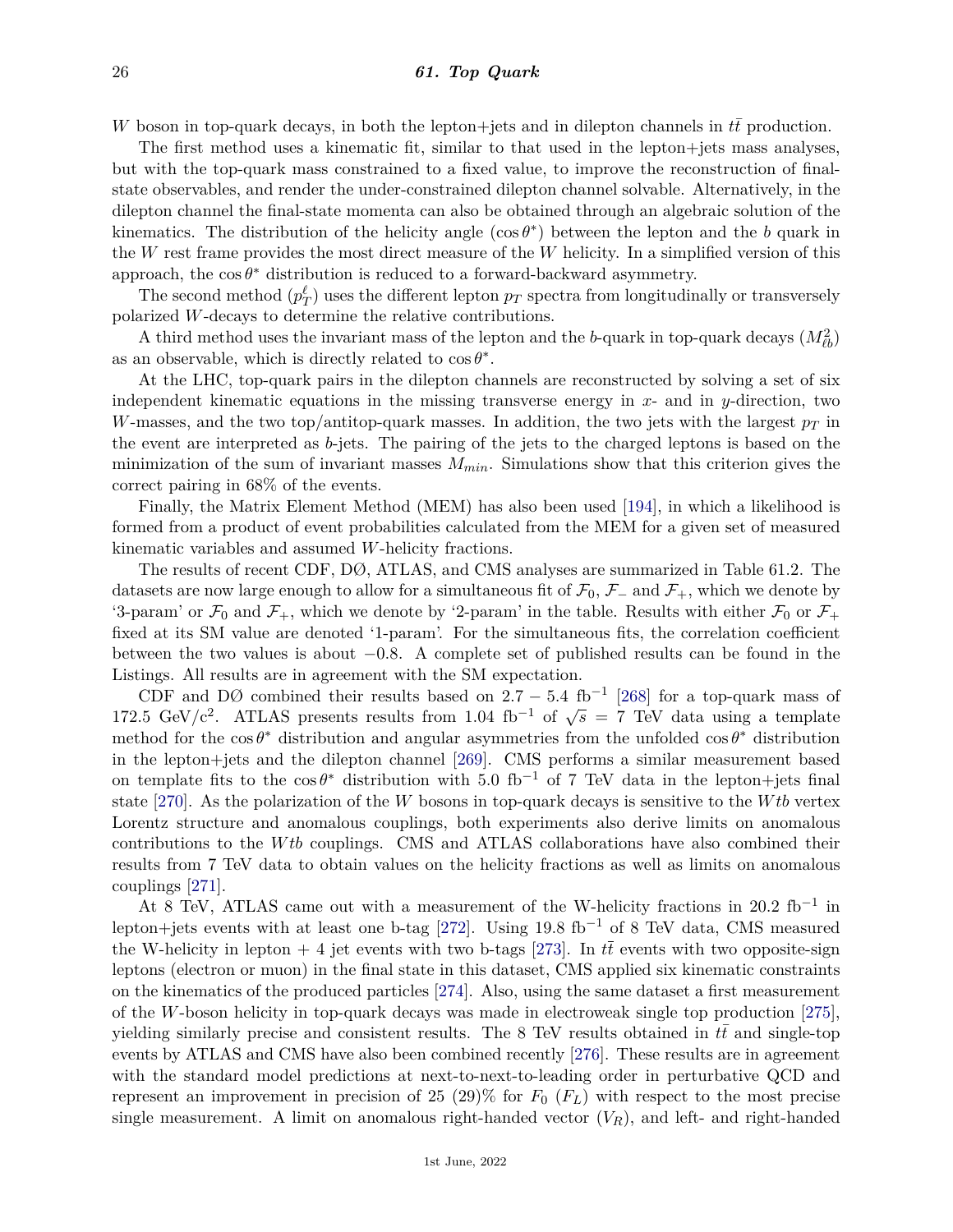tensor  $(g_L, g_R)$  *tWb* couplings and on corresponding Wilson coefficients is set.

**Table 61.2:** Measurement and 95% C.L. upper limits of the *W* helicity in top-quark decays. The table includes both preliminary, as of September 2021, and published results. A full set of published results is given in the Listings.

| W Helicity                         | Source              | $\int \mathcal{L} dt$ | Ref.    | Method                  |
|------------------------------------|---------------------|-----------------------|---------|-------------------------|
|                                    |                     | $({\rm fb}^{-1})$     |         |                         |
| $\mathcal{F}_0 = 0.722 \pm 0.081$  | $CDF+DØ$ Run II     | $2.7 - 5.4$           | [268]   | $\cos \theta^*$ 2-param |
| $\mathcal{F}_0 = 0.682 \pm 0.057$  | $CDF+DØ$ Run II     | $2.7 - 5.4$           | $[268]$ | $\cos \theta^*$ 1-param |
| $\mathcal{F}_0 = 0.726 \pm 0.094$  | CDF Run II          | 8.7                   | [277]   | ME 2-param              |
| $\mathcal{F}_0 = 0.67 \pm 0.07$    | ATLAS (7 TeV)       | $1.0\,$               | [269]   | $\cos \theta^*$ 3-param |
| $\mathcal{F}_0 = 0.682 \pm 0.045$  | CMS (7 TeV)         | 5.0                   | [270]   | $\cos \theta^*$ 3-param |
| $\mathcal{F}_0 = 0.626 \pm 0.059$  | ATLAS+CMS (7 TeV)   | $2.2\,$               | [271]   | $\cos \theta^*$ 3-param |
| $\mathcal{F}_0 = 0.709 \pm 0.019$  | ATLAS (8 TeV)       | 20.2                  | [272]   | $\cos \theta^*$ 3-param |
| $\mathcal{F}_0 = 0.681 \pm 0.026$  | CMS (8 TeV)         | 19.8                  | $[273]$ | $\cos \theta^*$ 3-param |
| $\mathcal{F}_0 = 0.653 \pm 0.029$  | CMS (8 TeV)         | 19.7                  | $[274]$ | $\cos \theta^*$ 3-param |
| $\mathcal{F}_0 = 0.720 \pm 0.054$  | CMS (8 TeV)         | 19.7                  | [275]   | $\cos \theta^*$ 3-param |
| $\mathcal{F}_0 = 0.693 \pm 0.014$  | $ATLAS+CMS$ (8 TeV) | 20                    | [276]   | $\cos \theta^*$ 3-param |
| $\mathcal{F}_+ = -0.033 \pm 0.046$ | $CDF+DØ$ Run II     | $2.7 - 5.4$           | [268]   | $\cos \theta^*$ 2-param |
| $\mathcal{F}_+ = -0.015 \pm 0.035$ | $CDF+DØ$ Run II     | $2.7 - 5.4$           | [268]   | $\cos \theta^*$ 1-param |
| $\mathcal{F}_+ = -0.045 \pm 0.073$ | CDF Run II          | 8.7                   | [277]   | $ME 2$ -param           |
| $\mathcal{F}_+ = 0.01 \pm 0.05$    | ATLAS (7 TeV)       | $1.0\,$               | [269]   | $\cos \theta^*$ 3-param |
| $\mathcal{F}_+ = 0.008 \pm 0.018$  | CMS (7 TeV)         | 5.0                   | [270]   | $\cos \theta^*$ 3-param |
| $\mathcal{F}_+ = 0.015 \pm 0.034$  | $ATLAS+CMS$ (7 TeV) | 2.2                   | [271]   | $\cos \theta^*$ 3-param |
| $\mathcal{F}_+ = -0.008 \pm 0.014$ | ATLAS (8 TeV)       | 20.2                  | $[272]$ | $\cos \theta^*$ 3-param |
| $\mathcal{F}_+ = -0.004 \pm 0.015$ | CMS (8 TeV)         | 19.8                  | $[273]$ | $\cos \theta^*$ 3-param |
| $\mathcal{F}_+ = 0.018 \pm 0.027$  | CMS (8 TeV)         | 19.7                  | [274]   | $\cos \theta^*$ 3-param |
| $\mathcal{F}_+ = -0.018 \pm 0.022$ | CMS (8 TeV)         | 19.7                  | [275]   | $\cos \theta^*$ 3-param |
| $\mathcal{F}_+ = -0.008 \pm 0.007$ | $ATLAS+CMS$ (8 TeV) | 20                    | [276]   | $\cos \theta^*$ 3-param |

## 61.3.2.4 *Top-Quark Electroweak Charges and Couplings*

The top quark is the only quark whose electric charge has not been measured through production at threshold in  $e^+e^-$  collisions. Furthermore, it is the only quark whose electromagnetic coupling has not been observed and studied until recently. Since the CDF and DØ analyses on top-quark production did not associate the *b*,  $\bar{b}$ , and  $W^{\pm}$  uniquely to the top or antitop, decays such as  $t \to W^+b, \bar{t} \to W^-b$  were not excluded. A charge 4/3 quark of this kind is consistent with current electroweak precision data. The  $Z \to \ell^+ \ell^-$  and  $Z \to b\bar{b}$  data, in particular the discrepancy between  $A_{LR}$  from SLC at SLAC and  $A_{FB}^{0,b}$  of *b*-quarks and  $A_{FB}^{0,\ell}$  of leptons from LEP at CERN, can be fitted with a top quark of mass  $m_t = 270 \text{ GeV}/c^2$ , provided that the right-handed *b* quark mixes with the isospin  $+1/2$  component of an exotic doublet of charge  $-1/3$  and  $-4/3$  quarks,  $(Q_1, Q_4)_R$  [\[278,](#page-43-30)[279\]](#page-44-0). Also the third component of the top quark's weak isospin has not been measured so far.

DØ studied the top-quark charge in double-tagged lepton+jets events, CDF did it in single tagged lepton+jets and dilepton events. Assuming the top- and antitop-quarks have equal but opposite electric charge, then reconstructing the charge of the *b*-quark through jet charge discrimination techniques, the  $|Q_{top}| = 4/3$  and  $|Q_{top}| = 2/3$  scenarios can be differentiated. For the exotic model of Chang *et al.* [\[279\]](#page-44-0) with a top-quark charge  $|Q_{top}| = 4/3$ , CDF excluded the model at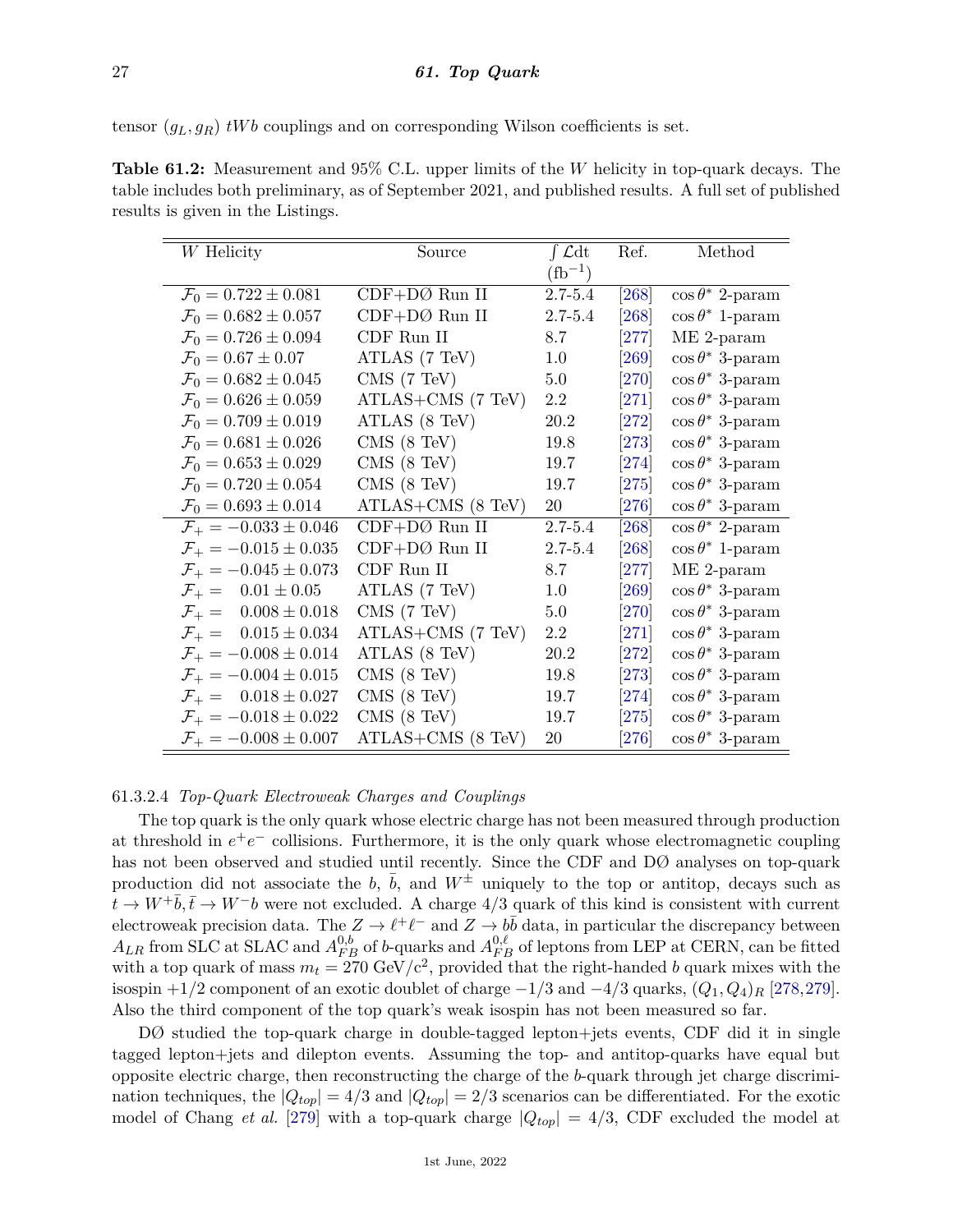99% C.L. [\[280\]](#page-44-1) in 5.6 fb<sup>-1</sup>, while DØ excluded the model at a significance greater than 5 standard deviations using 5*.*3 fb−<sup>1</sup> and set an upper limit of 0.46 on the fraction of such quarks in the selected sample [\[281\]](#page-44-2). These results indicate that the observed particle is indeed consistent with being a SM  $|Q| = 2/3$  quark.

In <sup>2</sup>*.*05 fb−<sup>1</sup> at <sup>√</sup> *s* = 7 TeV, ATLAS performed a similar analysis, reconstructing the *b*-quark charge either via a jet-charge technique or via the lepton charge in soft muon decays in combination with a kinematic likelihood fit. They measure the top-quark charge to be  $0.64 \pm 0.02(stat.) \pm$  $0.08(syst.)$  from the charges of the top-quark decay products in single lepton  $t\bar{t}$  events, and hence exclude the exotic scenario with charge  $-4/3$  at more than  $8\sigma$  [\[282\]](#page-44-3).

flude the exotic scenario with charge  $-4/3$  at more than 80 [282].<br>In 4.6 fb<sup>-1</sup> at  $\sqrt{s}$  = 7 TeV, CMS discriminates between the SM and the exotic top-quark charge scenario in the muon+jets final states in  $t\bar{t}$  events. They exploit the charge correlation between high- $p_t$  muons from *W*-boson decays and soft muons from *B*-hadron decays in *b*-jets. Using an asymmetry technique, where  $A = -1$  represents the exotic  $Q = -4/3$  scenario and  $A = +1$  the SM  $Q = \pm 2/3$  scenario, they find  $A_{meas} = 0.97 \pm 0.12(stat.) \pm 0.31(sys.),$  which agrees with the Standard Model expectation and excludes the exotic scenario at 99.9% C.L. [\[283\]](#page-44-4).

The electromagnetic or the weak coupling of the top quark can be probed directly by investigating  $t\bar{t}$  events with an additional gauge boson, such as  $t\bar{t}\gamma$ ,  $t\bar{t}W$ , and  $t\bar{t}Z$  events. The corresponding coupling can be extracted from the corresponding cross section or extracted from effective field theory (EFT) fits to various measured distributions and differential cross sections.

CDF performed a search for events containing a lepton, a photon, significant missing transverse momentum, and a jet identified as containing a *b*-quark and at least three jets and large total transverse energy in 6.0 fb<sup>-1</sup>. They reported evidence for the observation of  $t\bar{t}\gamma$  production with a cross section  $\sigma_{t\bar{t}\gamma} = 0.18 \pm 0.08$  pb and a ratio of  $\sigma_{t\bar{t}\gamma}/\sigma_{t\bar{t}} = 0.024 \pm 0.009$  [\[284\]](#page-44-5).

ATLAS performed a first measurement of the  $t\bar{t}\gamma/\sigma_{tt} = 0.024 \pm 0.009$  [204].<br>ATLAS performed a first measurement of the  $t\bar{t}\gamma$  cross section in pp collisions at  $\sqrt{s} = 7$  TeV using 4*.*6 fb−<sup>1</sup> of data. Events are selected that contain a large transverse momentum electron or muon and a large transverse momentum photon. The production of  $t\bar{t}\gamma$  events was observed with a significance of 5.3 standard deviations. The resulting cross section times branching ratio into the single lepton channel for  $t\bar{t}\gamma$  production with a photon with transverse momentum above 20 GeV is  $\sigma^{fid.}(t\bar{t}\gamma) \times BR = 63 \pm 8(stat.)^{+17}_{-13}(syst.) \pm 1(lumi.)$  pb per lepton flavour [\[285\]](#page-44-6), which is consistent with leading-order theoretical calculations.

At 8 TeV, ATLAS has used 20.2 fb<sup>-1</sup> of data to measure the  $t\bar{t}\gamma$  cross section with a photon above 15 GeV and  $|\eta|$  < 2.37. The fiducial cross section is measured to be  $139 \pm 18$  fb [\[286\]](#page-44-7), in good agreement with the NLO prediction [\[287\]](#page-44-8). Using 19*.*7 fb−<sup>1</sup> of data at 8 TeV, CMS performed a similar measurement of the  $t\bar{t}\gamma$  production cross section in the lepton+jets decay mode with a photon transverse momentum above 25 GeV and  $|\eta|$  <1.44. They obtain a normalized cross section  $\mathcal{R} = \sigma_{t\bar{t}+\gamma}/\sigma_{t\bar{t}} = (5.7 \pm 1.8) \times 10^{-4}$  in *e*+jets and  $(4.7 \pm 1.3) \times 10^{-4}$  in *µ*+jets. The fiducial  $t\bar{t}\gamma$  cross section is obtained by multiplying by the measured  $t\bar{t}$  fiducial cross section of  $244.9 \pm 1.4(stat.)^{+6.3}_{-5.5}(sys.) \pm 6.4(lumi.)$  pb. Extrapolating to the full phase space, the result is  $\sigma_{t\bar{t}\gamma}$ ×BR=(515 ± 108) fb, per lepton+jets final state [\[288\]](#page-44-9), in good agreement with the theoretical prediction.

At <sup>√</sup> *s* = 13 TeV, using 36*.*1 fb−<sup>1</sup> of single-lepton and dilepton events with exactly one photon, ATLAS measures the  $t\bar{t}\gamma$  cross section. They employ neural network algorithms to separate the signal from the backgrounds. The fiducial cross-sections are measured to be  $521 \pm 9(stat.) \pm$  $41(sys.)$  fb and  $69 \pm 3(stat.) \pm 4(sys.)$  fb for the single-lepton and dilepton channels, respectively. The differential cross-sections are measured as a function of photon transverse momentum, photon absolute pseudorapidity, and angular distance between the photon and its closest lepton in both channels, as well as azimuthal opening angle and absolute pseudorapidity difference between the two leptons in the dilepton channel. All measurements are in agreement with the theoretical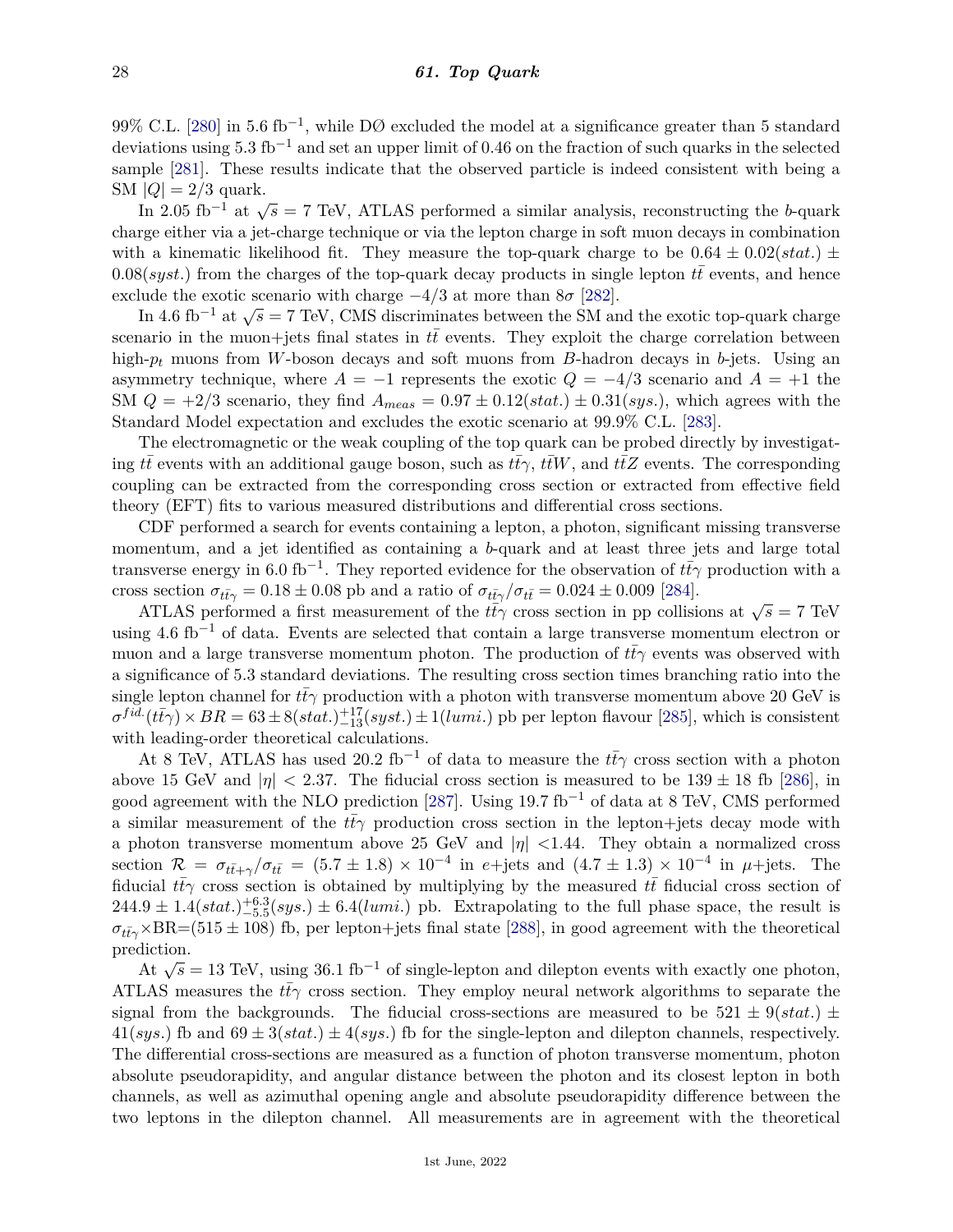## 29 *61. Top Quark*

predictions [\[289\]](#page-44-10). Very recently, ATLAS uses 139 fb<sup>-1</sup> of  $\sqrt{s}$  = 13 TeV  $e\mu + \gamma$  events with at least two jets, out of which at least one is *b*-tagged, to measure the inclusive and differential crosssections for the production of a top-quark pair in association with a photon. This analysis is sensitive to both processes,  $t\bar{t}\gamma + tW\gamma$ . The fiducial cross-section is measured to be  $39.6^{+2.7}_{-2.3}$  fb in good agreement with the dedicated theoretical calculation provided by the authors of refs. [\[290,](#page-44-11)[291\]](#page-44-12), which predicts a value of  $\sigma_{fid} = 38.50^{+0.56}_{-2.18}$  (scale)<sup> $+1.04$ </sup> (PDF) fb for the chosen fiducial phase space. Differential cross-sections as functions of several observables are compared to state-of-the-art Monte Carlo simulations and next-to-leading order theoretical calculations. These include cross-sections as functions of the photon transverse momentum and absolute pseudorapidity and angular variables related to the photon and the leptons and between the two leptons in the event. All measurements are in agreement with the predictions [\[292\]](#page-44-13). In 35.9 fb<sup>-1</sup> of lepton-plus-photon-plus-jets events, CMS manages to establish the first evidence for the associated production of a single-top quark and a photon at  $\sqrt{s}$  = 13 TeV. They employ a multivariate discriminant based on topological and kinematic event properties to separate signal from background processes. An excess above the background-only hypothesis is observed, with a significance of 4.4 standard deviations. A fiducial cross section is measured for isolated photons with transverse momentum greater than 25 GeV in the central region of the detector. The measured product of the cross section and branching fraction is  $\sigma(pp \to t\gamma j)B(t \to \mu\gamma b) = 115 \pm 17(stat) \pm 30(syst)$  fb, which is consistent with the SM prediction [\[293\]](#page-44-14). Very recently, CMS used 137 fb<sup>-1</sup> of data to measure the  $t\bar{t}\gamma$  cross section. In the lepton-plus-jets channel, they perform measurements in a fiducial volume defined at the particle level. Events with an isolated, highly energetic lepton, at least three jets from the hadronization of quarks, among which at least one is *b*-tagged, and one isolated photon are selected. The inclusive fiducial  $t\bar{t}\gamma$  cross section, for a photon with transverse momentum greater than 20 GeV and pseudorapidity  $|\eta|$  < 1.4442, is measured to be  $\sigma_{t\bar{t}\gamma} = 800 \pm 7(stat) \pm 46(syst)$  fb, in good agreement with the prediction from the standard model at NLO in QCD [\[294\]](#page-44-15). The differential cross sections are also measured as a function of several kinematic observables and interpreted in the framework of the standard model effective field theory (EFT), leading to the most stringent direct limits to date on anomalous electromagnetic dipole moment interactions of the top quark and the photon. Using the same dataset, in the dilepton channel, an inclusive cross section of  $174.4 \pm 2.5(stat) \pm 6.1(syst)$  fb is measured in a signal region with at least one *b*-tagged jet and exactly one photon with transverse momentum above 20 GeV [\[295\]](#page-44-16). In the same analysis, differential cross sections are measured as a function of several kinematic observables of the photon, leptons, and jet, and compared to standard model predictions. The measurements are also interpreted in the standard model effective field theory framework, and limits on the relevant Wilson coefficients are combined with a previous CMS measurement of the same production process using single-lepton events. Using 35*.*9 fb−<sup>1</sup> of data with a single muon and a photon, CMS reports first evidence of events consistent with the production of a single top quark in association with a photon. A multivariate discriminant based on topological and kinematic event properties is employed to separate signal from background processes. An excess above the background-only hypothesis is observed, with a significance of 4.4 standard deviations [\[296\]](#page-44-17). A precision test of the vector and axial vector couplings in  $t\bar{t}\gamma$  events or searches for possible tensor couplings of topquarks to photons will only be feasible with an integrated luminosity of several hundred  $fb^{-1}$  in the future [\[297\]](#page-44-18).

ATLAS and CMS have also studied the associate production of top-antitop quark pairs along with an electroweak gauge boson, where in the Standard Model the *W*-boson is expected to be produced via initial state radiation, while the *Z*-boson can also be radiated from a final-state topquark and hence provides sensitivity to the top-quark neutral current weak gauge coupling, which implies a sensitivity to the third component of the top-quark's weak isospin, which has not been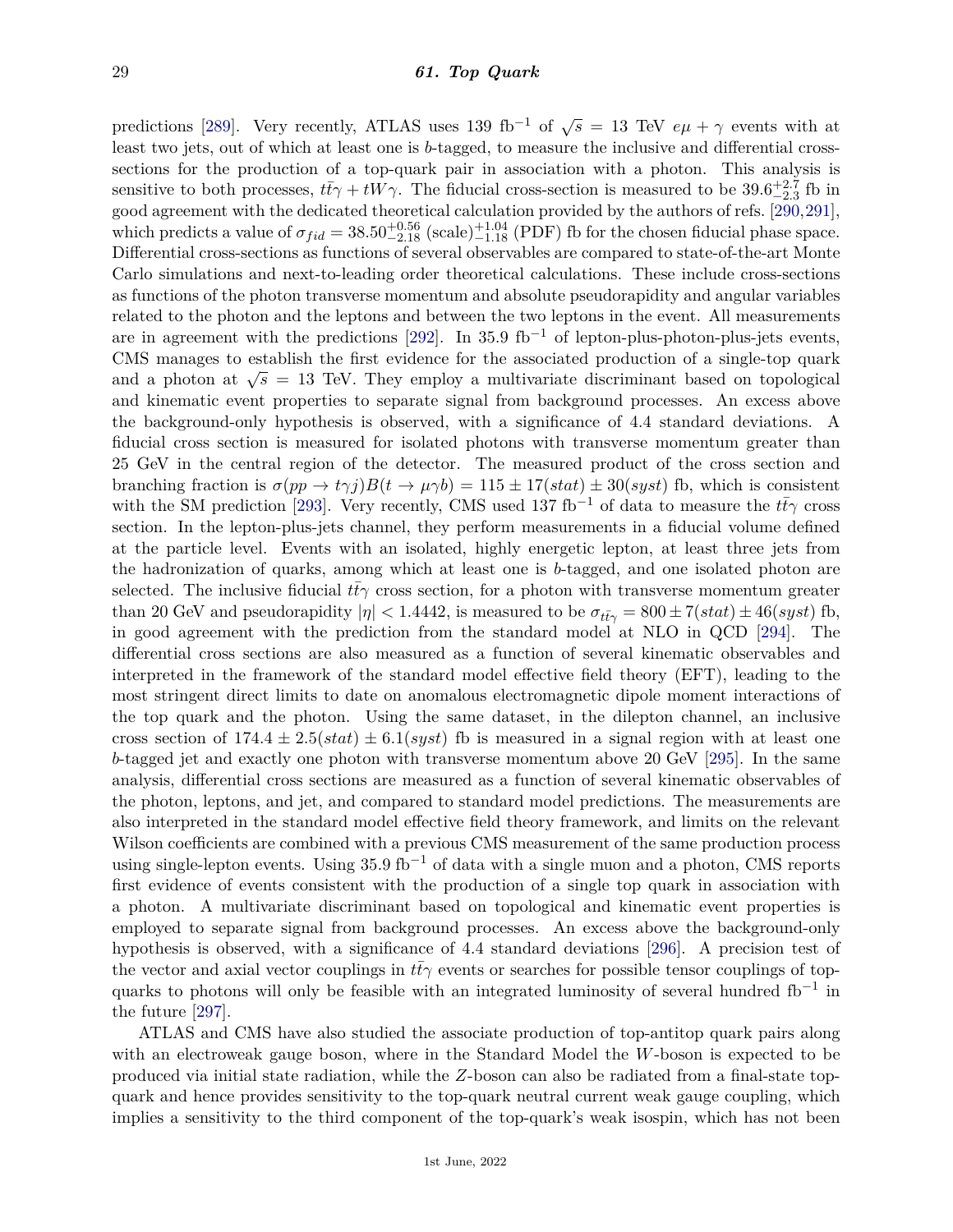measured so far.

CMS performed measurements of the  $t\bar{t}W$  and  $t\bar{t}Z$  cross section at  $\sqrt{s} = 7$  TeV with 5 fb<sup>-1</sup>, yielding  $\sigma_{t\bar{t}V} = 0.43^{+0.17}_{-0.15}(stat.)^{+0.09}_{-0.07}(syst.)$  pb  $(V = Z, W)$  and  $\sigma_{t\bar{t}Z} = 0.28^{+0.14}_{-0.11}(stat.)^{+0.06}_{-0.03}(syst.)$  fb, at about 3 standard deviations significance [\[298\]](#page-44-19) and compatible with the SM expectations of  $0.306_{-0.053}^{+0.031}$  pb and  $0.137_{-0.016}^{+0.012}$  pb, respectively [\[299,](#page-44-20)[300\]](#page-44-21). ATLAS performed a similar analysis with 4*.*7 fb−<sup>1</sup> in the three-lepton channel and set an upper limit of 0*.*71 pb at 95% C.L. [\[301\]](#page-44-22).

Using 20.3 fb<sup>-1</sup> of 8 TeV data, ATLAS performs a simultaneous measurement of the  $t\bar{t}W$  and  $t\bar{t}Z$  cross section. They observe the  $t\bar{t}W$  and  $t\bar{t}Z$  production at the 5*.0<i>σ* and 4*.2<i>σ* level, respectively, yielding  $\sigma_{\bar{t} \bar{t}W} = 369^{+100}_{-91}$  fb and  $\sigma_{\bar{t}Z} = 176^{+58}_{-52}$  fb [\[302\]](#page-44-23). CMS performs an analysis where signal events are identified by matching reconstructed objects in the detector to specific final state particles from  $t\bar{t}W$  and  $t\bar{t}Z$  decays using 19.5 fb<sup>-1</sup> of 8 TeV data. They obtain  $\sigma_{t\bar{t}W} = 382^{+117}_{-102}$  fb and  $\sigma_{t\bar{t}Z}$  = 242<sup>+65</sup> fb, yielding a significance of 4.8 and 6.4 standard deviation, respectively [\[303\]](#page-44-24). These measurements are used to set bounds on five anomalous dimension-six operators that would affect the  $t\bar{t}W$  and  $t\bar{t}Z$  cross sections.

The most recent measurements in these channels are made at 13 TeV from ATLAS and CMS in multilepton final states. ATLAS made a measurement using 36*.*1 fb−<sup>1</sup> of events with two, three or four leptons. In multiple regions, the  $t\bar{t}Z$  and  $t\bar{t}W$  cross sections are simultaneously measured using a combined fit to all regions, yielding  $\sigma_{t\bar{t}Z} = 0.95 \pm 0.08(stat) \pm 0.10(syst)$  pb and  $\sigma_{\bar{t}W} = 0.87 \pm 0.13(stat) \pm 0.14(syst)$  pb [\[304\]](#page-44-25) to be compared with the NLO+NLL (QCD) and NLO (EW) SM predictions,  $\sigma_{\bar{t}W} = 579^{+14\%}_{-9\%}$  fb and  $\sigma_{\bar{t}Z} = 811^{+11\%}_{-10\%}$  fb [\[305\]](#page-44-26). Very recently, ATLAS uses 139 fb<sup>-1</sup> in three and four lepton events to measure the inclusive and differential  $t\bar{t}Z$  cross section. The inclusive cross section is measured to be  $\sigma_{t\bar{t}Z} = 0.99 \pm 0.05(stat.) \pm 0.08(syst.)$  pb [\[306\]](#page-44-27), in agreement with the most precise theoretical predictions. The differential measurements are presented as a function of a number of kinematic variables which probe the kinematics of the  $t\bar{z}$  system. Overall, good agreement is observed between the unfolded data and the predictions. CMS uses 35*.*9 fb−<sup>1</sup> of data to measure  $\sigma_{t\bar{t}W} = 0.77^{+0.12}_{-0.11}(stat.)^{+0.13}_{-0.12}(syst.)$  pb and  $\sigma_{t\bar{t}Z} = 0.99^{+0.09}_{-0.08}(stat.)^{+0.12}_{-0.10}(syst.)$  pb production cross sections, and significances over the background-only hypotheses of  $5.5\sigma$  and  $9.5\sigma$ , respectively [\[307\]](#page-44-28), firmly establishing the observation of these processes. Very recently, CMS measured the inclusive  $t\bar{t}Z$  cross section in 77.5 fb<sup>-1</sup> of events with three or four charged leptons, and the Z boson is detected through its decay to an oppositely charged lepton pair. The production cross section is measured to be  $\sigma(tz) = 0.95 \pm 0.05(stat) \pm 0.06(syst)$  pb. This measurement includes differential cross sections as functions of the transverse momentum of the *Z* boson and the angular distribution of the negatively charged lepton from the Z boson decay as well as stringent direct limits on the anomalous *tZ* couplings [\[308\]](#page-44-29).

The electroweak couplings can also be probed in single-top production in association with a *Z* boson. The  $pp \rightarrow tZq$  process at the LHC probes both the *WWZ* coupling in the case where the *Z* emerges from the *t*-channel *W* in single-top production and, in the case where the *Z* is radiated from the top quark, the  $tZ$  coupling. A CMS search at 8 TeV using 19.7 fb<sup>-1</sup> produced a hint of a *tZq* signal in tri-lepton events, with a significance compared to the background-only hypothesis of 2.4 $\sigma$  [\[309\]](#page-44-30). Very recently, CMS and ATLAS collaborations used 139 fb<sup>-1</sup> in three-lepton events to measure  $tZ(\to \ell^+\ell^-)q$ . CMS obtains  $\sigma_{tZq} = 87.9^{+7.5}_{-7.3}(stat)^{+7.3}_{-6.0}(syst)$  fb for  $m(\ell\ell) > 30$  GeV [\[310\]](#page-44-31). The ratio between the cross sections for the top quark and the top antiquark production in association with a *Z* boson is measured as  $2.37^{+0.56}_{-0.42}(stat)^{+0.27}_{-0.13}(syst)$ . Differential measurements at parton and particle levels are performed for the first time. Additionally, the spin asymmetry, which is sensitive to the top quark polarization, is determined from the differential distribution of the polarization angle at parton level to be  $0.58^{+0.15}_{-0.16}$  (stat)  $\pm 0.06$  (syst), in agreement with SM predictions at next-to-leading order. Using neural networks, ATLAS improves the background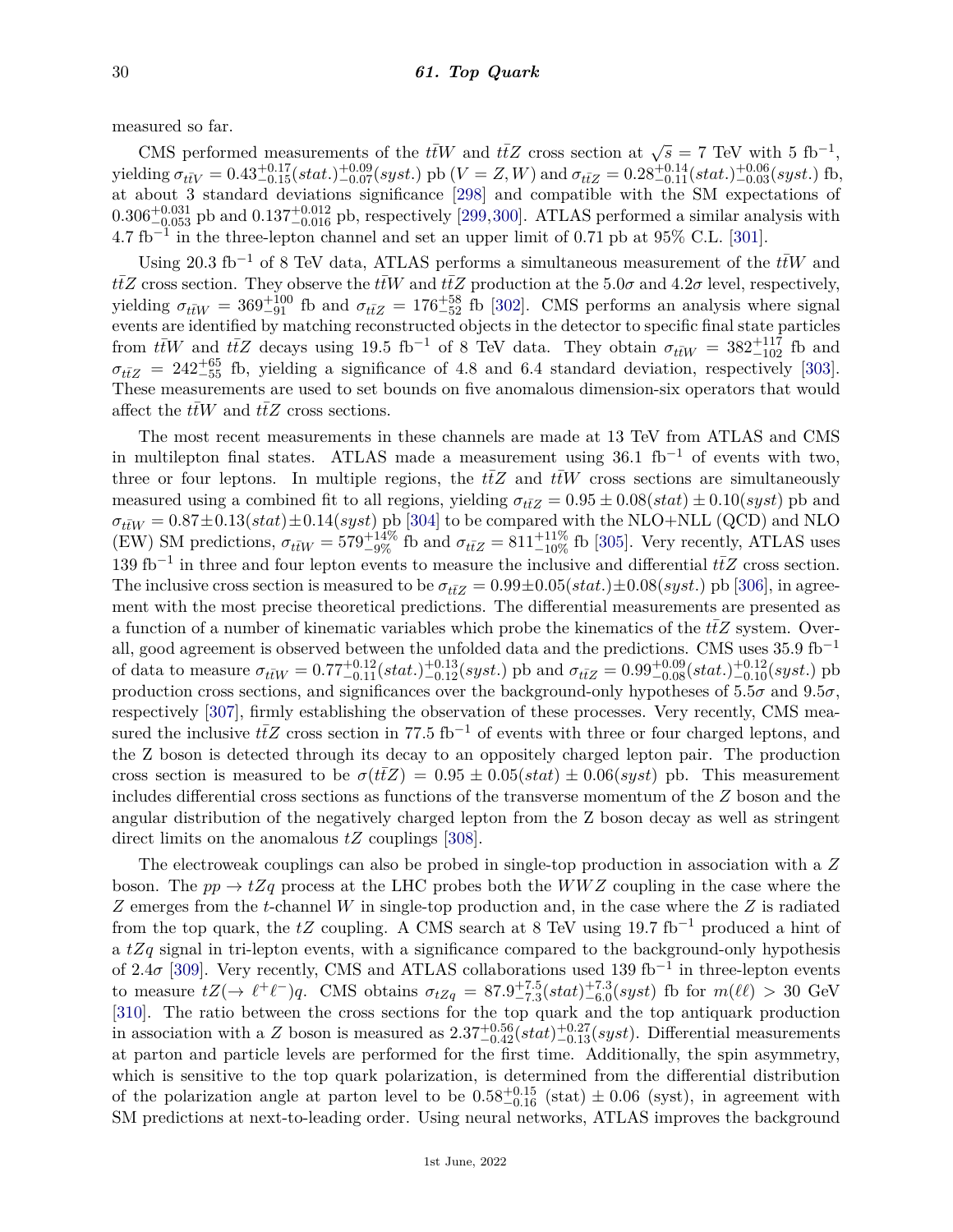rejection and extracts the signal. The measured cross-section for  $m(\ell\ell) > 30$  GeV is  $97 \pm 13(stat.) \pm$ 7(*syst.*) fb, consistent with the Standard Model prediction [\[311\]](#page-44-32).

Searches for and now also measurements of the associate production of a top-antitop quark pair along with a Higgs boson, *tth*, with various subsequent decays provide sensitivity to the top-Higgs Yukawa coupling. For further details, see the review on "Higgs".

#### **61.3.3** *Searches for Physics Beyond the Standard Model*

The top quark plays a special role in the SM. Being the only quark with a coupling to the Higgs boson of order one, it provides the most important contributions to the quadratic radiative corrections to the Higgs mass exposing the issue of the naturalness of the SM. It is therefore very common for models where the naturalness problem is addressed to have new physics associated with the top quark. In SUSY, for instance, naturalness predicts the scalar top partners to be the lightest among the squarks and to be accessible at the LHC energies (see the review "Supersymmetry: Theory"). In models where the Higgs is a pseudo-Goldstone boson, such as Little Higgs models, naturalness predicts the existence of partners of the top quarks with the same spin and color, but with different electroweak couplings, the so-called vectorial  $t'$ . Stops and  $t''$ s are expected to have sizeable branching ratios to top quarks. Another intriguing prediction of SUSY models with universal couplings at the unification scale is that for a top-quark mass close to the measured value, the running of the Yukawa coupling down to 1 TeV naturally leads to the radiative breaking of the electroweak symmetry [\[312\]](#page-44-33). In fact, the top quark plays a role in the dynamics of electroweak symmetry breaking in many models [\[313\]](#page-44-34). One example is topcolor [\[314\]](#page-44-35), where a large top-quark mass can be generated through the formation of a dynamic  $tt$  condensate,  $X$ , which is formed by a new strong gauge force coupling preferentially to the third generation. Another example is topcolorassisted technicolor  $[315]$ , predicting the existence of a heavy  $Z'$  boson that couples preferentially to the third generation of quarks. If light enough such a state might be directly accessible at the present hadron collider energies, or if too heavy, lead to four-top interactions possibly visible in the *tttt* final state. This final state has been recently observed by CMS [\[316\]](#page-45-0) and by ATLAS [\[119\]](#page-39-17).

Current strategies to search for new physics in top quark events at hadron colliders are either tailored to the discovery of specific models or model independent. They can be broadly divided in two classes. In the first class new resonant states are looked for through decay processes involving the top quarks. Current searches for bosonic resonances in  $t\bar{t}$  final states, or for direct stop and  $t'$  production, or for a charged Higgs in  $H^+ \to t\bar{b}$  fall in the category. On the other hand, if new states are too heavy to be directly produced, they might still give rise to deviations from the SM predictions for the strength and Lorentz form of the top-quark couplings to other SM particles. Accurate SM predictions and measurements are therefore needed and the results be interpreted in the framework of an effective field theory [\[317–](#page-45-1)[319\]](#page-45-2) as done for example in recent analyses sensitive to the strength and structure of the top quark couplings by the ATLAS [\[94,](#page-38-28) [184,](#page-41-9) [276,](#page-43-28) [304,](#page-44-25) [320–](#page-45-3)[323\]](#page-45-4) and CMS [\[111,](#page-39-9) [121,](#page-39-19) [324](#page-45-5)[–330\]](#page-45-6) collaborations. Global effective field theory interpretations based on publicly available measurements in the top quark sector have also appeared [\[331–](#page-45-7)[337\]](#page-45-8).

## 61.3.3.1 *New Physics in Top Quark Production*

Theoretical [\[338,](#page-45-9)[339\]](#page-45-10) and experimental efforts have been devoted to the searches of  $t\bar{t}$  resonances, both at the Tevatron and at the LHC. Most the analyses have been performed in the hypothesis that resonances are narrow, yet generalizations have been considered for specific scenarios. At the Tevatron, both the CDF and  $DØ$  collaborations have searchedfor resonant production of  $tt$  pairs in the lepton+jets channel [\[340,](#page-45-11) [341\]](#page-45-12). In both analyses, the data indicate no evidence of resonant production of  $t\bar{t}$  pairs. They place upper limits on the production cross section times branching fraction to *tt* in comparison to the prediction for a narrow  $(\Gamma_{Z} = 0.012 M_{Z})$  leptophobic topcolor Z' boson. Within this model, they exclude Z' bosons with masses below 915 (CDF-full data set)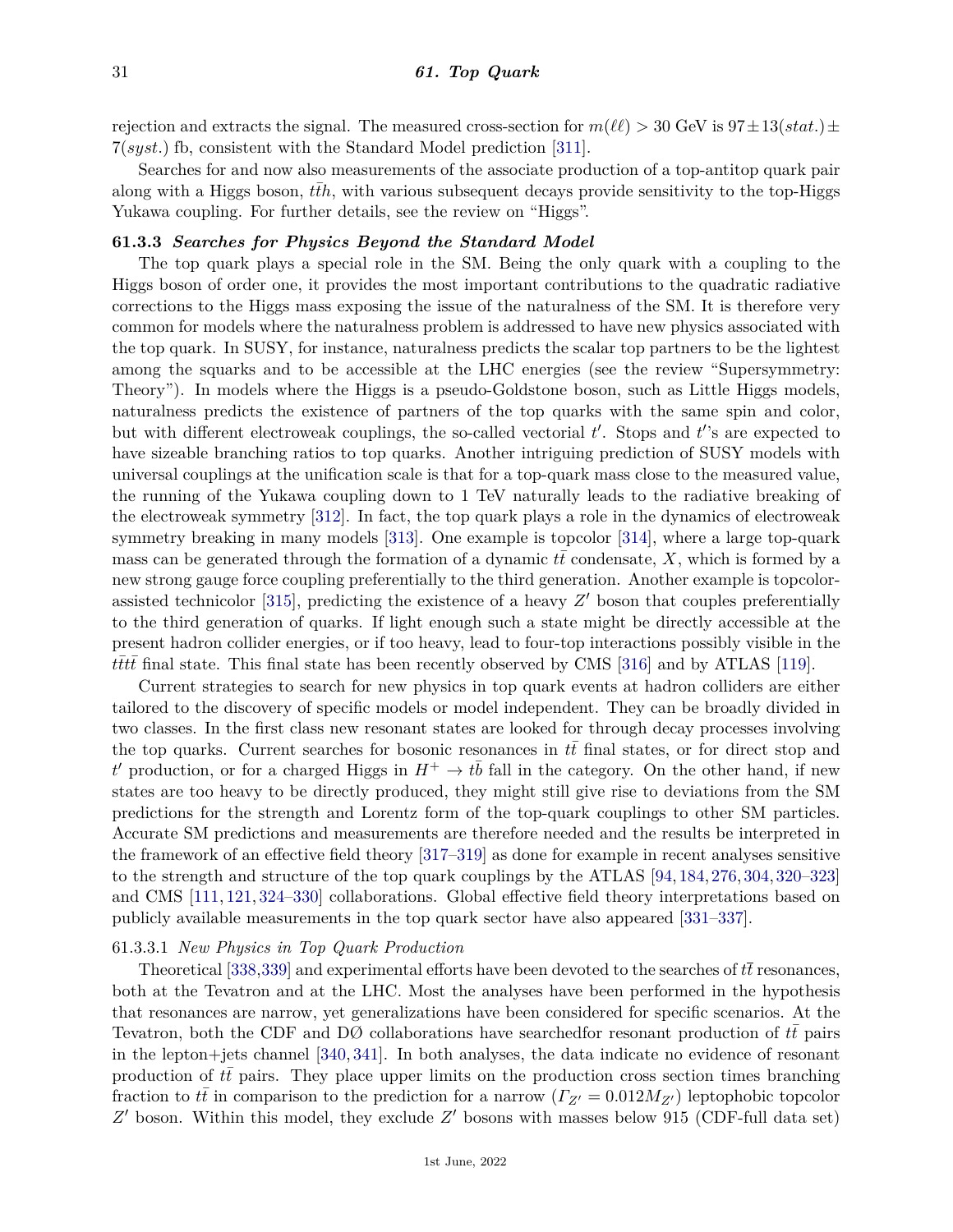and 835 (DØ, 5 fb<sup>-1</sup>) GeV/ $c^2$  at the 95% C.L. These limits turn out to be independent of couplings of the  $t\bar{t}$  resonance (pure vector, pure axial-vector, or SM-like  $Z'$ ). A similar analysis has been performed by CDF in the all-hadronic channel using 2.8 fb<sup>-1</sup> of data [\[342\]](#page-45-13). At the LHC, both the CMS and ATLAS collaborations have searched for resonant production of  $t\bar{t}$  pairs, employing different techniques and final-state signatures (all-hadronic, lepton+jets, dilepton) at  $\sqrt{s} = 7, 8$ and 13 TeV. In the low mass range, from the  $t\bar{t}$  threshold to about one TeV/ $c^2$ , standard techniques based on the reconstruction of each of the decay objects (lepton, jets and *b*-jets, missing  $E_T$ ) are used to identify the top quarks, while at higher invariant mass, the top quarks are boosted and the decay products more collimated and can appear as large-radius jets with substructure. Dedicated reconstruction techniques have been developed in recent years for boosted top quarks [\[343\]](#page-45-14) that are currently employed at the LHC. Most of the analyses are model-independent (i.e., no assumption on the quantum numbers of the resonance is made) yet they assume a small width and no signal-background interference. Using lepton+jets and fully hadronic channels in a data set corresponding to an integrated luminosity of 35.9 fb<sup>-1</sup> at 13 TeV, the CMS collaboration finds no significant deviations from the SM background [\[344\]](#page-45-15). In particular, the existence of a leptophobic topcolor particle  $Z'$  is excluded at the 95% confidence level for resonances in the mass range  $0.6 < M_{Z'} < 3.8 \text{ TeV}/c^2$ ,  $0.5 < M_{Z'} < 5.25 \text{ TeV}/c^2$ , and  $0.5 < M_{Z'} < 6.65 \text{ TeV}/c^2$  $f_{Z'} = 1\%, 10\%, 30\%$ *M<sub>Z</sub><sup>* $\prime$ *</sup>*, respectively [\[345\]](#page-45-16). Kaluza-Klein excitations of a gluon with  $M_{G_{KK}}$  <  $4.55 \text{ TeV}/\text{c}^2$  (at  $95\%$  confidence level) in the Randall-Sundrum model are also excluded. A dedicated analysis [\[346\]](#page-45-17) searching for a scalar resonance, set bounds between 400 and 750 GeV in various scenarios. The ATLAS collaboration has performed a search for resonant  $t\bar{t}$  production in the lepton+jets channel using 36*.*1 fb−<sup>1</sup> of proton-proton (pp) collision data collected at a center-of- $\frac{1}{\sqrt{s}}$  = 13 TeV [\[347\]](#page-45-18). A search for local excesses in the number of data events compared mass energy  $\sqrt{s}$  = 13 TeV [347]. A search for local excesses in the number of data events compared to the Standard Model expectation in the *tt*¯ invariant mass spectrum is performed. No evidence for a *tt* resonance is found and 95% confidence-level limits on the production rate are determined for massive states predicted in several benchmark models. For instance, a narrow leptophobic topcolor Z' boson with a mass below 3.0 TeV/ $c^2$  is excluded. A Kaluza-Klein excitation of the graviton is excluded for masses in the range  $0.45 \text{ TeV}/c^2 < m_G < 0.65 \text{ TeV}/c^2$ . A Kaluza-Klein excitation of the gluon in a Randall-Sundrum model is excluded for masses below 3*.*8 TeV*/*c 2 . ATLAS has also conducted a search for resonances in the all-jet final state at 13 TeV corresponding to an integrated luminosity of 139 fb<sup>-1</sup> [\[348\]](#page-45-19). The  $t\bar{t}$  events are reconstructed by selecting two top quarks in their fully hadronic decay modes. A  $Z'$  in the topcolor-assisted-technicolor model is excluded at  $95\%$ confidence level for masses below 3.9 and 4.7 TeV for the decay widths of 1% and 3%, respectively.

Heavy charged bosons, such as  $W'$  or  $H^+$ , can also be searched for in  $t\bar{b}$ ,  $t\bar{j}$  final states (for more information see the review " $W'$ -boson searches" and "Higgs Bosons: theory and searches"), while heavy fermion resonances, such as vectorial or excited quarks, in final states such as *tZ, tH, tW, bW*. CMS has performed several searches in this context, the most stringent limits coming from those at  $\sqrt{s} = 13$  TeV [\[349–](#page-46-0)[356\]](#page-46-1). For instance, a  $W' \to t\bar{b}$  has been searched for in all-hadronic final state in 137 fb<sup>-1</sup>. No evidence has been found for left- and right-handed *W*<sup>*'*</sup> boson and masses below 3.4 TeV*/*c <sup>2</sup> are excluded at 95% confidence level [\[356\]](#page-46-1). Single production of a vector-like quark decaying to a *W* boson and a top quark, in fully hadronic final state also been searched in the same data set. No significant deviation from the SM background expectation is observed. The hypotheses of  $b^*$  quarks with left-handed, right-handed, and vector-like chiralities are excluded at  $95\%$  confidence level for masses below 2.6, 2.8, and 3.1 TeV/ $c^2$ , respectively. These represent the most stringent exclusion limits for the single production of vector-like quarks in this channel. [\[357\]](#page-46-2) In the same data set, searches for pair production of vector-like *T* or *B* quarks in fully hadronic final states have been performed. Lower limits are set on the mass at 95% confidence level equal to 1570 TeV/ $c^2$  in the case where decays exclusively to a *b* quark and a Higgs boson, 1390 TeV/ $c^2$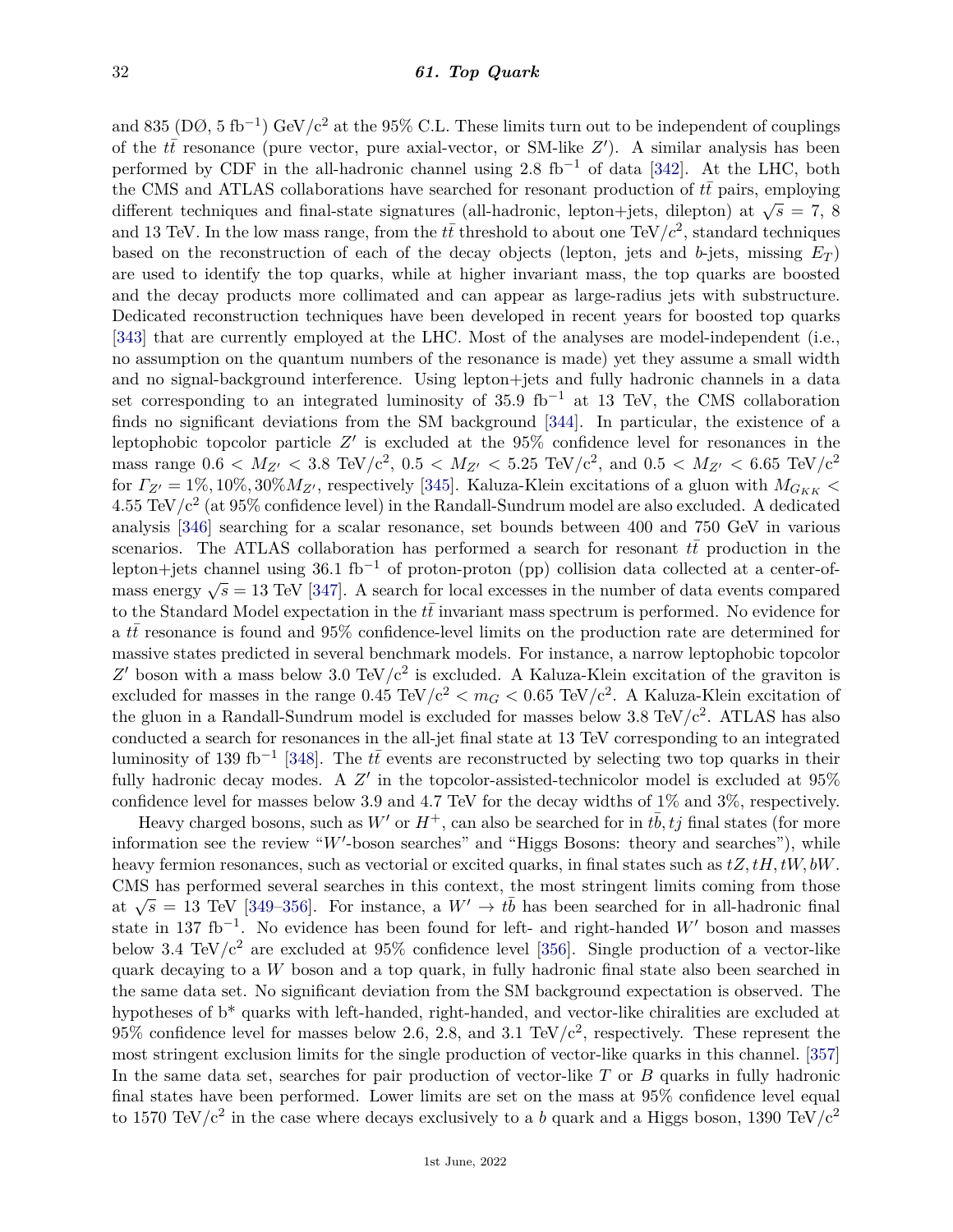for when it decays exclusively to a *b* quark and a *Z* boson, and 1450 TeV/ $c^2$  for when it decays equally in these two modes. [\[358\]](#page-46-3). ATLAS has performed searches for heavy bosons and fermions equally in these two modes. [556]. ATLAS has performed searches for heavy bosons and fermions decaying to one top quark at  $\sqrt{s} = 7$ , 8 and 13 TeV. A  $W' \to t\bar{b}$  has been searched for at 13 TeV in lepton+jets in 36.1 fb<sup>-1</sup>. No evidence has been found for a right-handed  $W'$  boson with a mass below 3.25 TeV/ $c^2$  are excluded at 95% [\[359\]](#page-46-4). A  $H^+ \to t\bar{b}$  has been searched for at 13 TeV in lepton+jets in 139 fb<sup>-1</sup>. No significant excess above the background-only hypothesis is observed and exclusion limits are derived for the production cross-section times branching ratio as a function of its mass, ranging from 3.6 pb at 200 GeV/ $c^2$  to 0.036 pb at 2000 GeV/ $c^2$  at 95% confidence level. [\[360\]](#page-46-5). ATLAS has conducted a search for the single and pair production of a new charge  $+2/3$  quark (T) decaying via  $T \rightarrow Zt$  (and also  $-1/3$  quark (B) decaying via of a flew charge  $\pm$ 2/5 quark (1) decaying via  $I \rightarrow Zt$  (and also -1/5 quark (B) decaying via  $B \rightarrow Zb$ ) in a dataset corresponding to 139 fb<sup>-1</sup> luminosity at  $\sqrt{s}$  = 13 TeV [\[361\]](#page-46-6). No significant excess of events above the SM expectation is observed, and upper limits are derived for vector-like quarks of various masses in a two-dimensional plane of branching ratios. Under branching ratio assumptions corresponding to a weak-isospin singlet scenario, a *T* quark with mass lower than 1.27 TeV/ $c^2$  (1.2 TeV/ $c^2$  for a *B* quark) is excluded at the 95% confidence level. Under branching ratio assumptions corresponding to a particular weak-isospin doublet scenario, a *T* quark with mass lower than  $1.46$ ; TeV/ $c^2$  (1.32 TeV/ $c^2$  for a *B* quark) is excluded at the 95% confidence level. In the same dataset, ATLAS combines the searches for pair-produced vector-like partners of the top and bottom quarks in various decay channels  $(T \to Zt/Wb/Ht, B \to Zb/Wt/Hb)$ . The observed data are found to be in good agreement with the SM background prediction in all individual searches. Therefore, combined 95% confidence-level upper limits are set on the production cross-section for a range of vector-like quark scenarios, significantly improving upon the reach of the individual searches. Model-independent limits are set assuming the vector-like quarks decay to SM particles. A singlet *T* is excluded for masses below 1.31 TeV*/*c <sup>2</sup> and a singlet B is excluded for masses below 1.22 TeV/ $c^2$ . Assuming a weak isospin  $(T, B)$  doublet and  $|V_{Tb}| \ll |V_{tb}|$ , T and B masses below 1.37 TeV/ $c^2$  are excluded [\[362\]](#page-46-7).

Vector-like partners of the top and bottom quarks have been searched also in single (electroweak) production, in several decay modes:  $T \to tH$  [\[363\]](#page-46-8),  $T \to Wb$  [\[364\]](#page-46-9),  $T \to t(Z \to \nu\nu)$  [\[365\]](#page-46-10) and  $B \to bH$  with  $H \to b\bar{b}$  [\[366\]](#page-46-11) and  $H \to \gamma\gamma$  [\[367\]](#page-46-12).

In many models top-quark partners preferably decay to top quarks and weakly interacting neutral stable particles, i.e., possibly dark matter candidates, that are not detected. In addition, top quarks could be coupled to states that would mostly decay to dark matter or be invisible. In both cases, an observable especially sensitive to new physics effects in *tt* production is therefore the missing transverse momentum. CMS has presented a differential cross section measurement of topquark pair and single production with missing transverse energy and corresponding interpretations in the context of dark matter (effective and simplified) models at 8 and 13 TeV [\[368](#page-46-13)[–371\]](#page-46-14). The results obtained so far are consistent with the SM expectations. In particular the search performed at 13 TeV [\[371\]](#page-46-14) is based on 35.9 fb<sup>-1</sup> of integrated luminosity. Upper limits are derived on the production cross section and interpreted in terms of a simplified model with a scalar/pseudoscalar mediator. Scalar and pseudoscalar mediator particles with masses below 290 and 300 GeV/c<sup>2</sup>, respectively, are excluded at 95% confidence level, assuming a dark matter particle mass of 1 GeV*/*c 2 and mediator couplings to fermions and dark matter particles equal to unity. A generic search for new phenomena with top quark pairs in final states with one isolated electron or muon, multiple jets, and large missing transverse momentum has been performed by ATLAS in a dataset corresponding to 139 fb−<sup>1</sup> luminosity at <sup>√</sup> *s* = 13 TeV. No significant excess above the SM background is observed, and limits at 95% confidence level are set in various models. The results exclude top squark masses up to about 1 TeV/ $c^2$ , and masses of the lightest neutralino up to about 500 GeV/ $c^2$ . Limits on dark-matter production are set for scalar (pseudoscalar) mediator masses up to about 250 (300)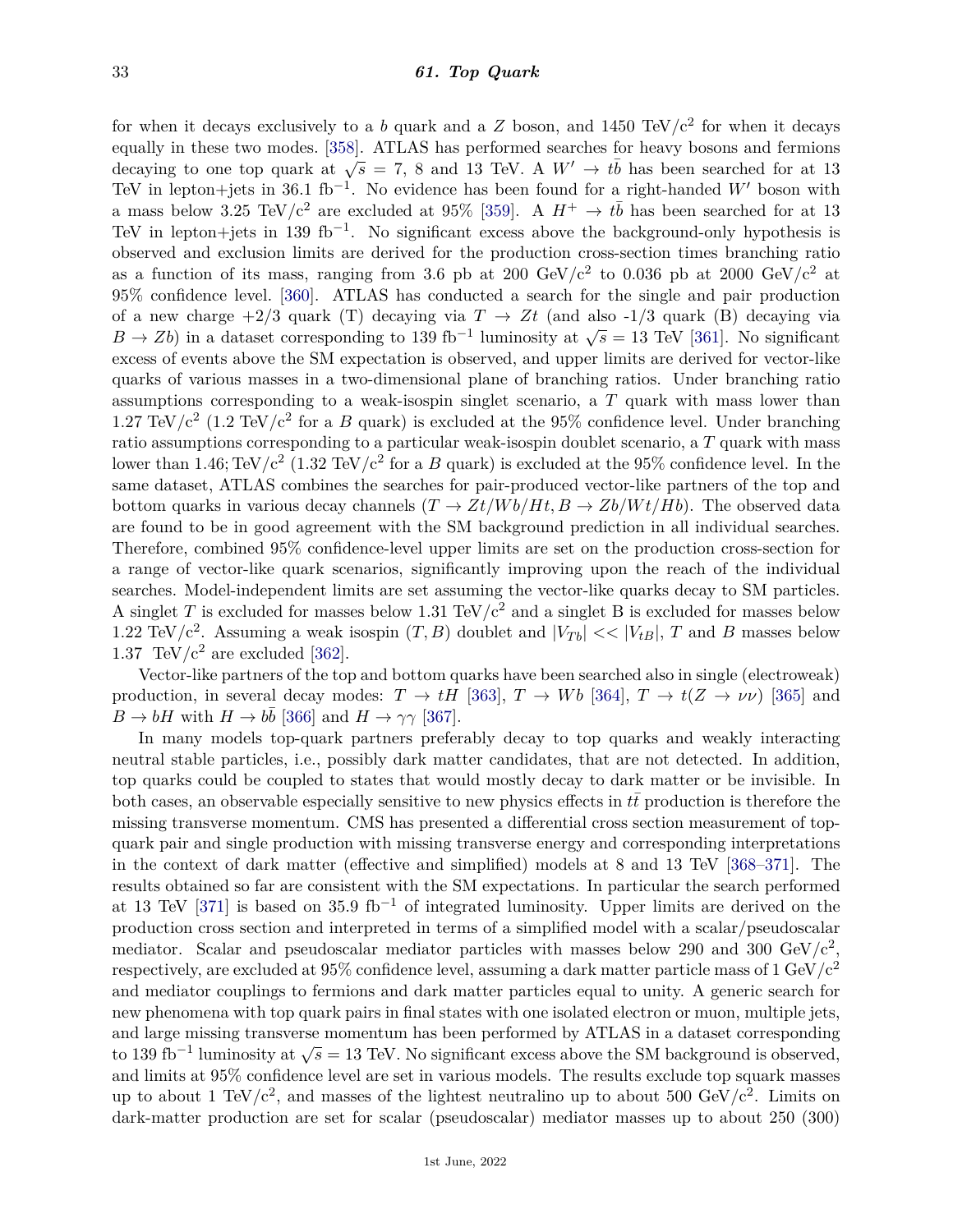## GeV/ $c^2$ . [\[372\]](#page-46-15).

ATLAS has also conducted searches for missing transverse momenta in association with single top quarks [\[373,](#page-46-16) [374\]](#page-46-17).

Flavor-changing-neutral-currents (FCNC) are hugely suppressed in the SM as non zero contributions only arise at one-loop and are proportional to the splitting between the quark masses. In the case of the top quark  $B(t \to Bq)$  with  $B = g, \gamma, Z, H$  and  $q = u, c$  are predicted to be order of  $10^{-12}$  ( $t \rightarrow cg$ ) or much smaller [\[375\]](#page-46-18). Several observables are accessible at colliders to test and constrain such couplings. CMS has performed several studies on the search for FCNC in top-quark production. They have considered single-top quark production in the *t*-channel in 5 fb−<sup>1</sup> integrated luminosity at 7 TeV and 19*.*7 fb−<sup>1</sup> integrated luminosity at 8 TeV [\[376\]](#page-46-19). Events with the top quark decaying into a muon, neutrino and two or three jets are selected. The upper limits on effective coupling strength can be translated to the 95% upper limits on the corresponding branching ratios  $B(t \to gu) \leq 2.0 \cdot 10^{-5}$ ,  $B(t \to gc) \leq 4.1 \cdot 10^{-4}$ . They have performed a search for a single top quark produced in association with a photon in  $19.1 \text{ fb}^{-1}$  integrated luminosity at 8 TeV [\[377\]](#page-46-20). The event selection requires the presence of one isolated muon and jets in the final state. The upper limits on effective coupling strength can be translated to the 95% upper limits on the corresponding branching ratios  $B(t \to \gamma u) \leq 0.0161\%$ ,  $B(t \to \gamma c) \leq 0.182\%$ . A search for flavor-changing neutral currents in associated production of a top quark with a Higgs boson decaying into  $b\bar{b}$  has also been presented by CMS, corresponding to an integrated luminosity of 35.9 fb−<sup>1</sup> at 13 TeV. Two complementary channels are considered: top quark pair production, with FCNC decay of the top quark or antiquark, and single top associated production. A final state with one isolated lepton and at least three reconstructed jets, among which at least two are identified as *b* quark jets, is considered. No significant deviation is observed from predicted background and upper limits at 95% confidence level are set on the branching ratios of top quark decays,  $B(t \to uH) < 0.47\%$  and  $B(t \to cH)$  < 0.47% [\[378\]](#page-46-21), which are similar to the combined limits on all decay channels obtained with the full data set at 8 TeV [\[379\]](#page-46-22). More recently, a search for the signature of flavor-changing neutral current interactions of top quarks and Higgs bosons has been performed. corresponding to an integrated luminosity of 137 fb<sup>-1</sup> at 13 TeV. Multivariate machine learning techniques have been used to separate signal and standard model background processes. No significant excess above the background prediction is observed, and upper limits on the  $t \to Hq$  branching fractions are derived through a binned fit to the diphoton invariant mass spectrum. The observed 95% confidence level upper limits are found to be  $1.9 \times 10^{-4}$  for  $\Gamma(t \to Hu)$  and  $7.3 \times 10^{-4}$  for  $\Gamma(t \to Hc)$ .

ATLAS has presented results on the search for single top-quark production via FCNC's in strong  $\overline{\text{ATLAS}}$  has presented results on the search for single top-quark production via PCNC s in strong<br>interactions using data collected at  $\sqrt{s}=8$  TeV and corresponding to an integrated luminosity of 20.3 fb−<sup>1</sup> . Flavor-changing-neutral-current events are searched for in which a light quark (*u* or *c*) interacts with a gluon to produce a single top quark, either with or without the associated production of another light quark or gluon. Candidate events of top quarks decaying into leptons and jets are selected and classified into signal- and background-like events using a neural network. The observed 95% C.L. limit is  $\sigma_{qq \to t} \times B(t \to Wb) < 3.4$  pb that can be interpreted as limits on the branching ratios,  $B(t \to ug) < 4 \cdot 10^{-5}$  and  $B(t \to cg) < 1.7 \cdot 10^{-4}$  [\[380\]](#page-46-23). ATLAS has set limits on the coupling of a top quark, a photon, and an up or charm quark using 81 fb<sup>-1</sup> of data 13 TeV. Events with a photon, an electron or muon, a b-tagged jet, and missing transverse momentum are selected. The data are consistent with the background-only hypothesis, and limits are set on the strength of the *tqγ* coupling in an effective field theory. These are also interpreted as 95% CL upper limits on  $t \to u\gamma$  branching ratio via a left-handed (right-handed) interaction of  $2.8 \times 10^{-5}$  $(6.1 \times 10^{-5})$  and on the  $t \to c\gamma$  branching ratio for of  $22 \times 10^{-5}$  ( $18 \times 10^{-5}$ ) [\[381\]](#page-46-24). Constraints on FCNC couplings of the top quark can also be obtained from searches for anomalous single topquark production in  $e^+e^-$  collisions, via the process  $e^+e^- \to \gamma$ ,  $Z^* \to t\bar{q}$  and its charge-conjugate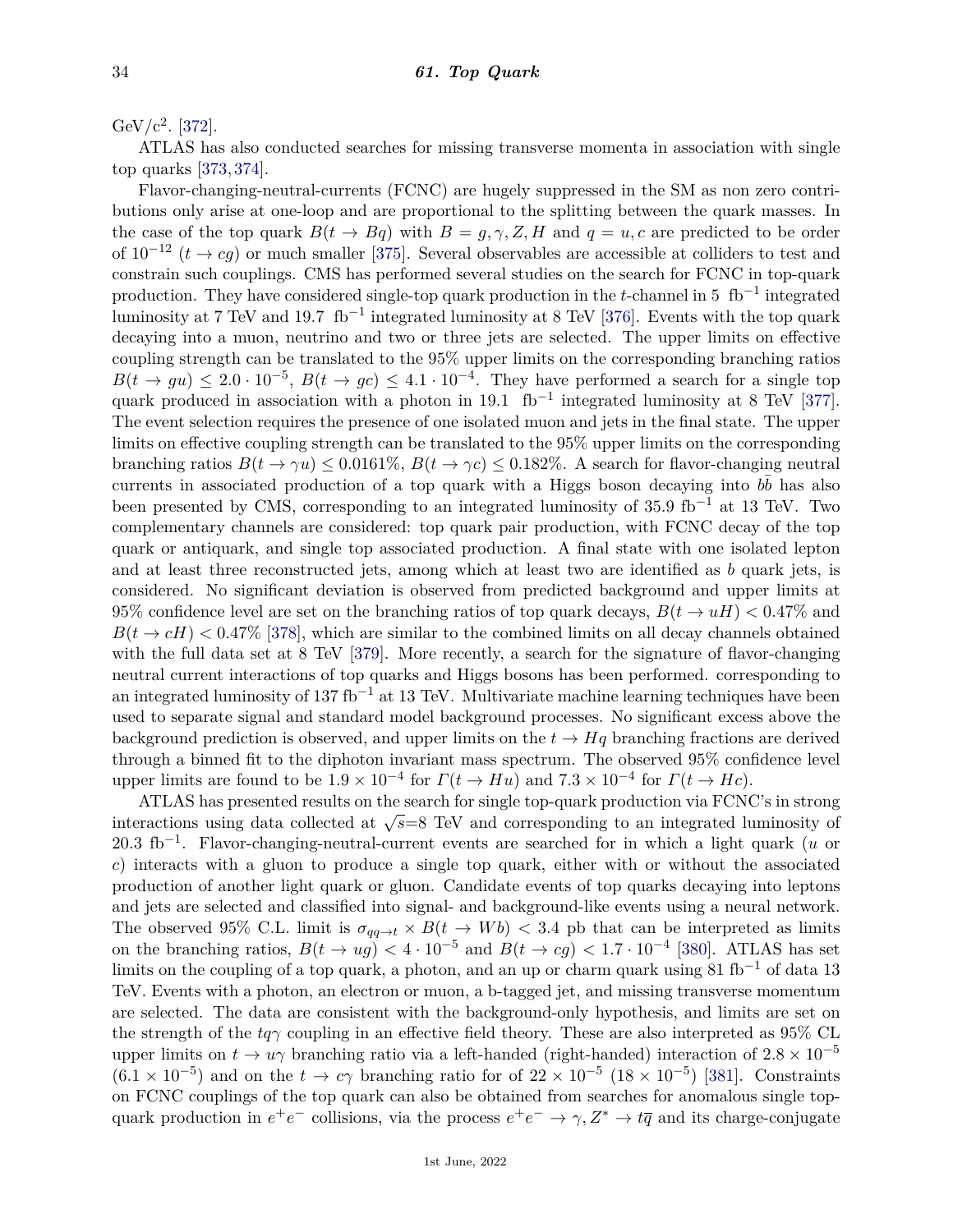$(q = u, c)$ , or in  $e^{\pm}p$  collisions, via the process  $e^{\pm}u \to e^{\pm}t$ . For a leptonic *W* decay, the topology is at least a high- $p_T$  lepton, a high- $p_T$  jet and missing  $E_T$ , while for a hadronic *W*-decay, the topology is three high- $p_T$  jets. Limits on the cross section for this reaction have been obtained by the LEP collaborations [\[382\]](#page-47-0) in  $e^+e^-$  collisions, and by H1 [\[383\]](#page-47-1) and ZEUS [\[384\]](#page-47-2) in  $e^{\pm}p$  collisions. When interpreted in terms of branching ratios in top decay [\[385,](#page-47-3)[386\]](#page-47-4), the LEP limits lead to typical 95% C.L. upper bounds of  $B(t \to qZ) < 0.137$ . Assuming no coupling to the *Z* boson, the 95% C.L. limits on the anomalous FCNC coupling  $\kappa_{\gamma}$  < 0.13 and < 0.27 by ZEUS and H1, respectively, are stronger than the CDF limit of  $\kappa_{\gamma}$  < 0.42, and improve over LEP sensitivity in that domain. The H1 limit is slightly weaker than the ZEUS limit due to an observed excess of five-candidate events over an expected background of  $3.2 \pm 0.4$ . If this excess is attributed to FCNC top-quark production, this leads to a total cross section of  $\sigma(ep \to e + t + X, \sqrt{s} = 319 \text{ GeV}) < 0.25 \text{ pb } [383, 387].$  $\sigma(ep \to e + t + X, \sqrt{s} = 319 \text{ GeV}) < 0.25 \text{ pb } [383, 387].$  $\sigma(ep \to e + t + X, \sqrt{s} = 319 \text{ GeV}) < 0.25 \text{ pb } [383, 387].$  $\sigma(ep \to e + t + X, \sqrt{s} = 319 \text{ GeV}) < 0.25 \text{ pb } [383, 387].$  $\sigma(ep \to e + t + X, \sqrt{s} = 319 \text{ GeV}) < 0.25 \text{ pb } [383, 387].$ 

#### 61.3.3.2 *New Physics in Top-Quark decays*

The large sample of top quarks produced at the Tevatron and the LHC allows to measure or set stringent limits on the branching ratios of rare top-quark decays. For example, the existence of a light  $H^+$  can be constrained by looking for  $t \to H^+b$  decay, in particular with tau-leptons in the final state (for more information see the review "Higgs Bosons: theory and searches").

A first class of searches for new physics focuses on the structure of the *W tb* vertex. Using up to 2*.*7 fb−<sup>1</sup> of data, DØ has measured the *W tb* coupling form factors by combining information from the *W*-boson helicity in top-quark decays in  $t\bar{t}$  events and single top-quark production, allowing to place limits on the left-handed and right-handed vector and tensor couplings [\[388–](#page-47-6)[390\]](#page-47-7).

ATLAS has published the results of a search for *CP*-violation in the decay of single top quarks produced in the *t*-channel where the top quarks are predicted to be highly polarized, using the produced in the *t*-channel where the top quarks are predicted to be highly polarized, using the lepton+jets final state [\[391\]](#page-47-8). The data analyzed are from *pp* collisions at  $\sqrt{s} = 7$  TeV and correspond to an integrated luminosity of 4.7 fb<sup>-1</sup>. In the Standard Model, the couplings at the *Wtb* vertex are left-handed, right-handed couplings being absent. A forward-backward asymmetry with respect to the normal to the plane defined by the *W*-momentum and the top-quark polarization has been used to probe the complex phase of a possibly non-zero value of the right-handed coupling, signaling a source of *CP*-violation beyond the SM. The measured value of the asymmetry is  $0.031 \pm 0.065(stat.)^{+0.029}_{-0.031}(syst.)$  in good agreement with the Standard Model.

A second class of searches focuses on FCNC's in the top-quark decays. Both, CDF and DØ, have provided the first limits for FCNC's in Run I and II. The most recent results from CDF give  $B(t \to qZ)$  < 3.7% and  $B(t \to q\gamma)$  < 3.2% at the 95% C.L. [\[392\]](#page-47-9) while DØ [\[393,](#page-47-10) [394\]](#page-47-11) sets  $B(t \to qZ)(q = u, c \text{ quarks } ) < 3.2\%$  at 95% C.L.,  $B(t \to gu) < 2.0 \cdot 10^{-4}$ , and  $B(t \to gc) <$ 3*.*9 · 10−<sup>3</sup> at the 95% C.L. At the LHC, CMS has used a sample at a center-of-mass energy of 8 TeV corresponding to 19.7 fb<sup>-1</sup> of integrated luminosity to perform a search for flavor changing neutral current top-quark decay  $t \to Zq$ . Events with a topology compatible with the decay chain  $t\bar{t} \to Wb + Zq \to \ell \nu \bar{b} + \ell \ell q$  are searched for. There is no excess seen in the observed number of events relative to the SM prediction; thus no evidence for flavor changing neutral current in topquark decays is found. A combination with a previous search at 7 TeV excludes a  $t \to Zq$  branching fraction greater than 0.05% at the 95% confidence level [\[395\]](#page-47-12). CMS has also performed a search for the production of a single top quark in association with a *Z* boson in the same data set at 8 TeV. Final states with three leptons (electrons or muons) and at least one jet are investigated. Exclusion limits at 95% confidence level on the branching fractions are found to be  $B(t \to uZ) < 0.022\%$  and  $B(t \to cZ) < 0.049\%$  [\[396\]](#page-47-13).

The ATLAS collaboration has also searched for FCNC processes in 36.1 fb<sup>-1</sup> of  $t\bar{t}$  events at a center-of-mass energy of 13 TeV, with one top quark decaying through FCNC  $(t \rightarrow qZ)$  and the other through the SM dominant mode  $(t \to bW)$ . Only the decays of the *Z* boson to charged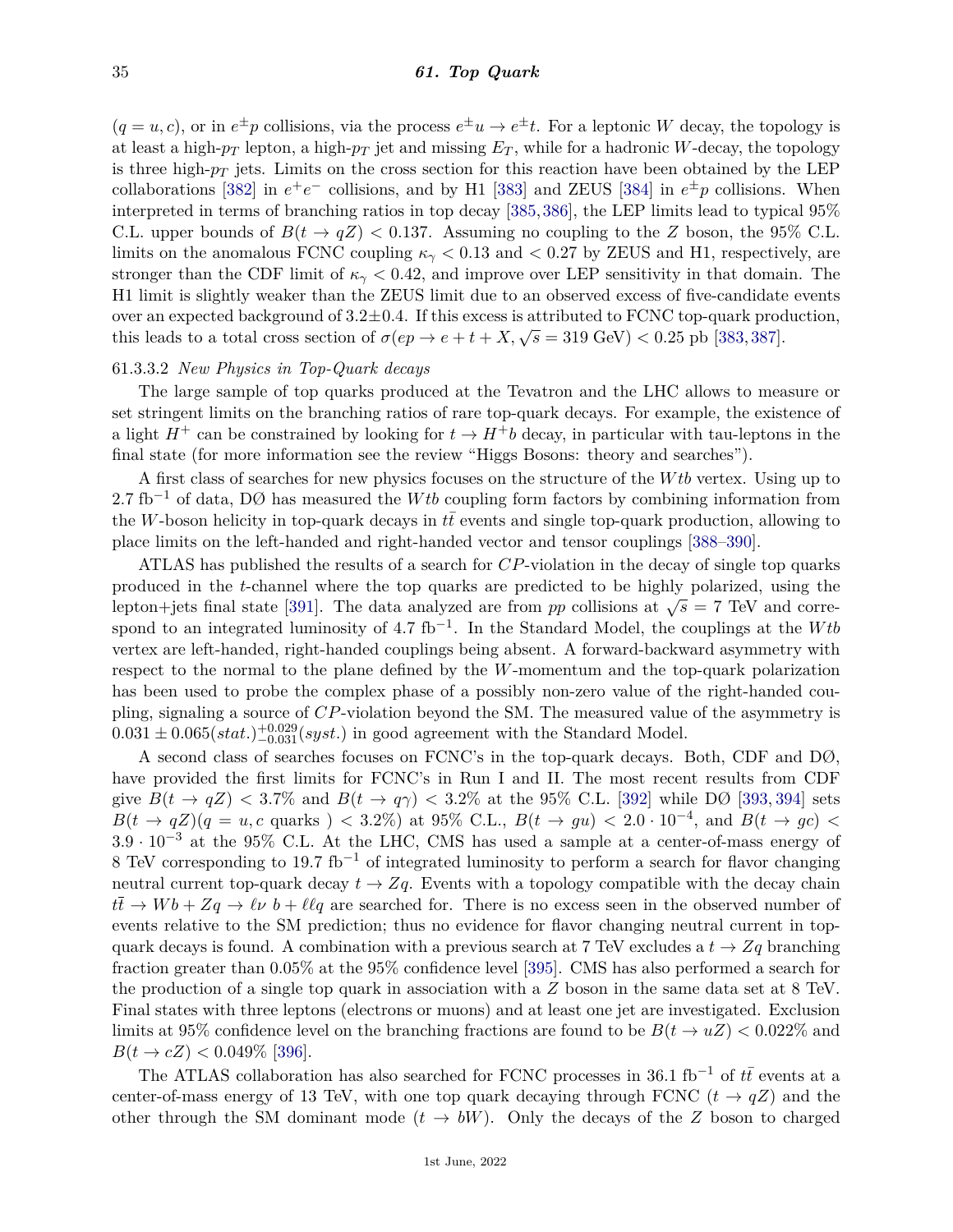leptons and leptonic  $W$  boson decays were considered as signal, leading to a final state topology characterized by the presence of three isolated leptons, at least two jets and missing transverse energy from the undetected neutrino. No evidence for an FCNC signal was found. An upper limit on the  $t \to qZ$  branching ratio of  $B(t \to Zu(c)) < 1.7(2.4) \times 10^{-4}$  is set at the 95% confidence level [\[397\]](#page-47-14). The ATLAS collaboration has also searched for a *tqZ* coupling, in a study that includes events where a single top quark is produced as  $qq \rightarrow tZ$  (with  $q = u, c$ ) and top-quark pair events, with one top quark decaying through the  $t \to qZ$  channel, 139 fb<sup>-1</sup> of data at 13 TeV. The analysis selects events with three leptons (electrons or muons), a *b*-tagged jet, possible additional jets and missing transverse momentum. The data are consistent with the background-only hypothesis and 95% confidence-level limits on the branching ratios are set. These are  $6.2 \times 10^{-5}$  ( $13 \times 10^{-5}$ ) for  $t \to Zu$  ( $t \to Zc$ ) for a left-handed coupling, and  $6.6 \times 10^{-5}$  ( $12 \times 10^{-5}$ ) in the case of a right-handed coupling [\[398\]](#page-47-15).

Another search for FCNCs is the interactions of a top-quark to a Higgs boson and a light parton,  $tqH$ ,  $q = u$ , c. The CMS collaboration has performed a search using a sample at a center-of-mass energy of 13 TeV corresponding to 35.9 fb<sup>-1</sup> of integrated luminosity, [\[399\]](#page-47-16), combining single top quark FCNC production in association with the Higgs boson  $(pp \rightarrow tH)$ , and top quark pair production with FCNC decay of the top quark  $(t \rightarrow qH)$ . The combined analysis sets an upper limit on the  $t \to u/cH$  branching ratios of  $B(t \to u/cH) < 0.47\%$  at 95% confidence level. The ATLAS collaboration considers  $t \to qH$ ,  $q = u$ , c with 36.1 fb<sup>-1</sup> of  $t\bar{t}$  events at  $\sqrt{s} = 13$  TeV. A combined measurement including  $H \to bb$  and  $H \to \tau\tau$  modes yields a 95% C.L. upper limit of 0.11% and 0.12% on the branching ratios of  $B(t \to cH)$  and  $B(t \to uH)$ , respectively [\[400\]](#page-47-17).

### **61.4 Outlook**

Top-quark physics at hadron colliders has developed into precision physics. Various properties of the top quark have been measured with high precision, where the LHC has by now surpassed the of the top quark have been measured with high precision, where the EIIC has by now surpassed the<br>Tevatron precision and reach in the majority of relevant observables. Several √s-dependent physics quantities, such as the production cross-section, have been measured at several energies at the Tevatron and the LHC. Up to now, all measurements are consistent with the SM predictions and allow stringent tests of the underlying production mechanisms by strong and weak interactions. Given the very large event samples available at the LHC, top-quark properties will be further determined in *tt*¯as well as in electroweak single top-quark production. At the Tevatron, the *t*− and *s*−channels for electroweak single top-quark production have been measured separately. At the LHC, quick progress has been achieved in the last years making all three relevant channels measured with more than 5 sigma significance. Furthermore,  $t\bar{t}\gamma$ ,  $t\bar{t}Z$ , and  $t\bar{t}W$  together with  $t\bar{t}H$  associated production have started to provide key information on the top-quark electroweak couplings. Corresponding effective field theory (EFT) fits for the coupling extraction are being developed. At the same time various models of physics beyond the SM involving top-quark production are being constrained. While a majority of the Run-II data recorded at 13 TeV has been analysed or is in an advanced while a majority of the Run-III data recorded at 15 TeV has been analysed of is in an advanced stage, the beginning of the Run-III at  $\sqrt{s} = 13.6$  to 14 TeV and an expected integrated luminosity of  $160 - 200$  fb<sup>-1</sup>, doubling the Run-I plus Run-II data set, is immanent. With the first results to be released, top-quark physics has the potential to shed light on open questions and new aspects of physics at the TeV scale.

CDF note references can be retrieved from

<https://www-cdf.fnal.gov/physics/new/top/top.html>,

<https://www-d0.fnal.gov/Run2Physics/WWW/documents/Run2Results.htm>, and ATLAS note references from

<https://twiki.cern.ch/twiki/bin/view/AtlasPublic/TopPublicResults>,

and DØ note references from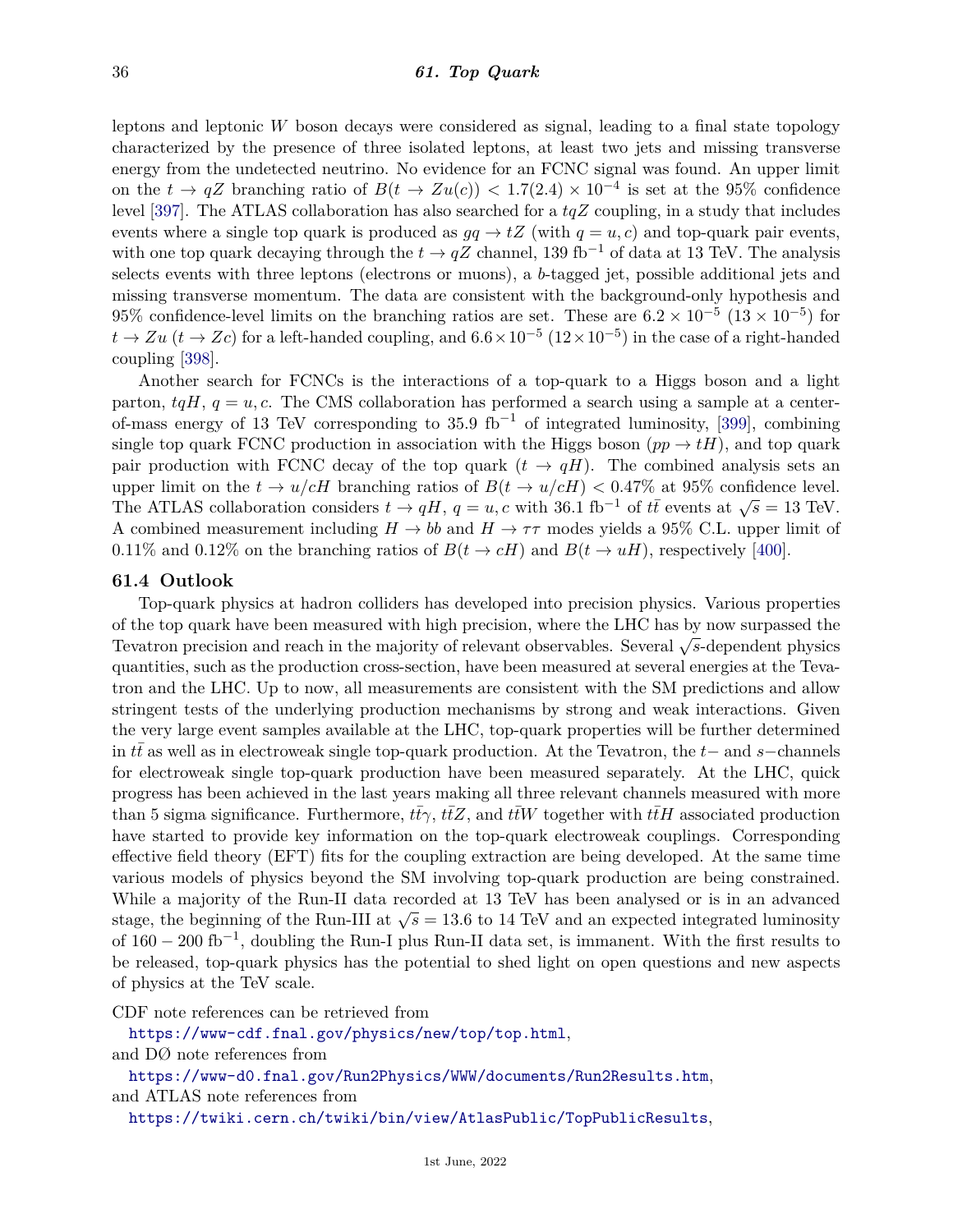and CMS note references from

- <https://twiki.cern.ch/twiki/bin/view/CMSPublic/PhysicsResultsTOP>,
- and plots provided by the LHC Top Working Group from

<https://twiki.cern.ch/twiki/bin/view/LHCPhysics/LHCTopWGSummaryPlots>.

#### <span id="page-36-0"></span>*References*

- [1] M. Czakon, P. Fiedler and A. Mitov, [Phys. Rev. Lett.](http://doi.org/10.1103/PhysRevLett.110.252004) **110**[, 252004](http://doi.org/10.1103/PhysRevLett.110.252004) (2013), [\[arXiv:1303.6254\].](https://arxiv.org/abs/1303.6254)
- <span id="page-36-1"></span>[2] S. Catani *et al.*, [JHEP](http://doi.org/10.1007/JHEP07(2019)100) **07**[, 100](http://doi.org/10.1007/JHEP07(2019)100) (2019), [\[arXiv:1906.06535\].](https://arxiv.org/abs/1906.06535)
- <span id="page-36-2"></span>[3] ATLAS,CMS, CDF, & D0 Collab, [arXiv:1403.4427].
- <span id="page-36-3"></span>[4] S. Cortese and R. Petronzio, [Phys. Lett.](http://doi.org/10.1016/0370-2693(91)91758-N) **[B253](http://doi.org/10.1016/0370-2693(91)91758-N)**, 494 (1991).
- <span id="page-36-4"></span>[5] S. S. D. Willenbrock and D. A. Dicus, [Phys. Rev.](http://doi.org/10.1103/PhysRevD.34.155) **D34**[, 155](http://doi.org/10.1103/PhysRevD.34.155) (1986).
- <span id="page-36-5"></span>[6] J. Campbell, T. Neumann and Z. Sullivan, [JHEP](http://doi.org/10.1007/JHEP02(2021)040) **02**[, 040](http://doi.org/10.1007/JHEP02(2021)040) (2021), [\[arXiv:2012.01574\].](https://arxiv.org/abs/2012.01574)
- <span id="page-36-6"></span>[7] M. Brucherseifer, F. Caola and K. Melnikov, [Phys. Lett.](http://doi.org/10.1016/j.physletb.2014.06.075) **[B736](http://doi.org/10.1016/j.physletb.2014.06.075)**, 58 (2014), [\[arXiv:1404.7116\].](https://arxiv.org/abs/1404.7116)
- <span id="page-36-7"></span>[8] E. L. Berger, J. Gao and H. X. Zhu, [JHEP](http://doi.org/10.1007/JHEP11(2017)158) **11**[, 158](http://doi.org/10.1007/JHEP11(2017)158) (2017), [\[arXiv:1708.09405\].](https://arxiv.org/abs/1708.09405)
- <span id="page-36-8"></span>[9] N. Kidonakis, [Phys. Rev.](http://doi.org/10.1103/PhysRevD.81.054028) **D81**[, 054028](http://doi.org/10.1103/PhysRevD.81.054028) (2010), [\[arXiv:1001.5034\].](https://arxiv.org/abs/1001.5034)
- <span id="page-36-9"></span>[10] N. Kidonakis, [Phys. Rev.](http://doi.org/10.1103/PhysRevD.82.054018) **D82**[, 054018](http://doi.org/10.1103/PhysRevD.82.054018) (2010), [\[arXiv:1005.4451\].](https://arxiv.org/abs/1005.4451)
- <span id="page-36-10"></span>[11] T. M. P. Tait and C. P. Yuan, [Phys. Rev.](http://doi.org/10.1103/PhysRevD.63.014018) **D63**[, 014018](http://doi.org/10.1103/PhysRevD.63.014018) (2000), [\[hep-ph/0007298\].](https://arxiv.org/abs/hep-ph/0007298)
- <span id="page-36-11"></span>[12] M. Jezabek and J. H. Kuhn, [Nucl. Phys.](http://doi.org/10.1016/0550-3213(89)90108-9) **[B314](http://doi.org/10.1016/0550-3213(89)90108-9)**, 1 (1989).
- <span id="page-36-12"></span>[13] I. I. Y. Bigi *et al.*, [Phys. Lett.](http://doi.org/10.1016/0370-2693(86)91275-X) **[B181](http://doi.org/10.1016/0370-2693(86)91275-X)**, 157 (1986).
- <span id="page-36-13"></span>[14] A. H. Hoang *et al.*, [Phys. Rev.](http://doi.org/10.1103/PhysRevD.65.014014) **D65**[, 014014](http://doi.org/10.1103/PhysRevD.65.014014) (2002), [\[hep-ph/0107144\].](https://arxiv.org/abs/hep-ph/0107144)
- <span id="page-36-14"></span>[15] K. Hagiwara, Y. Sumino and H. Yokoya, [Phys. Lett.](http://doi.org/10.1016/j.physletb.2008.07.006) **[B666](http://doi.org/10.1016/j.physletb.2008.07.006)**, 71 (2008), [\[arXiv:0804.1014\].](https://arxiv.org/abs/0804.1014)
- <span id="page-36-15"></span>[16] B. Fuks *et al.*, [Phys. Rev. D](http://doi.org/10.1103/PhysRevD.104.034023) **104**[, 3, 034023](http://doi.org/10.1103/PhysRevD.104.034023) (2021), [\[arXiv:2102.11281\].](https://arxiv.org/abs/2102.11281)
- <span id="page-36-16"></span>[17] A. Czarnecki and K. Melnikov, [Nucl. Phys.](http://doi.org/10.1016/S0550-3213(98)00844-X) **[B544](http://doi.org/10.1016/S0550-3213(98)00844-X)**, 520 (1999), [\[hep-ph/9806244\];](https://arxiv.org/abs/hep-ph/9806244) K. G. Chetyrkin *et al.*, [Phys. Rev.](http://doi.org/10.1103/PhysRevD.60.114015) **D60**[, 114015](http://doi.org/10.1103/PhysRevD.60.114015) (1999), [\[hep-ph/9906273\].](https://arxiv.org/abs/hep-ph/9906273)
- <span id="page-36-17"></span>[18] S. Frixione, P. Nason and B. R. Webber, [JHEP](http://doi.org/10.1088/1126-6708/2003/08/007) **08**[, 007](http://doi.org/10.1088/1126-6708/2003/08/007) (2003), [\[hep-ph/0305252\];](https://arxiv.org/abs/hep-ph/0305252) W. Kim and H. Shin, [JHEP](http://doi.org/10.1088/1126-6708/2007/07/070) **07**[, 070](http://doi.org/10.1088/1126-6708/2007/07/070) (2007), [\[arXiv:0706.3563\];](https://arxiv.org/abs/0706.3563) S. Frixione, P. Nason and G. Ridolfi, [JHEP](http://doi.org/10.1088/1126-6708/2007/09/126) **09**[, 126](http://doi.org/10.1088/1126-6708/2007/09/126) (2007), [\[arXiv:0707.3088\];](https://arxiv.org/abs/0707.3088) J. M. Campbell *et al.*, [JHEP](http://doi.org/10.1007/JHEP04(2015)114) **04**[, 114](http://doi.org/10.1007/JHEP04(2015)114) (2015), [\[arXiv:1412.1828\];](https://arxiv.org/abs/1412.1828) T. Ježo *et al.*, [Eur. Phys. J.](http://doi.org/10.1140/epjc/s10052-016-4538-2) **C76**[, 12, 691](http://doi.org/10.1140/epjc/s10052-016-4538-2) (2016), [\[arXiv:1607.04538\].](https://arxiv.org/abs/1607.04538)
- <span id="page-36-18"></span>[19] S. Frixione *et al.*, [JHEP](http://doi.org/10.1088/1126-6708/2006/03/092) **03**[, 092](http://doi.org/10.1088/1126-6708/2006/03/092) (2006), [\[hep-ph/0512250\];](https://arxiv.org/abs/hep-ph/0512250) V. Marotta and A. Naddeo, [JHEP](http://doi.org/10.1088/1126-6708/2008/08/029) **08**[, 029](http://doi.org/10.1088/1126-6708/2008/08/029) (2008), [\[arXiv:0810.4759\];](https://arxiv.org/abs/0810.4759) S. Alioli *et al.*, [JHEP](http://doi.org/10.1007/JHEP02(2010)011) **09**[, 111](http://doi.org/10.1007/JHEP02(2010)011) (2009), [Erratum: JHEP02,011(2010)], [\[arXiv:0907.4076\];](https://arxiv.org/abs/0907.4076) E. Re, [Eur. Phys. J.](http://doi.org/10.1140/epjc/s10052-011-1547-z) **C71**[, 1547](http://doi.org/10.1140/epjc/s10052-011-1547-z) (2011), [\[arXiv:1009.2450\];](https://arxiv.org/abs/1009.2450) R. Frederix, E. Re and P. Torrielli, [JHEP](http://doi.org/10.1007/JHEP09(2012)130) **09**[, 130](http://doi.org/10.1007/JHEP09(2012)130) (2012), [\[arXiv:1207.5391\];](https://arxiv.org/abs/1207.5391) R. Frederix *et al.*, [JHEP](http://doi.org/10.1007/JHEP06(2016)027) **06**[, 027](http://doi.org/10.1007/JHEP06(2016)027) (2016), [\[arXiv:1603.01178\].](https://arxiv.org/abs/1603.01178)
- <span id="page-36-19"></span>[20] S. Frixione and B. R. Webber, [JHEP](http://doi.org/10.1088/1126-6708/2002/06/029) **06**[, 029](http://doi.org/10.1088/1126-6708/2002/06/029) (2002), [\[hep-ph/0204244\].](https://arxiv.org/abs/hep-ph/0204244)
- <span id="page-36-20"></span>[21] P. Nason, [JHEP](http://doi.org/10.1088/1126-6708/2004/11/040) **11**[, 040](http://doi.org/10.1088/1126-6708/2004/11/040) (2004), [\[hep-ph/0409146\].](https://arxiv.org/abs/hep-ph/0409146)
- <span id="page-36-21"></span>[22] J. Mazzitelli *et al.*, [Phys. Rev. Lett.](http://doi.org/10.1103/PhysRevLett.127.062001) **127**[, 6, 062001](http://doi.org/10.1103/PhysRevLett.127.062001) (2021), [\[arXiv:2012.14267\].](https://arxiv.org/abs/2012.14267)
- <span id="page-36-22"></span>[23] E. Todesco and J. Wenninger, [Phys. Rev. Accel. Beams](http://doi.org/10.1103/PhysRevAccelBeams.20.081003) **20**[, 8, 081003](http://doi.org/10.1103/PhysRevAccelBeams.20.081003) (2017).
- <span id="page-36-23"></span>[24] V. M. Abazov *et al.* (D0), [Phys. Rev.](http://doi.org/10.1103/PhysRevD.94.092004) **D94**[, 092004](http://doi.org/10.1103/PhysRevD.94.092004) (2016), [\[arXiv:1605.06168\].](https://arxiv.org/abs/1605.06168)
- <span id="page-36-24"></span>[25] T. Aaltonen *et al.* (CDF), [Phys. Rev.](http://doi.org/10.1103/PhysRevD.88.091103) **D88**[, 091103](http://doi.org/10.1103/PhysRevD.88.091103) (2013), [\[arXiv:1304.7961\].](https://arxiv.org/abs/1304.7961)
- <span id="page-36-25"></span>[26] T. A. Aaltonen *et al.* (CDF, D0), [Phys. Rev.](http://doi.org/10.1103/PhysRevD.89.072001) **D89**[, 7, 072001](http://doi.org/10.1103/PhysRevD.89.072001) (2014), [\[arXiv:1309.7570\].](https://arxiv.org/abs/1309.7570)
- <span id="page-36-26"></span>[27] T. A. Aaltonen *et al.* (CDF), [Phys. Rev.](http://doi.org/10.1103/PhysRevD.89.091101) **D89**[, 9, 091101](http://doi.org/10.1103/PhysRevD.89.091101) (2014), [\[arXiv:1402.6728\].](https://arxiv.org/abs/1402.6728)
- <span id="page-36-27"></span>[28] T. Aaltonen *et al.* (CDF), [Phys. Rev. Lett.](http://doi.org/10.1103/PhysRevLett.105.012001) **105**[, 012001](http://doi.org/10.1103/PhysRevLett.105.012001) (2010), [\[arXiv:1004.3224\].](https://arxiv.org/abs/1004.3224)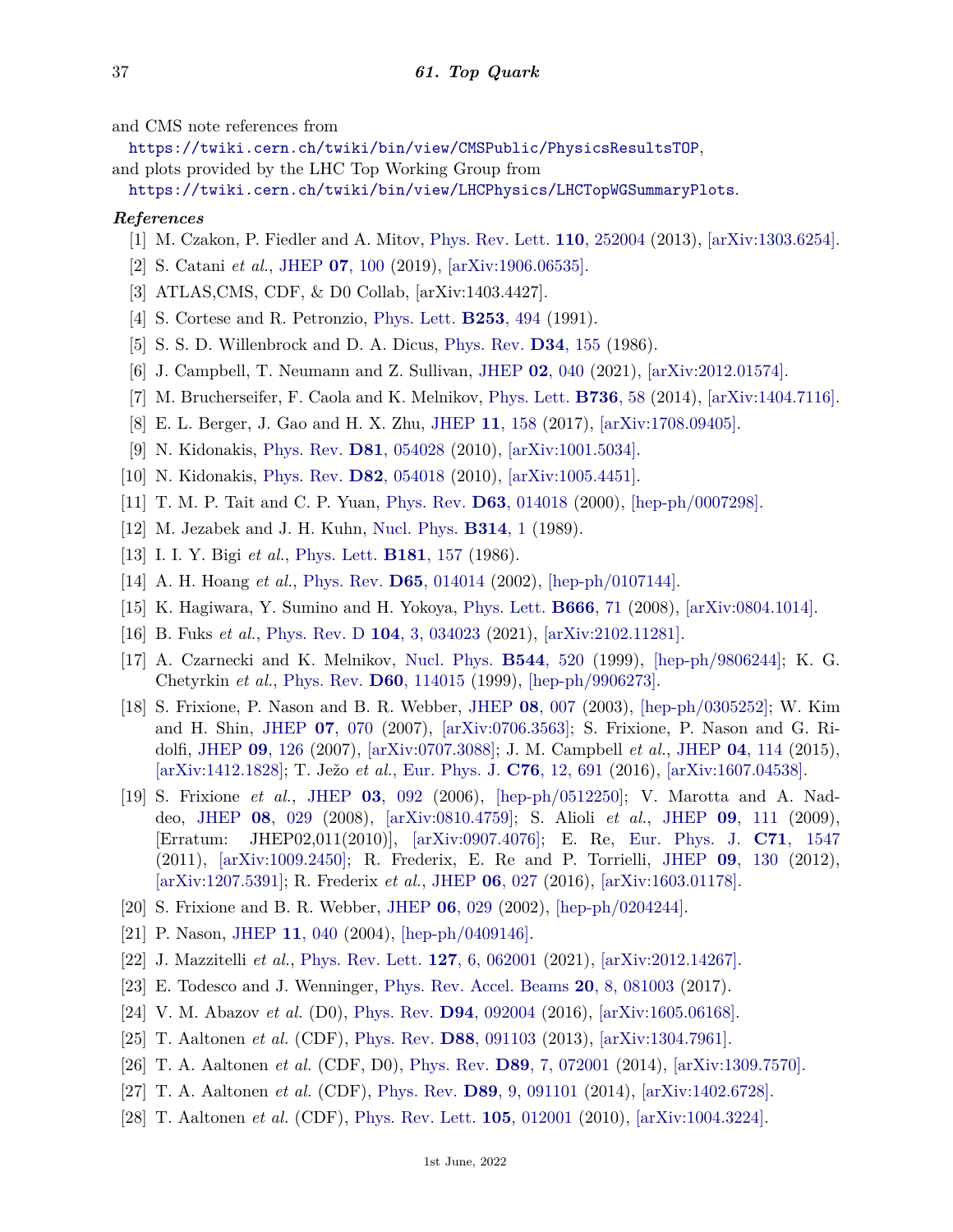- <span id="page-37-0"></span>[29] V. M. Abazov *et al.* (D0), [Phys. Rev.](http://doi.org/10.1103/PhysRevD.90.092006) **D90**[, 9, 092006](http://doi.org/10.1103/PhysRevD.90.092006) (2014), [\[arXiv:1401.5785\].](https://arxiv.org/abs/1401.5785)
- <span id="page-37-1"></span>[30] M. Czakon and A. Mitov, [Comput. Phys. Commun.](http://doi.org/10.1016/j.cpc.2014.06.021) **185**[, 2930](http://doi.org/10.1016/j.cpc.2014.06.021) (2014), [\[arXiv:1112.5675\].](https://arxiv.org/abs/1112.5675)
- <span id="page-37-2"></span>[31] ATLAS Collab., ATLAS-CONF-2021-003.
- <span id="page-37-3"></span>[32] A. M. Sirunyan *et al.* (CMS), [JHEP](http://doi.org/10.1007/JHEP03(2018)115) **03**[, 115](http://doi.org/10.1007/JHEP03(2018)115) (2018), [\[arXiv:1711.03143\].](https://arxiv.org/abs/1711.03143)
- <span id="page-37-4"></span>[33] CMS Collab., CMS-PAS-TOP-20-004 (2021).
- <span id="page-37-5"></span>[34] G. Aad *et al.* (ATLAS), [Eur. Phys. J.](http://doi.org/10.1140/epjc/s10052-016-4501-2) **C74**[, 10, 3109](http://doi.org/10.1140/epjc/s10052-016-4501-2) (2014), [Addendum: Eur. Phys. J.C76,no.11,642(2016)], [\[arXiv:1406.5375\].](https://arxiv.org/abs/1406.5375)
- <span id="page-37-6"></span>[35] ATLAS Collab., ATLAS-CONF-2011-121 (2011).
- <span id="page-37-8"></span><span id="page-37-7"></span>[36] G. Aad *et al.* (ATLAS), [JHEP](http://doi.org/10.1007/JHEP05(2012)059) **05**[, 059](http://doi.org/10.1007/JHEP05(2012)059) (2012), [\[arXiv:1202.4892\].](https://arxiv.org/abs/1202.4892)
- [37] ATLAS Collab., ATLAS-CONF-2011-140.
- <span id="page-37-9"></span>[38] ATLAS Collab., ATLAS-CONF-2012-024.
- <span id="page-37-10"></span>[39] G. Aad *et al.* (ATLAS), [Eur. Phys. J.](http://doi.org/10.1140/epjc/s10052-013-2328-7) **C73**[, 3, 2328](http://doi.org/10.1140/epjc/s10052-013-2328-7) (2013), [\[arXiv:1211.7205\].](https://arxiv.org/abs/1211.7205)
- <span id="page-37-11"></span>[40] G. Aad *et al.* (ATLAS), [Phys. Lett.](http://doi.org/10.1016/j.physletb.2012.09.032) **[B717](http://doi.org/10.1016/j.physletb.2012.09.032)**, 89 (2012), [\[arXiv:1205.2067\].](https://arxiv.org/abs/1205.2067)
- <span id="page-37-12"></span>[41] ATLAS Collab., ATLAS-CONF-2012-031.
- <span id="page-37-13"></span>[42] G. Aad *et al.* (ATLAS), [Phys. Rev.](http://doi.org/10.1103/PhysRevD.91.052005) **D91**[, 5, 052005](http://doi.org/10.1103/PhysRevD.91.052005) (2015), [\[arXiv:1407.0573\].](https://arxiv.org/abs/1407.0573)
- <span id="page-37-14"></span>[43] S. Chatrchyan *et al.* (CMS), [JHEP](http://doi.org/10.1007/JHEP11(2012)067) **11**[, 067](http://doi.org/10.1007/JHEP11(2012)067) (2012), [\[arXiv:1208.2671\].](https://arxiv.org/abs/1208.2671)
- <span id="page-37-15"></span>[44] S. Chatrchyan *et al.* (CMS), [Phys. Lett.](http://doi.org/10.1016/j.physletb.2013.02.021) **[B720](http://doi.org/10.1016/j.physletb.2013.02.021)**, 83 (2013), [\[arXiv:1212.6682\].](https://arxiv.org/abs/1212.6682)
- <span id="page-37-16"></span>[45] S. Chatrchyan *et al.* (CMS), [JHEP](http://doi.org/10.1007/JHEP05(2013)065) **05**[, 065](http://doi.org/10.1007/JHEP05(2013)065) (2013), [\[arXiv:1302.0508\].](https://arxiv.org/abs/1302.0508)
- <span id="page-37-17"></span>[46] S. Chatrchyan *et al.* (CMS), [Phys. Rev.](http://doi.org/10.1103/PhysRevD.85.112007) **D85**[, 112007](http://doi.org/10.1103/PhysRevD.85.112007) (2012), [\[arXiv:1203.6810\].](https://arxiv.org/abs/1203.6810)
- <span id="page-37-18"></span>[47] S. Chatrchyan *et al.* (CMS), [Eur. Phys. J.](http://doi.org/10.1140/epjc/s10052-013-2386-x) **C73**[, 4, 2386](http://doi.org/10.1140/epjc/s10052-013-2386-x) (2013), [\[arXiv:1301.5755\].](https://arxiv.org/abs/1301.5755)
- <span id="page-37-19"></span>[48] ATLAS & CMS Collab., ATLAS-CONF-2012-134, CMS-PAS-TOP-12-003.
- <span id="page-37-20"></span>[49] G. Aad *et al.* (ATLAS), [Eur. Phys. J.](http://doi.org/10.1140/epjc/s10052-016-4501-2) **C74**[, 10, 3109](http://doi.org/10.1140/epjc/s10052-016-4501-2) (2014), [Addendum: Eur. Phys. J.C76,no.11,642(2016)], [\[arXiv:1406.5375\].](https://arxiv.org/abs/1406.5375)
- <span id="page-37-21"></span>[50] G. Aad *et al.* (ATLAS), [Phys. Rev.](http://doi.org/10.1103/PhysRevD.91.112013) **D91**[, 11, 112013](http://doi.org/10.1103/PhysRevD.91.112013) (2015), [\[arXiv:1504.04251\].](https://arxiv.org/abs/1504.04251)
- <span id="page-37-22"></span>[51] M. Aaboud *et al.* (ATLAS), [Eur. Phys. J.](http://doi.org/10.1140/epjc/s10052-018-5904-z) **C78**[, 487](http://doi.org/10.1140/epjc/s10052-018-5904-z) (2018), [\[arXiv:1712.06857\].](https://arxiv.org/abs/1712.06857)
- <span id="page-37-23"></span>[52] M. Aaboud *et al.* (ATLAS), [Phys. Rev.](http://doi.org/10.1103/PhysRevD.95.072003) **D95**[, 7, 072003](http://doi.org/10.1103/PhysRevD.95.072003) (2017), [\[arXiv:1702.08839\].](https://arxiv.org/abs/1702.08839)
- <span id="page-37-24"></span>[53] V. Khachatryan *et al.* (CMS), [Eur. Phys. J.](http://doi.org/10.1140/epjc/s10052-016-4504-z) **C77**[, 1, 15](http://doi.org/10.1140/epjc/s10052-016-4504-z) (2017), [\[arXiv:1602.09024\].](https://arxiv.org/abs/1602.09024)
- <span id="page-37-25"></span>[54] S. Chatrchyan *et al.* (CMS), [JHEP](http://doi.org/10.1007/JHEP02(2014)024) **02**[, 024](http://doi.org/10.1007/JHEP02(2014)024) (2014), [Erratum: JHEP02,102(2014)], [\[arXiv:1312.7582\].](https://arxiv.org/abs/1312.7582)
- <span id="page-37-26"></span>[55] V. Khachatryan *et al.* (CMS), [JHEP](http://doi.org/10.1007/JHEP08(2016)029) **08**[, 029](http://doi.org/10.1007/JHEP08(2016)029) (2016), [\[arXiv:1603.02303\].](https://arxiv.org/abs/1603.02303)
- <span id="page-37-27"></span>[56] V. Khachatryan *et al.* (CMS), [Phys. Lett.](http://doi.org/10.1016/j.physletb.2014.10.032) **[B739](http://doi.org/10.1016/j.physletb.2014.10.032)**, 23 (2014), [\[arXiv:1407.6643\].](https://arxiv.org/abs/1407.6643)
- <span id="page-37-28"></span>[57] V. Khachatryan *et al.* (CMS), [Eur. Phys. J.](http://doi.org/10.1140/epjc/s10052-016-3956-5) **C76**[, 3, 128](http://doi.org/10.1140/epjc/s10052-016-3956-5) (2016), [\[arXiv:1509.06076\].](https://arxiv.org/abs/1509.06076)
- <span id="page-37-29"></span>[58] ATLAS Collab., ATLAS-CONF-2014-054, CMS Collab., CMS-PAS-TOP-14-016.
- <span id="page-37-31"></span><span id="page-37-30"></span>[59] R. Aaij *et al.* (LHCb), [Phys. Rev. Lett.](http://doi.org/10.1103/PhysRevLett.115.112001) **115**[, 11, 112001](http://doi.org/10.1103/PhysRevLett.115.112001) (2015), [\[arXiv:1506.00903\].](https://arxiv.org/abs/1506.00903)
- [60] ATLAS Collab., ATLAS-CONF-2015-033.
- <span id="page-37-32"></span>[61] ATLAS collab., ATLAS-CONF-2015-049.
- <span id="page-37-33"></span>[62] M. Aaboud *et al.* (ATLAS), [Phys. Lett.](http://doi.org/10.1016/j.physletb.2016.08.019) **B761**[, 136](http://doi.org/10.1016/j.physletb.2016.08.019) (2016), [Erratum: Phys. Lett.B772,879(2017)], [\[arXiv:1606.02699\].](https://arxiv.org/abs/1606.02699)
- <span id="page-37-34"></span>[63] G. Aad *et al.* (ATLAS), [Eur. Phys. J. C](http://doi.org/10.1140/epjc/s10052-020-7907-9) **80**[, 6, 528](http://doi.org/10.1140/epjc/s10052-020-7907-9) (2020), [\[arXiv:1910.08819\].](https://arxiv.org/abs/1910.08819)
- <span id="page-37-35"></span>[64] G. Aad *et al.* (ATLAS), [Phys. Lett. B](http://doi.org/10.1016/j.physletb.2020.135797) **810**[, 135797](http://doi.org/10.1016/j.physletb.2020.135797) (2020), [\[arXiv:2006.13076\].](https://arxiv.org/abs/2006.13076)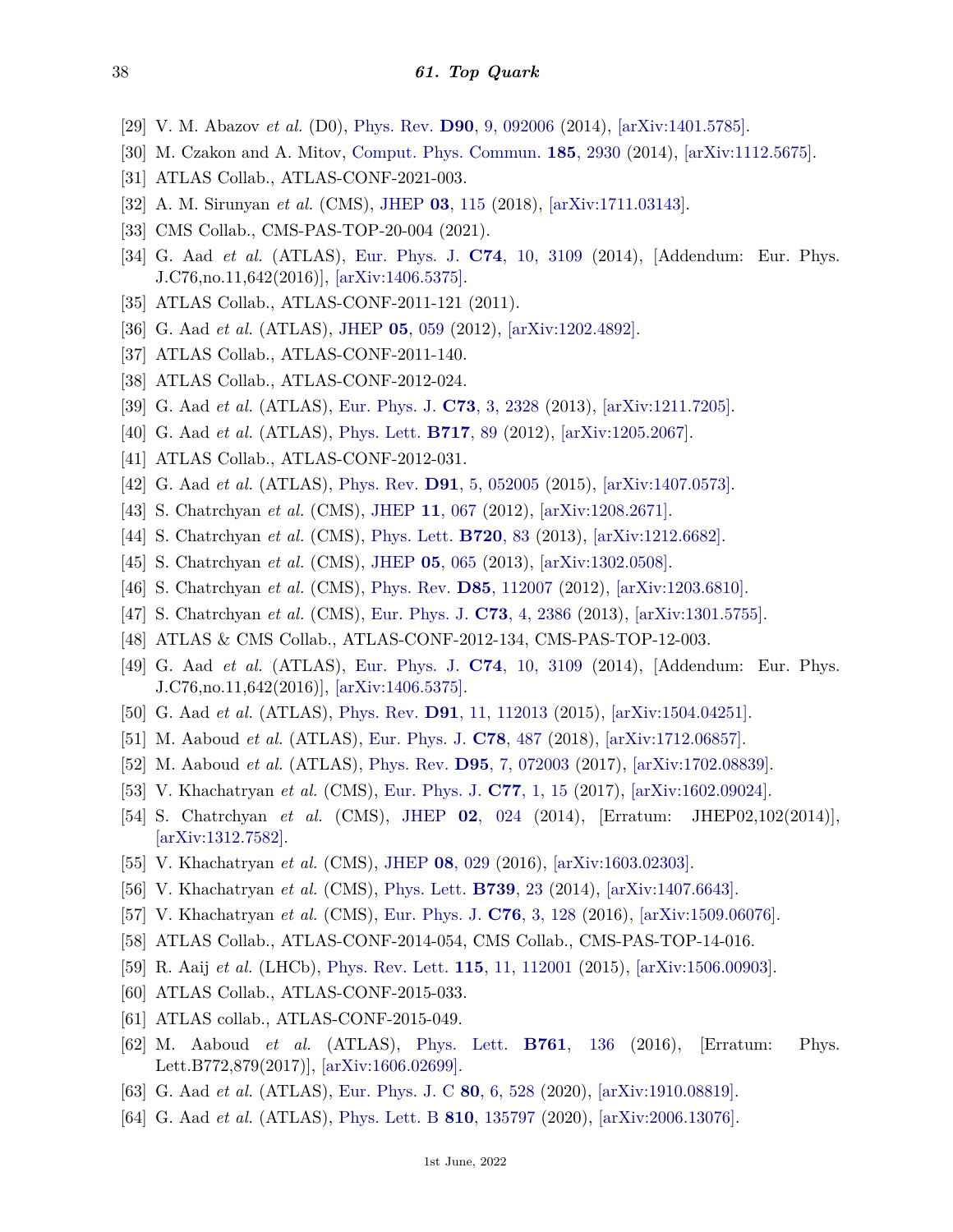- <span id="page-38-0"></span>[65] V. Khachatryan *et al.* (CMS), [Phys. Rev. Lett.](http://doi.org/10.1103/PhysRevLett.116.052002) **116**[, 5, 052002](http://doi.org/10.1103/PhysRevLett.116.052002) (2016), [\[arXiv:1510.05302\].](https://arxiv.org/abs/1510.05302)
- <span id="page-38-1"></span>[66] V. Khachatryan *et al.* (CMS), [Eur. Phys. J.](http://doi.org/10.1140/epjc/s10052-017-4718-8) **C77**[, 172](http://doi.org/10.1140/epjc/s10052-017-4718-8) (2017), [\[arXiv:1611.04040\].](https://arxiv.org/abs/1611.04040)
- <span id="page-38-2"></span>[67] A. M. Sirunyan *et al.* (CMS), [Eur. Phys. J.](http://doi.org/10.1140/epjc/s10052-019-6863-8) **C79**[, 5, 368](http://doi.org/10.1140/epjc/s10052-019-6863-8) (2019), [\[arXiv:1812.10505\].](https://arxiv.org/abs/1812.10505)
- <span id="page-38-3"></span>[68] A. M. Sirunyan *et al.* (CMS), [JHEP](http://doi.org/10.1007/JHEP02(2020)191) **02**[, 191](http://doi.org/10.1007/JHEP02(2020)191) (2020), [\[arXiv:1911.13204\].](https://arxiv.org/abs/1911.13204)
- <span id="page-38-4"></span>[69] CMS Collab., CMS-PAS-TOP-15-005.
- <span id="page-38-5"></span>[70] A. M. Sirunyan *et al.* (CMS), [JHEP](http://doi.org/10.1007/JHEP09(2017)051) **09**[, 051](http://doi.org/10.1007/JHEP09(2017)051) (2017), [\[arXiv:1701.06228\].](https://arxiv.org/abs/1701.06228)
- <span id="page-38-6"></span>[71] A. Tumasyan *et al.* (CMS) (2021), [\[arXiv:2108.02803\].](https://arxiv.org/abs/2108.02803)
- <span id="page-38-7"></span>[72] CMS Collab., CMS-PAS-TOP-16-013.
- <span id="page-38-8"></span>[73] A. M. Sirunyan *et al.* (CMS), [Phys. Rev. Lett.](http://doi.org/10.1103/PhysRevLett.119.242001) **119**[, 24, 242001](http://doi.org/10.1103/PhysRevLett.119.242001) (2017), [\[arXiv:1709.07411\].](https://arxiv.org/abs/1709.07411)
- <span id="page-38-9"></span>[74] V. M. Abazov *et al.* (D0), [Phys. Rev. Lett.](http://doi.org/10.1103/PhysRevLett.107.121802) **107**[, 121802](http://doi.org/10.1103/PhysRevLett.107.121802) (2011), [\[arXiv:1106.5436\];](https://arxiv.org/abs/1106.5436) D. Acosta *et al.* (CDF), [Phys. Rev. Lett.](http://doi.org/10.1103/PhysRevLett.95.102002) **95**[, 102002](http://doi.org/10.1103/PhysRevLett.95.102002) (2005), [\[hep-ex/0505091\].](https://arxiv.org/abs/hep-ex/0505091)
- <span id="page-38-10"></span>[75] V. Khachatryan *et al.* (CMS), [Phys. Lett.](http://doi.org/10.1016/j.physletb.2014.06.076) **[B736](http://doi.org/10.1016/j.physletb.2014.06.076)**, 33 (2014), [\[arXiv:1404.2292\].](https://arxiv.org/abs/1404.2292)
- <span id="page-38-11"></span>[76] M. Czakon, D. Heymes and A. Mitov, [Phys. Rev. Lett.](http://doi.org/10.1103/PhysRevLett.116.082003) **116**[, 8, 082003](http://doi.org/10.1103/PhysRevLett.116.082003) (2016), [\[arXiv:1511.00549\].](https://arxiv.org/abs/1511.00549)
- <span id="page-38-12"></span>[77] T. Aaltonen *et al.* (CDF), [Phys. Rev. Lett.](http://doi.org/10.1103/PhysRevLett.110.121802) **110**[, 12, 121802](http://doi.org/10.1103/PhysRevLett.110.121802) (2013), [\[arXiv:1211.5363\].](https://arxiv.org/abs/1211.5363)
- <span id="page-38-13"></span>[78] G. Aad *et al.* (ATLAS), [Eur. Phys. J.](http://doi.org/10.1140/epjc/s10052-012-2261-1) **C73**[, 1, 2261](http://doi.org/10.1140/epjc/s10052-012-2261-1) (2013), [\[arXiv:1207.5644\].](https://arxiv.org/abs/1207.5644)
- [79] G. Aad *et al.* (ATLAS), [Phys. Rev.](http://doi.org/10.1103/PhysRevD.90.072004) **D90**[, 7, 072004](http://doi.org/10.1103/PhysRevD.90.072004) (2014), [\[arXiv:1407.0371\].](https://arxiv.org/abs/1407.0371)
- <span id="page-38-14"></span>[80] G. Aad *et al.* (ATLAS), [JHEP](http://doi.org/10.1007/JHEP06(2015)100) **06**[, 100](http://doi.org/10.1007/JHEP06(2015)100) (2015), [\[arXiv:1502.05923\].](https://arxiv.org/abs/1502.05923)
- <span id="page-38-15"></span>[81] S. Chatrchyan *et al.* (CMS), [Eur. Phys. J.](http://doi.org/10.1140/epjc/s10052-013-2339-4) **C73**[, 3, 2339](http://doi.org/10.1140/epjc/s10052-013-2339-4) (2013), [\[arXiv:1211.2220\].](https://arxiv.org/abs/1211.2220)
- <span id="page-38-16"></span>[82] M. Aaboud *et al.* (ATLAS), [Phys. Rev.](http://doi.org/10.1103/PhysRevD.94.092003) **D94**[, 9, 092003](http://doi.org/10.1103/PhysRevD.94.092003) (2016), [\[arXiv:1607.07281\].](https://arxiv.org/abs/1607.07281)
- <span id="page-38-17"></span>[83] G. Aad *et al.* (ATLAS), [Eur. Phys. J.](http://doi.org/10.1140/epjc/s10052-016-4366-4) **C76**[, 10, 538](http://doi.org/10.1140/epjc/s10052-016-4366-4) (2016), [\[arXiv:1511.04716\].](https://arxiv.org/abs/1511.04716)
- <span id="page-38-18"></span>[84] G. Aad *et al.* (ATLAS), [Phys. Rev.](http://doi.org/10.1103/PhysRevD.93.032009) **D93**[, 3, 032009](http://doi.org/10.1103/PhysRevD.93.032009) (2016), [\[arXiv:1510.03818\].](https://arxiv.org/abs/1510.03818)
- <span id="page-38-19"></span>[85] V. Khachatryan *et al.* (CMS), [Phys. Rev.](http://doi.org/10.1103/PhysRevD.94.052006) **D94**[, 5, 052006](http://doi.org/10.1103/PhysRevD.94.052006) (2016), [\[arXiv:1607.00837\].](https://arxiv.org/abs/1607.00837)
- <span id="page-38-20"></span>[86] A. M. Sirunyan *et al.* (CMS), [Eur. Phys. J.](http://doi.org/10.1140/epjc/s10052-017-4984-5) **C77**[, 7, 459](http://doi.org/10.1140/epjc/s10052-017-4984-5) (2017), [\[arXiv:1703.01630\].](https://arxiv.org/abs/1703.01630)
- <span id="page-38-21"></span>[87] V. Khachatryan *et al.* (CMS), [Phys. Rev.](http://doi.org/10.1103/PhysRevD.94.072002) **D94**[, 7, 072002](http://doi.org/10.1103/PhysRevD.94.072002) (2016), [\[arXiv:1605.00116\].](https://arxiv.org/abs/1605.00116)
- <span id="page-38-22"></span>[88] V. Khachatryan *et al.* (CMS), [Eur. Phys. J.](http://doi.org/10.1140/epjc/s10052-015-3709-x) **C75**[, 11, 542](http://doi.org/10.1140/epjc/s10052-015-3709-x) (2015), [\[arXiv:1505.04480\].](https://arxiv.org/abs/1505.04480)
- <span id="page-38-23"></span>[89] V. Khachatryan *et al.* (CMS), [Eur. Phys. J.](http://doi.org/10.1140/epjc/s10052-016-3956-5) **C76**[, 3, 128](http://doi.org/10.1140/epjc/s10052-016-3956-5) (2016), [\[arXiv:1509.06076\].](https://arxiv.org/abs/1509.06076)
- <span id="page-38-24"></span>[90] M. Aaboud *et al.* (ATLAS), [Eur. Phys. J.](http://doi.org/10.1140/epjc/s10052-017-4821-x) **C77**[, 5, 292](http://doi.org/10.1140/epjc/s10052-017-4821-x) (2017), [\[arXiv:1612.05220\].](https://arxiv.org/abs/1612.05220)
- <span id="page-38-25"></span>[91] M. Aaboud *et al.* (ATLAS), [JHEP](http://doi.org/10.1007/JHEP11(2017)191) **11**[, 191](http://doi.org/10.1007/JHEP11(2017)191) (2017), [\[arXiv:1708.00727\].](https://arxiv.org/abs/1708.00727)
- <span id="page-38-26"></span>[92] M. Aaboud *et al.* (ATLAS), [Phys. Rev.](http://doi.org/10.1103/PhysRevD.98.012003) **D98**[, 1, 012003](http://doi.org/10.1103/PhysRevD.98.012003) (2018), [\[arXiv:1801.02052\].](https://arxiv.org/abs/1801.02052)
- <span id="page-38-27"></span>[93] G. Aad *et al.* (ATLAS), [Eur. Phys. J. C](http://doi.org/10.1140/epjc/s10052-019-7525-6) **79**[, 12, 1028](http://doi.org/10.1140/epjc/s10052-019-7525-6) (2019), [Erratum: Eur.Phys.J.C 80, 1092 (2020)], [\[arXiv:1908.07305\].](https://arxiv.org/abs/1908.07305)
- <span id="page-38-28"></span>[94] ATLAS Collab., ATLAS-CONF-2021-031.
- <span id="page-38-29"></span>[95] G. Aad *et al.* (ATLAS), [JHEP](http://doi.org/10.1007/JHEP01(2021)033) **01**[, 033](http://doi.org/10.1007/JHEP01(2021)033) (2021), [\[arXiv:2006.09274\].](https://arxiv.org/abs/2006.09274)
- <span id="page-38-30"></span>[96] CMS Collab., CMS-PAS-TOP-15-010.
- <span id="page-38-31"></span>[97] A. M. Sirunyan *et al.* (CMS), [JHEP](http://doi.org/10.1007/JHEP04(2018)060) **04**[, 060](http://doi.org/10.1007/JHEP04(2018)060) (2018), [\[arXiv:1708.07638\].](https://arxiv.org/abs/1708.07638)
- <span id="page-38-32"></span>[98] V. Khachatryan *et al.* (CMS), [Phys. Rev.](http://doi.org/10.1103/PhysRevD.95.092001) **D95**[, 9, 092001](http://doi.org/10.1103/PhysRevD.95.092001) (2017), [\[arXiv:1610.04191\].](https://arxiv.org/abs/1610.04191)
- <span id="page-38-33"></span>[99] A. M. Sirunyan *et al.* (CMS), [JHEP](http://doi.org/10.1007/JHEP06(2018)002) **06**[, 002](http://doi.org/10.1007/JHEP06(2018)002) (2018), [\[arXiv:1803.03991\].](https://arxiv.org/abs/1803.03991)
- <span id="page-38-34"></span>[100] A. M. Sirunyan *et al.* (CMS), [Phys. Rev.](http://doi.org/10.1103/PhysRevD.97.112003) **D97**[, 11, 112003](http://doi.org/10.1103/PhysRevD.97.112003) (2018), [\[arXiv:1803.08856\].](https://arxiv.org/abs/1803.08856)
- <span id="page-38-35"></span>[101] A. M. Sirunyan *et al.* (CMS), [JHEP](http://doi.org/10.1007/JHEP02(2019)149) **02**[, 149](http://doi.org/10.1007/JHEP02(2019)149) (2019), [\[arXiv:1811.06625\].](https://arxiv.org/abs/1811.06625)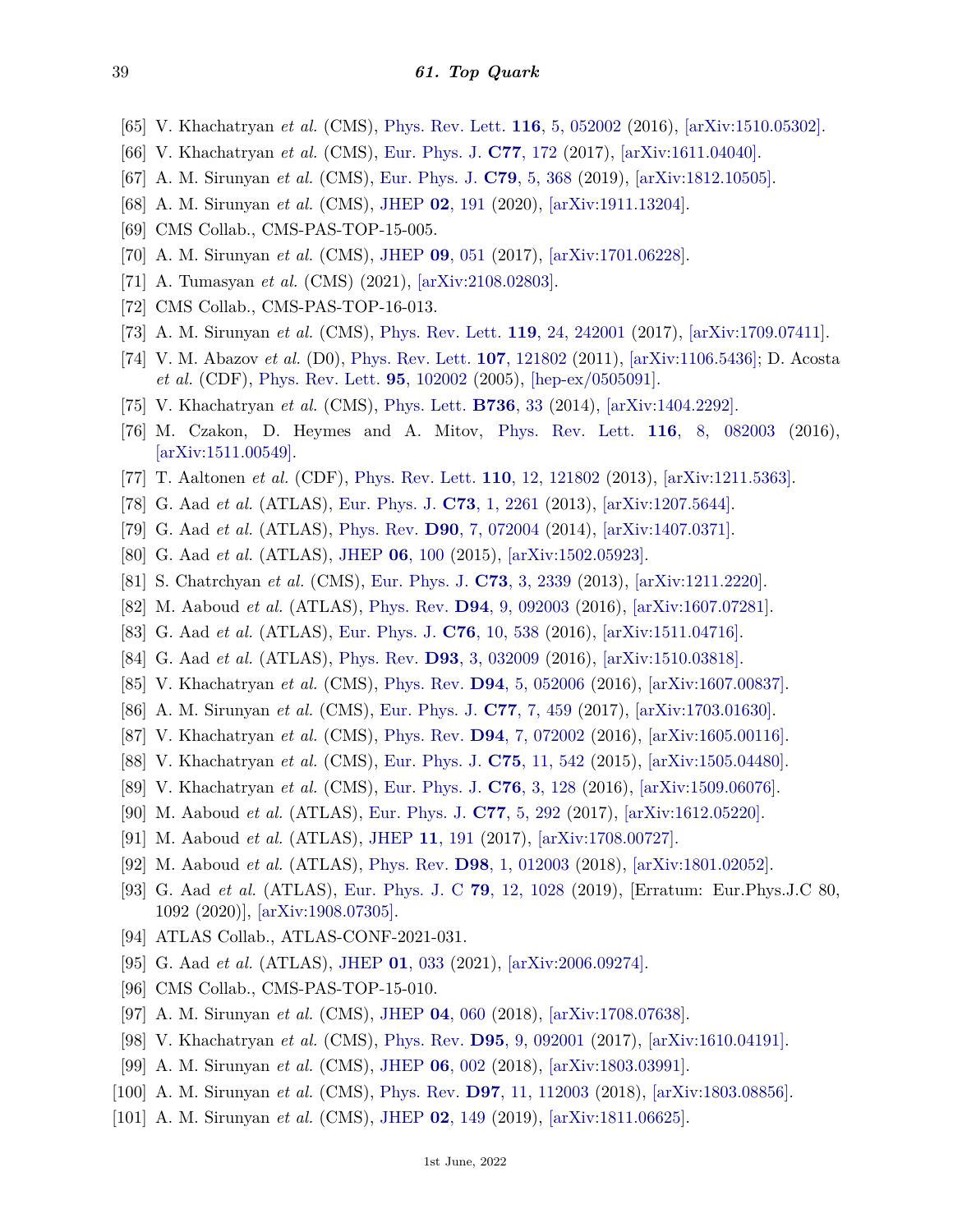- <span id="page-39-0"></span>[102] A. M. Sirunyan *et al.* (CMS), [Eur. Phys. J. C](http://doi.org/10.1140/epjc/s10052-020-7917-7) **80**[, 7, 658](http://doi.org/10.1140/epjc/s10052-020-7917-7) (2020), [\[arXiv:1904.05237\].](https://arxiv.org/abs/1904.05237)
- <span id="page-39-1"></span>[103] A. M. Sirunyan *et al.* (CMS), [Phys. Rev. D](http://doi.org/10.1103/PhysRevD.103.052008) **103**[, 5, 052008](http://doi.org/10.1103/PhysRevD.103.052008) (2021), [\[arXiv:2008.07860\].](https://arxiv.org/abs/2008.07860)
- <span id="page-39-2"></span>[104] G. Aad *et al.* (ATLAS), [Eur. Phys. J.](http://doi.org/10.1140/epjc/s10052-015-3852-4) **C76**[, 1, 11](http://doi.org/10.1140/epjc/s10052-015-3852-4) (2016), [\[arXiv:1508.06868\].](https://arxiv.org/abs/1508.06868)
- <span id="page-39-3"></span>[105] G. Aad *et al.* (ATLAS), [JHEP](http://doi.org/10.1007/JHEP01(2015)020) **01**[, 020](http://doi.org/10.1007/JHEP01(2015)020) (2015), [\[arXiv:1407.0891\].](https://arxiv.org/abs/1407.0891)
- <span id="page-39-4"></span>[106] S. Chatrchyan *et al.* (CMS), [Eur. Phys. J.](http://doi.org/10.1140/epjc/s10052-014-3014-0) **C74**[, 3014](http://doi.org/10.1140/epjc/s10052-014-3014-0) (2015), [Erratum: Eur. Phys. J.C75,no.5,216(2015)], [\[arXiv:1404.3171\].](https://arxiv.org/abs/1404.3171)
- <span id="page-39-5"></span>[107] V. Khachatryan *et al.* (CMS), [Phys. Lett.](http://doi.org/10.1016/j.physletb.2015.04.060) **[B746](http://doi.org/10.1016/j.physletb.2015.04.060)**, 132 (2015), [\[arXiv:1411.5621\].](https://arxiv.org/abs/1411.5621)
- <span id="page-39-6"></span>[108] G. Aad *et al.* (ATLAS), [Phys. Rev.](http://doi.org/10.1103/PhysRevD.92.072005) **D92**[, 7, 072005](http://doi.org/10.1103/PhysRevD.92.072005) (2015), [\[arXiv:1506.05074\].](https://arxiv.org/abs/1506.05074)
- <span id="page-39-7"></span>[109] G. Aad *et al.* (ATLAS), [Nature Phys.](http://doi.org/10.1038/s41567-021-01236-w) **17**[, 7, 813](http://doi.org/10.1038/s41567-021-01236-w) (2021).
- <span id="page-39-8"></span>[110] ATLAS Collab., ATLAS-CONF-2020-050.
- <span id="page-39-9"></span>[111] A. M. Sirunyan *et al.* (CMS), [Phys. Rev. D](http://doi.org/10.1103/PhysRevD.102.092013) **102**[, 9, 092013](http://doi.org/10.1103/PhysRevD.102.092013) (2020), [\[arXiv:2009.07123\].](https://arxiv.org/abs/2009.07123)
- <span id="page-39-10"></span>[112] M. Aaboud *et al.* (ATLAS), [JHEP](http://doi.org/10.1007/JHEP04(2019)046) **04**[, 046](http://doi.org/10.1007/JHEP04(2019)046) (2019), [\[arXiv:1811.12113\].](https://arxiv.org/abs/1811.12113)
- <span id="page-39-11"></span>[113] A. M. Sirunyan *et al.* (CMS), [Phys. Lett.](http://doi.org/10.1016/j.physletb.2017.11.043) **[B776](http://doi.org/10.1016/j.physletb.2017.11.043)**, 355 (2018), [\[arXiv:1705.10141\].](https://arxiv.org/abs/1705.10141)
- <span id="page-39-12"></span>[114] A. M. Sirunyan *et al.* (CMS), [JHEP](http://doi.org/10.1007/JHEP07(2020)125) **07**[, 125](http://doi.org/10.1007/JHEP07(2020)125) (2020), [\[arXiv:2003.06467\].](https://arxiv.org/abs/2003.06467)
- <span id="page-39-13"></span>[115] A. M. Sirunyan *et al.* (CMS) (2019), [\[arXiv:1909.05306\].](https://arxiv.org/abs/1909.05306)
- <span id="page-39-14"></span>[116] A. M. Sirunyan *et al.* (CMS), [Phys. Lett. B](http://doi.org/10.1016/j.physletb.2020.135285) **803**[, 135285](http://doi.org/10.1016/j.physletb.2020.135285) (2020), [\[arXiv:1909.05306\].](https://arxiv.org/abs/1909.05306)
- <span id="page-39-15"></span>[117] A. M. Sirunyan *et al.* (CMS), [Phys. Lett. B](http://doi.org/10.1016/j.physletb.2021.136565) **820**[, 136565](http://doi.org/10.1016/j.physletb.2021.136565) (2021), [\[arXiv:2012.09225\].](https://arxiv.org/abs/2012.09225)
- <span id="page-39-16"></span>[118] R. Frederix, D. Pagani and M. Zaro, [JHEP](http://doi.org/10.1007/JHEP02(2018)031) **02**[, 031](http://doi.org/10.1007/JHEP02(2018)031) (2018), [\[arXiv:1711.02116\].](https://arxiv.org/abs/1711.02116)
- <span id="page-39-17"></span>[119] G. Aad *et al.* (ATLAS), [Eur. Phys. J. C](http://doi.org/10.1140/epjc/s10052-020-08509-3) **80**[, 11, 1085](http://doi.org/10.1140/epjc/s10052-020-08509-3) (2020), [\[arXiv:2007.14858\].](https://arxiv.org/abs/2007.14858)
- <span id="page-39-18"></span>[120] G. Aad *et al.* (ATLAS) (2021), [\[arXiv:2106.11683\].](https://arxiv.org/abs/2106.11683)
- <span id="page-39-19"></span>[121] A. M. Sirunyan *et al.* (CMS), [Eur. Phys. J. C](http://doi.org/10.1140/epjc/s10052-019-7593-7) **80**[, 2, 75](http://doi.org/10.1140/epjc/s10052-019-7593-7) (2020), [\[arXiv:1908.06463\].](https://arxiv.org/abs/1908.06463)
- <span id="page-39-20"></span>[122] A. M. Sirunyan *et al.* (CMS), [JHEP](http://doi.org/10.1007/JHEP11(2019)082) **11**[, 082](http://doi.org/10.1007/JHEP11(2019)082) (2019), [\[arXiv:1906.02805\].](https://arxiv.org/abs/1906.02805)
- <span id="page-39-21"></span>[123] V. M. Abazov *et al.* (D0), [Phys. Rev. Lett.](http://doi.org/10.1103/PhysRevLett.103.092001) **103**[, 092001](http://doi.org/10.1103/PhysRevLett.103.092001) (2009), [\[arXiv:0903.0850\];](https://arxiv.org/abs/0903.0850) V. M. Abazov *et al.* (D0), [Phys. Rev.](http://doi.org/10.1103/PhysRevD.78.012005) **D78**[, 012005](http://doi.org/10.1103/PhysRevD.78.012005) (2008), [\[arXiv:0803.0739\];](https://arxiv.org/abs/0803.0739) V. M. Abazov *et al.* (D0), [Phys. Rev. Lett.](http://doi.org/10.1103/PhysRevLett.98.181802) **98**[, 181802](http://doi.org/10.1103/PhysRevLett.98.181802) (2007), [\[hep-ex/0612052\].](https://arxiv.org/abs/hep-ex/0612052)
- <span id="page-39-22"></span>[124] T. Aaltonen *et al.* (CDF), [Phys. Rev. Lett.](http://doi.org/10.1103/PhysRevLett.103.092002) **103**[, 092002](http://doi.org/10.1103/PhysRevLett.103.092002) (2009), [\[arXiv:0903.0885\];](https://arxiv.org/abs/0903.0885) T. Aaltonen *et al.* (CDF), [Phys. Rev.](http://doi.org/10.1103/PhysRevD.81.072003) **D81**[, 072003](http://doi.org/10.1103/PhysRevD.81.072003) (2010), [\[arXiv:1001.4577\].](https://arxiv.org/abs/1001.4577)
- <span id="page-39-23"></span>[125] T. Aaltonen *et al.* (CDF), [Phys. Rev.](http://doi.org/10.1103/PhysRevD.82.112005) **D82**[, 112005](http://doi.org/10.1103/PhysRevD.82.112005) (2010), [\[arXiv:1004.1181\].](https://arxiv.org/abs/1004.1181)
- <span id="page-39-24"></span>[126] A. Heinson and T. R. Junk, [Ann. Rev. Nucl. Part. Sci.](http://doi.org/10.1146/annurev-nucl-102010-130416) **61**[, 171](http://doi.org/10.1146/annurev-nucl-102010-130416) (2011), [\[arXiv:1101.1275\].](https://arxiv.org/abs/1101.1275)
- <span id="page-39-25"></span>[127] Tevatron Electroweak Working Group, (2009), [\[arXiv:0908.2171\].](https://arxiv.org/abs/0908.2171)
- <span id="page-39-26"></span>[128] N. Kidonakis, [Phys. Rev.](http://doi.org/10.1103/PhysRevD.83.091503) **D83**[, 091503](http://doi.org/10.1103/PhysRevD.83.091503) (2011), [\[arXiv:1103.2792\].](https://arxiv.org/abs/1103.2792)
- <span id="page-39-27"></span>[129] CDF Collab., CDF conference note 11113 (2014), DØ Collab., DØ conference note 6448 (2014).
- <span id="page-39-28"></span>[130] T. A. Aaltonen *et al.* (CDF, D0), [Phys. Rev. Lett.](http://doi.org/10.1103/PhysRevLett.115.152003) **115**[, 15, 152003](http://doi.org/10.1103/PhysRevLett.115.152003) (2015), [\[arXiv:1503.05027\].](https://arxiv.org/abs/1503.05027)
- <span id="page-39-29"></span>[131] T. A. Aaltonen *et al.* (CDF, D0), [Phys. Rev. Lett.](http://doi.org/10.1103/PhysRevLett.112.231803) **112**[, 231803](http://doi.org/10.1103/PhysRevLett.112.231803) (2014), [\[arXiv:1402.5126\].](https://arxiv.org/abs/1402.5126)
- <span id="page-39-30"></span>[132] G. Aad *et al.* (ATLAS), [Phys. Rev.](http://doi.org/10.1103/PhysRevD.90.112006) **D90**[, 11, 112006](http://doi.org/10.1103/PhysRevD.90.112006) (2014), [\[arXiv:1406.7844\].](https://arxiv.org/abs/1406.7844)
- <span id="page-39-31"></span>[133] G. Aad *et al.* (ATLAS), [Phys. Lett.](http://doi.org/10.1016/j.physletb.2012.09.031) **[B717](http://doi.org/10.1016/j.physletb.2012.09.031)**, 330 (2012), [\[arXiv:1205.3130\].](https://arxiv.org/abs/1205.3130)
- <span id="page-39-32"></span>[134] S. Chatrchyan *et al.* (CMS), [JHEP](http://doi.org/10.1007/JHEP12(2012)035) **12**[, 035](http://doi.org/10.1007/JHEP12(2012)035) (2012), [\[arXiv:1209.4533\].](https://arxiv.org/abs/1209.4533)
- <span id="page-39-33"></span>[135] M. Aaboud *et al.* (ATLAS), [Eur. Phys. J.](http://doi.org/10.1140/epjc/s10052-017-5061-9) **C77**[, 8, 531](http://doi.org/10.1140/epjc/s10052-017-5061-9) (2017), [\[arXiv:1702.02859\].](https://arxiv.org/abs/1702.02859)
- <span id="page-39-34"></span>[136] M. Aaboud *et al.* (ATLAS), [JHEP](http://doi.org/10.1007/JHEP04(2017)124) **04**[, 124](http://doi.org/10.1007/JHEP04(2017)124) (2017), [\[arXiv:1702.08309\].](https://arxiv.org/abs/1702.08309)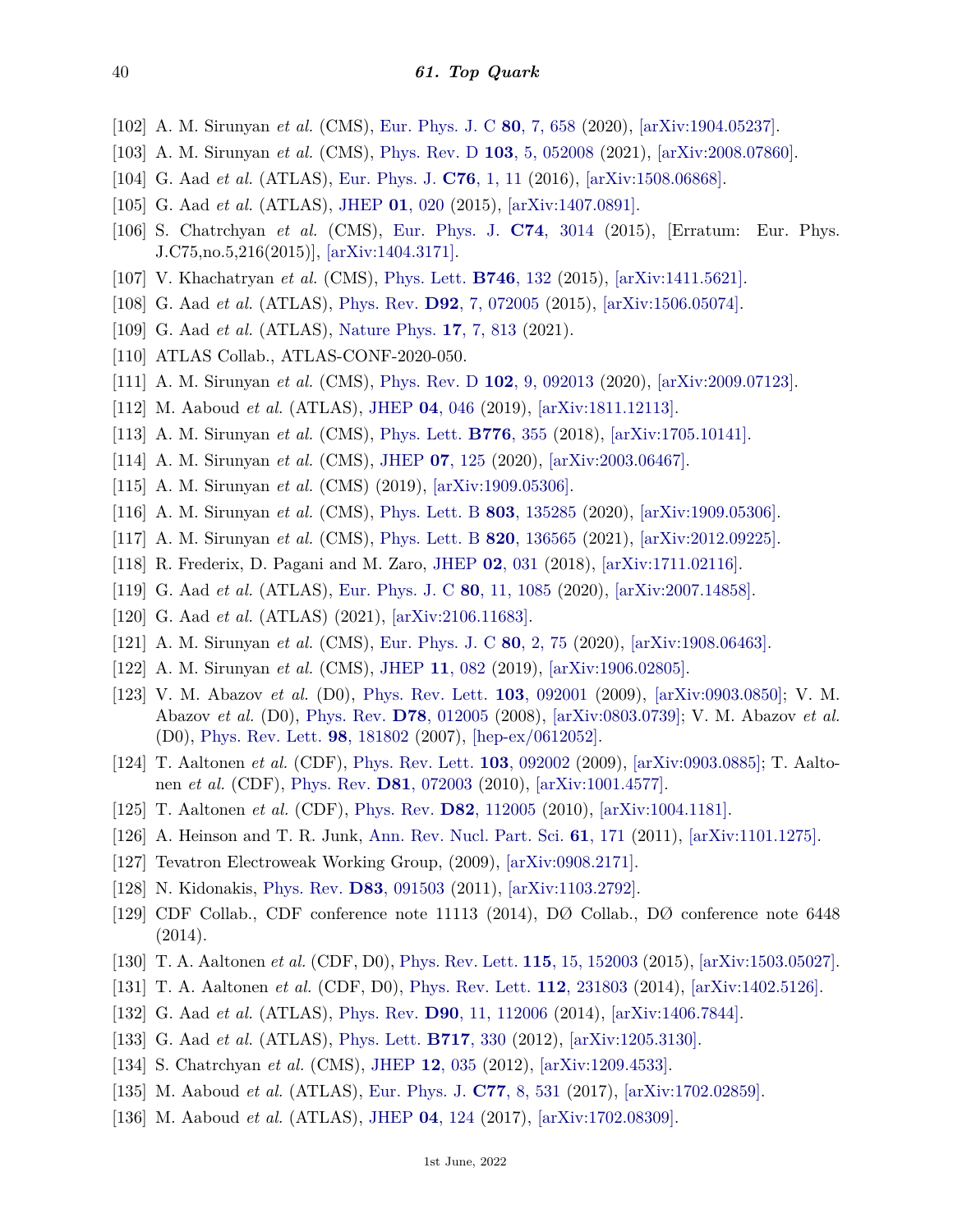- <span id="page-40-0"></span>[137] V. Khachatryan *et al.* (CMS), [JHEP](http://doi.org/10.1007/JHEP06(2014)090) **06**[, 090](http://doi.org/10.1007/JHEP06(2014)090) (2014), [\[arXiv:1403.7366\].](https://arxiv.org/abs/1403.7366)
- <span id="page-40-1"></span>[138] CMS Collab., CMS-PAS-TOP-15-007.
- <span id="page-40-2"></span>[139] M. Aaboud *et al.* (ATLAS), [JHEP](http://doi.org/10.1007/JHEP04(2017)086) **04**[, 086](http://doi.org/10.1007/JHEP04(2017)086) (2017), [\[arXiv:1609.03920\].](https://arxiv.org/abs/1609.03920)
- <span id="page-40-3"></span>[140] A. M. Sirunyan *et al.* (CMS), [Phys. Lett.](http://doi.org/10.1016/j.physletb.2017.07.047) **[B772](http://doi.org/10.1016/j.physletb.2017.07.047)**, 752 (2017), [\[arXiv:1610.00678\].](https://arxiv.org/abs/1610.00678)
- <span id="page-40-4"></span>[141] A. M. Sirunyan *et al.* (CMS), [Phys. Lett. B](http://doi.org/10.1016/j.physletb.2019.135042) **800**[, 135042](http://doi.org/10.1016/j.physletb.2019.135042) (2020), [\[arXiv:1812.10514\].](https://arxiv.org/abs/1812.10514)
- <span id="page-40-5"></span>[142] A. M. Sirunyan *et al.* (CMS), [Phys. Lett. B](http://doi.org/10.1016/j.physletb.2020.135609) **808**[, 135609](http://doi.org/10.1016/j.physletb.2020.135609) (2020), [\[arXiv:2004.12181\].](https://arxiv.org/abs/2004.12181)
- <span id="page-40-6"></span>[143] C. D. White *et al.*, [JHEP](http://doi.org/10.1088/1126-6708/2009/11/074) **11**[, 074](http://doi.org/10.1088/1126-6708/2009/11/074) (2009), [\[arXiv:0908.0631\].](https://arxiv.org/abs/0908.0631)
- <span id="page-40-7"></span>[144] S. Frixione *et al.*, [JHEP](http://doi.org/10.1088/1126-6708/2008/07/029) **07**[, 029](http://doi.org/10.1088/1126-6708/2008/07/029) (2008), [\[arXiv:0805.3067\].](https://arxiv.org/abs/0805.3067)
- <span id="page-40-8"></span>[145] G. Aad *et al.* (ATLAS), [Phys. Lett.](http://doi.org/10.1016/j.physletb.2012.08.011) **[B716](http://doi.org/10.1016/j.physletb.2012.08.011)**, 142 (2012), [\[arXiv:1205.5764\].](https://arxiv.org/abs/1205.5764)
- <span id="page-40-9"></span>[146] S. Chatrchyan *et al.* (CMS), [Phys. Rev. Lett.](http://doi.org/10.1103/PhysRevLett.110.022003) **110**[, 022003](http://doi.org/10.1103/PhysRevLett.110.022003) (2013), [\[arXiv:1209.3489\].](https://arxiv.org/abs/1209.3489)
- <span id="page-40-10"></span>[147] G. Aad *et al.* (ATLAS), [JHEP](http://doi.org/10.1007/JHEP01(2016)064) **01**[, 064](http://doi.org/10.1007/JHEP01(2016)064) (2016), [\[arXiv:1510.03752\].](https://arxiv.org/abs/1510.03752)
- <span id="page-40-11"></span>[148] M. Aaboud *et al.* (ATLAS, CMS), [JHEP](http://doi.org/10.1007/JHEP05(2019)088) **05**[, 088](http://doi.org/10.1007/JHEP05(2019)088) (2019), [\[arXiv:1902.07158\].](https://arxiv.org/abs/1902.07158)
- <span id="page-40-12"></span>[149] G. Aad *et al.* (ATLAS), [Eur. Phys. J. C](http://doi.org/10.1140/epjc/s10052-021-09371-7) **81**[, 8, 720](http://doi.org/10.1140/epjc/s10052-021-09371-7) (2021), [\[arXiv:2007.01554\].](https://arxiv.org/abs/2007.01554)
- <span id="page-40-13"></span>[150] S. Chatrchyan *et al.* (CMS), [Phys. Rev. Lett.](http://doi.org/10.1103/PhysRevLett.112.231802) **112**[, 23, 231802](http://doi.org/10.1103/PhysRevLett.112.231802) (2014), [\[arXiv:1401.2942\].](https://arxiv.org/abs/1401.2942)
- <span id="page-40-14"></span>[151] M. Aaboud *et al.* (ATLAS), [JHEP](http://doi.org/10.1007/JHEP01(2018)063) **01**[, 063](http://doi.org/10.1007/JHEP01(2018)063) (2018), [\[arXiv:1612.07231\].](https://arxiv.org/abs/1612.07231)
- <span id="page-40-15"></span>[152] A. M. Sirunyan *et al.* (CMS), [JHEP](http://doi.org/10.1007/JHEP10(2018)117) **10**[, 117](http://doi.org/10.1007/JHEP10(2018)117) (2018), [\[arXiv:1805.07399\].](https://arxiv.org/abs/1805.07399)
- <span id="page-40-16"></span>[153] A. Tumasyan *et al.* (CMS) (2021), [\[arXiv:2109.01706\].](https://arxiv.org/abs/2109.01706)
- <span id="page-40-17"></span>[154] ATLAS Collab., ATLAS-CONF-2011-118.
- <span id="page-40-18"></span>[155] G. Aad *et al.* (ATLAS), [Phys. Lett.](http://doi.org/10.1016/j.physletb.2016.03.017) **[B756](http://doi.org/10.1016/j.physletb.2016.03.017)**, 228 (2016), [\[arXiv:1511.05980\].](https://arxiv.org/abs/1511.05980)
- <span id="page-40-19"></span>[156] V. Khachatryan *et al.* (CMS), [JHEP](http://doi.org/10.1007/JHEP09(2016)027) **09**[, 027](http://doi.org/10.1007/JHEP09(2016)027) (2016), [\[arXiv:1603.02555\].](https://arxiv.org/abs/1603.02555)
- <span id="page-40-20"></span>[157] M. Aaboud *et al.* (ATLAS, CMS), [JHEP](http://doi.org/10.1007/JHEP05(2019)088) **05**[, 088](http://doi.org/10.1007/JHEP05(2019)088) (2019), [\[arXiv:1902.07158\].](https://arxiv.org/abs/1902.07158)
- <span id="page-40-21"></span>[158] CMS Collab., CMS-PAS-TOP-14-004.
- <span id="page-40-22"></span>[159] CMS Collab., CMS-PAS-TOP-13-001.
- <span id="page-40-23"></span>[160] A. M. Sirunyan *et al.* (CMS), [Eur. Phys. J. C](http://doi.org/10.1140/epjc/s10052-020-7858-1) **80**[, 5, 370](http://doi.org/10.1140/epjc/s10052-020-7858-1) (2020), [\[arXiv:1907.08330\].](https://arxiv.org/abs/1907.08330)
- <span id="page-40-24"></span>[161] M. Aaboud *et al.* (ATLAS), [Eur. Phys. J. C](http://doi.org/10.1140/epjc/s10052-018-5649-8) **78**[, 3, 186](http://doi.org/10.1140/epjc/s10052-018-5649-8) (2018), [\[arXiv:1712.01602\].](https://arxiv.org/abs/1712.01602)
- <span id="page-40-25"></span>[162] CMS Collab., CMS-PAS-TOP-19-003.
- <span id="page-40-26"></span>[163] M. Czakon, P. Fiedler and A. Mitov, [Phys. Rev. Lett.](http://doi.org/10.1103/PhysRevLett.115.052001) **115**[, 5, 052001](http://doi.org/10.1103/PhysRevLett.115.052001) (2015), [\[arXiv:1411.3007\].](https://arxiv.org/abs/1411.3007)
- <span id="page-40-27"></span>[164] W. Hollik and D. Pagani, [Phys. Rev.](http://doi.org/10.1103/PhysRevD.84.093003) **D84**[, 093003](http://doi.org/10.1103/PhysRevD.84.093003) (2011), [\[arXiv:1107.2606\].](https://arxiv.org/abs/1107.2606)
- <span id="page-40-28"></span>[165] W. Bernreuther and Z.-G. Si, [Phys. Rev.](http://doi.org/10.1103/PhysRevD.86.034026) **D86**[, 034026](http://doi.org/10.1103/PhysRevD.86.034026) (2012), [\[arXiv:1205.6580\].](https://arxiv.org/abs/1205.6580)
- <span id="page-40-29"></span>[166] S. Jung *et al.*, [Phys. Rev.](http://doi.org/10.1103/PhysRevD.81.015004) **D81**[, 015004](http://doi.org/10.1103/PhysRevD.81.015004) (2010), [\[arXiv:0907.4112\].](https://arxiv.org/abs/0907.4112)
- <span id="page-40-30"></span>[167] V. M. Abazov *et al.* (D0), [Phys. Rev. Lett.](http://doi.org/10.1103/PhysRevLett.100.142002) **100**[, 142002](http://doi.org/10.1103/PhysRevLett.100.142002) (2008), [\[arXiv:0712.0851\].](https://arxiv.org/abs/0712.0851)
- <span id="page-40-31"></span>[168] T. Aaltonen *et al.* (CDF), [Phys. Rev. Lett.](http://doi.org/10.1103/PhysRevLett.101.202001) **101**[, 202001](http://doi.org/10.1103/PhysRevLett.101.202001) (2008), [\[arXiv:0806.2472\].](https://arxiv.org/abs/0806.2472)
- <span id="page-40-32"></span>[169] T. A. Aaltonen *et al.* (CDF, D0), [Phys. Rev. Lett.](http://doi.org/10.1103/PhysRevLett.120.042001) **120**[, 4, 042001](http://doi.org/10.1103/PhysRevLett.120.042001) (2018), [\[arXiv:1709.04894\].](https://arxiv.org/abs/1709.04894)
- <span id="page-40-33"></span>[170] G. Aad *et al.* (ATLAS), [JHEP](http://doi.org/10.1007/JHEP02(2014)107) **02**[, 107](http://doi.org/10.1007/JHEP02(2014)107) (2014), [\[arXiv:1311.6724\].](https://arxiv.org/abs/1311.6724)
- <span id="page-40-34"></span>[171] G. Aad *et al.* (ATLAS), [Eur. Phys. J.](http://doi.org/10.1140/epjc/s10052-016-3910-6) **C76**[, 2, 87](http://doi.org/10.1140/epjc/s10052-016-3910-6) (2016), [Erratum: Eur. Phys. J.C77,564(2017)], [\[arXiv:1509.02358\].](https://arxiv.org/abs/1509.02358)
- <span id="page-40-36"></span><span id="page-40-35"></span>[172] G. Aad *et al.* (ATLAS), [Phys. Rev.](http://doi.org/10.1103/PhysRevD.94.032006) **D94**[, 3, 032006](http://doi.org/10.1103/PhysRevD.94.032006) (2016), [\[arXiv:1604.05538\].](https://arxiv.org/abs/1604.05538)
- [173] S. Chatrchyan *et al.* (CMS), [Phys. Lett.](http://doi.org/10.1016/j.physletb.2012.09.028) **[B717](http://doi.org/10.1016/j.physletb.2012.09.028)**, 129 (2012), [\[arXiv:1207.0065\].](https://arxiv.org/abs/1207.0065)
- <span id="page-40-37"></span>[174] V. Khachatryan *et al.* (CMS), [Phys. Rev.](http://doi.org/10.1103/PhysRevD.93.034014) **D93**[, 3, 034014](http://doi.org/10.1103/PhysRevD.93.034014) (2016), [\[arXiv:1508.03862\].](https://arxiv.org/abs/1508.03862)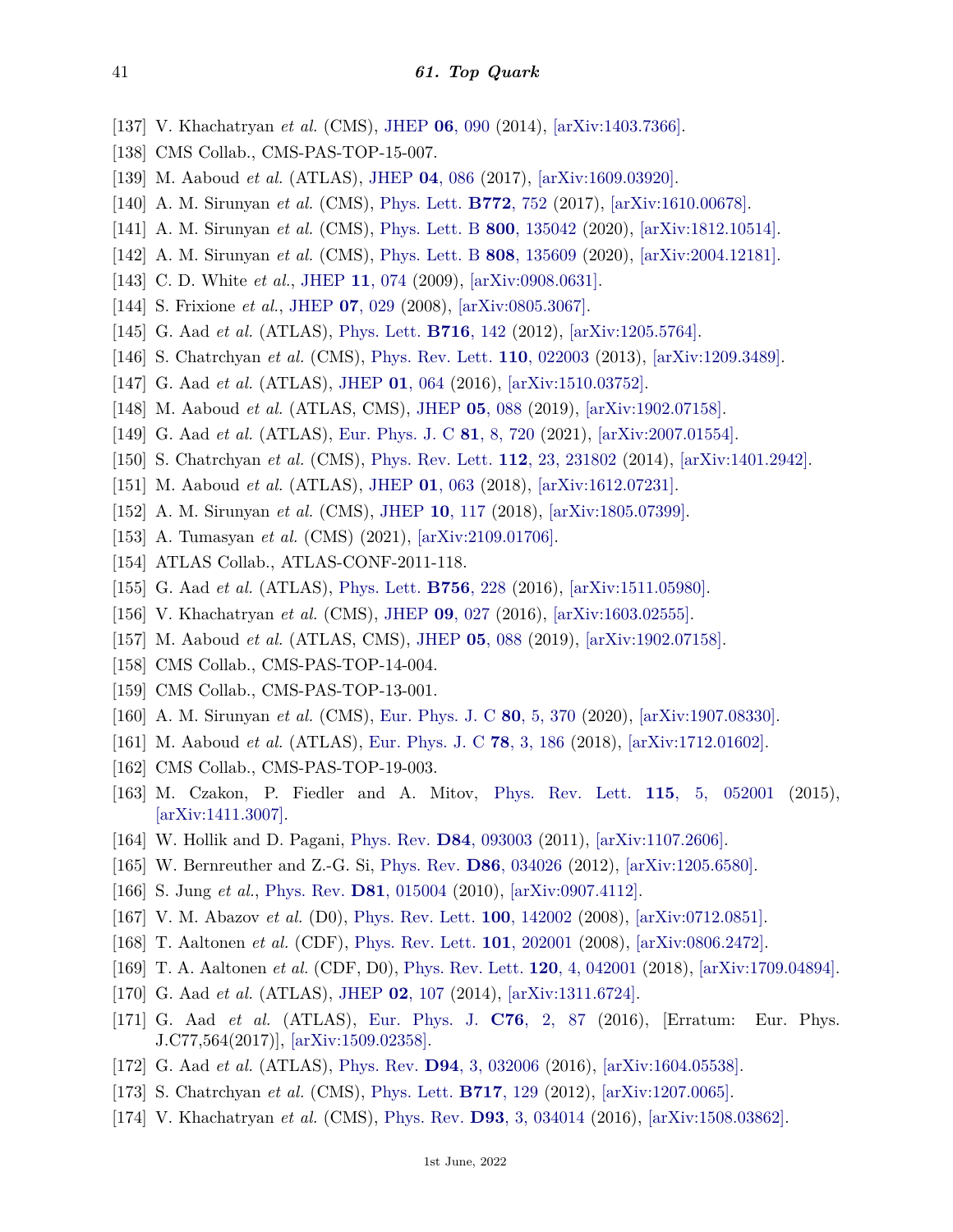- <span id="page-41-0"></span>[175] V. Khachatryan *et al.* (CMS), [Phys. Lett.](http://doi.org/10.1016/j.physletb.2016.07.006) **[B760](http://doi.org/10.1016/j.physletb.2016.07.006)**, 365 (2016), [\[arXiv:1603.06221\].](https://arxiv.org/abs/1603.06221)
- <span id="page-41-1"></span>[176] M. Czakon *et al.*, [Phys. Rev.](http://doi.org/10.1103/PhysRevD.98.014003) **D98**[, 1, 014003](http://doi.org/10.1103/PhysRevD.98.014003) (2018), [\[arXiv:1711.03945\].](https://arxiv.org/abs/1711.03945)
- <span id="page-41-2"></span>[177] V. Khachatryan *et al.* (CMS), [Phys. Lett.](http://doi.org/10.1016/j.physletb.2016.03.060) **[B757](http://doi.org/10.1016/j.physletb.2016.03.060)**, 154 (2016), [\[arXiv:1507.03119\].](https://arxiv.org/abs/1507.03119)
- <span id="page-41-3"></span>[178] G. Aad *et al.* (ATLAS), [Phys. Lett.](http://doi.org/10.1016/j.physletb.2016.02.055) **[B756](http://doi.org/10.1016/j.physletb.2016.02.055)**, 52 (2016), [\[arXiv:1512.06092\].](https://arxiv.org/abs/1512.06092)
- <span id="page-41-4"></span>[179] G. Aad *et al.* (ATLAS), [JHEP](http://doi.org/10.1007/JHEP05(2015)061) **05**[, 061](http://doi.org/10.1007/JHEP05(2015)061) (2015), [\[arXiv:1501.07383\].](https://arxiv.org/abs/1501.07383)
- <span id="page-41-5"></span>[180] S. Chatrchyan *et al.* (CMS), [JHEP](http://doi.org/10.1007/JHEP04(2014)191) **04**[, 191](http://doi.org/10.1007/JHEP04(2014)191) (2014), [\[arXiv:1402.3803\].](https://arxiv.org/abs/1402.3803)
- <span id="page-41-6"></span>[181] M. Aaboud *et al.* (ATLAS, CMS), [JHEP](http://doi.org/10.1007/JHEP04(2018)033) **04**[, 033](http://doi.org/10.1007/JHEP04(2018)033) (2018), [\[arXiv:1709.05327\].](https://arxiv.org/abs/1709.05327)
- <span id="page-41-7"></span>[182] ATLAS Collab., ATLAS-CONF-2019-026.
- <span id="page-41-8"></span>[183] CMS Collab., CMS-PAS-TOP-15-018.
- <span id="page-41-9"></span>[184] G. Aad *et al.* (ATLAS) (2021), [\[arXiv:2110.05453\].](https://arxiv.org/abs/2110.05453)
- <span id="page-41-10"></span>[185] F. Abe *et al.* (CDF), [Phys. Rev.](http://doi.org/10.1103/PhysRevD.50.2966) **D50**[, 2966](http://doi.org/10.1103/PhysRevD.50.2966) (1994).
- <span id="page-41-11"></span>[186] A. Abulencia *et al.* (CDF), [Phys. Rev.](http://doi.org/10.1103/PhysRevD.73.032003) **D73**[, 032003](http://doi.org/10.1103/PhysRevD.73.032003) (2006), [\[hep-ex/0510048\].](https://arxiv.org/abs/hep-ex/0510048)
- <span id="page-41-12"></span>[187] M. Aaboud *et al.* (ATLAS), [Eur. Phys. J.](http://doi.org/10.1140/epjc/s10052-019-6757-9) **C79**[, 4, 290](http://doi.org/10.1140/epjc/s10052-019-6757-9) (2019), [\[arXiv:1810.01772\].](https://arxiv.org/abs/1810.01772)
- <span id="page-41-13"></span>[188] V. Khachatryan *et al.* (CMS), [Phys. Rev.](http://doi.org/10.1103/PhysRevD.93.072004) **D93**[, 7, 072004](http://doi.org/10.1103/PhysRevD.93.072004) (2016), [\[arXiv:1509.04044\].](https://arxiv.org/abs/1509.04044)
- <span id="page-41-14"></span>[189] A. M. Sirunyan *et al.* (CMS), [Eur. Phys. J.](http://doi.org/10.1140/epjc/s10052-018-6332-9) **C78**[, 11, 891](http://doi.org/10.1140/epjc/s10052-018-6332-9) (2018), [\[arXiv:1805.01428\].](https://arxiv.org/abs/1805.01428)
- <span id="page-41-15"></span>[190] S. Argyropoulos and T. Sjöstrand, [JHEP](http://doi.org/10.1007/JHEP11(2014)043) **11**[, 043](http://doi.org/10.1007/JHEP11(2014)043) (2014), [\[arXiv:1407.6653\].](https://arxiv.org/abs/1407.6653)
- <span id="page-41-16"></span>[191] J. R. Christiansen and P. Z. Skands, [JHEP](http://doi.org/10.1007/JHEP08(2015)003) **08**[, 003](http://doi.org/10.1007/JHEP08(2015)003) (2015), [\[arXiv:1505.01681\].](https://arxiv.org/abs/1505.01681)
- <span id="page-41-17"></span>[192] A. M. Sirunyan *et al.* (CMS), Phys. Rev. Lett. **124**, 20, 202001 (2020), [\[arXiv:1911.03800\].](https://arxiv.org/abs/1911.03800)
- <span id="page-41-18"></span>[193] V. M. Abazov *et al.* (D0), [Nature](http://doi.org/10.1038/nature02589) **429**[, 638](http://doi.org/10.1038/nature02589) (2004), [\[hep-ex/0406031\].](https://arxiv.org/abs/hep-ex/0406031)
- <span id="page-41-19"></span>[194] K. Kondo, T. Chikamatsu and S. H. Kim, [J. Phys. Soc. Jap.](http://doi.org/10.1143/JPSJ.62.1177) **62**[, 1177](http://doi.org/10.1143/JPSJ.62.1177) (1993).
- <span id="page-41-20"></span>[195] R. H. Dalitz and G. R. Goldstein, [Phys. Rev.](http://doi.org/10.1103/PhysRevD.45.1531) **D45**[, 1531](http://doi.org/10.1103/PhysRevD.45.1531) (1992); R. H. Dalitz and G. R. Goldstein, [Phys. Lett.](http://doi.org/10.1016/0370-2693(92)91904-N) **[B287](http://doi.org/10.1016/0370-2693(92)91904-N)**, 225 (1992).
- <span id="page-41-21"></span>[196] V. M. Abazov *et al.* (D0), [Phys. Rev. Lett.](http://doi.org/10.1103/PhysRevLett.113.032002) **113**[, 032002](http://doi.org/10.1103/PhysRevLett.113.032002) (2014), [\[arXiv:1405.1756\].](https://arxiv.org/abs/1405.1756)
- <span id="page-41-22"></span>[197] L. Sonnenschein, [Phys. Rev.](http://doi.org/10.1103/PhysRevD.78.079902) **D73**[, 054015](http://doi.org/10.1103/PhysRevD.78.079902) (2006), [Erratum: Phys. Rev.D78,079902(2008)], [\[hep-ph/0603011\].](https://arxiv.org/abs/hep-ph/0603011)
- <span id="page-41-23"></span>[198] G. Aad *et al.* (ATLAS), [Eur. Phys. J.](http://doi.org/10.1140/epjc/s10052-015-3544-0) **C75**[, 7, 330](http://doi.org/10.1140/epjc/s10052-015-3544-0) (2015), [\[arXiv:1503.05427\].](https://arxiv.org/abs/1503.05427)
- <span id="page-41-24"></span>[199] A. M. Sirunyan *et al.* (CMS), [Phys. Rev.](http://doi.org/10.1103/PhysRevD.96.032002) **D96**[, 3, 032002](http://doi.org/10.1103/PhysRevD.96.032002) (2017), [\[arXiv:1704.06142\].](https://arxiv.org/abs/1704.06142)
- <span id="page-41-25"></span>[200] C. G. Lester and D. J. Summers, [Phys. Lett.](http://doi.org/10.1016/S0370-2693(99)00945-4) **[B463](http://doi.org/10.1016/S0370-2693(99)00945-4)**, 99 (1999), [\[hep-ph/9906349\].](https://arxiv.org/abs/hep-ph/9906349)
- <span id="page-41-26"></span>[201] A. M. Sirunyan *et al.* (CMS), [Eur. Phys. J.](http://doi.org/10.1140/epjc/s10052-019-6788-2) **C79**[, 4, 313](http://doi.org/10.1140/epjc/s10052-019-6788-2) (2019), [\[arXiv:1812.10534\].](https://arxiv.org/abs/1812.10534)
- <span id="page-41-27"></span>[202] M. Aaboud *et al.* (ATLAS), [JHEP](http://doi.org/10.1007/JHEP09(2017)118) **09**[, 118](http://doi.org/10.1007/JHEP09(2017)118) (2017), [\[arXiv:1702.07546\].](https://arxiv.org/abs/1702.07546)
- <span id="page-41-28"></span>[203] CMS Collab., CMS-PAS-TOP-19-009.
- <span id="page-41-29"></span>[204] The Tevatron Electroweak Working Group and Aaltonen, T., For the CDF and D0 Collab., arXiv:1608.01881, FERMILAB-CONF-16-298-E.
- <span id="page-41-30"></span>[205] B. Abbott *et al.* (D0), [Phys. Rev.](http://doi.org/10.1103/PhysRevD.60.052001) **D60**[, 052001](http://doi.org/10.1103/PhysRevD.60.052001) (1999), [\[hep-ex/9808029\];](https://arxiv.org/abs/hep-ex/9808029) F. Abe *et al.* (CDF), [Phys. Rev. Lett.](http://doi.org/10.1103/PhysRevLett.82.271) **82**[, 271](http://doi.org/10.1103/PhysRevLett.82.271) (1999), [Erratum: Phys. Rev. Lett.82,2808(1999)], [\[hep-ex/9810029\].](https://arxiv.org/abs/hep-ex/9810029)
- <span id="page-41-31"></span>[206] T. Aaltonen *et al.* (CDF), [Phys. Rev.](http://doi.org/10.1103/PhysRevD.92.032003) **D92**[, 3, 032003](http://doi.org/10.1103/PhysRevD.92.032003) (2015), [\[arXiv:1505.00500\].](https://arxiv.org/abs/1505.00500)
- <span id="page-41-32"></span>[207] T. A. Aaltonen *et al.* (CDF), [Phys. Rev.](http://doi.org/10.1103/PhysRevD.90.091101) **D90**[, 9, 091101](http://doi.org/10.1103/PhysRevD.90.091101) (2014), [\[arXiv:1409.4906\].](https://arxiv.org/abs/1409.4906)
- <span id="page-41-33"></span>[208] A. M. Sirunyan *et al.* (CMS), [Eur. Phys. J.](http://doi.org/10.1140/epjc/s10052-017-4912-8) **C77**[, 5, 354](http://doi.org/10.1140/epjc/s10052-017-4912-8) (2017), [\[arXiv:1703.02530\].](https://arxiv.org/abs/1703.02530)
- <span id="page-41-34"></span>[209] T. Aaltonen *et al.* (CDF), [Phys. Lett.](http://doi.org/10.1016/j.physletb.2011.03.041) **[B698](http://doi.org/10.1016/j.physletb.2011.03.041)**, 371 (2011), [\[arXiv:1101.4926\].](https://arxiv.org/abs/1101.4926)
- <span id="page-41-35"></span>[210] CMS Collab., CMS-PAS-TOP-12-030.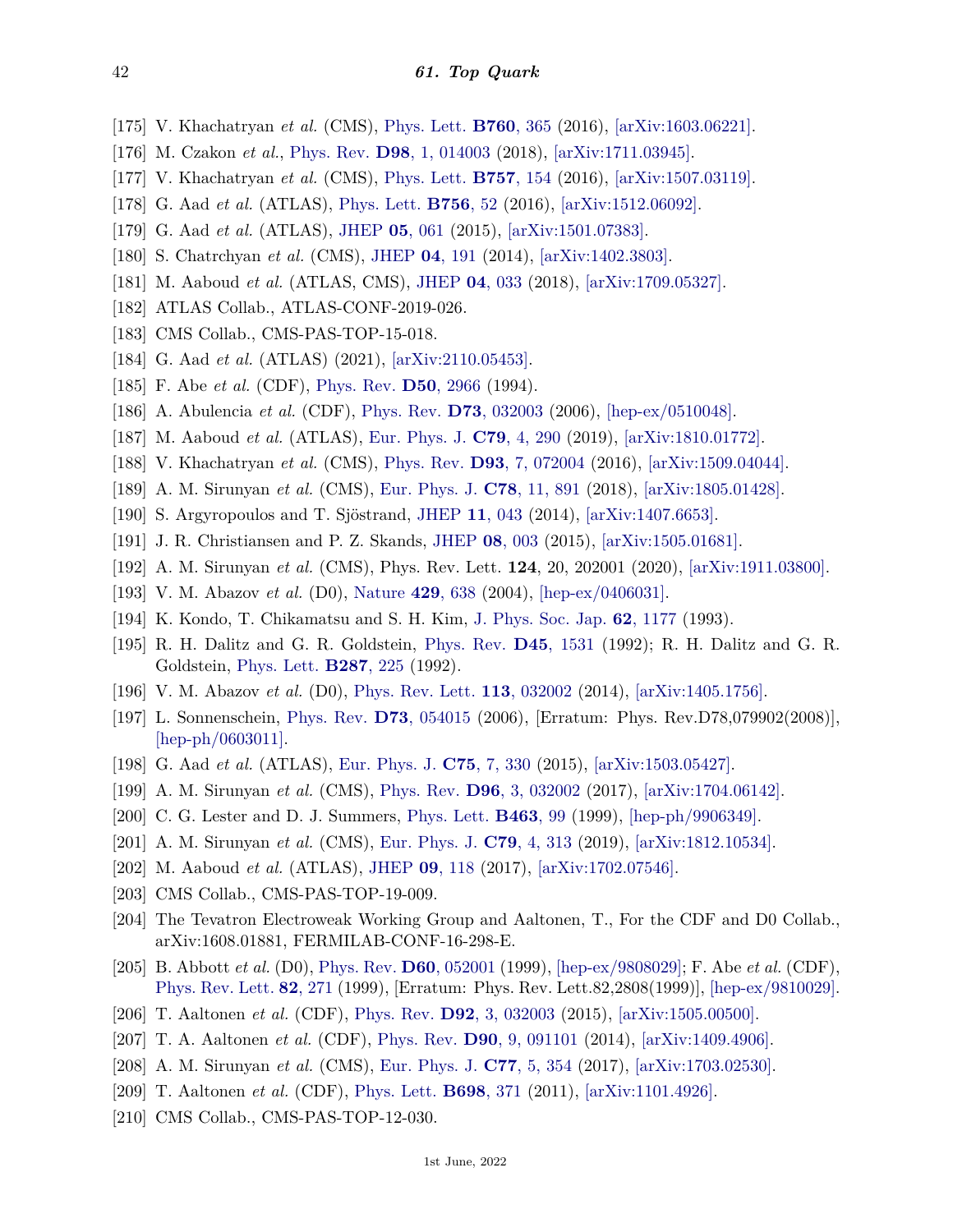- <span id="page-42-0"></span>[211] T. Aaltonen *et al.* (CDF), [Phys. Rev.](http://doi.org/10.1103/PhysRevD.80.051104) **D80**[, 051104](http://doi.org/10.1103/PhysRevD.80.051104) (2009), [\[arXiv:0906.5371\].](https://arxiv.org/abs/0906.5371)
- <span id="page-42-1"></span>[212] ATLAS Collab., ATLAS-CONF-2019-046.
- <span id="page-42-2"></span>[213] V. Khachatryan *et al.* (CMS), [Phys. Rev.](http://doi.org/10.1103/PhysRevD.93.092006) **D93**[, 9, 092006](http://doi.org/10.1103/PhysRevD.93.092006) (2016), [\[arXiv:1603.06536\].](https://arxiv.org/abs/1603.06536)
- <span id="page-42-3"></span>[214] V. Khachatryan *et al.* (CMS), [JHEP](http://doi.org/10.1007/JHEP12(2016)123) **12**[, 123](http://doi.org/10.1007/JHEP12(2016)123) (2016), [\[arXiv:1608.03560\].](https://arxiv.org/abs/1608.03560)
- <span id="page-42-4"></span>[215] CMS Collab., CMS-PAS-TOP-15-002.
- <span id="page-42-5"></span>[216] CMS Collab., CMS-PAS-TOP-16-002.
- <span id="page-42-6"></span>[217] V. M. Abazov *et al.* (D0), [Phys. Rev. Lett.](http://doi.org/10.1103/PhysRevLett.100.192004) **100**[, 192004](http://doi.org/10.1103/PhysRevLett.100.192004) (2008), [\[arXiv:0803.2779\];](https://arxiv.org/abs/0803.2779) S. Chatrchyan *et al.* (CMS), [Phys. Lett.](http://doi.org/10.1016/j.physletb.2014.08.040) **[B728](http://doi.org/10.1016/j.physletb.2014.08.040)**, 496 (2014), [Erratum: Phys. Lett.B738,526(2014)], [\[arXiv:1307.1907\];](https://arxiv.org/abs/1307.1907) V. M. Abazov *et al.* (D0), [Phys. Lett.](http://doi.org/10.1016/j.physletb.2011.08.015) **[B703](http://doi.org/10.1016/j.physletb.2011.08.015)**, 422 (2011), [\[arXiv:1104.2887\];](https://arxiv.org/abs/1104.2887) ATLAS Collab., ATLAS-CONF-2019-041; U. Langenfeld, S. Moch and P. Uwer, [Phys. Rev.](http://doi.org/10.1103/PhysRevD.80.054009) **D80**[, 054009](http://doi.org/10.1103/PhysRevD.80.054009) (2009), [\[arXiv:0906.5273\];](https://arxiv.org/abs/0906.5273) J. Fuster *et al.*, [Eur. Phys. J. C](http://doi.org/10.1140/epjc/s10052-017-5354-z) **77**[, 11, 794](http://doi.org/10.1140/epjc/s10052-017-5354-z) (2017), [\[arXiv:1704.00540\].](https://arxiv.org/abs/1704.00540)
- <span id="page-42-7"></span>[218] G. Aad *et al.* (ATLAS) (2019), [\[arXiv:1905.02302\].](https://arxiv.org/abs/1905.02302)
- <span id="page-42-8"></span>[219] CMS Collab., CMS-PAS-TOP-13-006 (2016).
- <span id="page-42-9"></span>[220] CDF Collab., CDF conference note 11080 (2014).
- <span id="page-42-10"></span>[221] V. M. Abazov *et al.* (D0), [Phys. Rev.](http://doi.org/10.1103/PhysRevD.91.112003) **D91**[, 11, 112003](http://doi.org/10.1103/PhysRevD.91.112003) (2015), [\[arXiv:1501.07912\].](https://arxiv.org/abs/1501.07912)
- <span id="page-42-11"></span>[222] CMS Collab., CMS-PAS-TOP-13-005.
- <span id="page-42-12"></span>[223] A. H. Hoang, [Ann. Rev. Nucl. Part. Sci.](http://doi.org/10.1146/annurev-nucl-101918-023530) **70**[, 225](http://doi.org/10.1146/annurev-nucl-101918-023530) (2020), [\[arXiv:2004.12915\].](https://arxiv.org/abs/2004.12915)
- <span id="page-42-13"></span>[224] M. Beneke *et al.*, [Phys. Lett.](http://doi.org/10.1016/j.physletb.2017.10.054) **[B775](http://doi.org/10.1016/j.physletb.2017.10.054)**, 63 (2017), [\[arXiv:1605.03609\].](https://arxiv.org/abs/1605.03609)
- <span id="page-42-14"></span>[225] A. H. Hoang, C. Lepenik and M. Preisser, [JHEP](http://doi.org/10.1007/JHEP09(2017)099) **09**[, 099](http://doi.org/10.1007/JHEP09(2017)099) (2017), [\[arXiv:1706.08526\].](https://arxiv.org/abs/1706.08526)
- <span id="page-42-15"></span>[226] A. H. Hoang *et al.*, Phys. Rev. Lett. **101**, 151602 (2008), [\[arXiv:0803.4214\].](https://arxiv.org/abs/0803.4214)
- <span id="page-42-16"></span>[227] ATLAS Collab., ATL-PHYS-PUB-2021-034.
- <span id="page-42-17"></span>[228] A. M. Sirunyan *et al.*, [Physics Letters B](http://doi.org/https://doi.org/10.1016/j.physletb.2020.135263) **803**[, 135263](http://doi.org/https://doi.org/10.1016/j.physletb.2020.135263) (2020), [\[arXiv:1909.09193\].](https://arxiv.org/abs/1909.09193)
- <span id="page-42-18"></span>[229] S. Catani *et al.*, [JHEP](http://doi.org/10.1007/JHEP08(2020)027) **08**[, 08, 027](http://doi.org/10.1007/JHEP08(2020)027) (2020), [\[arXiv:2005.00557\].](https://arxiv.org/abs/2005.00557)
- <span id="page-42-19"></span>[230] G. Aad *et al.* (ATLAS), [Phys. Lett.](http://doi.org/10.1016/j.physletb.2012.08.020) **[B716](http://doi.org/10.1016/j.physletb.2012.08.020)**, 1 (2012), [\[arXiv:1207.7214\].](https://arxiv.org/abs/1207.7214)
- <span id="page-42-20"></span>[231] S. Chatrchyan *et al.* (CMS), [Phys. Lett.](http://doi.org/10.1016/j.physletb.2012.08.021) **[B716](http://doi.org/10.1016/j.physletb.2012.08.021)**, 30 (2012), [\[arXiv:1207.7235\].](https://arxiv.org/abs/1207.7235)
- <span id="page-42-21"></span>[232] G. Degrassi *et al.*, [JHEP](http://doi.org/10.1007/JHEP08(2012)098) **08**[, 098](http://doi.org/10.1007/JHEP08(2012)098) (2012), [\[arXiv:1205.6497\].](https://arxiv.org/abs/1205.6497)
- <span id="page-42-22"></span>[233] S. Alekhin, A. Djouadi and S. Moch, [Phys. Lett.](http://doi.org/10.1016/j.physletb.2012.08.024) **[B716](http://doi.org/10.1016/j.physletb.2012.08.024)**, 214 (2012), [\[arXiv:1207.0980\].](https://arxiv.org/abs/1207.0980)
- <span id="page-42-23"></span>[234] T. Aaltonen *et al.* (CDF), [Phys. Rev.](http://doi.org/10.1103/PhysRevD.87.052013) **D87**[, 5, 052013](http://doi.org/10.1103/PhysRevD.87.052013) (2013), [\[arXiv:1210.6131\].](https://arxiv.org/abs/1210.6131)
- <span id="page-42-24"></span>[235] V. M. Abazov *et al.* (D0), [Phys. Rev.](http://doi.org/10.1103/PhysRevD.84.052005) **D84**[, 052005](http://doi.org/10.1103/PhysRevD.84.052005) (2011), [\[arXiv:1106.2063\].](https://arxiv.org/abs/1106.2063)
- <span id="page-42-25"></span>[236] G. Aad *et al.* (ATLAS), [Phys. Lett.](http://doi.org/10.1016/j.physletb.2013.12.010) **[B728](http://doi.org/10.1016/j.physletb.2013.12.010)**, 363 (2014), [\[arXiv:1310.6527\].](https://arxiv.org/abs/1310.6527)
- <span id="page-42-26"></span>[237] S. Chatrchyan *et al.* (CMS), [JHEP](http://doi.org/10.1007/JHEP06(2012)109) **06**[, 109](http://doi.org/10.1007/JHEP06(2012)109) (2012), [\[arXiv:1204.2807\].](https://arxiv.org/abs/1204.2807)
- <span id="page-42-27"></span>[238] S. Chatrchyan *et al.* (CMS), [Phys. Lett.](http://doi.org/10.1016/j.physletb.2017.04.028) **[B770](http://doi.org/10.1016/j.physletb.2017.04.028)**, 50 (2017), [\[arXiv:1610.09551\].](https://arxiv.org/abs/1610.09551)
- <span id="page-42-28"></span>[239] G. Mahlon and S. J. Parke, [Phys. Rev.](http://doi.org/10.1103/PhysRevD.53.4886) **D53**[, 4886](http://doi.org/10.1103/PhysRevD.53.4886) (1996), [\[hep-ph/9512264\];](https://arxiv.org/abs/hep-ph/9512264) G. Mahlon and S. J. Parke, [Phys. Lett.](http://doi.org/10.1016/S0370-2693(97)00987-8) **[B411](http://doi.org/10.1016/S0370-2693(97)00987-8)**, 173 (1997), [\[hep-ph/9706304\].](https://arxiv.org/abs/hep-ph/9706304)
- [240] G.R. Goldstein, in *Spin 96: Proceedings of the 12th International Symposium on High Energy Spin Physics,* Amsterdam, 1996, ed. C.W. Jager (World Scientific, Singapore, 1997), p. 328.
- <span id="page-42-29"></span>[241] T. Stelzer and S. Willenbrock, [Phys. Lett.](http://doi.org/10.1016/0370-2693(96)00178-5) **[B374](http://doi.org/10.1016/0370-2693(96)00178-5)**, 169 (1996), [\[hep-ph/9512292\].](https://arxiv.org/abs/hep-ph/9512292)
- <span id="page-42-30"></span>[242] W. Bernreuther *et al.*, [Nucl. Phys.](http://doi.org/10.1016/j.nuclphysb.2004.04.019) **[B690](http://doi.org/10.1016/j.nuclphysb.2004.04.019)**, 81 (2004), [\[hep-ph/0403035\].](https://arxiv.org/abs/hep-ph/0403035)
- <span id="page-42-31"></span>[243] A. Brandenburg, Z. G. Si and P. Uwer, [Phys. Lett.](http://doi.org/10.1016/S0370-2693(02)02098-1) **[B539](http://doi.org/10.1016/S0370-2693(02)02098-1)**, 235 (2002), [\[hep-ph/0205023\].](https://arxiv.org/abs/hep-ph/0205023)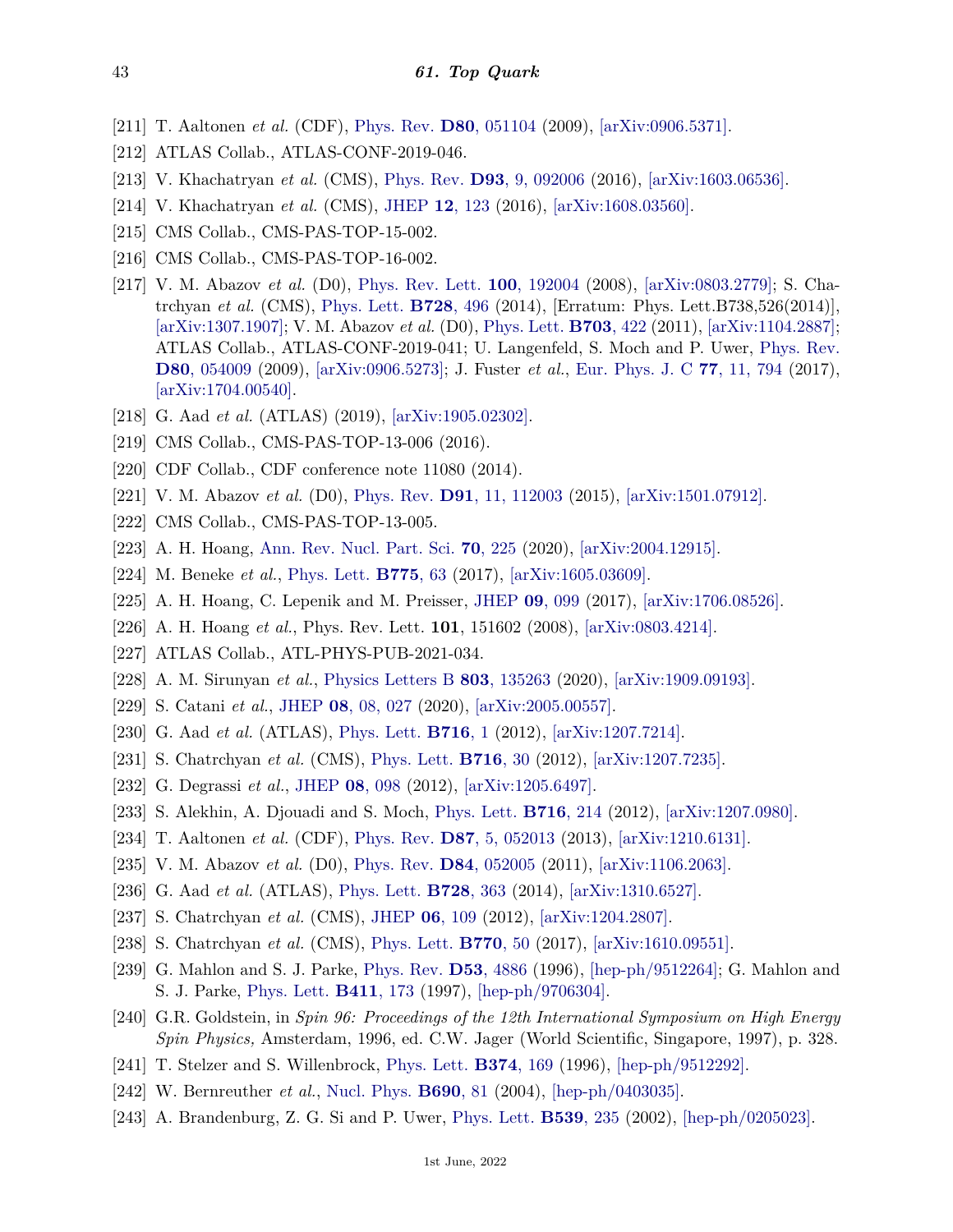- <span id="page-43-0"></span>[244] CDF Collab., CDF conference note 10719 (2011).
- <span id="page-43-1"></span>[245] CDF Collab., CDF conference note 10211 (2010).
- <span id="page-43-2"></span>[246] V. M. Abazov *et al.* (D0), [Phys. Lett.](http://doi.org/10.1016/j.physletb.2016.03.053) **[B757](http://doi.org/10.1016/j.physletb.2016.03.053)**, 199 (2016), [\[arXiv:1512.08818\].](https://arxiv.org/abs/1512.08818)
- <span id="page-43-3"></span>[247] V. M. Abazov *et al.* (D0), [Phys. Rev.](http://doi.org/10.1103/PhysRevD.95.011101) **D95**[, 1, 011101](http://doi.org/10.1103/PhysRevD.95.011101) (2017), [\[arXiv:1607.07627\].](https://arxiv.org/abs/1607.07627)
- <span id="page-43-4"></span>[248] V. M. Abazov *et al.* (D0), [Phys. Rev.](http://doi.org/10.1103/PhysRevD.92.052007) **D92**[, 052007](http://doi.org/10.1103/PhysRevD.92.052007) (2015), [\[arXiv:1507.05666\].](https://arxiv.org/abs/1507.05666)
- <span id="page-43-5"></span>[249] G. Mahlon and S. J. Parke, [Phys. Rev.](http://doi.org/10.1103/PhysRevD.81.074024) **D81**[, 074024](http://doi.org/10.1103/PhysRevD.81.074024) (2010), [\[arXiv:1001.3422\].](https://arxiv.org/abs/1001.3422)
- <span id="page-43-6"></span>[250] G. Aad *et al.* (ATLAS), [Phys. Rev.](http://doi.org/10.1103/PhysRevD.90.112016) **D90**[, 11, 112016](http://doi.org/10.1103/PhysRevD.90.112016) (2014), [\[arXiv:1407.4314\].](https://arxiv.org/abs/1407.4314)
- [251] G. Aad *et al.* (ATLAS), [Phys. Rev. Lett.](http://doi.org/10.1103/PhysRevLett.114.142001) **114**[, 14, 142001](http://doi.org/10.1103/PhysRevLett.114.142001) (2015), [\[arXiv:1412.4742\].](https://arxiv.org/abs/1412.4742)
- [252] G. Aad *et al.* (ATLAS), [Phys. Rev.](http://doi.org/10.1103/PhysRevD.93.012002) **D93**[, 1, 012002](http://doi.org/10.1103/PhysRevD.93.012002) (2016), [\[arXiv:1510.07478\].](https://arxiv.org/abs/1510.07478)
- [253] S. Chatrchyan *et al.* (CMS), [Phys. Rev. Lett.](http://doi.org/10.1103/PhysRevLett.112.182001) **112**[, 18, 182001](http://doi.org/10.1103/PhysRevLett.112.182001) (2014), [\[arXiv:1311.3924\].](https://arxiv.org/abs/1311.3924)
- [254] V. Khachatryan *et al.* (CMS), [Phys. Lett.](http://doi.org/10.1016/j.physletb.2016.05.005) **[B758](http://doi.org/10.1016/j.physletb.2016.05.005)**, 321 (2016), [\[arXiv:1511.06170\].](https://arxiv.org/abs/1511.06170)
- <span id="page-43-7"></span>[255] V. Khachatryan *et al.* (CMS), [Phys. Rev.](http://doi.org/10.1103/PhysRevD.93.052007) **D93**[, 5, 052007](http://doi.org/10.1103/PhysRevD.93.052007) (2016), [\[arXiv:1601.01107\].](https://arxiv.org/abs/1601.01107)
- <span id="page-43-8"></span>[256] M. Aaboud *et al.* (ATLAS), [Eur. Phys. J. C](http://doi.org/10.1140/epjc/s10052-020-8181-6) **80**[, 8, 754](http://doi.org/10.1140/epjc/s10052-020-8181-6) (2020), [\[arXiv:1903.07570\].](https://arxiv.org/abs/1903.07570)
- <span id="page-43-9"></span>[257] A. M. Sirunyan *et al.* (CMS), [Phys. Rev.](http://doi.org/10.1103/PhysRevD.100.072002) **D100**[, 7, 072002](http://doi.org/10.1103/PhysRevD.100.072002) (2019), [\[arXiv:1907.03729\].](https://arxiv.org/abs/1907.03729)
- <span id="page-43-10"></span>[258] W. Bernreuther, D. Heisler and Z.-G. Si, [JHEP](http://doi.org/10.1007/JHEP12(2015)026) **12**[, 026](http://doi.org/10.1007/JHEP12(2015)026) (2015), [\[arXiv:1508.05271\].](https://arxiv.org/abs/1508.05271)
- <span id="page-43-11"></span>[259] M. Aaboud *et al.* (ATLAS), [JHEP](http://doi.org/10.1007/JHEP03(2017)113) **03**[, 113](http://doi.org/10.1007/JHEP03(2017)113) (2017), [\[arXiv:1612.07004\].](https://arxiv.org/abs/1612.07004)
- <span id="page-43-12"></span>[260] A. F. Falk and M. E. Peskin, [Phys. Rev.](http://doi.org/10.1103/PhysRevD.49.3320) **D49**[, 3320](http://doi.org/10.1103/PhysRevD.49.3320) (1994), [\[hep-ph/9308241\].](https://arxiv.org/abs/hep-ph/9308241)
- <span id="page-43-13"></span>[261] T. A. Aaltonen *et al.* (CDF), [Phys. Rev. Lett.](http://doi.org/10.1103/PhysRevLett.111.202001) **111**[, 20, 202001](http://doi.org/10.1103/PhysRevLett.111.202001) (2013), [\[arXiv:1308.4050\].](https://arxiv.org/abs/1308.4050)
- <span id="page-43-14"></span>[262] CMS Collab., CMS-PAS-TOP-16-019.
- <span id="page-43-15"></span>[263] M. Aaboud *et al.* (ATLAS), [Eur. Phys. J.](http://doi.org/10.1140/epjc/s10052-018-5595-5) **C78**[, 2, 129](http://doi.org/10.1140/epjc/s10052-018-5595-5) (2018), [\[arXiv:1709.04207\].](https://arxiv.org/abs/1709.04207)
- <span id="page-43-16"></span>[264] ATLAS Collab., ATLAS-CONF-2019-038.
- <span id="page-43-17"></span>[265] V. M. Abazov *et al.* (D0), [Phys. Rev.](http://doi.org/10.1103/PhysRevD.85.091104) **D85**[, 091104](http://doi.org/10.1103/PhysRevD.85.091104) (2012), [\[arXiv:1201.4156\].](https://arxiv.org/abs/1201.4156)
- <span id="page-43-18"></span>[266] G. L. Kane, G. A. Ladinsky and C. P. Yuan, [Phys. Rev.](http://doi.org/10.1103/PhysRevD.45.124) **D45**[, 124](http://doi.org/10.1103/PhysRevD.45.124) (1992).
- <span id="page-43-19"></span>[267] A. Czarnecki, J. G. Korner and J. H. Piclum, [Phys. Rev.](http://doi.org/10.1103/PhysRevD.81.111503) **D81**[, 111503](http://doi.org/10.1103/PhysRevD.81.111503) (2010), [\[arXiv:1005.2625\].](https://arxiv.org/abs/1005.2625)
- <span id="page-43-20"></span>[268] T. Aaltonen *et al.* (CDF, D0), [Phys. Rev.](http://doi.org/10.1103/PhysRevD.85.071106) **D85**[, 071106](http://doi.org/10.1103/PhysRevD.85.071106) (2012), [\[arXiv:1202.5272\].](https://arxiv.org/abs/1202.5272)
- <span id="page-43-21"></span>[269] G. Aad *et al.* (ATLAS), [JHEP](http://doi.org/10.1007/JHEP06(2012)088) **06**[, 088](http://doi.org/10.1007/JHEP06(2012)088) (2012), [\[arXiv:1205.2484\].](https://arxiv.org/abs/1205.2484)
- <span id="page-43-22"></span>[270] S. Chatrchyan *et al.* (CMS), [JHEP](http://doi.org/10.1007/JHEP10(2013)167) **10**[, 167](http://doi.org/10.1007/JHEP10(2013)167) (2013), [\[arXiv:1308.3879\].](https://arxiv.org/abs/1308.3879)
- <span id="page-43-23"></span>[271] ATLAS and CMS Collab., ATLAS-CONF-2013-033, CMS-PAS-TOP-12-025.
- <span id="page-43-24"></span>[272] M. Aaboud *et al.* (ATLAS), [Eur. Phys. J.](http://doi.org/10.1140/epjc/s10052-018-6520-7) **C77**[, 4, 264](http://doi.org/10.1140/epjc/s10052-018-6520-7) (2017), [Erratum: Eur. Phys. J.C79,no.1,19(2019)], [\[arXiv:1612.02577\].](https://arxiv.org/abs/1612.02577)
- <span id="page-43-25"></span>[273] V. Khachatryan *et al.* (CMS), [Phys. Lett.](http://doi.org/10.1016/j.physletb.2016.10.007) **[B762](http://doi.org/10.1016/j.physletb.2016.10.007)**, 512 (2016), [\[arXiv:1605.09047\].](https://arxiv.org/abs/1605.09047)
- <span id="page-43-26"></span>[274] CMS Collab., CMS-PAS-TOP-14-017.
- <span id="page-43-27"></span>[275] V. Khachatryan *et al.* (CMS), [JHEP](http://doi.org/10.1007/JHEP01(2015)053) **01**[, 053](http://doi.org/10.1007/JHEP01(2015)053) (2015), [\[arXiv:1410.1154\].](https://arxiv.org/abs/1410.1154)
- <span id="page-43-28"></span>[276] G. Aad *et al.* (CMS, ATLAS), [JHEP](http://doi.org/10.1007/JHEP08(2020)051) **08**[, 08, 051](http://doi.org/10.1007/JHEP08(2020)051) (2020), [\[arXiv:2005.03799\].](https://arxiv.org/abs/2005.03799)
- <span id="page-43-29"></span>[277] T. Aaltonen *et al.* (CDF), [Phys. Rev.](http://doi.org/10.1103/PhysRevD.87.031104) **D87**[, 3, 031104](http://doi.org/10.1103/PhysRevD.87.031104) (2013), [\[arXiv:1211.4523\].](https://arxiv.org/abs/1211.4523)
- <span id="page-43-30"></span>[278] D. Choudhury, T. M. P. Tait and C. E. M. Wagner, [Phys. Rev.](http://doi.org/10.1103/PhysRevD.65.053002) **D65**[, 053002](http://doi.org/10.1103/PhysRevD.65.053002) (2002), [\[hep](https://arxiv.org/abs/hep-ph/0109097)[ph/0109097\].](https://arxiv.org/abs/hep-ph/0109097)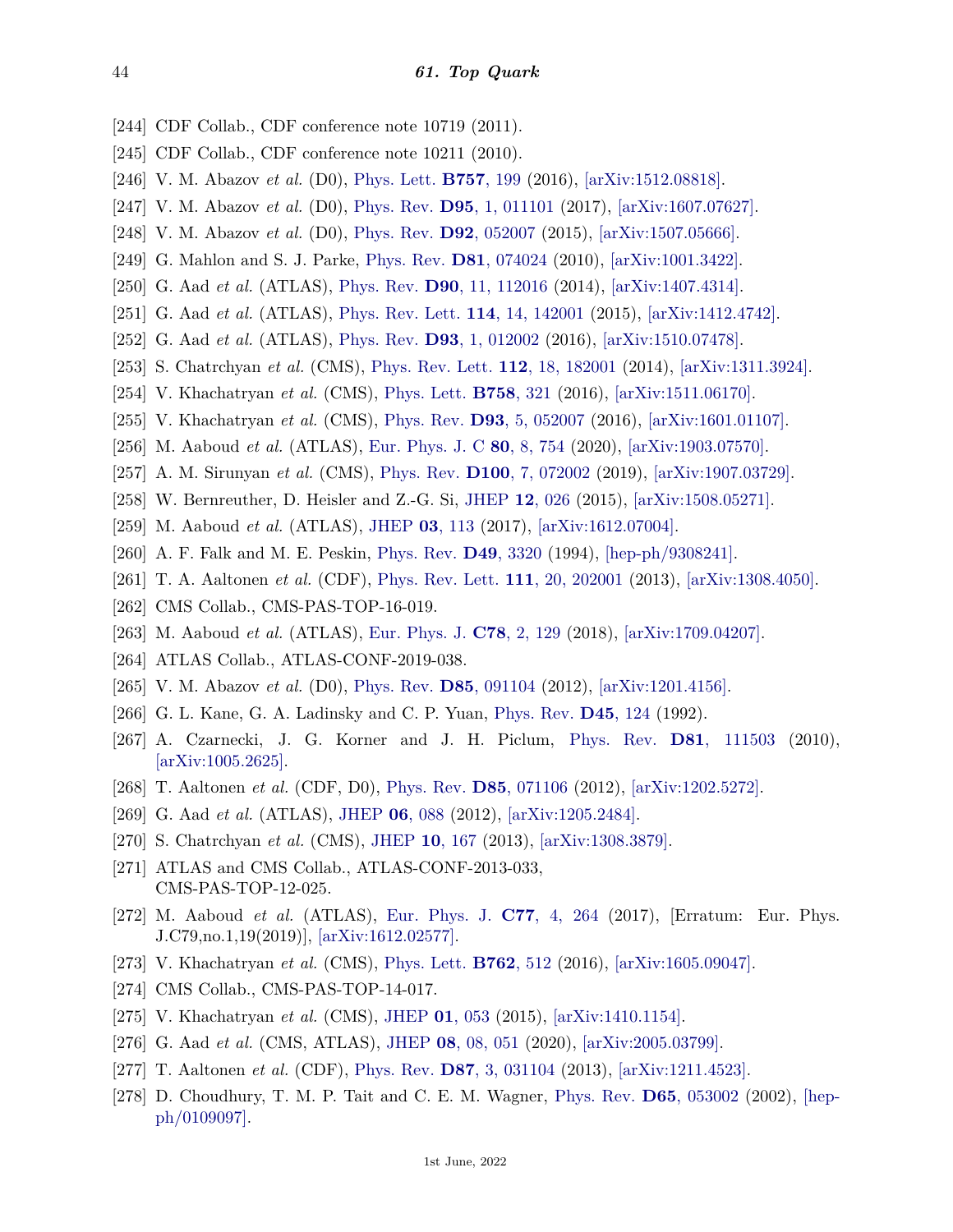- <span id="page-44-0"></span>[279] D. Chang, W.-F. Chang and E. Ma, [Phys. Rev.](http://doi.org/10.1103/PhysRevD.59.091503) **D59**[, 091503](http://doi.org/10.1103/PhysRevD.59.091503) (1999), [\[hep-ph/9810531\];](https://arxiv.org/abs/hep-ph/9810531) D. Chang, W.-F. Chang and E. Ma, [Phys. Rev.](http://doi.org/10.1103/PhysRevD.61.037301) **D61**[, 037301](http://doi.org/10.1103/PhysRevD.61.037301) (2000), [\[hep-ph/9909537\].](https://arxiv.org/abs/hep-ph/9909537)
- <span id="page-44-1"></span>[280] T. Aaltonen *et al.* (CDF), [Phys. Rev.](http://doi.org/10.1103/PhysRevD.88.032003) **D88**[, 3, 032003](http://doi.org/10.1103/PhysRevD.88.032003) (2013), [\[arXiv:1304.4141\].](https://arxiv.org/abs/1304.4141)
- <span id="page-44-2"></span>[281] V. M. Abazov *et al.* (D0), [Phys. Rev.](http://doi.org/10.1103/PhysRevD.90.051101) **D90**[, 5, 051101](http://doi.org/10.1103/PhysRevD.90.051101) (2014), [Erratum: Phys. Rev.D90,no.7,079904(2014)], [\[arXiv:1407.4837\].](https://arxiv.org/abs/1407.4837)
- <span id="page-44-3"></span>[282] G. Aad *et al.* (ATLAS), [JHEP](http://doi.org/10.1007/JHEP11(2013)031) **11**[, 031](http://doi.org/10.1007/JHEP11(2013)031) (2013), [\[arXiv:1307.4568\].](https://arxiv.org/abs/1307.4568)
- <span id="page-44-4"></span>[283] CMS Collab., CMS-PAS-TOP-11-031.
- <span id="page-44-5"></span>[284] T. Aaltonen *et al.* (CDF), [Phys. Rev.](http://doi.org/10.1103/PhysRevD.84.031104) **D84**[, 031104](http://doi.org/10.1103/PhysRevD.84.031104) (2011), [\[arXiv:1106.3970\].](https://arxiv.org/abs/1106.3970)
- <span id="page-44-6"></span>[285] G. Aad *et al.* (ATLAS), [Phys. Rev.](http://doi.org/10.1103/PhysRevD.91.072007) **D91**[, 7, 072007](http://doi.org/10.1103/PhysRevD.91.072007) (2015), [\[arXiv:1502.00586\].](https://arxiv.org/abs/1502.00586)
- <span id="page-44-7"></span>[286] M. Aaboud *et al.* (ATLAS), [JHEP](http://doi.org/10.1007/JHEP11(2017)086) **11**[, 086](http://doi.org/10.1007/JHEP11(2017)086) (2017), [\[arXiv:1706.03046\].](https://arxiv.org/abs/1706.03046)
- <span id="page-44-8"></span>[287] K. Melnikov, M. Schulze and A. Scharf, [Phys. Rev.](http://doi.org/10.1103/PhysRevD.83.074013) **D83**[, 074013](http://doi.org/10.1103/PhysRevD.83.074013) (2011), [\[arXiv:1102.1967\].](https://arxiv.org/abs/1102.1967)
- <span id="page-44-9"></span>[288] A. M. Sirunyan *et al.* (CMS), [JHEP](http://doi.org/10.1007/JHEP10(2017)006) **10**[, 006](http://doi.org/10.1007/JHEP10(2017)006) (2017), [\[arXiv:1706.08128\].](https://arxiv.org/abs/1706.08128)
- <span id="page-44-10"></span>[289] M. Aaboud *et al.* (ATLAS), [Eur. Phys. J.](http://doi.org/10.1140/epjc/s10052-019-6849-6) **C79**[, 5, 382](http://doi.org/10.1140/epjc/s10052-019-6849-6) (2019), [\[arXiv:1812.01697\].](https://arxiv.org/abs/1812.01697)
- <span id="page-44-11"></span>[290] G. Bevilacqua *et al.*, [JHEP](http://doi.org/10.1007/JHEP10(2018)158) **10**[, 158](http://doi.org/10.1007/JHEP10(2018)158) (2018), [\[arXiv:1803.09916\].](https://arxiv.org/abs/1803.09916)
- <span id="page-44-12"></span>[291] G. Bevilacqua *et al.*, [JHEP](http://doi.org/10.1007/JHEP01(2019)188) **01**[, 188](http://doi.org/10.1007/JHEP01(2019)188) (2019), [\[arXiv:1809.08562\].](https://arxiv.org/abs/1809.08562)
- <span id="page-44-13"></span>[292] G. Aad *et al.* (ATLAS), [JHEP](http://doi.org/10.1007/JHEP09(2020)049) **09**[, 049](http://doi.org/10.1007/JHEP09(2020)049) (2020), [\[arXiv:2007.06946\].](https://arxiv.org/abs/2007.06946)
- <span id="page-44-14"></span>[293] A. M. Sirunyan *et al.* (CMS), [Phys. Lett.](http://doi.org/10.1016/j.physletb.2018.02.025) **[B779](http://doi.org/10.1016/j.physletb.2018.02.025)**, 358 (2018), [\[arXiv:1712.02825\].](https://arxiv.org/abs/1712.02825)
- <span id="page-44-15"></span>[294] A. Tumasyan *et al.* (CMS) (2021), [\[arXiv:2107.01508\].](https://arxiv.org/abs/2107.01508)
- <span id="page-44-16"></span>[295] CMS Collab., CMS-PAS-TOP-21-004.
- <span id="page-44-17"></span>[296] A. M. Sirunyan *et al.* (CMS), [Phys. Rev. Lett.](http://doi.org/10.1103/PhysRevLett.121.221802) **121**[, 22, 221802](http://doi.org/10.1103/PhysRevLett.121.221802) (2018), [\[arXiv:1808.02913\].](https://arxiv.org/abs/1808.02913)
- <span id="page-44-18"></span>[297] M. Cepeda *et al.* (HL/HE WG2 group) (2019), [\[arXiv:1902.00134\].](https://arxiv.org/abs/1902.00134)
- <span id="page-44-19"></span>[298] S. Chatrchyan *et al.* (CMS), [Phys. Rev. Lett.](http://doi.org/10.1103/PhysRevLett.110.172002) **110**[, 172002](http://doi.org/10.1103/PhysRevLett.110.172002) (2013), [\[arXiv:1303.3239\].](https://arxiv.org/abs/1303.3239)
- <span id="page-44-20"></span>[299] J. M. Campbell and R. K. Ellis, [JHEP](http://doi.org/10.1007/JHEP07(2012)052) **07**[, 052](http://doi.org/10.1007/JHEP07(2012)052) (2012), [\[arXiv:1204.5678\].](https://arxiv.org/abs/1204.5678)
- <span id="page-44-21"></span>[300] M. V. Garzelli *et al.*, [JHEP](http://doi.org/10.1007/JHEP11(2012)056) **11**[, 056](http://doi.org/10.1007/JHEP11(2012)056) (2012), [\[arXiv:1208.2665\].](https://arxiv.org/abs/1208.2665)
- <span id="page-44-22"></span>[301] ATLAS Collab., ATLAS-CONF-2012-126.
- <span id="page-44-23"></span>[302] G. Aad *et al.* (ATLAS), [JHEP](http://doi.org/10.1007/JHEP11(2015)172) **11**[, 172](http://doi.org/10.1007/JHEP11(2015)172) (2015), [\[arXiv:1509.05276\].](https://arxiv.org/abs/1509.05276)
- <span id="page-44-24"></span>[303] V. Khachatryan *et al.* (CMS), [JHEP](http://doi.org/10.1007/JHEP01(2016)096) **01**[, 096](http://doi.org/10.1007/JHEP01(2016)096) (2016), [\[arXiv:1510.01131\].](https://arxiv.org/abs/1510.01131)
- <span id="page-44-25"></span>[304] M. Aaboud *et al.* (ATLAS), [Phys. Rev.](http://doi.org/10.1103/PhysRevD.99.072009) **D99**[, 7, 072009](http://doi.org/10.1103/PhysRevD.99.072009) (2019), [\[arXiv:1901.03584\].](https://arxiv.org/abs/1901.03584)
- <span id="page-44-26"></span>[305] A. Broggio *et al.*, [JHEP](http://doi.org/10.1007/JHEP08(2019)039) **08**[, 039](http://doi.org/10.1007/JHEP08(2019)039) (2019), [\[arXiv:1907.04343\].](https://arxiv.org/abs/1907.04343)
- <span id="page-44-27"></span>[306] G. Aad *et al.* (ATLAS), [Eur. Phys. J. C](http://doi.org/10.1140/epjc/s10052-021-09439-4) **81**[, 737](http://doi.org/10.1140/epjc/s10052-021-09439-4) (2021), [\[arXiv:2103.12603\].](https://arxiv.org/abs/2103.12603)
- <span id="page-44-28"></span>[307] A. M. Sirunyan *et al.* (CMS), [JHEP](http://doi.org/10.1007/JHEP08(2018)011) **08**[, 011](http://doi.org/10.1007/JHEP08(2018)011) (2018), [\[arXiv:1711.02547\].](https://arxiv.org/abs/1711.02547)
- <span id="page-44-29"></span>[308] A. M. Sirunyan *et al.* (CMS), [JHEP](http://doi.org/10.1007/JHEP03(2020)056) **03**[, 056](http://doi.org/10.1007/JHEP03(2020)056) (2020), [\[arXiv:1907.11270\].](https://arxiv.org/abs/1907.11270)
- <span id="page-44-30"></span>[309] A. M. Sirunyan *et al.* (CMS), [JHEP](http://doi.org/10.1007/JHEP07(2017)003) **07**[, 003](http://doi.org/10.1007/JHEP07(2017)003) (2017), [\[arXiv:1702.01404\].](https://arxiv.org/abs/1702.01404)
- <span id="page-44-31"></span>[310] CMS Collab., CMS-PAS-TOP-20-010.
- <span id="page-44-32"></span>[311] G. Aad *et al.* (ATLAS), [JHEP](http://doi.org/10.1007/JHEP07(2020)124) **07**[, 124](http://doi.org/10.1007/JHEP07(2020)124) (2020), [\[arXiv:2002.07546\].](https://arxiv.org/abs/2002.07546)
- <span id="page-44-33"></span>[312] S. P. Martin [1–98](http://doi.org/10.1142/9789812839657_0001) (1997), [Adv. Ser. Direct. High Energy Phys.18,1(1998)], [\[hep-ph/9709356\].](https://arxiv.org/abs/hep-ph/9709356)
- <span id="page-44-34"></span>[313] C. T. Hill and E. H. Simmons, [Phys. Rept.](http://doi.org/10.1016/S0370-1573(03)00140-6) **381**[, 235](http://doi.org/10.1016/S0370-1573(03)00140-6) (2003), [Erratum: Phys. Rept.390,553(2004)], [\[hep-ph/0203079\].](https://arxiv.org/abs/hep-ph/0203079)
- <span id="page-44-35"></span>[314] C. T. Hill, [Phys. Lett.](http://doi.org/10.1016/0370-2693(91)91061-Y) **[B266](http://doi.org/10.1016/0370-2693(91)91061-Y)**, 419 (1991).
- <span id="page-44-36"></span>[315] C. T. Hill, [Phys. Lett.](http://doi.org/10.1016/0370-2693(94)01660-5) **[B345](http://doi.org/10.1016/0370-2693(94)01660-5)**, 483 (1995), [\[hep-ph/9411426\].](https://arxiv.org/abs/hep-ph/9411426)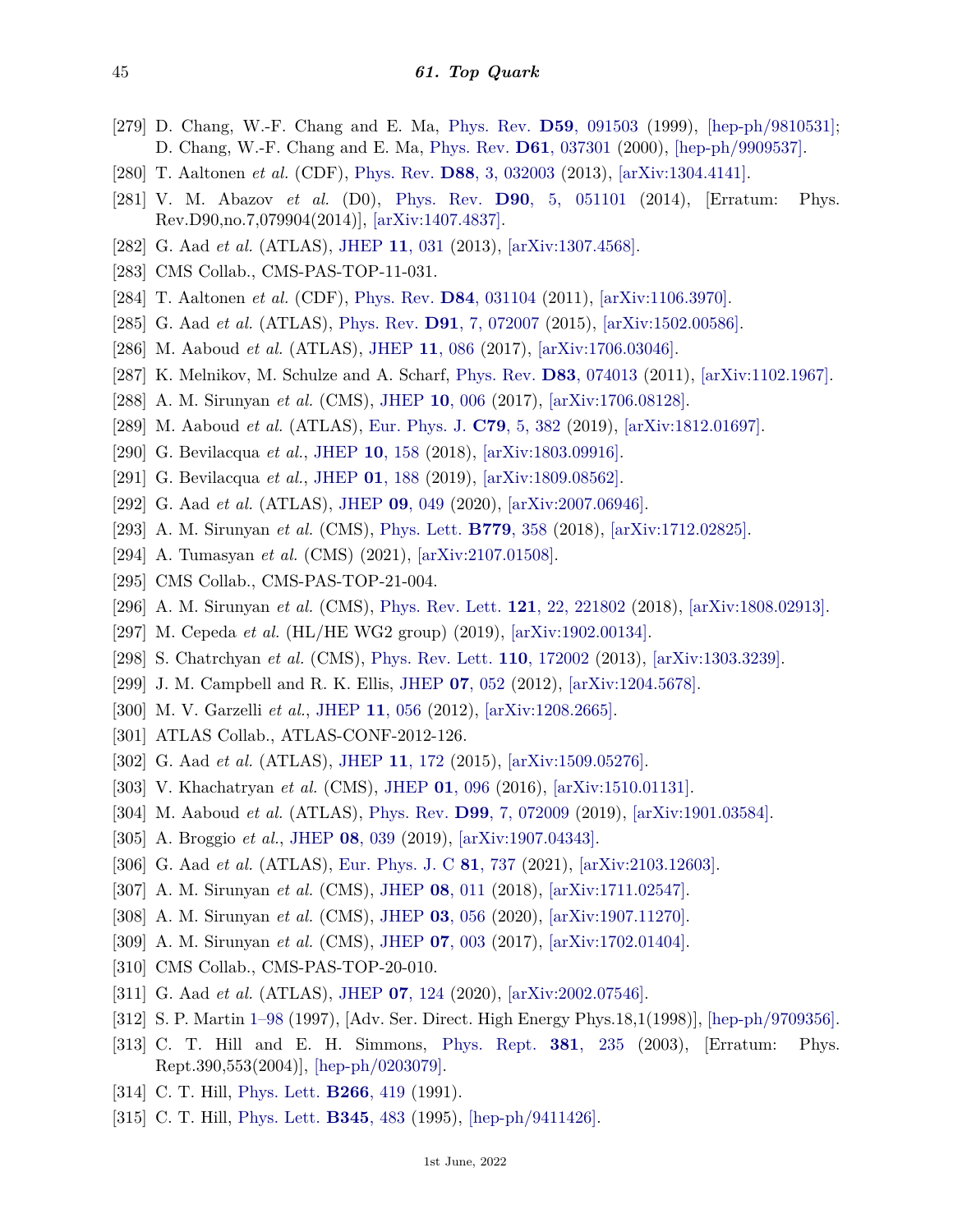- <span id="page-45-0"></span>[316] A. M. Sirunyan *et al.* (CMS) (2019), [\[arXiv:1908.06463\].](https://arxiv.org/abs/1908.06463)
- <span id="page-45-1"></span>[317] C. Zhang and S. Willenbrock, [Phys. Rev.](http://doi.org/10.1103/PhysRevD.83.034006) **D83**[, 034006](http://doi.org/10.1103/PhysRevD.83.034006) (2011), [\[arXiv:1008.3869\].](https://arxiv.org/abs/1008.3869)
- [318] J. A. Aguilar-Saavedra, [Nucl. Phys.](http://doi.org/10.1016/j.nuclphysb.2011.06.003) **B843**[, 638](http://doi.org/10.1016/j.nuclphysb.2011.06.003) (2011), [Erratum: Nucl. Phys.B851,443(2011)], [\[arXiv:1008.3562\].](https://arxiv.org/abs/1008.3562)
- <span id="page-45-2"></span>[319] D. Barducci *et al.* (2018), [\[arXiv:1802.07237\].](https://arxiv.org/abs/1802.07237)
- <span id="page-45-3"></span>[320] M. Aaboud *et al.* (ATLAS), [Phys. Rev. D](http://doi.org/10.1103/PhysRevD.99.052009) **99**[, 5, 052009](http://doi.org/10.1103/PhysRevD.99.052009) (2019), [\[arXiv:1811.02305\].](https://arxiv.org/abs/1811.02305)
- [321] Technical report, CERN, Geneva (2019), all figures including auxiliary figures are available at https://atlas.web.cern.ch/Atlas/GROUPS/PHYSICS/CONFNOTES/ATLAS-CONF-2019-026, URL <http://cds.cern.ch/record/2682109>.
- [322] Technical report, CERN, Geneva (2021), all figures including auxiliary figures are available at https://atlas.web.cern.ch/Atlas/GROUPS/PHYSICS/CONFNOTES/ATLAS-CONF-2021-027, URL <http://cds.cern.ch/record/2773738>.
- <span id="page-45-4"></span>[323] Technical report, CERN, Geneva (2021), all figures including auxiliary figures are available at https://atlas.web.cern.ch/Atlas/GROUPS/PHYSICS/CONFNOTES/ATLAS-CONF-2021-050, URL <http://cds.cern.ch/record/2782534>.
- <span id="page-45-5"></span>[324] A. M. Sirunyan *et al.* (CMS), [JHEP](http://doi.org/10.1007/JHEP06(2020)146) **06**[, 146](http://doi.org/10.1007/JHEP06(2020)146) (2020), [\[arXiv:1912.09540\].](https://arxiv.org/abs/1912.09540)
- [325] A. M. Sirunyan *et al.* (CMS), [Eur. Phys. J. C](http://doi.org/10.1140/epjc/s10052-019-7387-y) **79**[, 11, 886](http://doi.org/10.1140/epjc/s10052-019-7387-y) (2019), [\[arXiv:1903.11144\].](https://arxiv.org/abs/1903.11144)
- [326] Technical report, CERN, Geneva (2021), URL <https://cds.cern.ch/record/2776770>.
- [327] A. M. Sirunyan *et al.* (CMS), [JHEP](http://doi.org/10.1007/JHEP03(2021)095) **03**[, 095](http://doi.org/10.1007/JHEP03(2021)095) (2021), [\[arXiv:2012.04120\].](https://arxiv.org/abs/2012.04120)
- [328] CMS Collab., CMS-PAS-TOP-18-007 (2020).
- [329] Technical report, CERN, Geneva (2019), URL <https://cds.cern.ch/record/2668721>.
- <span id="page-45-6"></span>[330] A. Tumasyan *et al.* (CMS) (2021), [\[arXiv:2107.13896\].](https://arxiv.org/abs/2107.13896)
- <span id="page-45-7"></span>[331] A. Buckley *et al.*, [JHEP](http://doi.org/10.1007/JHEP04(2016)015) **04**[, 015](http://doi.org/10.1007/JHEP04(2016)015) (2016), [\[arXiv:1512.03360\].](https://arxiv.org/abs/1512.03360)
- [332] N. P. Hartland *et al.*, [JHEP](http://doi.org/10.1007/JHEP04(2019)100) **04**[, 100](http://doi.org/10.1007/JHEP04(2019)100) (2019), [\[arXiv:1901.05965\].](https://arxiv.org/abs/1901.05965)
- [333] I. Brivio *et al.* (2019), [\[arXiv:1910.03606\].](https://arxiv.org/abs/1910.03606)
- [334] G. Durieux *et al.*, [JHEP](http://doi.org/10.1007/JHEP12(2019)098) **12**[, 98](http://doi.org/10.1007/JHEP12(2019)098) (2019), [Erratum: JHEP 01, 195 (2021)], [\[arXiv:1907.10619\].](https://arxiv.org/abs/1907.10619)
- [335] J. Ellis *et al.*, [JHEP](http://doi.org/10.1007/JHEP04(2021)279) **04**[, 279](http://doi.org/10.1007/JHEP04(2021)279) (2021), [\[arXiv:2012.02779\].](https://arxiv.org/abs/2012.02779)
- [336] J. J. Ethier *et al.* (2021), [\[arXiv:2105.00006\].](https://arxiv.org/abs/2105.00006)
- <span id="page-45-8"></span>[337] V. Miralles *et al.* (2021), [\[arXiv:2107.13917\].](https://arxiv.org/abs/2107.13917)
- <span id="page-45-9"></span>[338] V. Barger, T. Han and D. G. E. Walker, [Phys. Rev. Lett.](http://doi.org/10.1103/PhysRevLett.100.031801) **100**[, 031801](http://doi.org/10.1103/PhysRevLett.100.031801) (2008), [\[hep](https://arxiv.org/abs/hep-ph/0612016)[ph/0612016\].](https://arxiv.org/abs/hep-ph/0612016)
- <span id="page-45-10"></span>[339] R. Frederix and F. Maltoni, [JHEP](http://doi.org/10.1088/1126-6708/2009/01/047) **01**[, 047](http://doi.org/10.1088/1126-6708/2009/01/047) (2009), [\[arXiv:0712.2355\].](https://arxiv.org/abs/0712.2355)
- <span id="page-45-11"></span>[340] T. Aaltonen *et al.* (CDF), [Phys. Rev. Lett.](http://doi.org/10.1103/PhysRevLett.110.121802) **110**[, 12, 121802](http://doi.org/10.1103/PhysRevLett.110.121802) (2013), [\[arXiv:1211.5363\].](https://arxiv.org/abs/1211.5363)
- <span id="page-45-12"></span>[341] D. Acosta *et al.* (CDF), [Phys. Rev. Lett.](http://doi.org/10.1103/PhysRevLett.94.211801) **94**[, 211801](http://doi.org/10.1103/PhysRevLett.94.211801) (2005), [\[hep-ex/0501050\].](https://arxiv.org/abs/hep-ex/0501050)
- <span id="page-45-13"></span>[342] T. Aaltonen *et al.* (CDF), [Phys. Rev.](http://doi.org/10.1103/PhysRevD.84.072003) **D84**[, 072003](http://doi.org/10.1103/PhysRevD.84.072003) (2011), [\[arXiv:1108.4755\].](https://arxiv.org/abs/1108.4755)
- <span id="page-45-14"></span>[343] A. Altheimer *et al.*, [J. Phys.](http://doi.org/10.1088/0954-3899/39/6/063001) **G39**[, 063001](http://doi.org/10.1088/0954-3899/39/6/063001) (2012), [\[arXiv:1201.0008\].](https://arxiv.org/abs/1201.0008)
- <span id="page-45-15"></span>[344] A. M. Sirunyan *et al.* (CMS), [JHEP](http://doi.org/10.1007/JHEP04(2019)031) **04**[, 031](http://doi.org/10.1007/JHEP04(2019)031) (2019), [\[arXiv:1810.05905\].](https://arxiv.org/abs/1810.05905)
- <span id="page-45-16"></span>[345] A. M. Sirunyan *et al.* (CMS), [JHEP](http://doi.org/10.1007/JHEP07(2017)001) **07**[, 001](http://doi.org/10.1007/JHEP07(2017)001) (2017), [\[arXiv:1704.03366\].](https://arxiv.org/abs/1704.03366)
- <span id="page-45-17"></span>[346] A. M. Sirunyan *et al.* (CMS), [JHEP](http://doi.org/10.1007/JHEP04(2020)171) **04**[, 171](http://doi.org/10.1007/JHEP04(2020)171) (2020), [\[arXiv:1908.01115\].](https://arxiv.org/abs/1908.01115)
- <span id="page-45-18"></span>[347] M. Aaboud *et al.* (ATLAS), [Eur. Phys. J.](http://doi.org/10.1140/epjc/s10052-018-5995-6) **C78**[, 7, 565](http://doi.org/10.1140/epjc/s10052-018-5995-6) (2018), [\[arXiv:1804.10823\].](https://arxiv.org/abs/1804.10823)
- <span id="page-45-19"></span>[348] G. Aad *et al.* (ATLAS), [JHEP](http://doi.org/10.1007/JHEP10(2020)061) **10**[, 061](http://doi.org/10.1007/JHEP10(2020)061) (2020), [\[arXiv:2005.05138\].](https://arxiv.org/abs/2005.05138)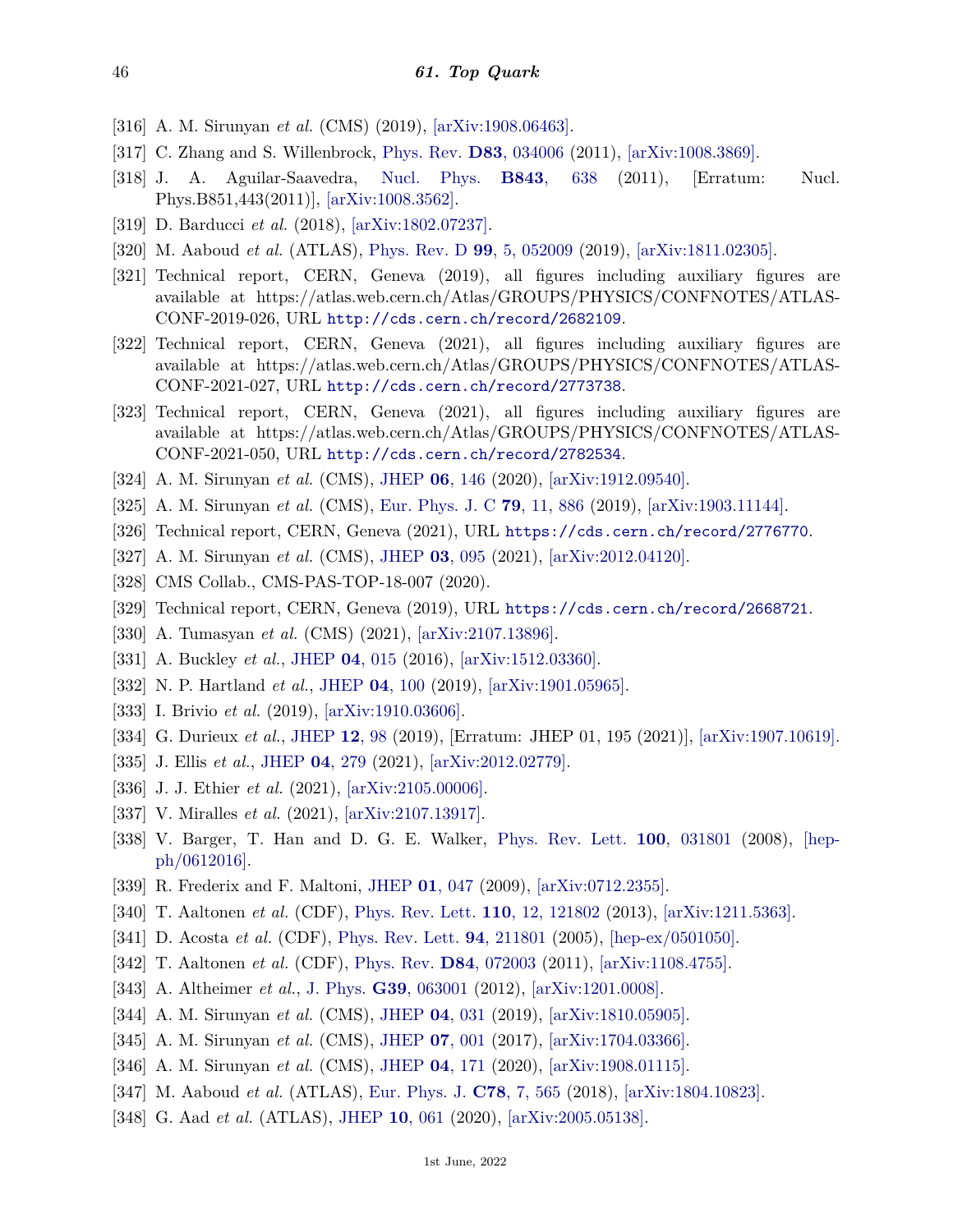- <span id="page-46-0"></span>[349] A. M. Sirunyan *et al.* (CMS), [Phys. Lett.](http://doi.org/10.1016/j.physletb.2017.12.006) **[B777](http://doi.org/10.1016/j.physletb.2017.12.006)**, 39 (2018), [\[arXiv:1708.08539\].](https://arxiv.org/abs/1708.08539)
- [350] A. M. Sirunyan *et al.* (CMS), [Phys. Lett.](http://doi.org/10.1016/j.physletb.2018.04.036) **[B781](http://doi.org/10.1016/j.physletb.2018.04.036)**, 574 (2018), [\[arXiv:1708.01062\].](https://arxiv.org/abs/1708.01062)
- [351] A. M. Sirunyan *et al.* (CMS), [JHEP](http://doi.org/10.1007/JHEP08(2017)073) **08**[, 073](http://doi.org/10.1007/JHEP08(2017)073) (2017), [\[arXiv:1705.10967\].](https://arxiv.org/abs/1705.10967)
- [352] A. M. Sirunyan *et al.* (CMS), [Phys. Lett.](http://doi.org/10.1016/j.physletb.2017.07.022) **[B772](http://doi.org/10.1016/j.physletb.2017.07.022)**, 634 (2017), [\[arXiv:1701.08328\].](https://arxiv.org/abs/1701.08328)
- [353] V. Khachatryan *et al.* (CMS), [Phys. Lett.](http://doi.org/10.1016/j.physletb.2017.05.019) **[B771](http://doi.org/10.1016/j.physletb.2017.05.019)**, 80 (2017), [\[arXiv:1612.00999\].](https://arxiv.org/abs/1612.00999)
- [354] A. M. Sirunyan *et al.* (CMS), [JHEP](http://doi.org/10.1007/JHEP04(2017)136) **04**[, 136](http://doi.org/10.1007/JHEP04(2017)136) (2017), [\[arXiv:1612.05336\].](https://arxiv.org/abs/1612.05336)
- [355] A. M. Sirunyan *et al.* (CMS), [JHEP](http://doi.org/10.1007/JHEP05(2017)029) **05**[, 029](http://doi.org/10.1007/JHEP05(2017)029) (2017), [\[arXiv:1701.07409\].](https://arxiv.org/abs/1701.07409)
- <span id="page-46-1"></span>[356] A. M. Sirunyan *et al.* (CMS), [Phys. Lett. B](http://doi.org/10.1016/j.physletb.2021.136535) **820**[, 136535](http://doi.org/10.1016/j.physletb.2021.136535) (2021), [\[arXiv:2104.04831\].](https://arxiv.org/abs/2104.04831)
- <span id="page-46-2"></span>[357] A. M. Sirunyan *et al.* (CMS) (2021), [\[arXiv:2104.12853\].](https://arxiv.org/abs/2104.12853)
- <span id="page-46-3"></span>[358] A. M. Sirunyan *et al.* (CMS), [Phys. Rev. D](http://doi.org/10.1103/PhysRevD.102.112004) **102**[, 112004](http://doi.org/10.1103/PhysRevD.102.112004) (2020), [\[arXiv:2008.09835\].](https://arxiv.org/abs/2008.09835)
- <span id="page-46-4"></span>[359] M. Aaboud *et al.* (ATLAS), [Phys. Lett.](http://doi.org/10.1016/j.physletb.2018.11.032) **[B788](http://doi.org/10.1016/j.physletb.2018.11.032)**, 347 (2019), [\[arXiv:1807.10473\].](https://arxiv.org/abs/1807.10473)
- <span id="page-46-5"></span>[360] G. Aad *et al.* (ATLAS), [JHEP](http://doi.org/10.1007/JHEP06(2021)145) **06**[, 145](http://doi.org/10.1007/JHEP06(2021)145) (2021), [\[arXiv:2102.10076\].](https://arxiv.org/abs/2102.10076)
- <span id="page-46-6"></span>[361] Technical report, CERN, Geneva (2021), all figures including auxiliary figures are available at https://atlas.web.cern.ch/Atlas/GROUPS/PHYSICS/CONFNOTES/ATLAS-CONF-2021-024, URL <http://cds.cern.ch/record/2773300>.
- <span id="page-46-7"></span>[362] M. Aaboud *et al.* (ATLAS), [Phys. Rev. Lett.](http://doi.org/10.1103/PhysRevLett.121.211801) **121**[, 21, 211801](http://doi.org/10.1103/PhysRevLett.121.211801) (2018), [\[arXiv:1808.02343\].](https://arxiv.org/abs/1808.02343)
- <span id="page-46-8"></span>[363] Technical report, CERN, Geneva (2021), all figures including auxiliary figures are available at https://atlas.web.cern.ch/Atlas/GROUPS/PHYSICS/CONFNOTES/ATLAS-CONF-2021-040, URL <http://cds.cern.ch/record/2779174>.
- <span id="page-46-9"></span>[364] M. Aaboud *et al.* (ATLAS), [JHEP](http://doi.org/10.1007/JHEP05(2019)164) **05**[, 164](http://doi.org/10.1007/JHEP05(2019)164) (2019), [\[arXiv:1812.07343\].](https://arxiv.org/abs/1812.07343)
- <span id="page-46-10"></span>[365] M. Aaboud *et al.* (ATLAS), [JHEP](http://doi.org/10.1007/JHEP05(2019)041) **05**[, 041](http://doi.org/10.1007/JHEP05(2019)041) (2019), [\[arXiv:1812.09743\].](https://arxiv.org/abs/1812.09743)
- <span id="page-46-11"></span>[366] ATLAS Collab., ATLAS-CONF-2021-018 (2021).
- <span id="page-46-12"></span>[367] ATLAS Collab., ATLAS-CONF-2018-024 (2018).
- <span id="page-46-13"></span>[368] CMS Collab. CMS-PAS-TOP-12-042 (2013).
- [369] V. Khachatryan *et al.* (CMS), [JHEP](http://doi.org/10.1007/JHEP06(2015)121) **06**[, 121](http://doi.org/10.1007/JHEP06(2015)121) (2015), [\[arXiv:1504.03198\].](https://arxiv.org/abs/1504.03198)
- [370] A. M. Sirunyan *et al.* (CMS), [Eur. Phys. J.](http://doi.org/10.1140/epjc/s10052-017-5317-4) **C77**[, 12, 845](http://doi.org/10.1140/epjc/s10052-017-5317-4) (2017), [\[arXiv:1706.02581\].](https://arxiv.org/abs/1706.02581)
- <span id="page-46-14"></span>[371] A. M. Sirunyan *et al.* (CMS), [JHEP](http://doi.org/10.1007/JHEP03(2019)141) **03**[, 141](http://doi.org/10.1007/JHEP03(2019)141) (2019), [\[arXiv:1901.01553\].](https://arxiv.org/abs/1901.01553)
- <span id="page-46-15"></span>[372] G. Aad *et al.* (ATLAS), [JHEP](http://doi.org/10.1007/JHEP04(2021)165) **04**[, 165](http://doi.org/10.1007/JHEP04(2021)165) (2021), [\[arXiv:2102.01444\].](https://arxiv.org/abs/2102.01444)
- <span id="page-46-16"></span>[373] G. Aad *et al.* (ATLAS), [Eur. Phys. J. C](http://doi.org/10.1140/epjc/s10052-021-09566-y) **81**[, 860](http://doi.org/10.1140/epjc/s10052-021-09566-y) (2021), [\[arXiv:2011.09308\].](https://arxiv.org/abs/2011.09308)
- <span id="page-46-17"></span>[374] Technical report, CERN, Geneva (2021), all figures including auxiliary figures are available at https://atlas.web.cern.ch/Atlas/GROUPS/PHYSICS/CONFNOTES/ATLAS-CONF-2021-036, URL <http://cds.cern.ch/record/2777863>.
- <span id="page-46-18"></span>[375] J. A. Aguilar-Saavedra, Acta Phys. Polon. **B35**, 2695 (2004), [\[hep-ph/0409342\].](https://arxiv.org/abs/hep-ph/0409342)
- <span id="page-46-19"></span>[376] V. Khachatryan *et al.* (CMS), [JHEP](http://doi.org/10.1007/JHEP02(2017)028) **02**[, 028](http://doi.org/10.1007/JHEP02(2017)028) (2017), [\[arXiv:1610.03545\].](https://arxiv.org/abs/1610.03545)
- <span id="page-46-20"></span>[377] CMS Collab., CMS-PAS-TOP-14-003.
- <span id="page-46-21"></span>[378] CMS Collab., CMS-PAS-TOP-17-003.
- <span id="page-46-22"></span>[379] V. Khachatryan *et al.* (CMS), [JHEP](http://doi.org/10.1007/JHEP02(2017)079) **02**[, 079](http://doi.org/10.1007/JHEP02(2017)079) (2017), [\[arXiv:1610.04857\].](https://arxiv.org/abs/1610.04857)
- <span id="page-46-23"></span>[380] G. Aad *et al.* (ATLAS), [Eur. Phys. J.](http://doi.org/10.1140/epjc/s10052-016-3876-4) **C76**[, 2, 55](http://doi.org/10.1140/epjc/s10052-016-3876-4) (2016), [\[arXiv:1509.00294\].](https://arxiv.org/abs/1509.00294)
- <span id="page-46-24"></span>[381] G. Aad *et al.* (ATLAS), [Phys. Lett.](http://doi.org/10.1016/j.physletb.2019.135082) **B800**[, 135082](http://doi.org/10.1016/j.physletb.2019.135082) (2020), [\[arXiv:1908.08461\].](https://arxiv.org/abs/1908.08461)